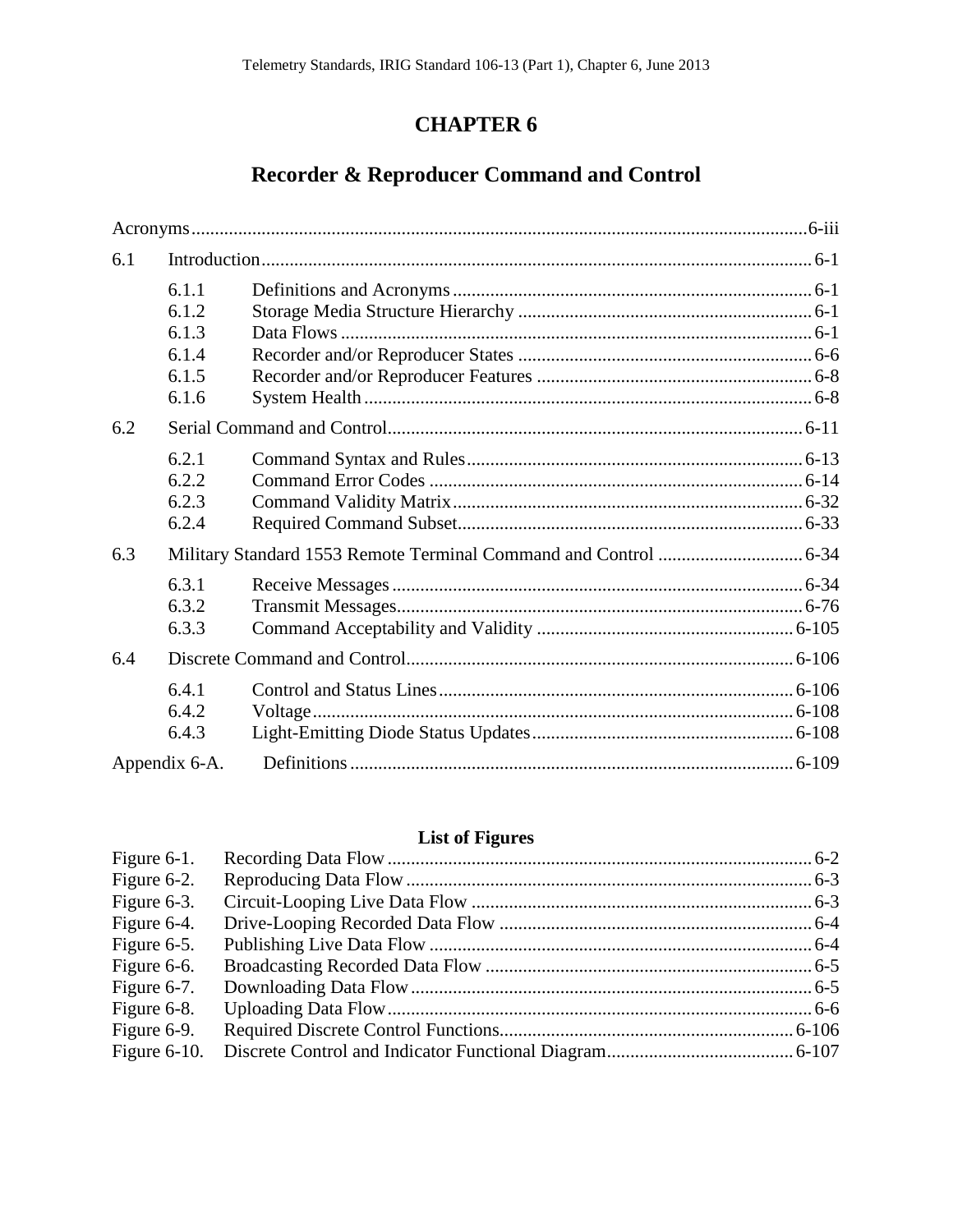## **List of Tables**

| Table 6-1.  |                                                                             |
|-------------|-----------------------------------------------------------------------------|
| Table 6-2.  |                                                                             |
| Table 6-3.  |                                                                             |
| Table 6-4.  |                                                                             |
| Table 6-5.  |                                                                             |
| Table 6-6.  |                                                                             |
| Table 6-7.  |                                                                             |
| Table 6-8.  | Military Standard 1553 Receive (Bus Controller to Remote Terminal) Command  |
|             |                                                                             |
| Table 6-9.  | Military Standard 1553 Transmit (Remote Terminal to Bus Controller) Command |
|             |                                                                             |
| Table 6-10. |                                                                             |
| Table 6-11. |                                                                             |
|             |                                                                             |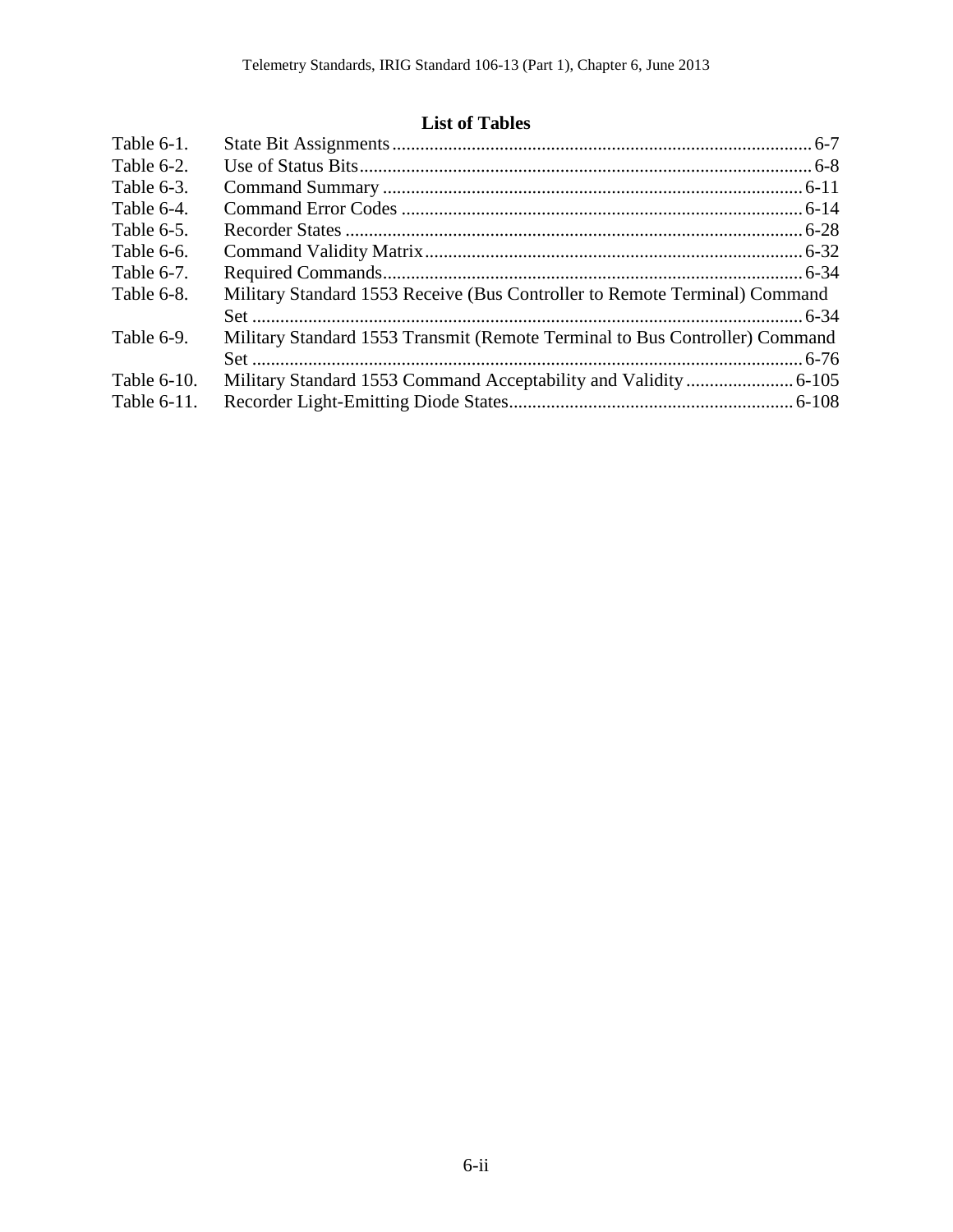# **Acronyms**

<span id="page-2-0"></span>

| <b>ASCII</b> | American Standard Code for Information Interchange    |
|--------------|-------------------------------------------------------|
| <b>BC</b>    | bus controller                                        |
| <b>BIT</b>   | built-in test                                         |
| C&C          | command and control                                   |
| hex          | hexadecimal                                           |
| <b>IAW</b>   | in accordance with                                    |
| <b>IBIT</b>  | initiated built-in test                               |
| <b>IEEE</b>  | Institute of Electrical and Electronics Engineers     |
| <b>IRIG</b>  | <b>Inter-Range Instrumentation Group</b>              |
| <b>ISO</b>   | <b>International Organization for Standardization</b> |
| <b>LED</b>   | light-emitting diode                                  |
| <b>LSB</b>   | least significant bit                                 |
| mA           | milliamps                                             |
| MIL-STD      | Military Standard                                     |
| <b>MRTFB</b> | Major Range and Test Facility Base                    |
| <b>MSB</b>   | most significant bit                                  |
| N/A          | not applicable                                        |
| <b>PCM</b>   | pulse code modulation                                 |
| R/R          | recorder and/or reproducer                            |
| <b>RMM</b>   | removable memory module                               |
| <b>RT</b>    | remote terminal                                       |
| <b>SCSI</b>  | small computer system interface                       |
| <b>TMATS</b> | <b>Telemetry Attributes Transfer Standard</b>         |
| <b>UDP</b>   | user datagram protocol                                |
| V            | volts                                                 |
| <b>VDC</b>   | volts direct current                                  |
|              |                                                       |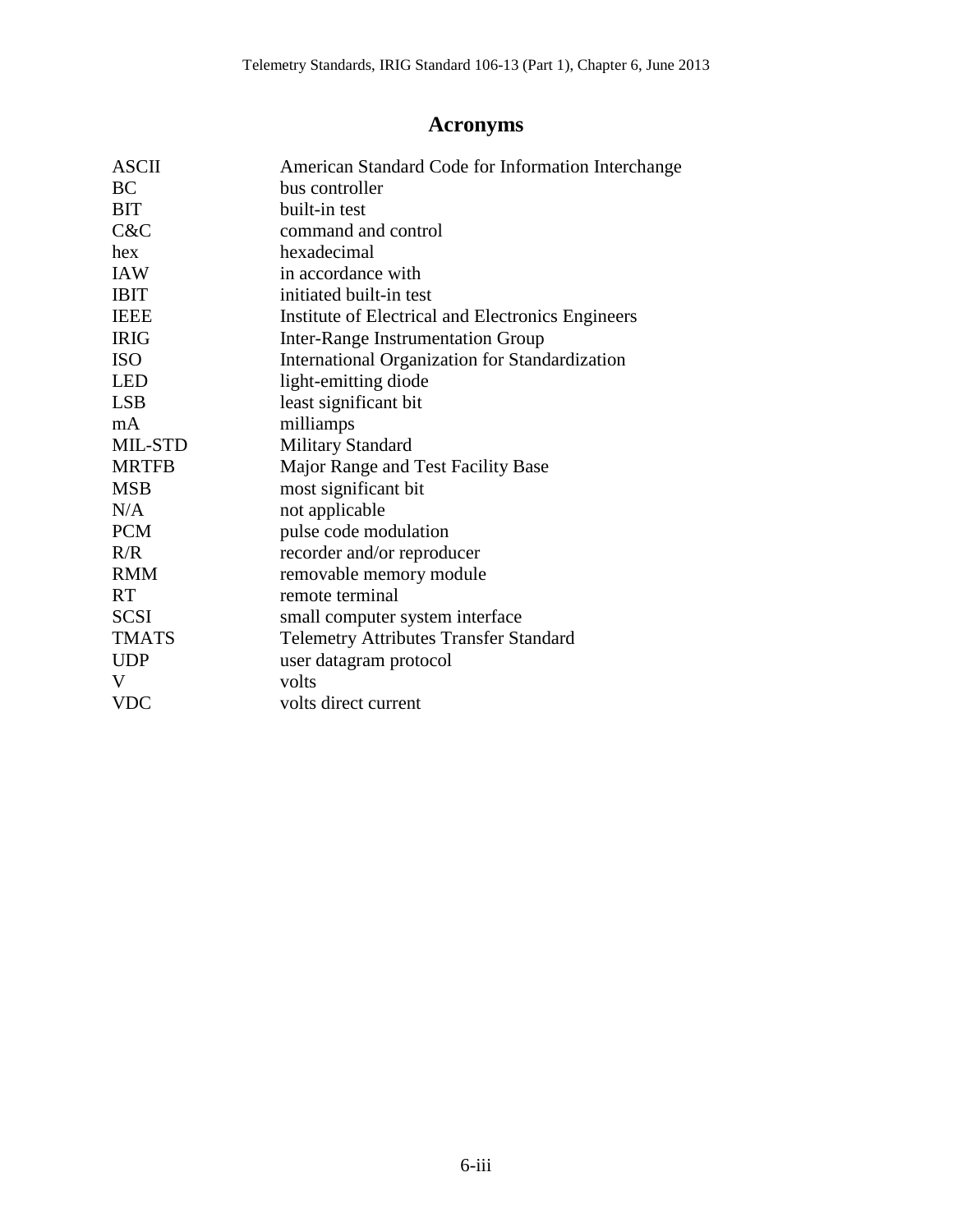This page intentionally left blank.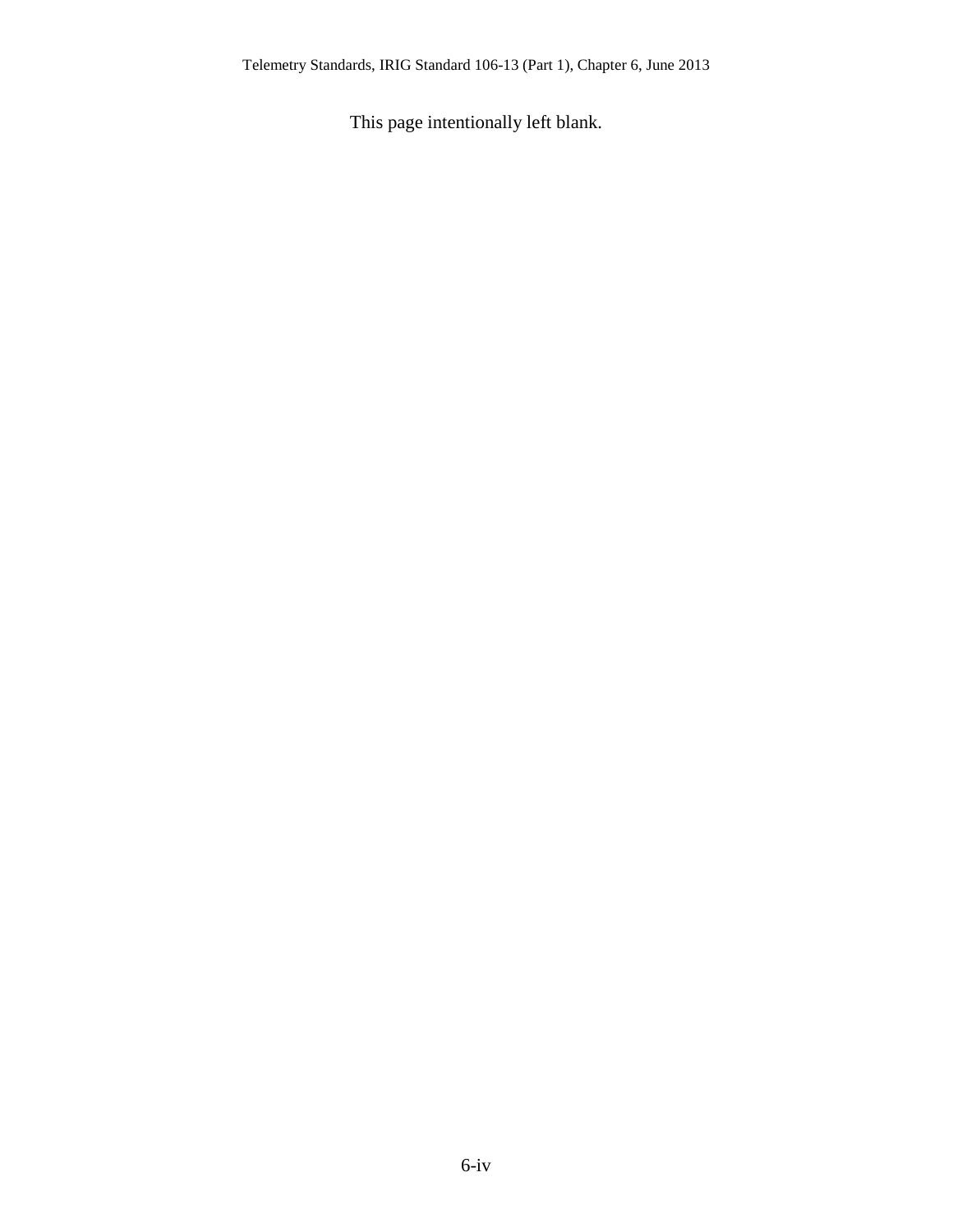## **CHAPTER 6**

## **Recorder & Reproducer Command and Control**

#### <span id="page-4-0"></span>**6.1 Introduction**

This chapter defines the standard commands, queries, and status information when communicating with a recorder and/or reproducer (R/R) that utilizes either solid-state or magnetic disk storage drive. Not all commands (serial or discrete) may be applicable to all types of R/R implementations. Commands are used to a) control the data flow into and out of, b) request the performance of an internal operation within, and c) request status information from an R/R. The primary intent of this chapter is to cover terminology included in or consistent with the [Chapter 10](http://www.wsmr.army.mil/RCCsite/Documents/106-13_Telemetry_Standards/chapter%2010.pdf) standard document (IRIG Standard 106, Part I). The serial and discrete interfaces are divided into two categories of "command sets" as follows:

- a. *Required*: The minimum set of discrete and serial commands for R/R control, query, and status.
- b. *Optional*: The optional discrete or serial commands set that may or may not be implemented and may be shown as references.

This chapter standardizes command and control (C&C) over a variety of different electrical interfaces. These commands can be transmitted via various electrical interfaces (ports) defined in Section 10.7 of [Chapter 10,](http://www.wsmr.army.mil/RCCsite/Documents/106-13_Telemetry_Standards/chapter%2010.pdf) including Military Standard (MIL-STD)-1553, RS-232, RS-422, small computer system interface (SCSI), Fibre Channel, Institute of Electrical and Electronics Engineers (IEEE) 1394, internet SCSI over Ethernet, transmission control protocol/internet protocol, and Telnet.

When an R/R simultaneously supports multiple interfaces, it must comply with the interface and command precedence specified in this chapter. While this standard may serve as a guide in the procurement of ground and airborne recorders, it is not intended to be employed as a substitute for purchase specification. This standard does not conform to, nor does it define, existing or planned capabilities of any given test range.

<span id="page-4-1"></span>6.1.1 Definitions and Acronyms

As of RCC 106-13, this section is moved to Appendix A.

<span id="page-4-2"></span>6.1.2 Storage Media Structure Hierarchy

Support for multiple data flows to and from multiple storage devices requires hierarchical structures for C&C. The following terms defined in Subsection [6.1.1](#page-4-1) have the following hierarchy from lowest layer to highest layer.

- a. Drive
- b. Volume
- c. File
- <span id="page-4-3"></span>6.1.3 Data Flows

An R/R has four categories of data interfaces, listed below.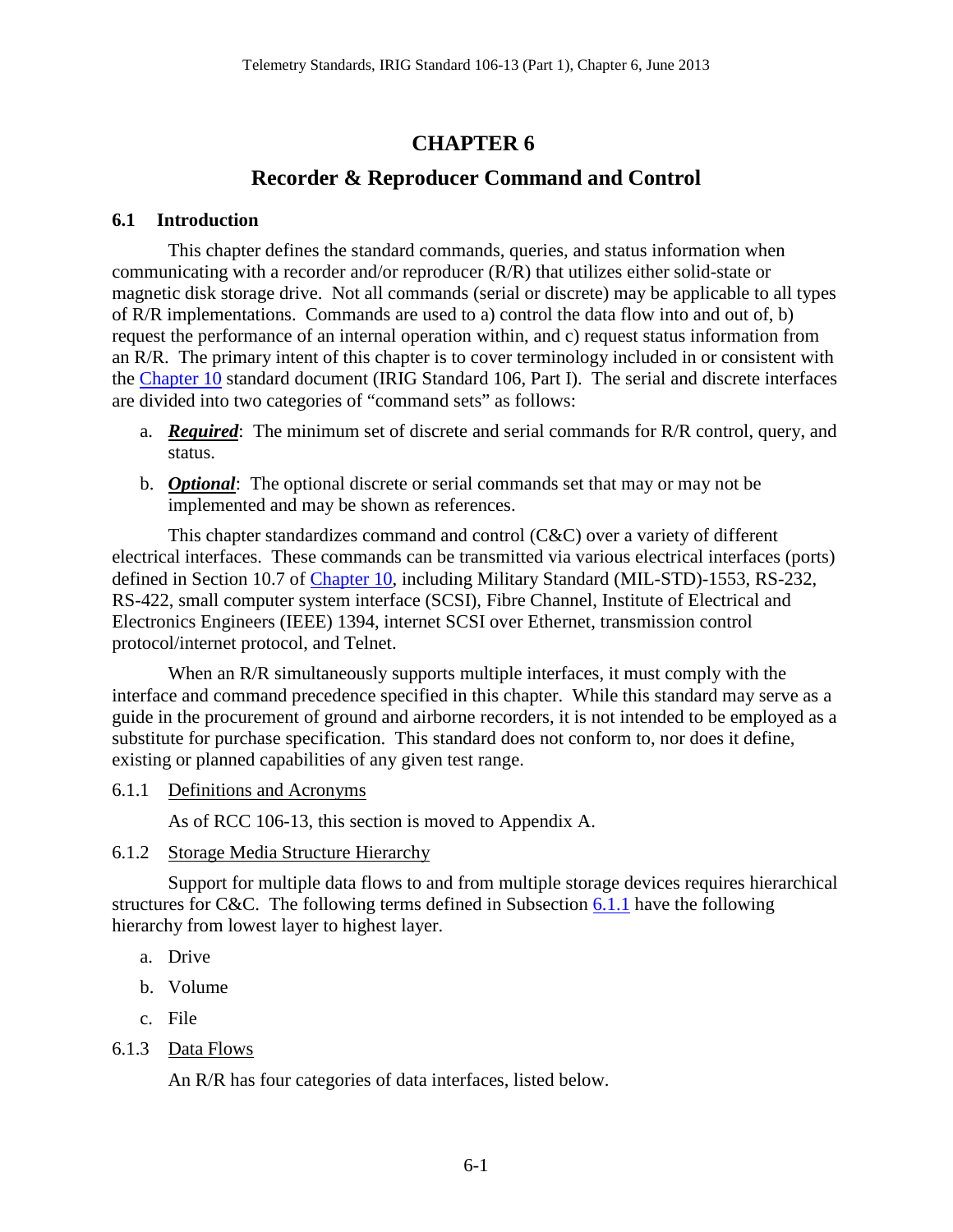- a. Data input
- b. Data output
- c. Media
- d. Host

The figures below identify eight different data flows between these interfaces that are initiated or terminated by commands defined in this chapter. An R/R may simultaneously support more than one of these data flows.

#### 6.1.3.1 Recording

The recording data flow receives live data from input data channels and writes the data in Chapter 10 format to the drive. This mode can be activated by the .RECORD command. Figure [6-1](#page-5-0) depicts the recording data flow.



Figure 6-1. Recording Data Flow

#### <span id="page-5-0"></span>6.1.3.2 Reproducing

The reproducing data flow reads Chapter 10 data stored on the drive and sends it out on data output channels. [Figure 6-2](#page-6-0) depicts the reproducing data flow. The output data format may or may not be the same as the original input format. For example, video originally input as S-Video (separate chroma and luma) may be output as composite. Messages in MIL-STD-1553 format captured from a dual-redundant bus monitor may be reproduced as a [Chapter 8](http://www.wsmr.army.mil/RCCsite/Documents/106-13_Telemetry_Standards/chapter8.pdf) pulse code modulation (PCM) signal. This mode can be activated by the .PLAY command.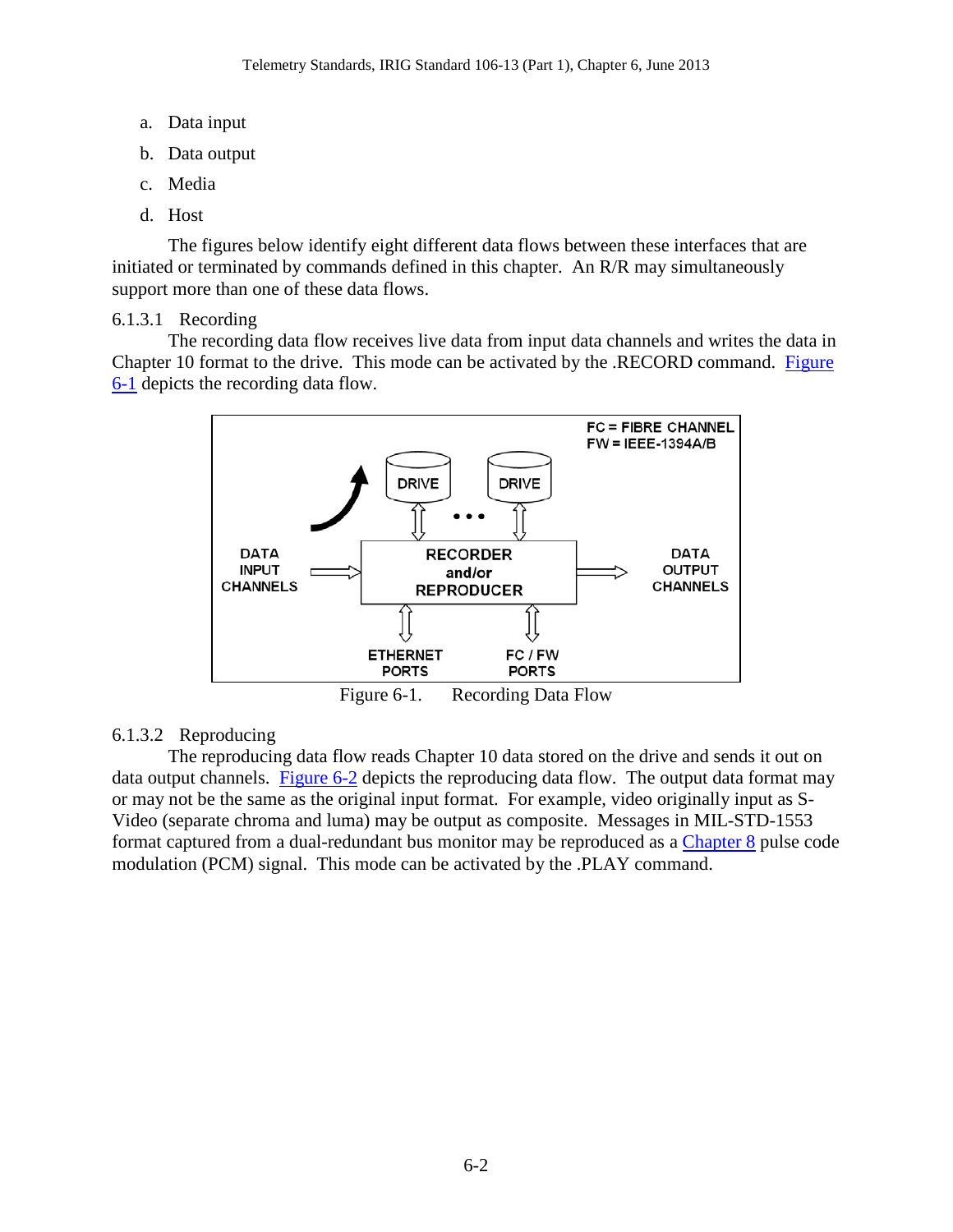

Figure 6-2. Reproducing Data Flow

#### <span id="page-6-0"></span>6.1.3.3 Simultaneous Recording and Reproducing

The recording and reproducing data flows can be combined to simultaneously write to and read from the drive. The recording and reproducing data rates are independent, and the output may reproduce more or fewer channels than are currently being input. Starting and stopping the recording and reproducing are also independent and may be started and stopped in any order. The combined flows are also referred to as "read-while-write."

#### 6.1.3.4 Looping

The looping data flow combines data input with data output using a common time base on both the input and output. The looping data flow can be divided into live data looping and recorded data looping. Looping may output all or a subset of the input channels.

### *6.1.3.4.1 Looping Live Data*

Circuit-looping live data does not utilize the drive. Data is moved from the input channels directly to the output channels. The output data rates are derived from the data rate of the corresponding data input. This mode can be activated by the .ETOELOOP command. [Figure 6-3](#page-6-1) depicts the circuit-looping live data flow.



<span id="page-6-1"></span>Figure 6-3. Circuit-Looping Live Data Flow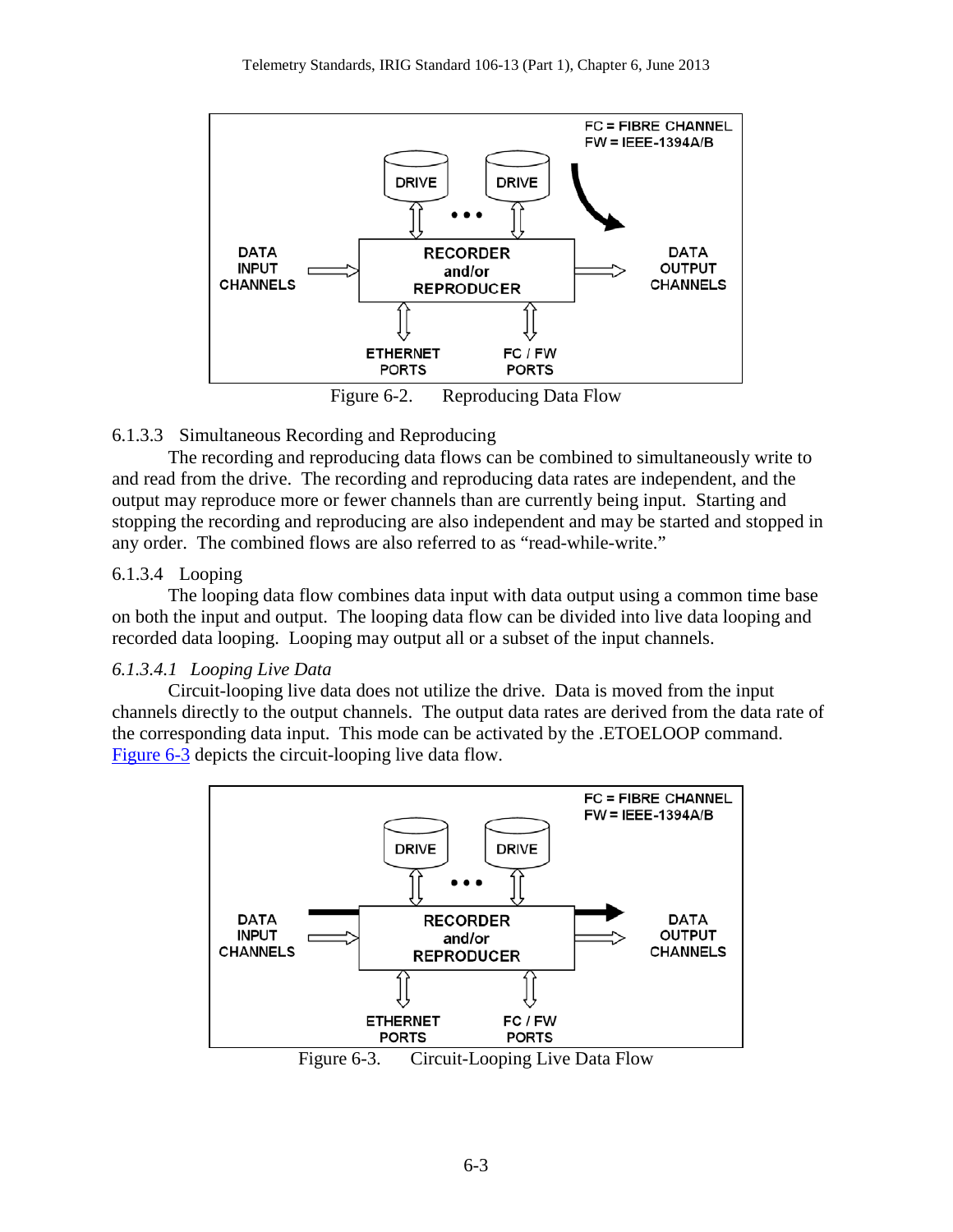#### *6.1.3.4.2 Looping Recorded Data*

Drive-looping recorded data does utilize the drive and is commonly referred to as "readafter-write." The output data rates are derived from the data rate of the corresponding data input. The dotted line in [Figure 6-4](#page-7-0) depicts the common time base of the recorded and reproduced data when drive-looping recorded data. This mode can be activated by the .LOOP command.



Figure 6-4. Drive-Looping Recorded Data Flow

#### <span id="page-7-0"></span>6.1.3.5 Publishing

The publishing data flow is used to transmit live or recorded data in Chapter 10 packet format on an Ethernet interface using the connectionless user datagram protocol (UDP).

#### *6.1.3.5.1 Publishing Live Data*

Live data publishing provides minimum latency between input of live data in raw data format and output of packetized Chapter 10 data over an Ethernet interface. The data output rate is determined by the live data input rate. [Figure 6-5](#page-7-1) depicts the broadcasting live data flow. The mode can be activated by the .PUBLISH command.



Figure 6-5. Publishing Live Data Flow

#### <span id="page-7-1"></span>*6.1.3.5.2 Publishing Recorded Data*

Recorded data publishing enables any previously recorded data to be transmitted via Ethernet interface in Chapter 10 packet format. The transmitted data rate is limited by the lesser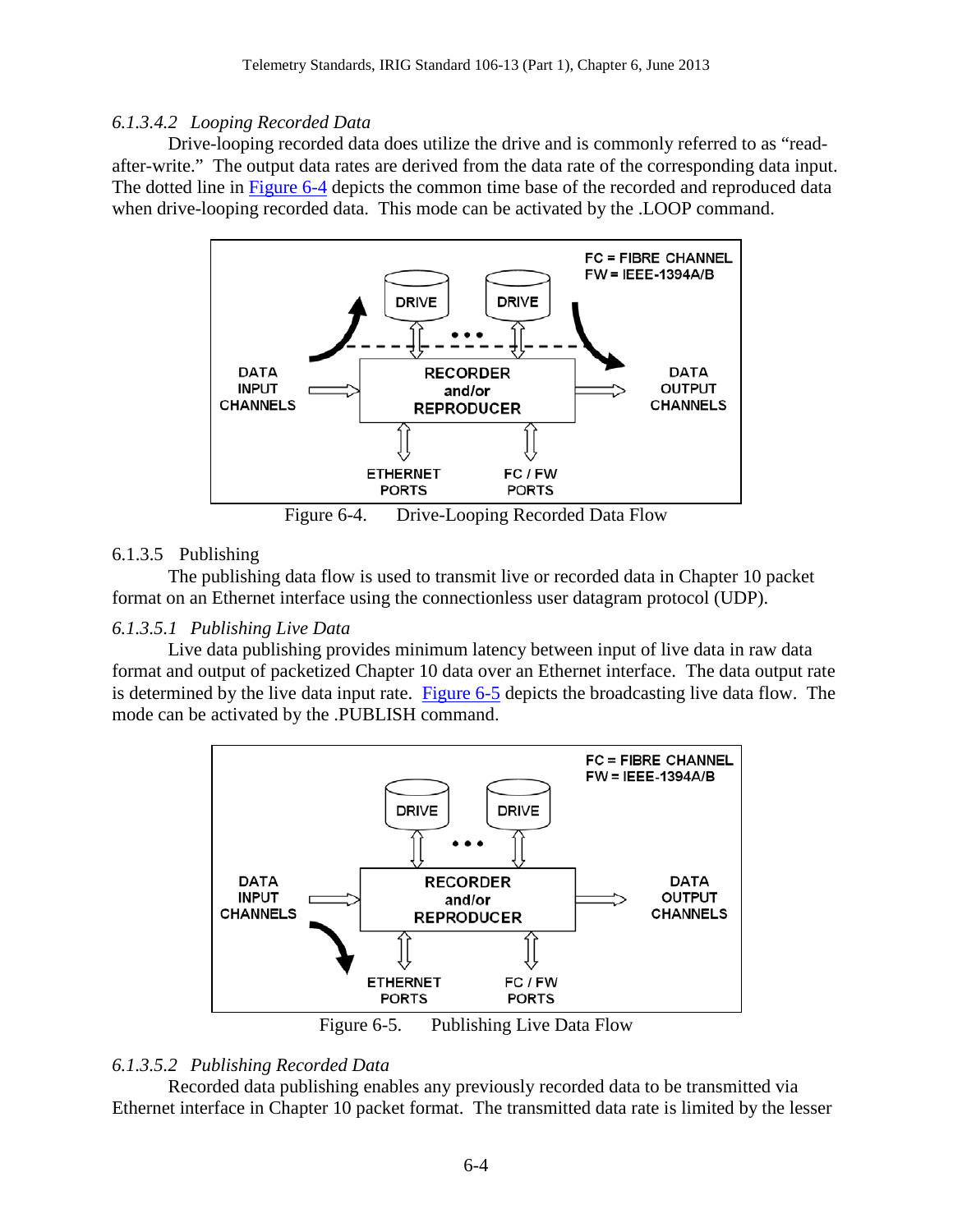of the drive access rate and the available Ethernet bandwidth and may optionally be constrained to the rate at which the data was recorded. [Figure 6-6](#page-8-0) depicts the publishing recorded data flow. The mode can be activated by the .PUBLISH FILE command.



Figure 6-6. Broadcasting Recorded Data Flow

#### <span id="page-8-0"></span>6.1.3.6 Downloading

The downloading data flow transfers Chapter 10 format data from the drive to the host. For drive formatted as Chapter 10 volumes, the SCSI protocol may be used by the host to access file tables and data files. Downloading files from non-Chapter 10 volumes is outside the scope of this standard. [Figure 6-7](#page-8-1) depicts the downloading data flow.



Figure 6-7. Downloading Data Flow

### <span id="page-8-1"></span>6.1.3.7 Uploading

The uploading data flow transfers Chapter 10 format data from the host to the drive. For drive formatted as Chapter 10 volumes, the SCSI protocol may be used by the host to update file tables and data files. Uploading files to non-Chapter 10 volumes is outside the scope of this standard. [Figure 6-8](#page-9-1) depicts the uploading data flow.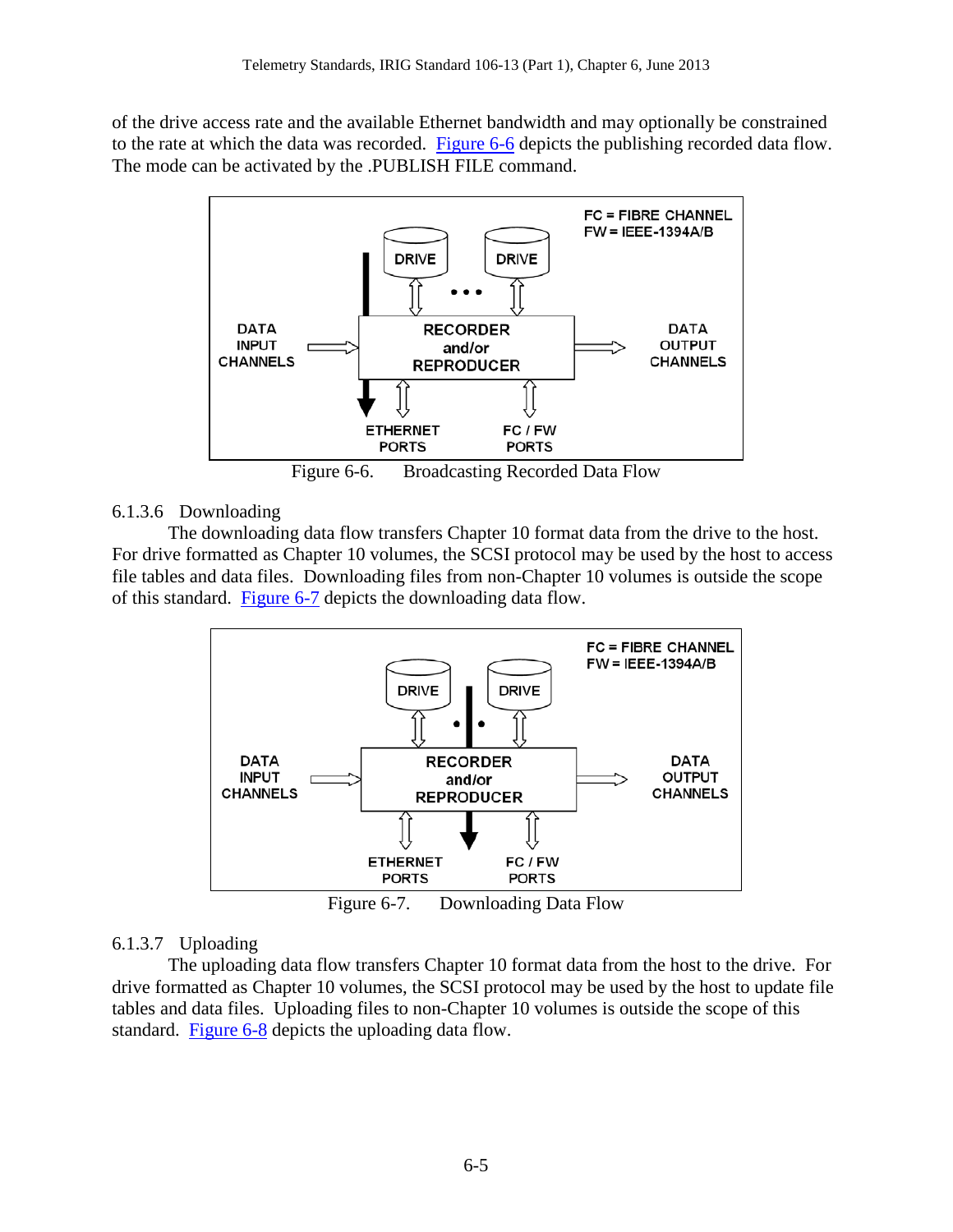

#### <span id="page-9-1"></span><span id="page-9-0"></span>6.1.4 Recorder and/or Reproducer States

Previous versions of the R/R C&C identified eleven states of R/R operation, ten of which are discrete states and one (07) is a combination of two states ( $0.5 + 0.6$ ).

```
FAIL (00)
IDLE (01)
BIT (02)
ERASE (03)
DECLASSIFY (04)
RECORD (05)
PLAY (06)
RECORD & PLAY (07)
FIND (08)
BUSY (09)
COMMAND ERROR (10)
```
The addition of multiple ports and drives to an R/R requires the definition of new discrete states and new composite states. The state numbers have been redefined so their value is the binary representation of each of the possible discrete states, with composite states represented by simultaneous assertion of multiple discrete state bits. The use of legacy state values is distinguished from the use of these redefined state values by their ranges: legacy states having the values 0 - 10 and new states beginning with 16. [Table 6-1](#page-10-0) shows the redefined state bits.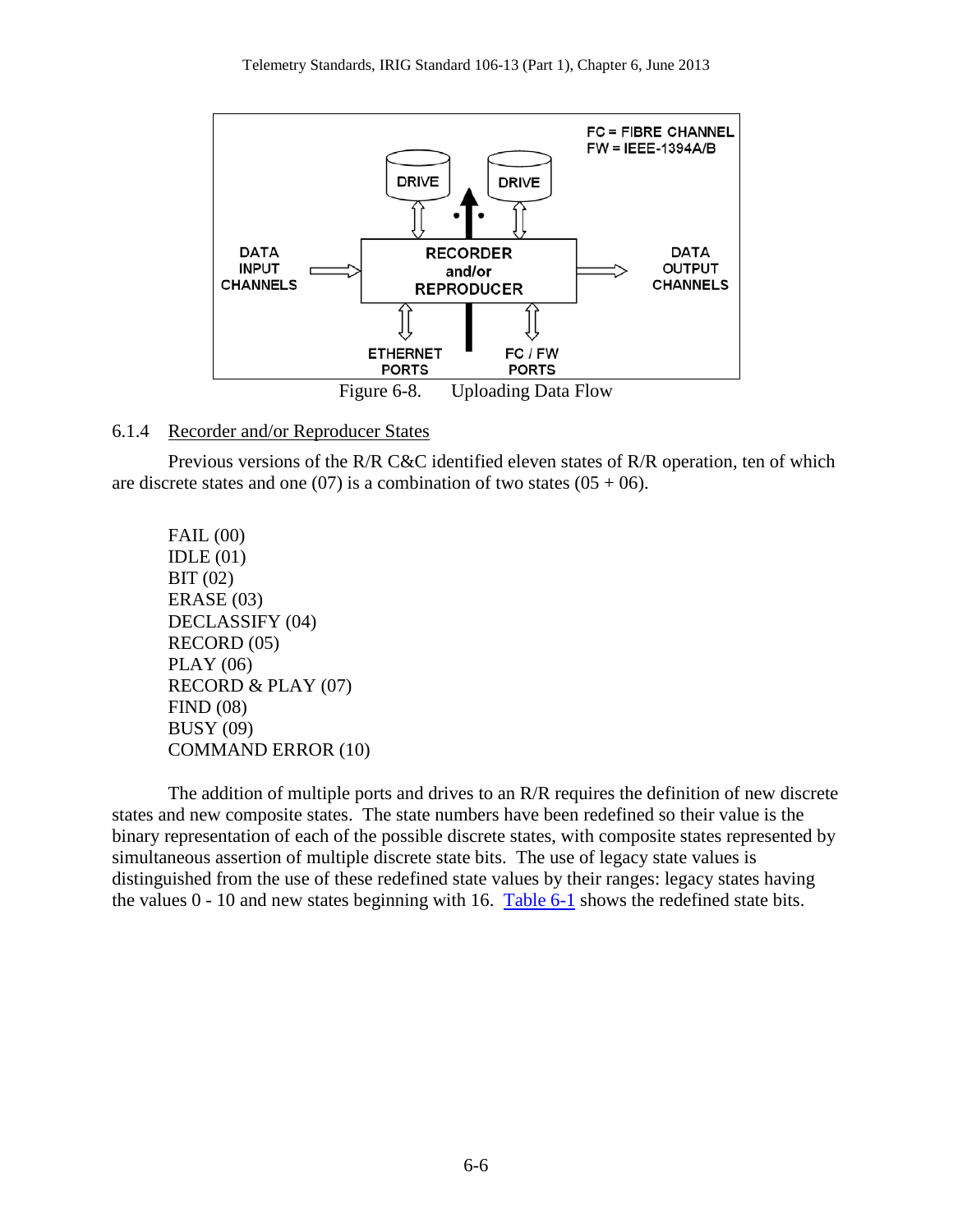<span id="page-10-0"></span>

|   |   |                               |   |   |   |   |   |   |   |   |   |   |   |   |   |   | Table 6-1. State Bit Assignments |   |   |   |   |              |   |   |   |   |   |   |                |                |                          |
|---|---|-------------------------------|---|---|---|---|---|---|---|---|---|---|---|---|---|---|----------------------------------|---|---|---|---|--------------|---|---|---|---|---|---|----------------|----------------|--------------------------|
| 3 | 3 | 2                             | 2 | 2 | 2 | 2 | 2 | 2 | 2 | 2 | 2 |   | 1 |   |   |   | 1                                |   |   |   | 1 | 9.           | 8 | 7 | 6 | 5 | 4 | 3 | 2 <sup>1</sup> |                | 1   0   State Bit / Name |
| 1 | 0 | 9                             | 8 | 7 | 6 | 5 | 4 | 3 | 2 | 1 | 0 | 9 | 8 | 7 | 6 | 5 | 4                                | 3 | 2 | 1 | 0 |              |   |   |   |   |   |   |                |                |                          |
| 0 | 0 | 0                             | 0 | 0 | 0 | 0 | 0 | 0 | 0 | 0 | 0 | 0 | 0 | 0 | 0 | 0 | 0                                | 0 | 0 | 0 | 0 | 0            | 0 | 0 | 0 | 0 | 1 |   |                | ۰              | <b>IDLE</b>              |
| 0 | 0 | 0                             | 0 | o | 0 | 0 | 0 | 0 | 0 | 0 | 0 | 0 | 0 | 0 | 0 | 0 | 0                                | 0 | 0 | 0 | 0 | 0            | 0 | 0 | 0 | 1 | 0 |   |                |                | <b>FAULT</b>             |
| 0 | 0 | 0                             | 0 | 0 | 0 | 0 | 0 | 0 | 0 | 0 | 0 | 0 | 0 | 0 | 0 | 0 | 0                                | 0 | 0 | 0 | 0 | 0            | 0 | 0 | 1 | 0 | 0 |   |                |                | <b>BIT</b>               |
| 0 | 0 | 0                             | 0 | 0 | 0 | 0 | 0 | 0 | 0 | 0 | 0 | 0 | 0 | 0 | 0 | 0 | 0                                | 0 | 0 | 0 | 0 | 0            | 0 | 1 | 0 | 0 | 0 |   |                |                | <b>ERASE</b>             |
| 0 | 0 | 0                             | 0 | 0 | 0 | 0 | 0 | 0 | 0 | 0 | 0 | 0 | 0 | 0 | 0 | 0 | 0                                | 0 | 0 | 0 | 0 | 0            |   | 0 | 0 | 0 | 0 |   |                |                | <b>CLEAN</b>             |
| 0 | 0 | 0                             | 0 | 0 | 0 | 0 | 0 | 0 | 0 | 0 | 0 | 0 | 0 | 0 | 0 | 0 | 0                                | 0 | 0 | 0 | 0 | 1            | 0 | 0 | 0 | 0 | 0 |   |                | ۰              | <b>SANITIZE</b>          |
| 0 | 0 | 0                             | 0 | 0 | 0 | 0 | 0 | 0 | 0 | 0 | 0 | 0 | 0 | 0 | 0 | 0 | 0                                | 0 | 0 | 0 | 1 | 0            | 0 | 0 | 0 | 0 | 0 |   |                |                | <b>SANITIZE PASS</b>     |
| 0 | 0 | 0                             | 0 | 0 | 0 | 0 | 0 | 0 | 0 | 0 | 0 | 0 | 0 | 0 | 0 | 0 | 0                                | 0 | 0 | 1 | 0 | $\mathbf{0}$ | 0 | 0 | 0 | 0 | 0 |   |                | ۰              | <b>SANITIZE FAIL</b>     |
| 0 | 0 | 0                             | 0 | 0 | 0 | 0 | 0 | 0 | 0 | 0 | 0 | 0 | 0 | 0 | 0 | r | r                                | r | r | 0 | 0 | 0            | 0 | 0 | 0 | 0 | 0 |   |                |                | lreserved                |
| x | x | x                             | x | x | x | x | x | x | x | x | x | x | x | x | 1 | 0 | 0                                | 0 | 0 | 0 | 0 | 0            | 0 | 0 | 0 | 0 | 0 |   |                | $\overline{a}$ | <b>RECORD</b>            |
| x | x | x                             | x | x | x | x | x | x | x | x | x | x | x | 1 | x | 0 | 0                                | 0 | 0 | 0 | 0 | 0            | 0 | 0 | 0 | 0 | 0 |   |                |                | <b>REPRODUCE</b>         |
| x | x | x                             | x | x | x | x | x | x | x | X | x | x | 1 | x | x | 0 | 0                                | 0 | 0 | 0 | 0 | 0            | 0 | 0 | 0 | 0 | 0 |   |                | ۰              | <b>FIND</b>              |
| x | x | x                             | x | x | x | x | x | x | x | x | x | 1 | x | x | x | 0 | 0                                | 0 | 0 | 0 | 0 | $\mathbf{0}$ | 0 | 0 | 0 | 0 | 0 |   |                |                | LOOP                     |
| x | x | x                             | x | x | x | x | x | x | x | x | 1 | x | x | x | x | 0 | 0                                | 0 | 0 | 0 | 0 | 0            | 0 | 0 | 0 | 0 | 0 |   |                |                | <b>BROADCAST</b>         |
| x | x | x                             | x | x | x | x | x | x | x | 1 | x | x | x | x | x | 0 | 0                                | 0 | 0 | 0 | 0 | $\mathbf{0}$ | 0 | 0 | 0 | 0 | 0 |   |                | ۰              | <b>BUSY</b>              |
| x | x | x                             | x | x | x | x | x | x | 1 | X | x | x | x | x | x | 0 | 0                                | 0 | 0 | 0 | 0 | 0            | 0 | 0 | 0 | 0 | 0 |   |                |                | <b>COMMAND FAIL</b>      |
| r |   |                               |   |   |   |   |   | r | x | x | x | x | x | x | x | 0 | 0                                | 0 | 0 | 0 | 0 | $\mathbf{0}$ | 0 | 0 | 0 | 0 | 0 |   |                |                | lreserved                |
|   |   | - = reserved for legacy codes |   |   |   |   |   |   |   |   |   |   |   |   |   |   |                                  |   |   |   |   |              |   |   |   |   |   |   |                |                |                          |
|   |   | $r =$ reserved                |   |   |   |   |   |   |   |   |   |   |   |   |   |   |                                  |   |   |   |   |              |   |   |   |   |   |   |                |                |                          |
|   |   | $x =$ don't care              |   |   |   |   |   |   |   |   |   |   |   |   |   |   |                                  |   |   |   |   |              |   |   |   |   |   |   |                |                |                          |

R/R states are defined as follows (alphabetical order, at least one of these bits must always be set):

BIT - A built-in test (BIT) is in progress

BROADCAST - Transmit live or recorded data out an Ethernet interface via UDP packets BUSY - Transition between states

CLEAN - The drive is being overwritten with all 0s or all 1s

ERASE - The file table on the drive is being reset to empty

FAULT - The BIT failed and further diagnostics are required

FIND - Locate a position within the recorded data on the drive for subsequent replay

IDLE - The R/R is powered on, ready to accept commands, and no data flows are active

LOOP - Reproduce live data synchronously with data input with or without recording

RECORD - Input data, encapsulate into Chapter 10 packets, and store on the drive

REPRODUCE - Read Chapter 10 data from the drive and output in raw form SANITIZE - Perform a secure erase of the attached drive

R/R Command Results:

COMMAND FAIL - A previous operation, such as BIT or FIND, failed SANITIZE FAIL - The sanitize procedure failed SANITIZE PASS - The sanitize procedure succeeded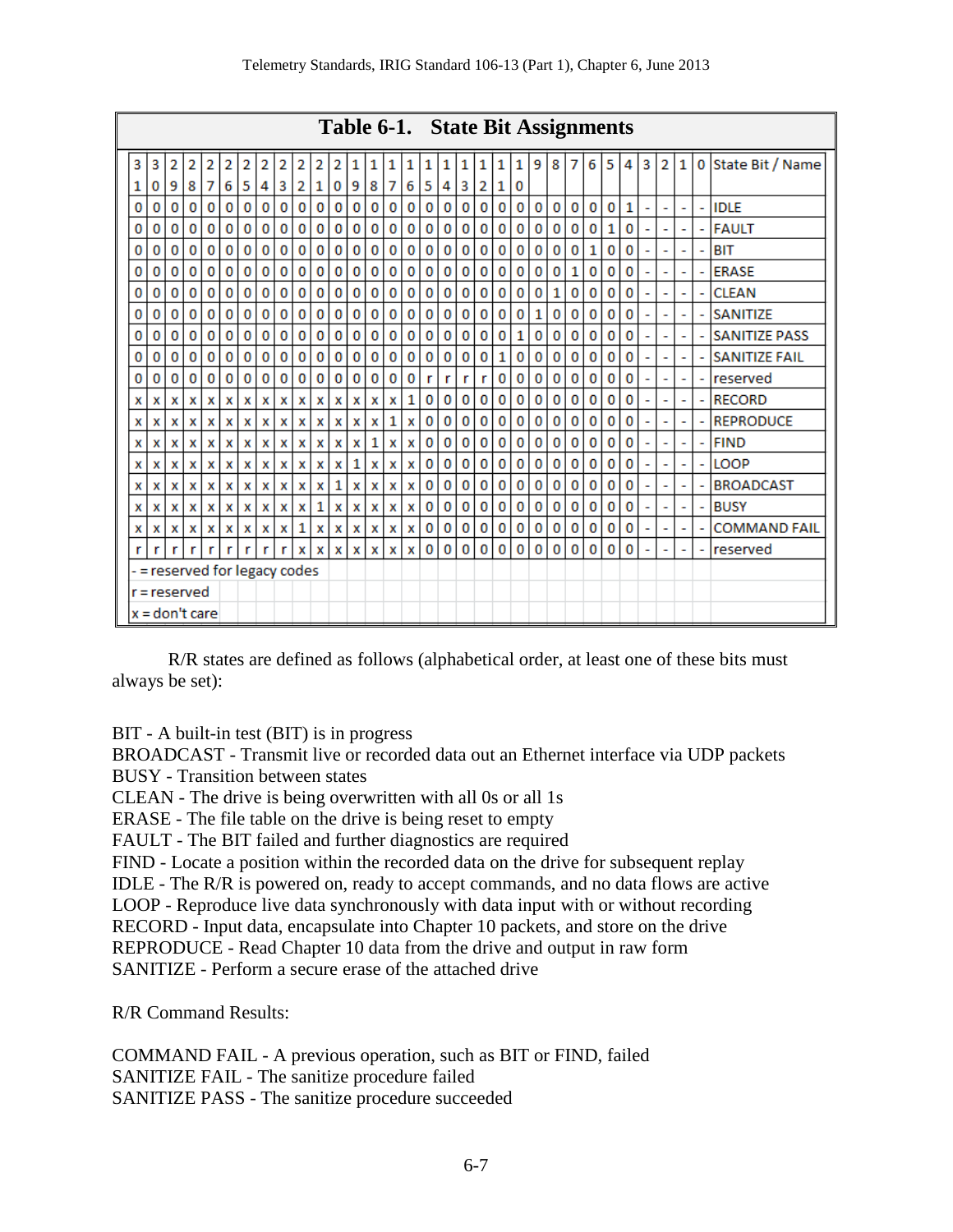#### <span id="page-11-0"></span>6.1.5 Recorder and/or Reproducer Features

Each R/R can be described as a single command processor unit with one or more channels, one or more ports, and one or more drives. A single processor unit may contain multiple command processor units or arithmetic logic unit cores, but may only have one command sequence. When a command processor unit is capable of receiving commands simultaneously from different sources into its single command sequence, the precedence of the command sources and the resultant operational sequence shall be as defined in this C&C standard. For example, an R/R may have a discrete switch and lamp control panel located at the R/R site and may also be connected to an Ethernet interface for remote C&C operation.

Both channels and ports may transport data and/or control information. The differentiating factor is that data transferred across ports is already in Chapter 10 packet format, whereas data transferred across channels is not. Each data/control channel is identified by a channel ID. Each data/control port is identified by a port ID. Each drive is identified by a drive ID. The combination of channels, ports, and drives managed by the single processor unit of an R/R, and the processor unit itself, are all features of the R/R.

#### <span id="page-11-1"></span>6.1.6 System Health

The system health of an R/R can be stratified into two attribute levels: common (highlevel) and vendor-specific (low-level). Common attributes, such as power-on self-test results, are independent of the specific tests performed by unique vendor system architectures. This C&C system provides a method for reporting required health attributes common to all systems and discretionary vendor-specific health attributes.

This C&C system further divides system health status information into two categories: critical and non-critical. Critical faults are typically those that render the R/R inoperable, whereas non-critical faults are informational warnings. This C&C system enables the user to establish the criticality of each reported system health attribute.

The health of each feature is represented by a 32-bit binary word in which each bit represents a single attribute of the feature. The attributes represented by bits 0 through 7 of each feature are common to all R/Rs containing those features and are defined in this standard. The attributes represent by bits 8 through 31 are unique to each R/R and are defined separately in vendor-specific documents.

Any health attribute bit that is set ("1") indicates a warning or fault. The HEALTH command is used to retrieve the current state of the health attribute bits for each feature of the R/R. [Table 6-2](#page-11-2) shows the common attribute bits for currently defined Chapter 10 data types and R/R features.

<span id="page-11-2"></span>

|                |                             |                   | Table 6-2. Use of Status Bits       |
|----------------|-----------------------------|-------------------|-------------------------------------|
| <b>Feature</b> | <b>Bit</b>                  | <b>Mask (Hex)</b> | <b>Description</b>                  |
|                |                             | 01                | <b>BIT</b> Failure                  |
|                |                             | 02                | Setup Failure                       |
| System         | $\mathcal{D}_{\mathcal{L}}$ | 04                | <b>Operation Failure</b>            |
|                | 3                           | 08                | Drive Busy Unable to Accept Command |
|                |                             | 10                | No Drive                            |
|                |                             | 20                | Drive I/O Failure                   |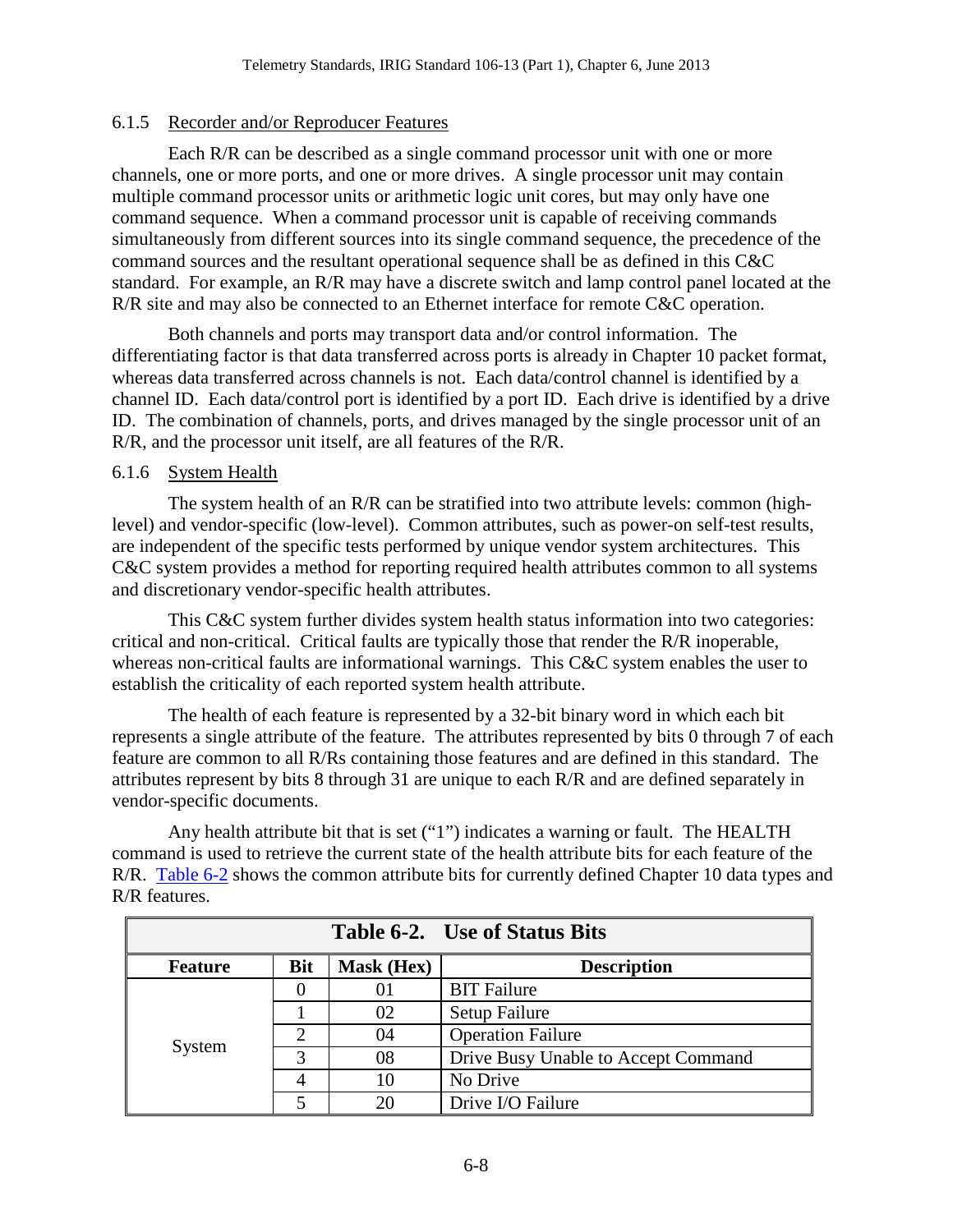|                  |                  |                   | Table 6-2. Use of Status Bits             |
|------------------|------------------|-------------------|-------------------------------------------|
| <b>Feature</b>   | <b>Bit</b>       | <b>Mask (Hex)</b> | <b>Description</b>                        |
|                  | 6                | 40                | Drive Almost Full                         |
|                  | 7                | 80                | Drive Full                                |
|                  | $31 - 8$         |                   | Vendor-Specific Health Status Bits        |
|                  | $\boldsymbol{0}$ | 01                | <b>BIT</b> Failure                        |
|                  | $\mathbf{1}$     | 02                | Setup Failure                             |
|                  | $\overline{2}$   | 04                | No External Signal                        |
|                  | 3                | 08                | <b>Bad External Signal</b>                |
| <b>Time Code</b> | 4                | 10                | Synchronize Failure                       |
|                  | 5                | 20                | Reserved for future Chapter 10 status bit |
|                  | 6                | 40                | Reserved for future Chapter 10 status bit |
|                  | $\overline{7}$   | 80                | Reserved for future Chapter 10 status bit |
|                  | $31 - 8$         |                   | Vendor-Specific Health Status Bits        |
|                  | $\boldsymbol{0}$ | 01                | <b>BIT</b> Failure                        |
|                  | $\mathbf{1}$     | 02                | Setup Failure                             |
|                  | $\overline{2}$   | 04                | <b>Bad Clock Failure</b>                  |
|                  | $\overline{3}$   | 08                | <b>Bad Data Failure</b>                   |
| <b>PCM</b>       | $\overline{4}$   | 10                | Minor Frame Sync Failure                  |
|                  | 5                | 20                | Major Frame Sync Failure                  |
|                  | 6                | 40                | <b>Bit Sync Lock Failure</b>              |
|                  | 7                | 80                | <b>Watch Word Failure</b>                 |
|                  | $31 - 8$         |                   | Vendor-Specific Health Status Bits        |
|                  | $\overline{0}$   | 01                | <b>BIT</b> Failure                        |
|                  | 1                | 02                | Setup Failure                             |
|                  | $\overline{2}$   | 04                | <b>Response Timeout Error</b>             |
|                  | 3                | 08                | <b>Format Error</b>                       |
| 1553             | $\overline{4}$   | 10                | Sync Type or Invalid Word Error           |
|                  | 5                | 20                | <b>Word Count Error</b>                   |
|                  | 6                | 40                | Reserved for future Chapter 10 status bit |
|                  | 7                | 80                | <b>Watch Word Failure</b>                 |
|                  | $31 - 8$         |                   | <b>Vendor-Specific Health Status Bits</b> |
|                  | $\overline{0}$   | 01                | <b>BIT</b> Failure                        |
|                  | 1                | 02                | Setup Failure                             |
|                  | $\overline{2}$   | 04                | No Video Signal Error                     |
|                  | 3                | 08                | <b>Bad Video Signal Error</b>             |
| Video            | 4                | 10                | No Audio Signal Error                     |
|                  | 5                | 20                | <b>Bad Audio Signal Error</b>             |
|                  | 6                | 40                | Reserved for future Chapter 10 status bit |
|                  | 7                | 80                | Reserved for future Chapter 10 status bit |
|                  | $31 - 8$         |                   | Vendor-Specific Health Status Bits        |
|                  | $\boldsymbol{0}$ | 01                | <b>BIT</b> Failure                        |
| Analog           | $\mathbf{1}$     | 02                | Setup Failure                             |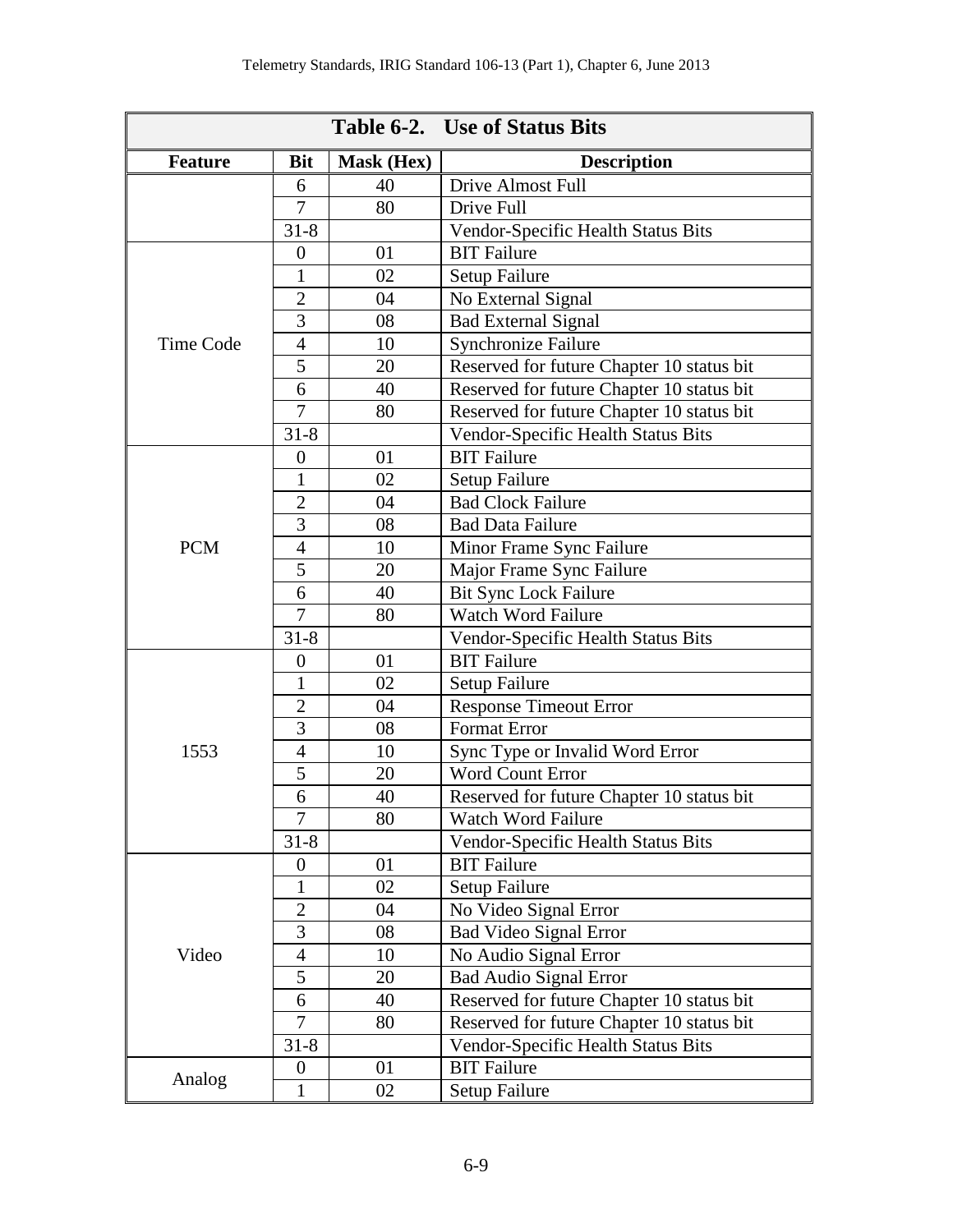|                     |                  |                   | Table 6-2. Use of Status Bits                |
|---------------------|------------------|-------------------|----------------------------------------------|
| <b>Feature</b>      | <b>Bit</b>       | <b>Mask (Hex)</b> | <b>Description</b>                           |
|                     | $\overline{2}$   | 04                | No Analog Signal Error                       |
|                     | 3                | 08                | <b>Bad Analog Signal Error</b>               |
|                     | $\overline{4}$   | 10                | Reserved for future Chapter 10 status bit    |
|                     | 5                | 20                | Reserved for future Chapter 10 status bit    |
|                     | 6                | 40                | Reserved for future Chapter 10 status bit    |
|                     | $\overline{7}$   | 80                | Reserved for future Chapter 10 status bit    |
|                     | $31 - 8$         |                   | <b>Vendor-Specific Health Status Bits</b>    |
|                     | $\boldsymbol{0}$ | 01                | <b>BIT</b> Failure                           |
|                     | 1                | 02                | Setup Failure                                |
|                     | $\overline{2}$   | 04                | <b>Bad Signal Error</b>                      |
|                     | $\overline{3}$   | 08                | Data Content Error                           |
| Image or<br>Message | $\overline{4}$   | 10                | Reserved for future Chapter 10 status bit    |
|                     | 5                | 20                | Reserved for future Chapter 10 status bit    |
|                     | 6                | 40                | Reserved for future Chapter 10 status bit    |
|                     | 7                | 80                | Reserved for future Chapter 10 status bit    |
|                     | $31 - 8$         |                   | Vendor-Specific Health Status Bits           |
|                     | $\overline{0}$   | 01                | <b>BIT</b> Failure                           |
|                     | 1                | 02                | Setup Failure                                |
|                     | $\overline{2}$   | 04                | <b>Bad Signal Error</b>                      |
|                     | 3                | 08                | Data Content Error                           |
| Other Types         | $\overline{4}$   | 10                | Reserved for future Chapter 10 status bit    |
|                     | 5                | 20                | Reserved for future Chapter 10 status bit    |
|                     | 6                | 40                | Reserved for future Chapter 10 status bit    |
|                     | $\overline{7}$   | 80                | Reserved for future Chapter 10 status bit    |
|                     | $31 - 8$         |                   | <b>Vendor-Specific Health Status Bits</b>    |
|                     | $\boldsymbol{0}$ | 01                | <b>BIT</b> Failure                           |
|                     | $\mathbf{1}$     | 02                | Setup Failure (Mount)                        |
|                     | $\overline{2}$   | 04                | <b>Operation Failure (Processor Command)</b> |
|                     | 3                | 08                | Drive Busy Unable to Accept Command          |
| Drive               | 4                | 10                | No Drive                                     |
|                     | 5                | 20                | Drive I/O Failure                            |
|                     | 6                | 40                | Drive Almost Full                            |
|                     | $\overline{7}$   | 80                | Drive Full                                   |
|                     | $31 - 8$         |                   | Vendor-Specific Health Status Bits           |

For single-drive configurations, a single-drive health status can be reported by bits in the System feature. For configurations with multiple drives, each drive is a separate feature specified by the drive ID in the .HEALTH command.

When the Drive feature is used the feature numbers shall not be changed (re-assigned) when the drives are removed / re-plugged from / to the R/R. The drive ID number shall start at and use the same drive numbering as defined in the setup record.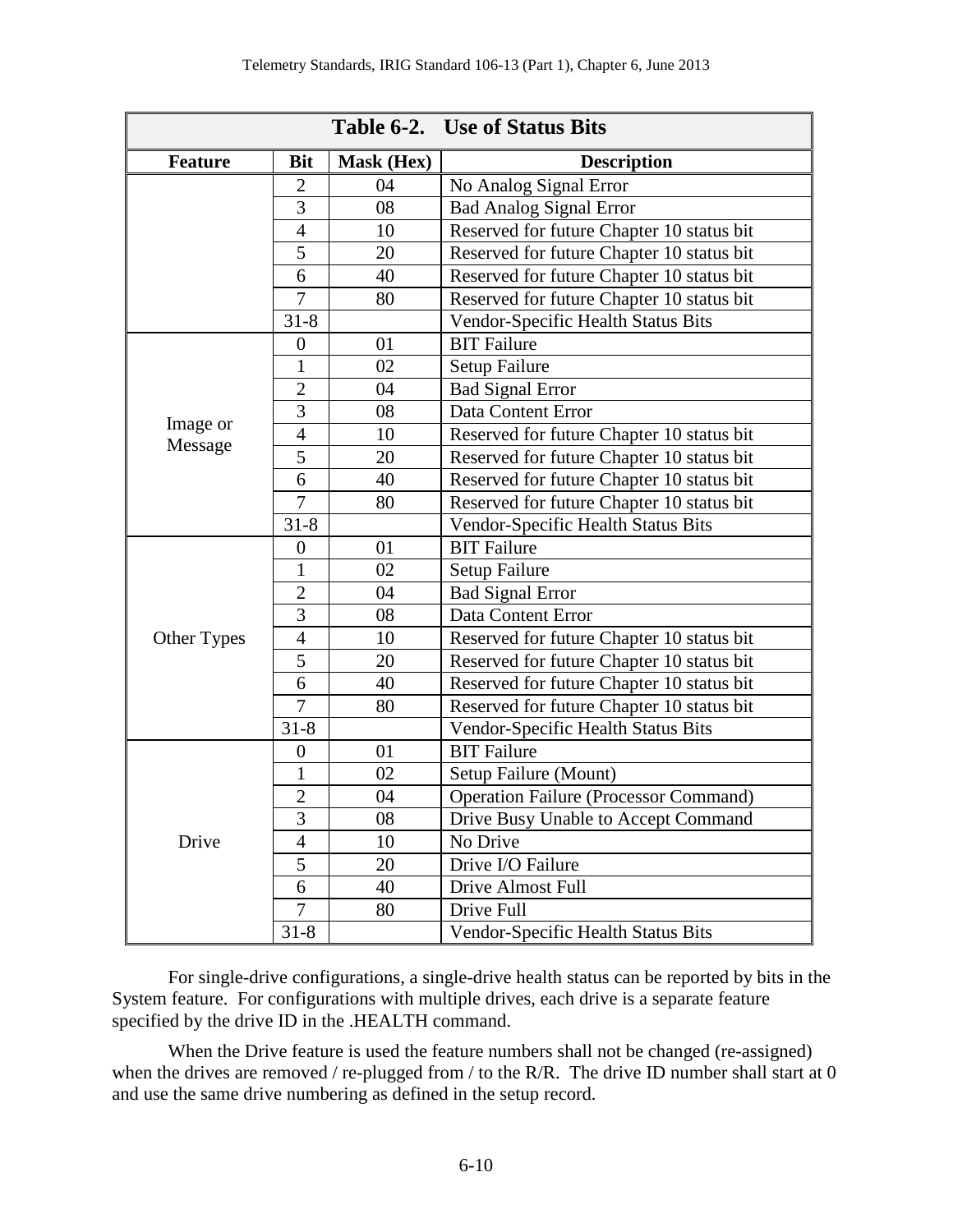### <span id="page-14-0"></span>**6.2 Serial Command and Control**

This standard defines a set of commands used to control and monitor the operation of R/Rs. The availability of each command depends on the feature set of the controlled R/R and the specific control port used to send commands to and receive replies from the R/R. [Table 6-3](#page-14-1) lists the commands in alphabetical order. The protocols used to send these commands to an R/R and receive replies from an R/R are described separately in [Chapter 10](http://www.wsmr.army.mil/RCCsite/Documents/106-13_Telemetry_Standards/chapter%2010.pdf) Section 10.3, Section 10.4, and Section 10.7 for each of the defined control port types. Each R/R must support at least one of the control port types described in this standard, and may support multiple control port types.

<span id="page-14-1"></span>

| Table 6-3. Command Summary |                                                            |                                                                                                                          |                |  |  |  |
|----------------------------|------------------------------------------------------------|--------------------------------------------------------------------------------------------------------------------------|----------------|--|--|--|
| <b>Command</b>             | Parameters*                                                | <b>Description</b>                                                                                                       | R/O            |  |  |  |
| .ASSIGN                    | [destination-channel<br>ID] [source-channel<br>ID          | Assign replay (output) channels to source<br>(input) channels                                                            | $\Omega$       |  |  |  |
| .BBLIST                    | {type} [drive ID]                                          | Returns list of secured or unsecured bad<br>blocks                                                                       | $\Omega$       |  |  |  |
| .BBREAD                    | {block identifier}<br>[drive ID]                           | Returns contents of specified block                                                                                      | $\Omega$       |  |  |  |
| .BBSECURE                  | {block identifier}<br>[drive ID]                           | Marks an unsecured bad block as secure                                                                                   | $\Omega$       |  |  |  |
| .BIT                       |                                                            | Runs all of the built-in-tests                                                                                           | $\mathbf{O}$   |  |  |  |
| .CONFIG                    |                                                            | Retrieves Channel Configuration Summary                                                                                  | $\mathbf O$    |  |  |  |
| .COPY                      | [source drive ID]<br>[destination drive<br>ID              | Copies content of source drive to<br>destination drive                                                                   | $\overline{O}$ |  |  |  |
| .CRITICAL                  | $[n \; [mask] ]$                                           | Specify and view masks that determine<br>which of the .HEALTH status bits are<br>critical warnings                       | $\mathbf R$    |  |  |  |
| .DATE                      | [start-date]                                               | Specify setting or displaying date from<br>recording device                                                              | $\mathbf{O}$   |  |  |  |
| .DISMOUNT                  | [drive ID]                                                 | Unloads the recording drive                                                                                              | $\mathbf{O}$   |  |  |  |
| .DRIVE                     |                                                            | Lists drives and volumes                                                                                                 | $\overline{O}$ |  |  |  |
| .DUB                       | [source drive ID]<br>[destination drive<br>ID <sub>1</sub> | Image copy. This command is obsolete,<br>but for backward compatibility shall<br>function the same as the .PLAY command. | $\overline{O}$ |  |  |  |
| <b>.ERASE</b>              | [drive ID] [volume]<br>name list]                          | Erases and format the recording drive                                                                                    | $\mathbf{O}$   |  |  |  |
| .EVENT                     | [event ID]                                                 | Insert an event entry or display captured<br>events list                                                                 | $\mathbf{O}$   |  |  |  |
| .ETOLOOP                   | [in stream ID] [ out<br>stream ID]                         | Looping live data mode                                                                                                   | $\mathbf{O}$   |  |  |  |
| .FILES                     | [drive ID]                                                 | Displays information about each recorded<br>file                                                                         | $\mathbf R$    |  |  |  |
| .FIND                      | $[value \ [mode] ]$                                        | Deprecated (search no longer required)                                                                                   | $\mathbf O$    |  |  |  |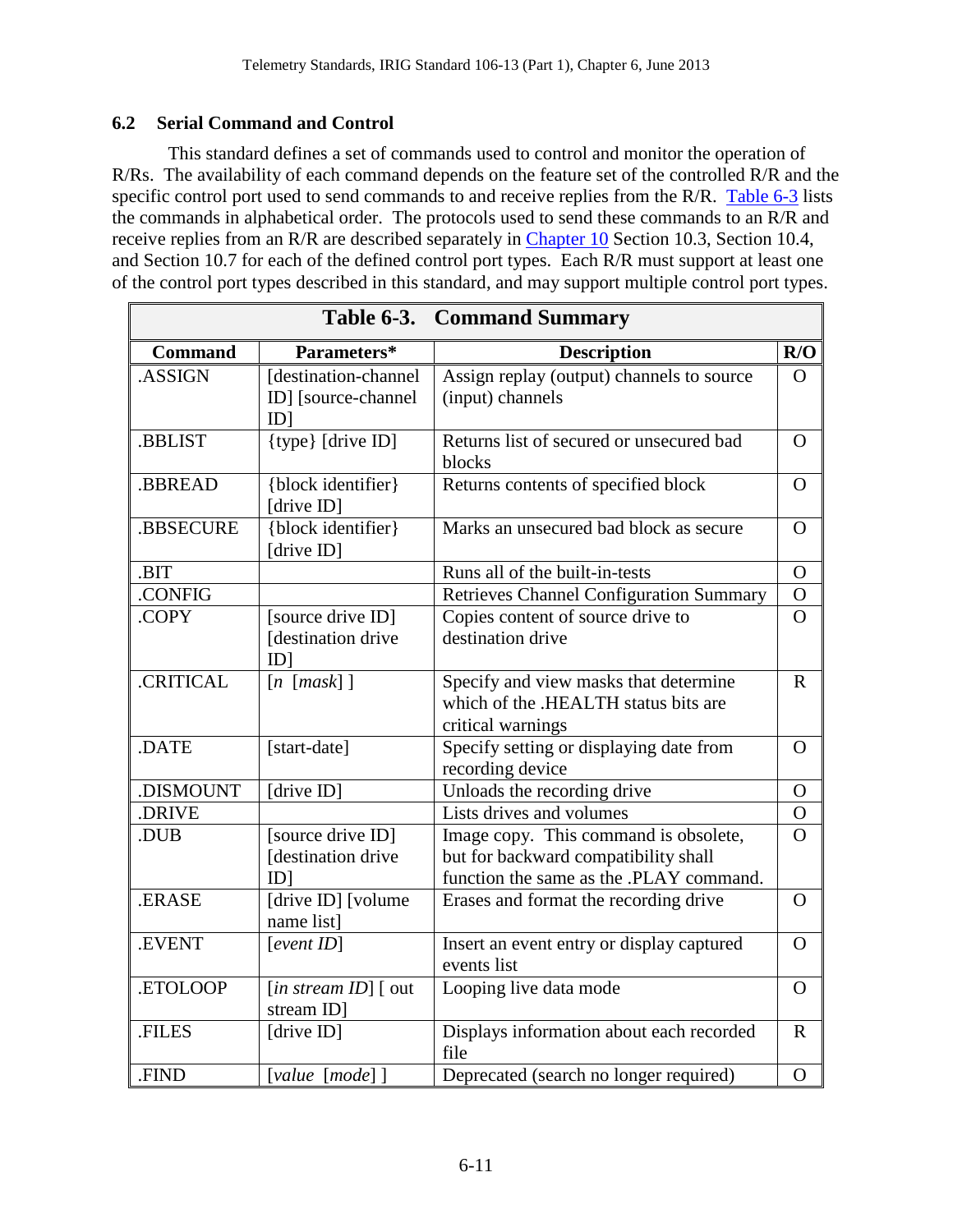|                   |                                                | Table 6-3. Command Summary                                                                                   |                |
|-------------------|------------------------------------------------|--------------------------------------------------------------------------------------------------------------|----------------|
| <b>Command</b>    | Parameters*                                    | <b>Description</b>                                                                                           | R/O            |
| .HEALTH           | [feature [drive ID]]                           | Display detailed status of the recorder<br>system                                                            | R              |
| .HELP             |                                                | Displays table of "dot" commands<br>supported by the $R/R$                                                   | $\mathbf R$    |
| <b>.IRIG106</b>   |                                                | Returns supported version number of<br>IRIG-106 Recorder Command and Control<br><b>M</b> nemonics            | $\mathbf R$    |
| LOOP              | [in stream ID][out<br>stream ID]               | Starts record and play in read-after-write<br>mode                                                           | O              |
| .MEDIA            | [drive ID]                                     | Displays drive usage summary                                                                                 | $\Omega$       |
| .MOUNT            | [drive ID]                                     | Powers and enables the recording drive                                                                       | $\overline{O}$ |
| .PAUSE            | [stream-ID]                                    | Pause current replay                                                                                         | $\overline{O}$ |
| PLAY.             | [location][speed]<br>[drive ID]                | Reproduce recorded data of assigned<br>output channels starting at [location], at<br>[speed] from [drive ID] | $\overline{O}$ |
| .PUBLISH          | [keyword]<br>[parameter]                       | Configure, start and stop live data over<br>Ethernet                                                         | $\mathbf{O}$   |
| .PUBLISH_FI<br>LE | [parameter]<br>[ip:port] [file]<br>[stream ID] | Configure, start and stop live data over<br>Ethernet interface from a recorded Chapter<br>10 file            | $\Omega$       |
| .QUEUE            | [keyword]<br>[parameter]                       | Specify where to begin replay by event or<br>file number                                                     | $\mathbf{O}$   |
| .RECORD           | [ <i>filename</i> ] [stream-<br>ID] [drive ID] | Starts a recording at the current end of data<br>of [stream ID] to [drive ID]                                | $\mathbf R$    |
| .REPLAY           | [location [mode]]                              | Same as PLAY                                                                                                 | $\Omega$       |
| .RESET            |                                                | Perform software initiated system reset                                                                      | $\mathbf O$    |
| .RESUME           | stream-ID]                                     | Resume replay from pause condition                                                                           | O              |
| <b>SANITIZE</b>   | [drive-ID]                                     | Secure erases the recording drive                                                                            | O              |
| .SETUP            | [n]                                            | Displays or selects 1 of 16 $(015)$ pre-<br>programmed data recording formats                                | $\mathbf R$    |
| .SHUTTLE          | [endpoint [mode]]                              | Play data repeatedly from current location<br>to the specified endpoint location using<br>external clock     | $\mathbf{O}$   |
| .STATUS           |                                                | Displays the current system status                                                                           | R              |
| .STOP             | $[mode]$ [stream-ID]<br>drive ID]              | Stops the current recording, playback, or<br>both                                                            | R              |
| .STREAM           | [#] [stream-ID]<br>[Channel-ID List]           | Display specified or all stream channel<br>assignments                                                       | $\mathbf{O}$   |
| TIME.             | [start-time]                                   | Displays or sets the internal system time                                                                    | R              |
| TMATS.            | ${mode}$ [n   ALL ]                            | Write, Read, Save, Delete, Version or Get<br><b>TMATS</b> file                                               | $\mathbf R$    |
| .VERBOSE          | [mode]                                         | Enables Verbose ON or disables Verbose                                                                       | $\mathbf{O}$   |
| .VOLUME           |                                                | Lists volumes on current Drive                                                                               | $\mathbf{O}$   |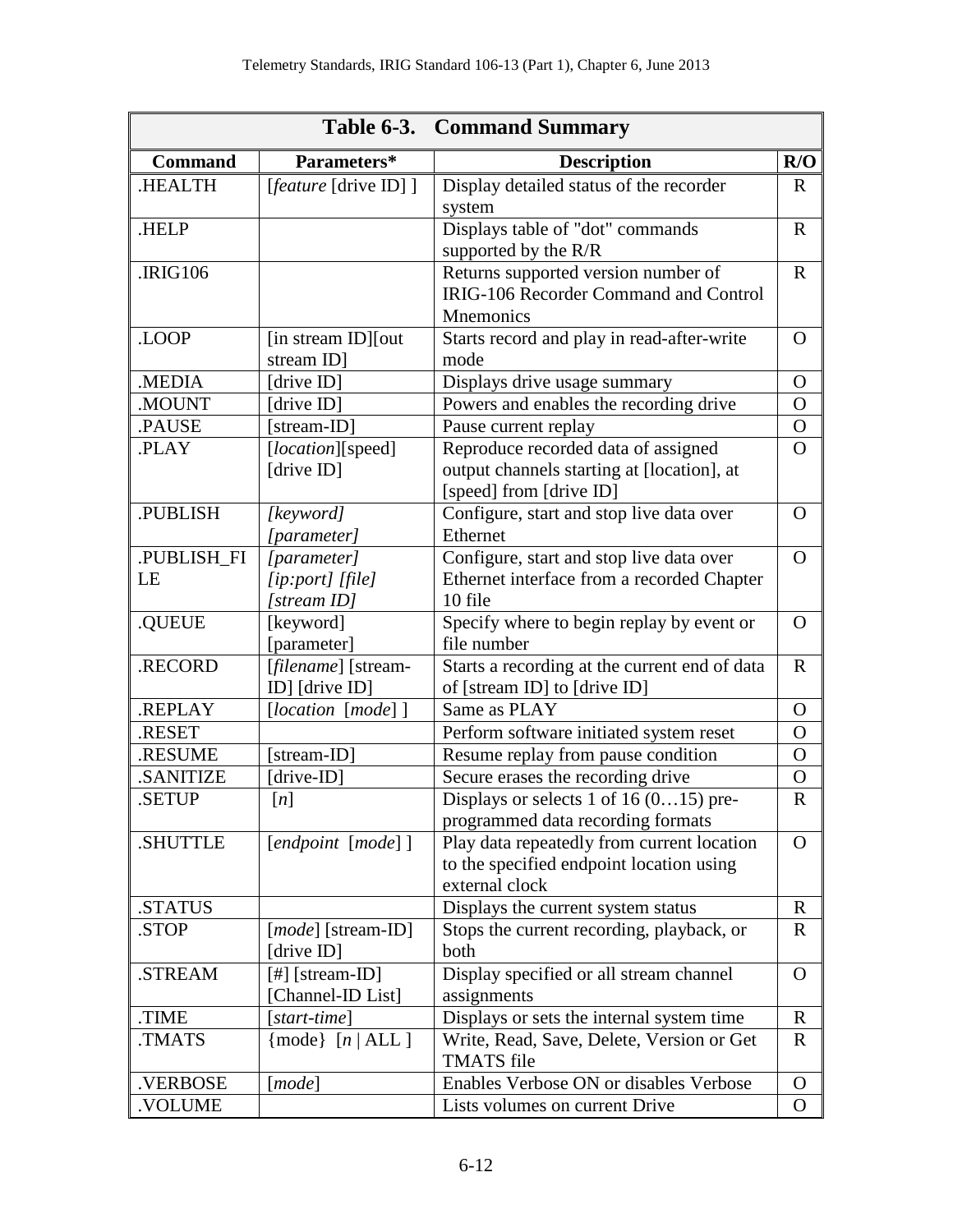| <b>Table 6-3. Command Summary</b>                                                      |                                                              |                                                                                    |     |  |  |  |  |
|----------------------------------------------------------------------------------------|--------------------------------------------------------------|------------------------------------------------------------------------------------|-----|--|--|--|--|
| <b>Command</b>                                                                         | Parameters*                                                  | <b>Description</b>                                                                 | R/O |  |  |  |  |
| Parameters in braces "{}" are required. Parameters in brackets "[]" are optional. When |                                                              |                                                                                    |     |  |  |  |  |
|                                                                                        |                                                              | optional parameters are nested ("[xxx [yy]]"), the outer parameter $(xxx)$ must be |     |  |  |  |  |
|                                                                                        | specified in order to also specify the inner parameter (yy). |                                                                                    |     |  |  |  |  |
| The letters in parentheses in front of the command names in the section titles below   |                                                              |                                                                                    |     |  |  |  |  |
|                                                                                        | represent required $(R)$ or optional $(O)$ commands.         |                                                                                    |     |  |  |  |  |

This section describes the protocol for implementing Chapter 6 C&C across an asynchronous serial communication port. Not all commands may be applicable to all types of R/R implementations. An important aspect of the serial C&C protocol is the required commandresponse sequence. For each command issued to a recorder, there shall be exactly one response from the recorder, and the response shall begin immediately upon conclusion of the command input. There shall be no delay between the receipt of the command at the recorder and the transmission of the reply by the recorder. The reply must not contain any additional line feeds or carriage returns. Commands that initiate recorder functions requiring time to complete shall be replied to immediately, and the host shall poll the recorder status to determine when the function is complete. It is up to the user to specify the rate at which commands may be issued. There shall be no unsolicited status output from the recorder, with one exception. This exception is a boot message upon leaving the POWER ON state, notifying the host that the recorder is ready to accept commands. The boot command shall contain a single asterisk as the last character. Thereafter, the recorder will only output in response to a command input. (A hardware reset or a software reset shall return the recorder to the POWER ON state.)

#### <span id="page-16-0"></span>6.2.1 Command Syntax and Rules

All serial commands must comply with the following syntax and rules.

- a. All recorder commands are simple American Standard Code for Information Interchange (ASCII) character strings delimited by spaces.
- b. All commands begin with an ASCII period (".") and, with the single exception of the .TMATS command, end with the first occurrence of a carriage return and line-feed terminator sequence.
- c. Parameters are separated from the commands and from each other with ASCII space characters.
- d. With one exception, command words and parameters may not include spaces. The one exception is the [text string] parameter for the .EVENT command.
- e. Multiple consecutive terminators and extraneous space characters shall not be allowed and should be ignored.
- f. Each command is followed with either a text response plus a carriage return line feed and an ASCII asterisk ("\*") response terminator or the asterisk response terminator only, indicating the recorder is ready for the next command.
- g. A response is provided by the R/R in less than one second.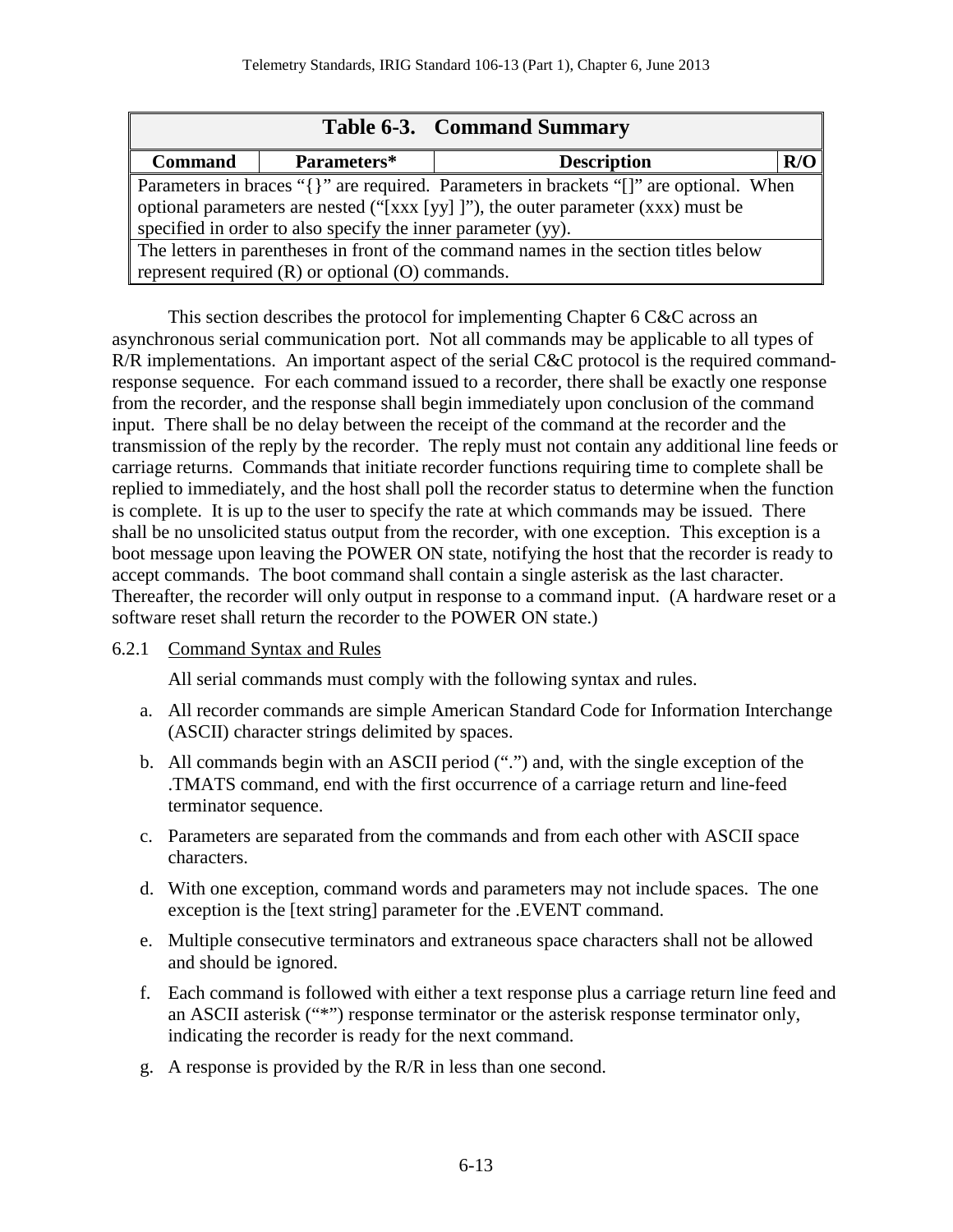- h. All numeric parameters, with one exception, are decimal numbers. The one exception is the [mask] parameter for the .CRITICAL command, which is hexadecimal.
- i. Three commands, .FIND, .REPLAY, and .SHUTTLE have numeric parameters requiring units of measure. The [mode] parameter is used to specify the unit of measure (time or blocks.) If the [mode] parameter is omitted, the recorder shall use the most recently entered [mode].
- <span id="page-17-2"></span>j. A [time] parameter value has five parts: days, hours, minutes, seconds, and milliseconds. Any part not entered defaults to zero except days, which defaults to don't care (current day). A period (".") identifies the start of the millisecond part, a hyphen ("-") separates the day from the hours, and colon characters (":") separate the hours, minutes, and seconds. The following are valid times: 123- (day only), 17 (hours only), 17:30 (hours and minutes), 17:30:05 (hours, minutes, seconds), 17:0:05 (hours, minutes, seconds), 17:30:05.232 (hours, minutes, seconds, milliseconds), 123-17 (day, hours), 123-17:30 (day, hours, minutes), etc.
- k. All commands begin with an ASCII period (".") and, with the single exception of the .TMATS command, end with a carriage return and line-feed terminator sequence.
- l. Commands may be upper or lower case.

### <span id="page-17-0"></span>6.2.2 Command Error Codes

Issuing invalid commands (bad syntax) or illegal commands (not accepted in the current system state) results in error code responses (with an ASCII "E" identifier) prior to the asterisk response terminator when a command cannot be completed. [Table 6-4](#page-17-1) shows possible error codes and the conditions under which they occur.

| Example $\blacktriangleright$ | .RECORD<br>E 03                                                 |
|-------------------------------|-----------------------------------------------------------------|
|                               | Means: No drive is installed, recording cannot be  <br>executed |

<span id="page-17-1"></span>

| <b>Table 6-4. Command Error Codes</b> |                          |                                                        |  |
|---------------------------------------|--------------------------|--------------------------------------------------------|--|
| <b>Error</b>                          | <b>Description</b>       | <b>Conditions</b>                                      |  |
| 00 <sup>°</sup>                       | <b>INVALID COMMAND</b>   | Command does not exist                                 |  |
| 01                                    | <b>INVALID PARAMETER</b> | Parameter is out of range, or wrong alpha-numeric type |  |
| 02                                    | <b>INVALID MODE</b>      | Command cannot be executed in the current state        |  |
| 03                                    | <b>NO DRIVE</b>          | Drive is dismounted or not installed                   |  |
| 04                                    | <b>DRIVE FULL</b>        | Command cannot be executed because there is no free    |  |
|                                       |                          | space available on the drive                           |  |
| 05                                    | <b>COMMAND FAILED</b>    | Command failed to execute for any reason other than    |  |
|                                       |                          | those listed above                                     |  |
| 06                                    | <b>BUSY</b>              | Command cannot be executed                             |  |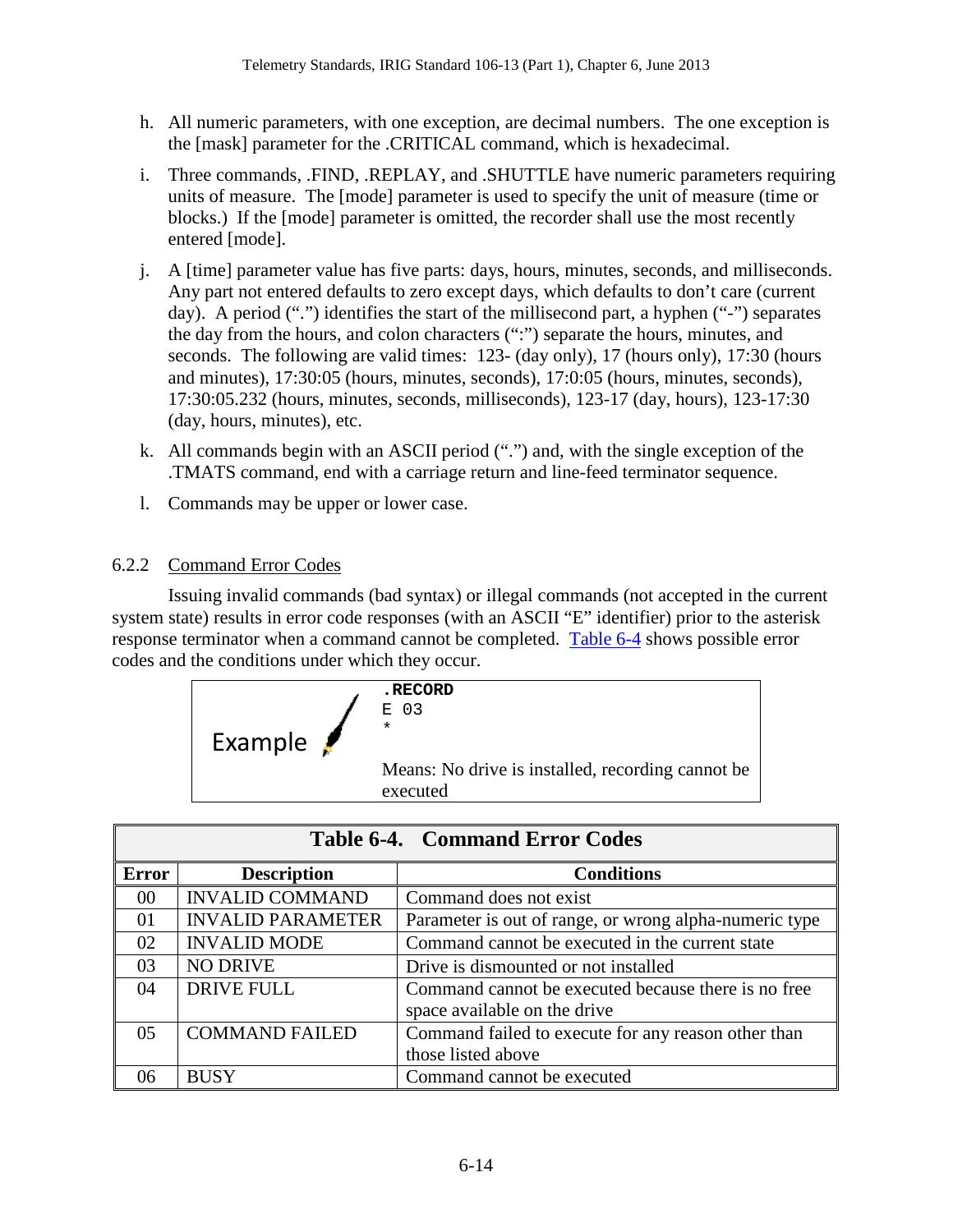6.2.2.1 (O) .ASSIGN [destination-channel ID] [source-channel ID]

The .ASSIGN command shall be used for assigning output channels to source input channels. The source IDs are composed from the channel type of the source as defined in [Chapter 9](http://www.wsmr.army.mil/RCCsite/Documents/106-13_Telemetry_Standards/Chapter%209.pdf) parameter Command Data Type - a "-" character and the sequence number of that type of channel (e.g., "PCMIN-3" for the  $3<sup>rd</sup>$  PCM input channel). The destination IDs are composed similarly - but with an "OUT" tag in the Channel Type, instead of an "IN" tag. Use keyword "NONE" in place of source ID if a channel is to be unassigned. The command with the destination ID parameter only should return the actually assigned source-ID; without any parameters it should return the full list of assignments.



6.2.2.2 (O) .BBLIST {type} [drive-ID]

A .BBLIST command shall be utilized to return the unsecured bad block identifiers (any ASCII text, one identifier per line) from the drive. A BBLIST command is only valid following a declassify command. The *type* shall be provided indicating which type of bad block list is to be returned. If *type* = "unsecured" .BBLIST shall return a list of unsecured bad blocks. If *type* = "secured" .BBLIST shall return a list of secured bad blocks.



6.2.2.3 (O) .BBREAD {block identifier} [drive-ID]

A .BBREAD command shall be utilized to return the raw data from the specified bad block in ASCII hexadecimal format. The block identifier shall be provided for the bad block to be read.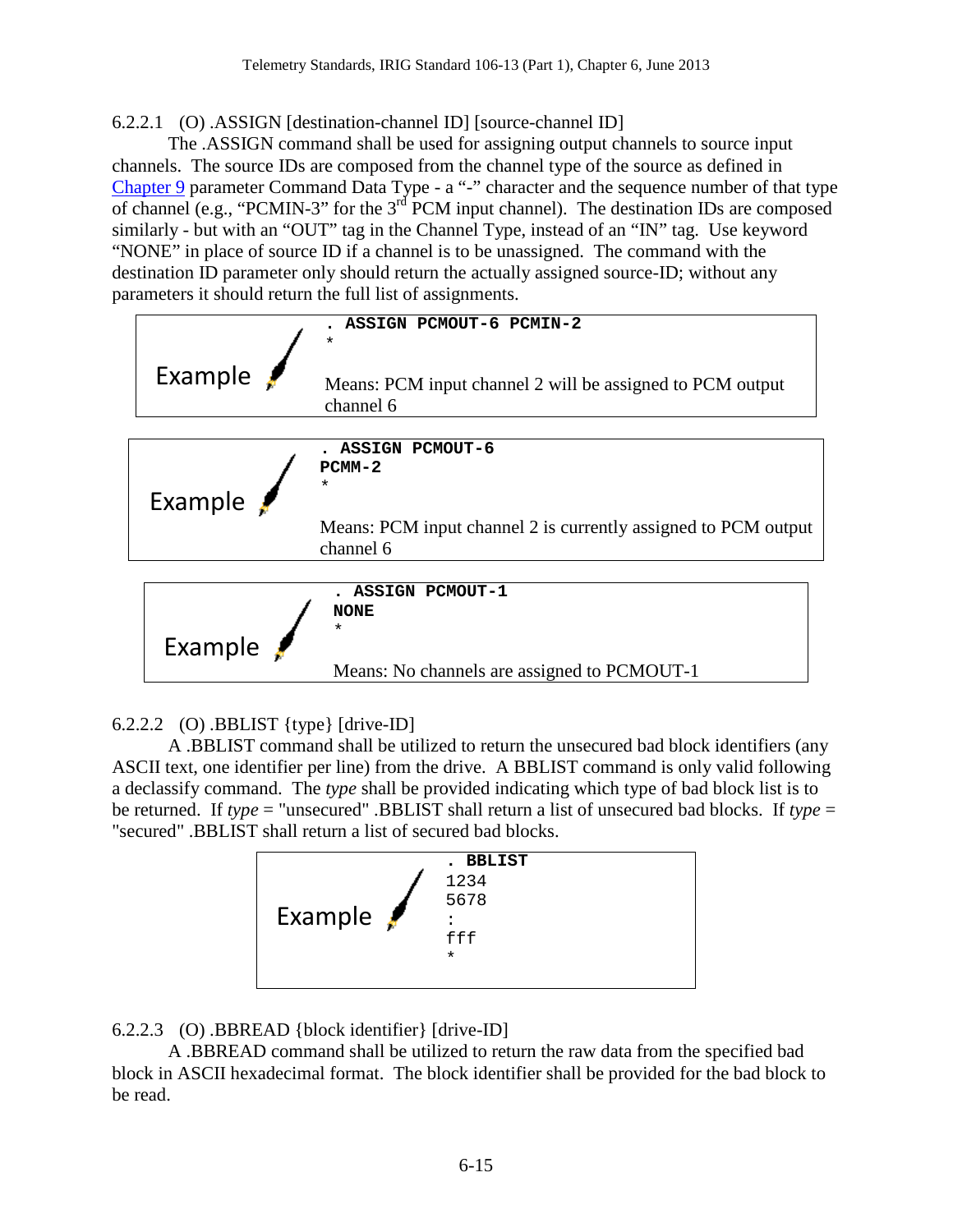

6.2.2.4 (O) .BBSECURE {block identifier} [drive-ID]

A .BBSECURE command shall be utilized to mark an unsecured bad block as being secured. A block that has been identified as secured shall never be used for any subsequent data recording. Secured bad blocks shall be removed from an unsecured bad block identifier list. The block identifier shall be provided for the block to be secured.



#### 6.2.2.5 (O) .BIT

The .BIT command runs the BIT on the R/R. The prompt is returned immediately after the test is started. The .BIT command is only valid in the IDLE, ERROR, and FAIL states. During the BIT, the user must periodically check the status until the test is complete. While in BIT mode, the percent completion is shown with the .STATUS command. The result of the .BIT command is go/no-go status indicated by the end state. If the system returns to the IDLE state, the BIT was successful. If the system goes to the FAIL state, the BIT failed and further systemspecific diagnostics are required. The ASCII "S" in the response is the identifier of a .STATUS response.

|                               | .BIT<br>$\star$                    |
|-------------------------------|------------------------------------|
| Example $\blacktriangleright$ | .STATUS<br>S 02 0 0 21%<br>$\star$ |
|                               | .STATUS<br>S 02 0 0 74%<br>$\star$ |
|                               | .STATUS                            |
|                               | S 01 0 0                           |
|                               | $\star$                            |

#### 6.2.2.6 (O) .CONFIG

This command retrieves a channel configuration summary (vendor-defined text format). Cannot include the ASCII "\*" character.

6.2.2.7 (O) .COPY [source-drive-ID] [destination-drive-ID]

The .COPY command can be used for copying the content from the source drive to the destination drive.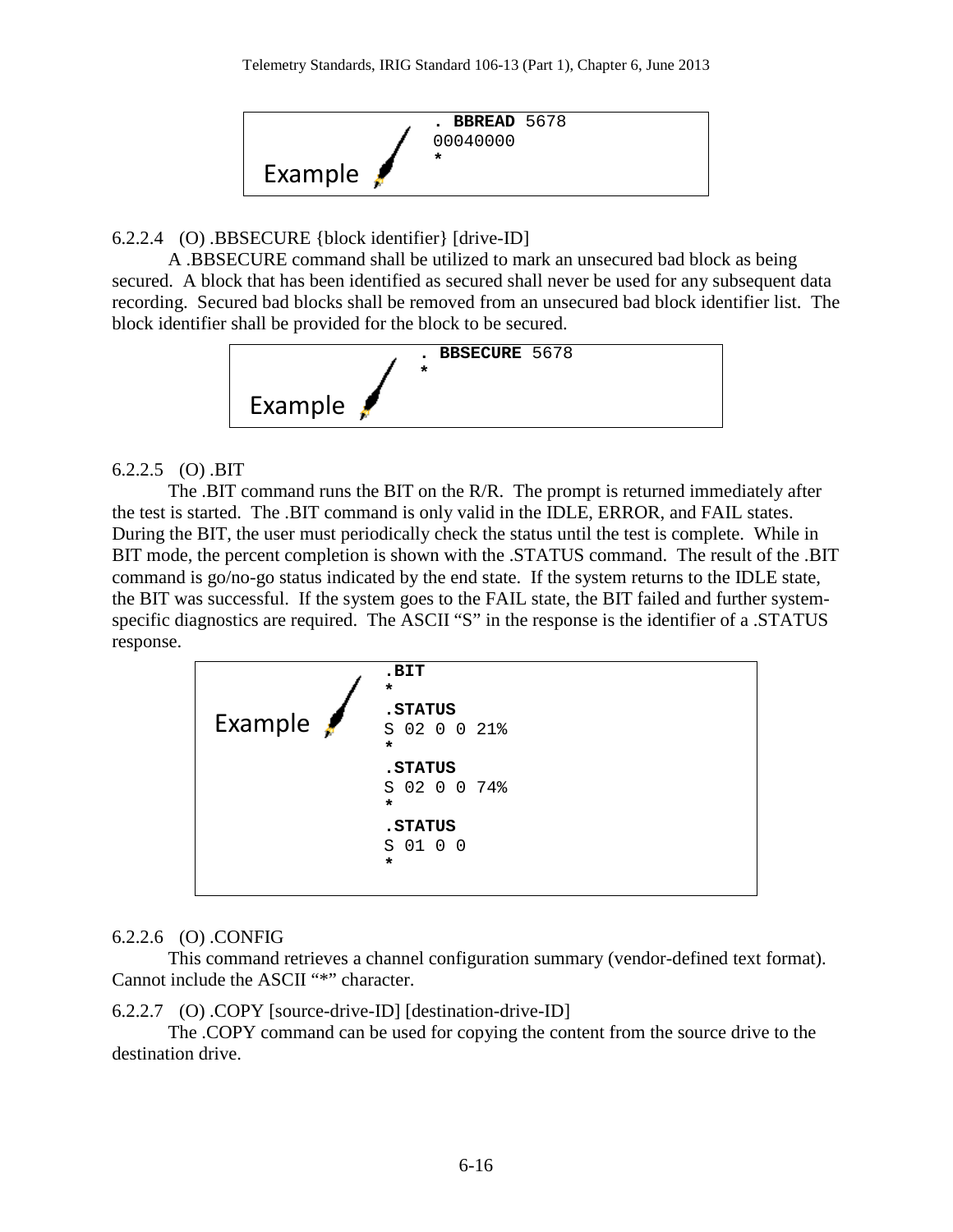### 6.2.2.8 (R) .CRITICAL [n [*mask*]]

The .CRITICAL command is used to view and specify the critical warning masks used with the .HEALTH command. An encoded 32-bit status word is displayed with the .HEALTH command for each feature as defined in the .HEALTH command in the R/R. The .CRITICAL command allows the user to specify which status word bits constitute critical warnings. If a bit in the .CRITICAL mask word for a feature is set, then the corresponding .HEALTH status word bit for that feature signals a critical warning.

The .CRITICAL command without any parameters returns the mask word for each feature in ascending feature order. The .CRITICAL command with a single parameter - the feature number - returns the list of descriptive warning strings and status word bit associations for the specified feature. The .CRITICAL command with both the feature number parameter and the 8-character ASCII hexadecimal mask value parameter specifies a new mask value for the feature. All mask values in the command responses are hexadecimal.





Note: The command with no parameters returns the mask for each feature.

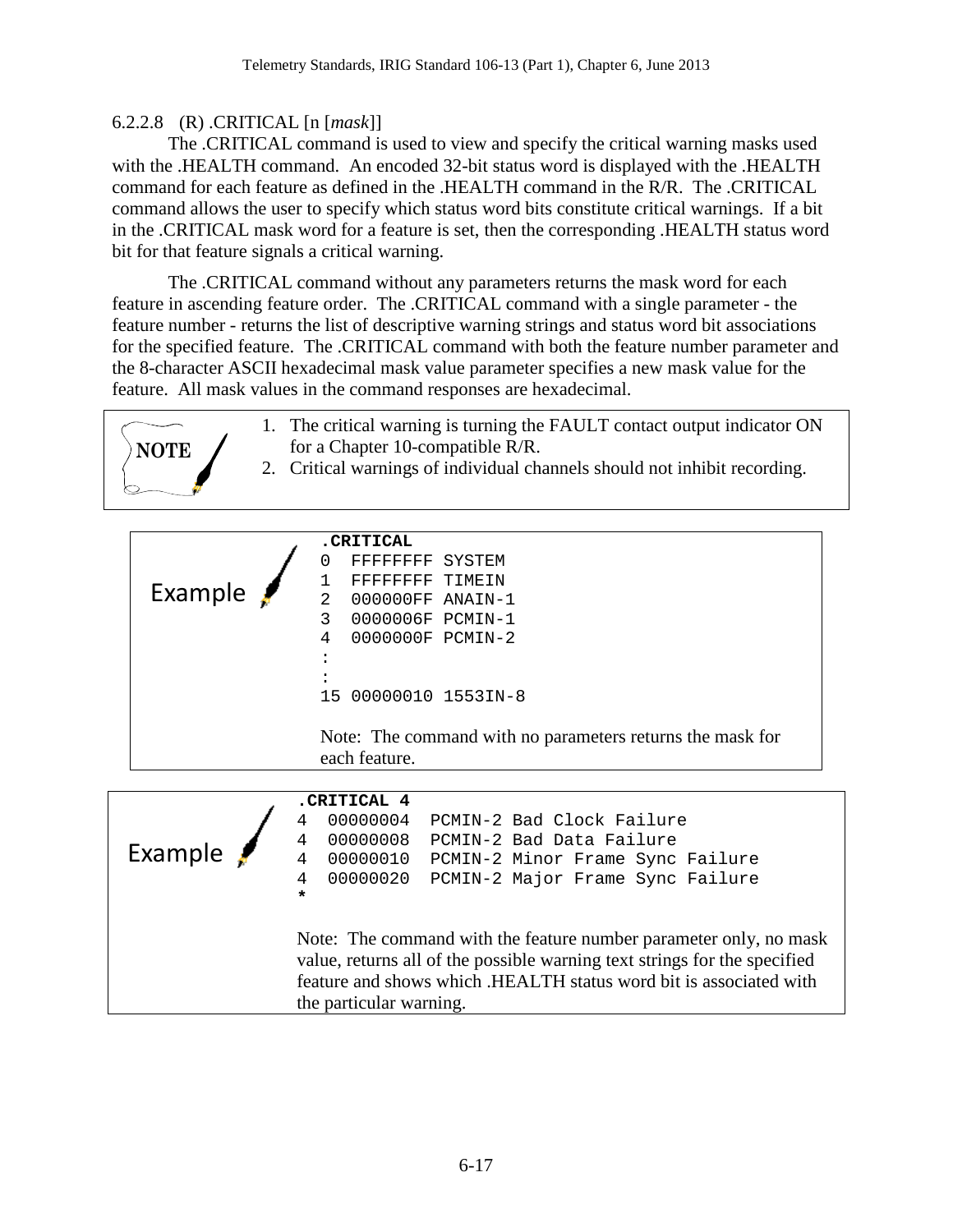



The .DATE [start-date] command displays or sets the internal systems date. The optional start-date parameter is formatted as shown in the example below. Without a parameter, this command displays the current system date. The timestamps recorded with user data are derived from this clock. The date shall be set in year-month-day format according to ISO 8601.



### 6.2.2.10 (O) .DISMOUNT [drive-ID]

The .DISMOUNT command disables and, if necessary, removes power from the active recording drive. The drive may be removed only after this command is issued.



displayed before the prompt

### 6.2.2.11 (O) .DRIVE

The .DRIVE command gives a list of available drives and volumes defined in the R/R setup record.

### 6.2.2.12 (O) .DUB [location]

The .DUB command is identical to the .PLAY command, except that it specifies the use of the internal playback clock to retrieve the recorded data.

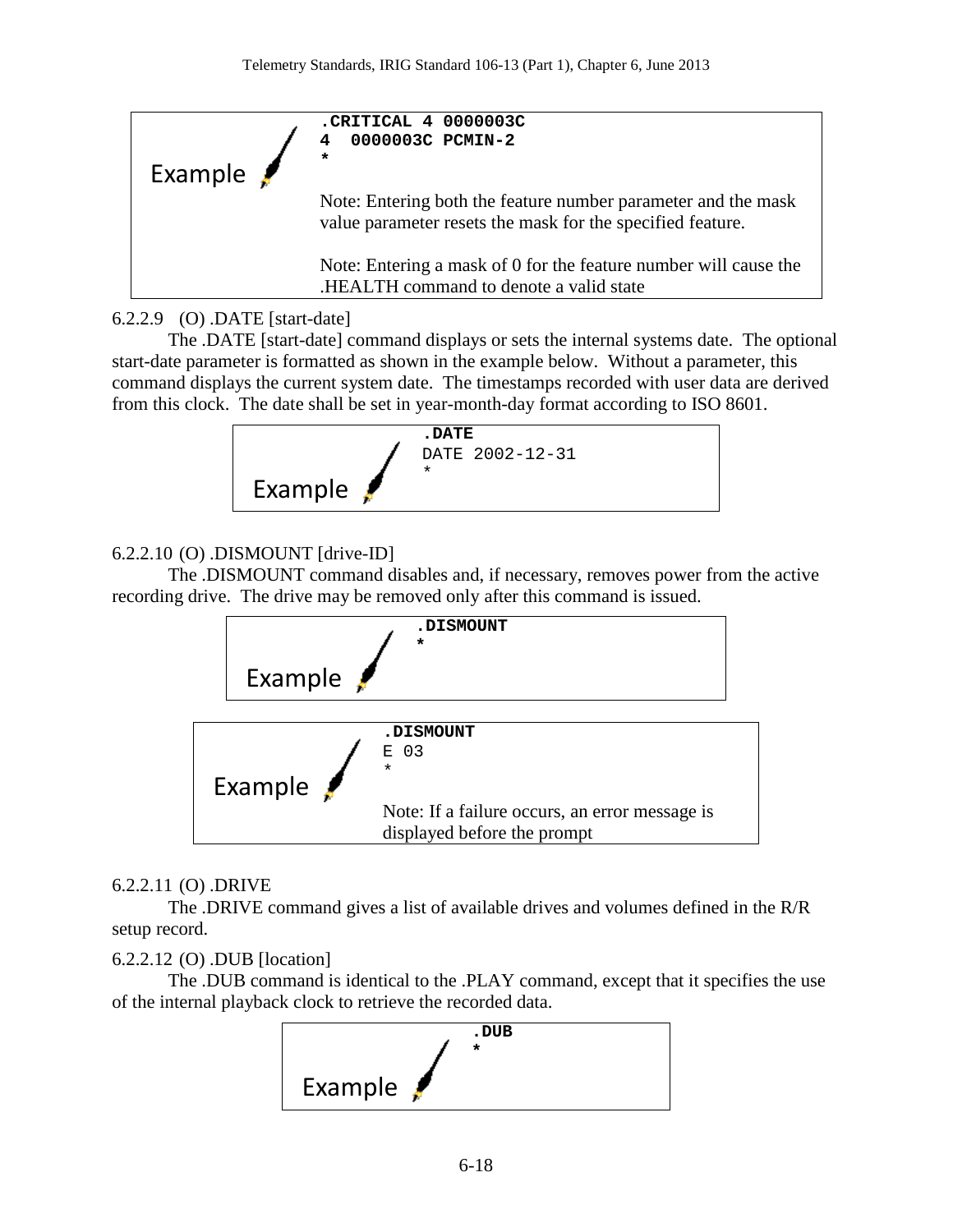### 6.2.2.13 (O) .ERASE [drive-ID] [Volume Name]

The .ERASE command logically erases all data on the drive allowing for recording to begin at the beginning of media.

| $\lambda$ of caution | This command does not constitute sanitation of the<br>drive. Data can still be recovered. |
|----------------------|-------------------------------------------------------------------------------------------|
|----------------------|-------------------------------------------------------------------------------------------|

The prompt is returned immediately after the operation is started. During erase, the user must periodically check the status until the operation is complete. While in ERASE state, the percent completion is shown with the .STATUS command.



### 6.2.2.14 (O) .EVENT [event ID]

The .EVENT command adds an event entry as defined in the recording event definitions within the setup record. An event command is defined as a Recorder "R" event type. The event ID defined in the setup record is provided with the command. All other attributes defined with the event ID are applicable so that the command result is an event packet entry for the given event ID. The event command without an event ID shall return a list of captured events. The list shall be  $\langle$ list # $\rangle$   $\langle$  event ID $\rangle$   $\langle$  event time $\rangle$ 



6.2.2.15 (O) .ETOELOOP [in stream-ID] [out stream-ID]

The .ETOELOOP command is used to put the R/R into looping live data mode. Live data does not utilize the drive. Data is moved from the input streams directly to the output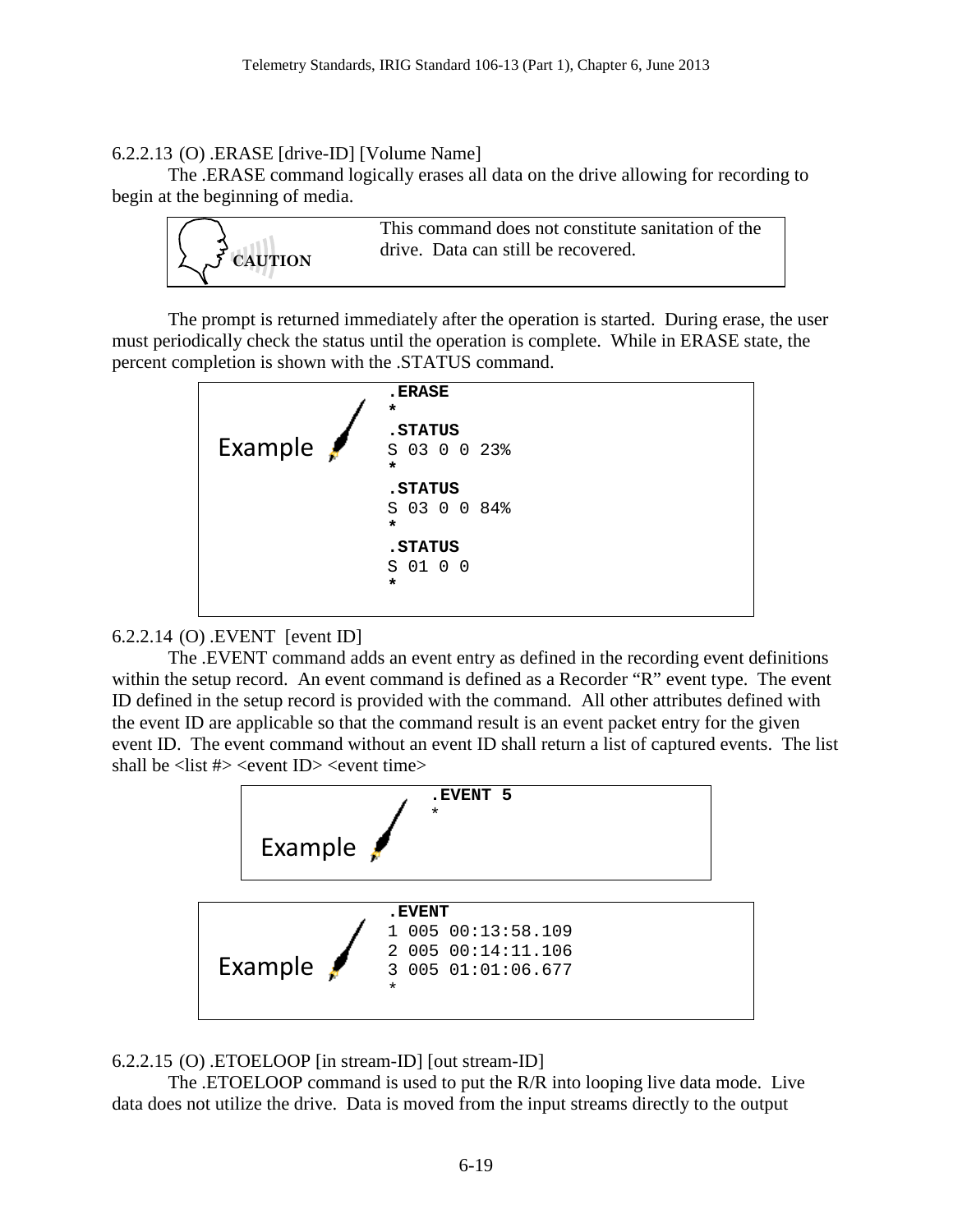streams. The output data rates are derived from the data rate of the corresponding input stream. The R/R may or may not be in data recording mode.

#### 6.2.2.16 (R) .FILES [drive-ID]

The .FILES command displays a list of character strings showing information about each recording session (file). Each string in the list contains the file number, file name, starting block number, file size in bytes, start day, and start time of the file. For those systems that also store the end day and time of each file, the end day and time may be added to the end of each file string. File names may not contain space or asterisk characters. If user names are not assigned to individual recordings, the default file names shall be "file1," "file2," etc. Each file string shall be formatted as shown in the following example (with optional end day and end time).



#### 6.2.2.17 (O) .FIND [*value* [*mode*]]

The .FIND command is used to report the current record and play point or to set the play point to the desired location within the recorded data. The desired location can be expressed in a number of different formats or "modes:" time or blocks. When the command is entered without any parameters, the R/R returns the current record point and current play points, using the current default mode. The default mode is declared each time a mode parameter is supplied with the .FIND command, the .REPLAY command, or the .SHUTTLE command. Thereafter, the mode parameter may be omitted and the R/R will use the default mode. The mode keywords are TIME and BLOCKS.

The location specified in the value parameter of the .FIND command can be numeric or one of six keywords: BOM (beginning of media), BOD (beginning of data), EOD (end of data), EOM (end of media), BOF (beginning of file), and EOF (end of file). These keywords may be used with or without a mode parameter. Numeric location values, whether accompanied by the mode keyword or not, must be valid for the specified or default mode. Blocks are entered as decimal integer numbers. Time is entered as specified in Paragraph [6.2.1](#page-16-0) item [j.](#page-17-2)

| Example $\blacktriangleright$ | .FIND<br>1022312 BOD<br>F<br>$\star$                                                  |
|-------------------------------|---------------------------------------------------------------------------------------|
|                               | Note: Display the current record point and play<br>point. The default mode is blocks. |
|                               |                                                                                       |
|                               | <b>.FIND 15:33:12 TIME</b><br>$\star$                                                 |
| Example $\sqrt{\frac{1}{2}}$  | .STATUS<br>S 08 0 0 41%<br>$\star$                                                    |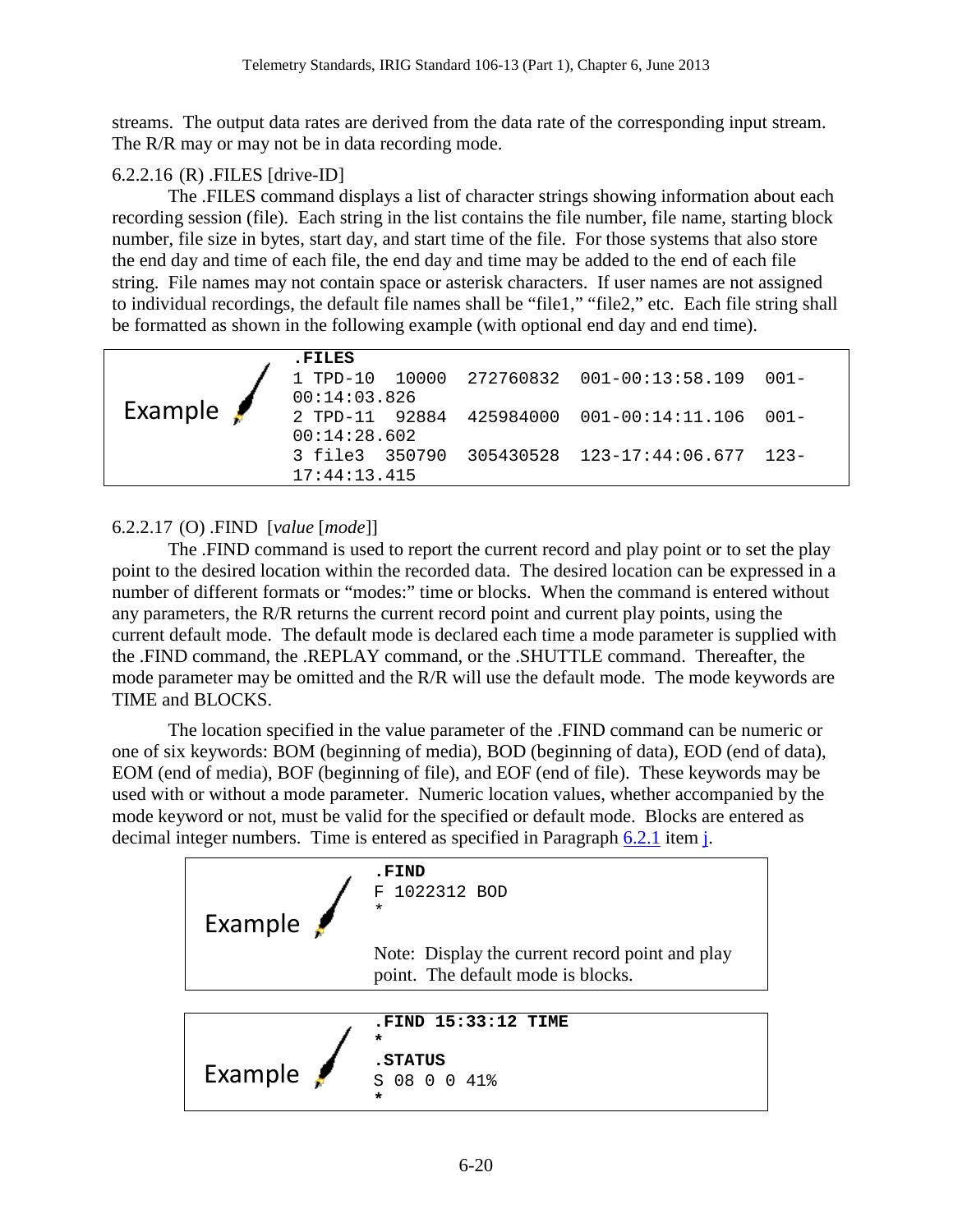```
.STATUS
S 08 0 0 84%
*
.STATUS
S 01 0 0
*
.FIND
F 102-16:18:27.000 102-15:33:12.000
*
Note: Find a specific time in the recorded data.
```
6.2.2.18 (R) .HEALTH [*feature* [drive-ID]]

The .HEALTH command provides a standard mechanism for status information to be conveyed to the user. The feature parameter is defined as 0 for R/R status, and for each data source it is the decimal reference of the channel ID specified by the "TK1" parameter for the corresponding data source by the Telemetry Attributes Transfer Standard (TMATS) setup record. Entering the command without the optional parameter displays a list of encoded status word for each feature. Entering a decimal feature number parameter with the command decodes the status word for a single feature and displays a list of messages pertaining to the feature, one for each set bit in the status word. (See [Table 6-2](#page-11-2) for recommended usage of the status bits.) This standard requires that the syntax of the responses to the .HEALTH command conform to the following rules:

- a. If no data sources are implemented, the response to a .HEALTH command is the R/R status only.
- b. In addition to the feature number the command should return a description of the corresponding channel type, composed from the channel type of the source as defined in [Chapter 9](http://www.wsmr.army.mil/RCCsite/Documents/106-13_Telemetry_Standards/chapter%209.pdf) parameter "CDT" - a "-" character and the sequence number of that type of channel (e.g., "PCMIN-3" for the  $3<sup>rd</sup>$  PCM input channel).
- c. The description of a feature may not contain an asterisk character.
- d. The feature list response (no feature number parameter supplied with the command) is a sequence of text strings, each containing the decimal feature number, the 8-character ASCII hexadecimal representation of the 32-bit status word for the feature, a text feature description, and a carriage return and line feed terminator. The value of the 32-bit status word for a "healthy" feature shall be all zeros. If a feature is disabled, the 8-character ASCII hexadecimal string shall be replaced with eight ASCII hyphen "-" characters.
- e. The individual feature response (feature number parameter supplied with the command) is a sequence of descriptive text strings, one for each set bit in the feature status word. Each string is terminated with a carriage return and line feed.
- f. The critical bits should be cleared when they are reported by a .HEALTH command.

The .CRITICAL command is used to specify and view the mask word for each feature that determines if a set .HEALTH status word bit adds to the total non-critical or critical warning counts displayed with the .STATUS command.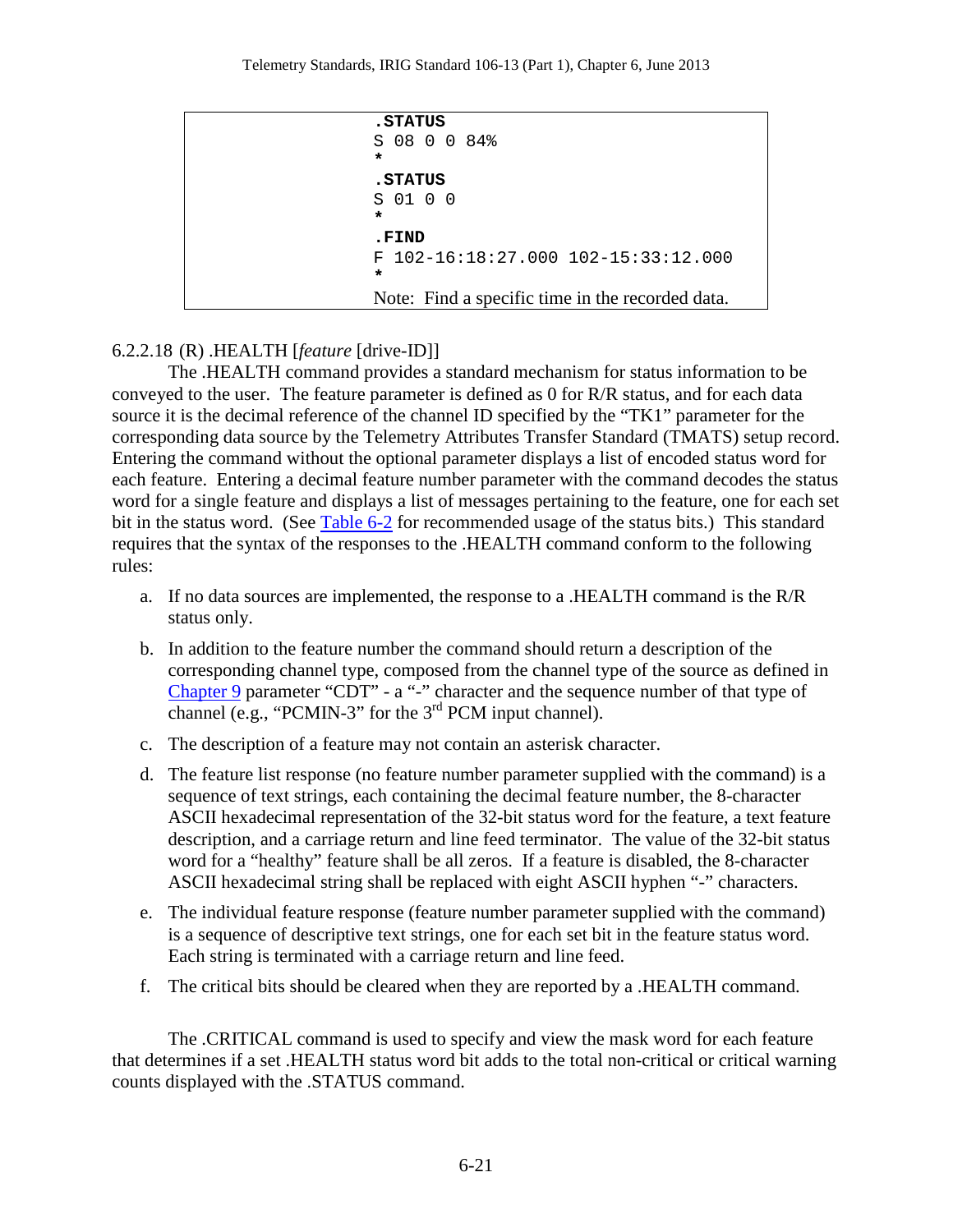|         |         | .HRAI.TH             |              |
|---------|---------|----------------------|--------------|
|         |         | 00000000 SYSTEM      |              |
|         |         | 00000000 TIMEIN      |              |
| Example | 2       | 00000000 ANAIN-1     |              |
|         | 3       |                      | ---- PCMIN-1 |
|         |         | 00000034 PCMIN-2     |              |
|         |         |                      |              |
|         |         | 15 00000000 1553IN-8 |              |
|         | $\star$ |                      |              |

| *.HEALTH 4                    |  |  |  |  |                                                                                |
|-------------------------------|--|--|--|--|--------------------------------------------------------------------------------|
|                               |  |  |  |  | 4 00000004 PCMIN-2 Bad Clock Failure<br>4 00000010 PCMIN-2 Minor Frame Failure |
|                               |  |  |  |  |                                                                                |
| Example $\blacktriangleright$ |  |  |  |  | 4 00000020 PCMIN-2 Major Frame Failure                                         |
|                               |  |  |  |  |                                                                                |

### 6.2.2.19 (R) .HELP

The .HELP command displays a list showing a summary of the serial "dot" commands and parameters supported by the R/R as listed in [Table 6-3.](#page-14-1)



### 6.2.2.20 (R) .IRIG106 OR .IRIG-106

The .IRIG106 command returns the release version number of the Chapter 6 R/R C&C mnemonics that the R/R is supporting. Because this command was introduced in IRIG-106-07, R/Rs supporting earlier releases should answer this command with "E00" error message (invalid command).

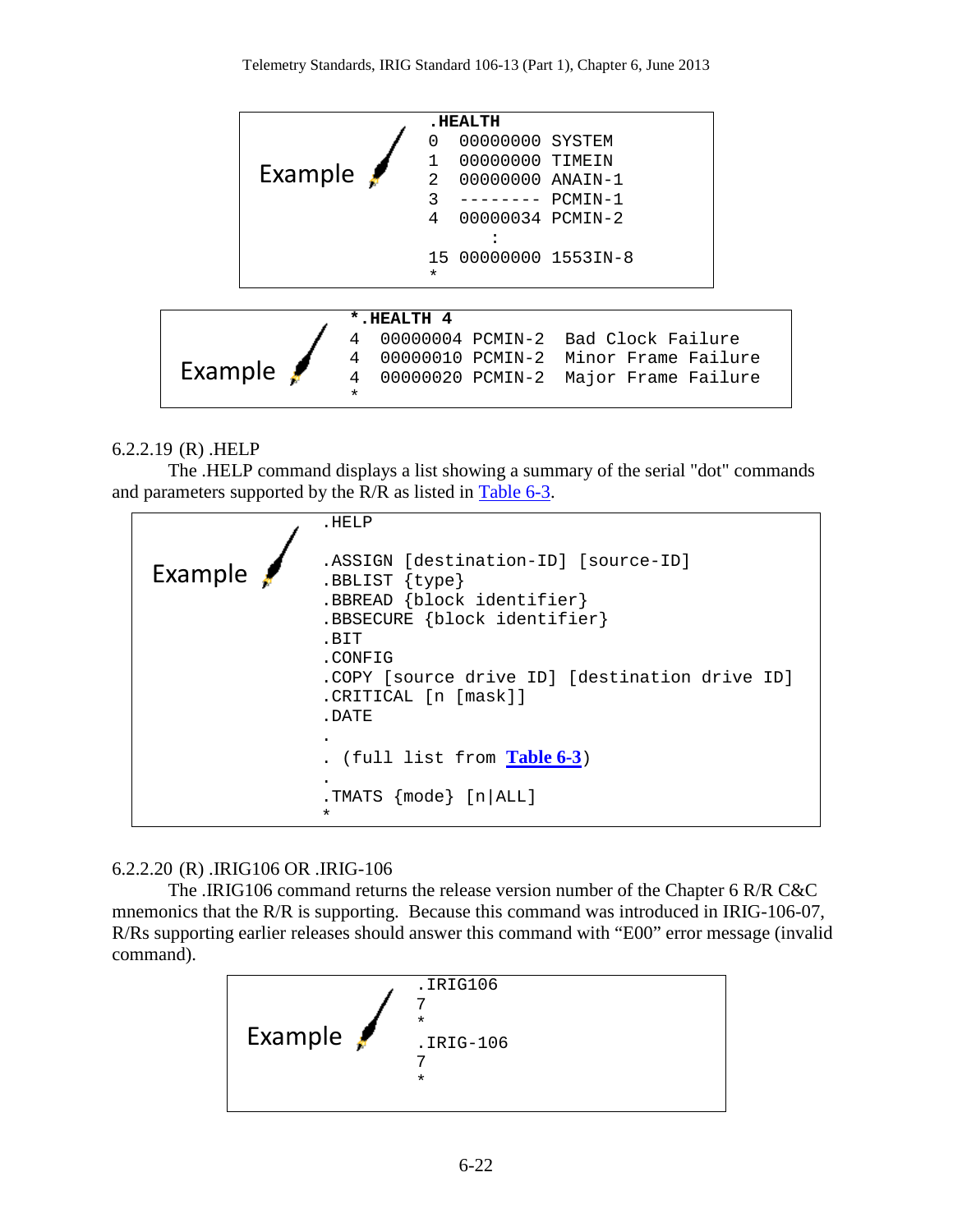| Note: Denotes recorder command and  |
|-------------------------------------|
| control module compatible with IRIG |
| 106-07                              |

### 6.2.2.21 (O) .LOOP [start/stop]

The .LOOP command is used to put the R/R into read-after-write mode (start), recording and simultaneously playing back the recorded data or cancel (stop) read-after-write mode. The replayed data is read back from the recording drive. If the R/R is already recording when the .LOOP command is issued, the command starts the playback at the current record point without affecting the recording.



### 6.2.2.22 (O) .MEDIA [drive-ID]

The .MEDIA command displays the media usage summary. It shows the number of bytes per block, the number of blocks used, and the number of blocks remaining, respectively.



### 6.2.2.23 (O) .MOUNT [drive-ID]

The .MOUNT command applies power and enables the device for recording. For systems with multiple memory canisters or media cartridges, the effect of the .MOUNT command on each canister or media cartridge is defined in advance with vendor-specific commands.



### 6.2.2.24 (O) .PAUSE [stream-id]

The .PAUSE command stops the replay operation. If parallel recording is being performed, it continues. If no play position is moved in between, the .RESUME command can be used to continue replay. The .PAUSE can also be used to stop only the replay while the recording continues (in this case, a new replay should be started with a new .PLAY command). If stream ID is present it will pause only the channels defined by the .STREAM command.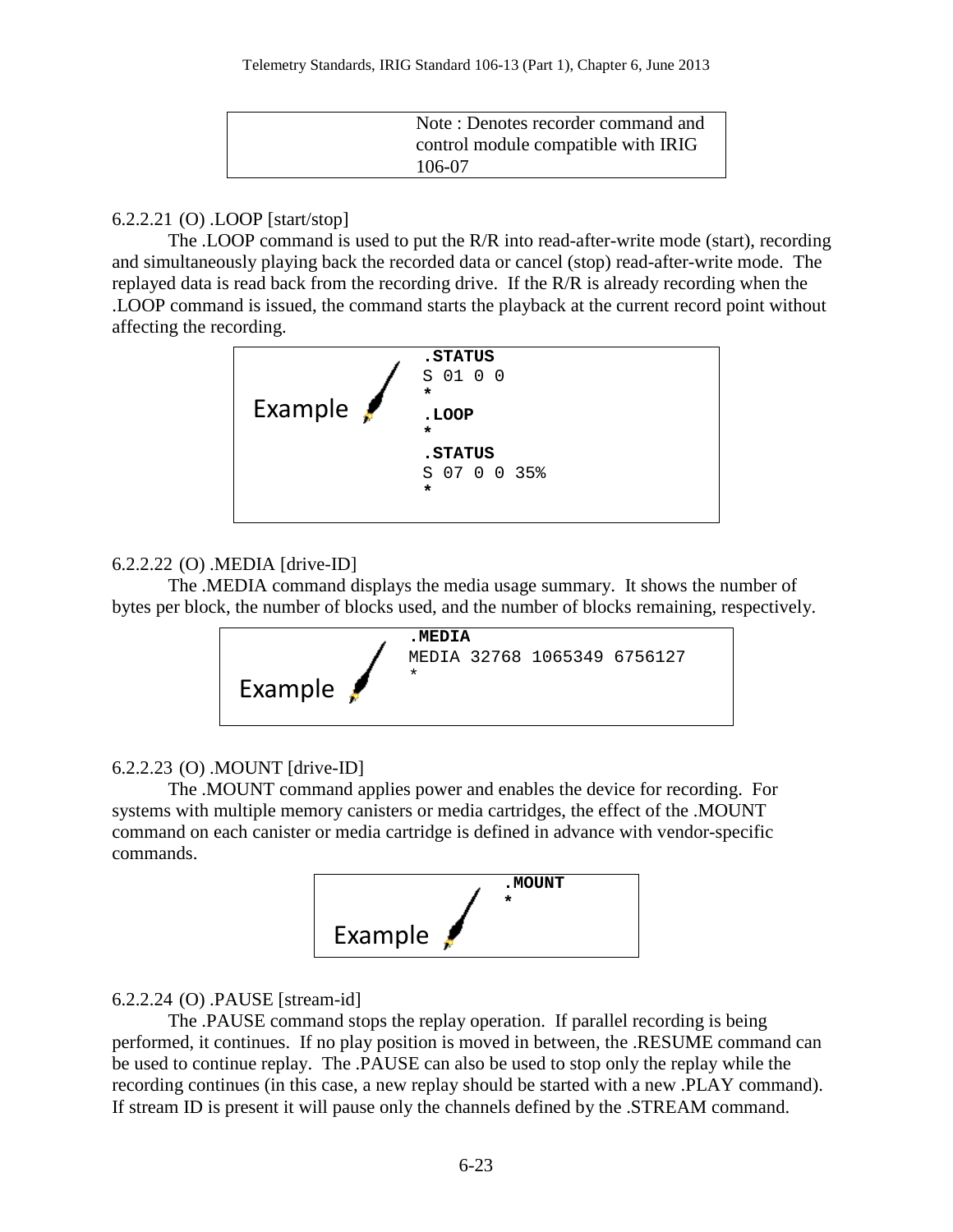

6.2.2.25 (O) .PLAY [*location*] [speed] [drive ID]

The .PLAY command starts a playback of the data at either the current play point or at the location specified in the optional parameter with the command. The current play point is defined to be the drive location immediately following the most recently played data. If no .PLAY command has been issued since R/R power-on, the current play point is the beginning of data. The location parameter has two forms: [block\_number] and [filename [block\_offset]]. If the first character of the location parameter is numeric, the entire parameter must be numeric, specifying the block number address at which to start the playback. When the first character of the location parameter is alphabetic, the parameter is the filename to play back. It may have a second, optional parameter specifying the numeric 0-origin block offset into the named file. Use the .FIND command, which allows positioning the play point wherever necessary, to begin playing at a location other than a block number or file. The optional [speed] parameter specifies the replay speed, if other than real-time replay speed is required. The syntax of the speed specification is: \***N** or **/N** (e.g., \***5** for 5 times faster, **/8** for 8 times slower replay).



6.2.2.26 (O) .PUBLISH [keyword] [parameter list]

The .PUBLISH command shall be utilized for configuring, starting, and stopping UDP uni-, multi-, or broadcast of live data in [Chapter 10](http://www.wsmr.army.mil/RCCsite/Documents/106-13_Telemetry_Standards/chapter%2010.pdf) Section 10.6 packet format over any IP interface to the R/R. The following keywords are allowed:

.PUBLISHSTART IPaddress PortAddress stream-definition

(Start the streaming of the specified stream definition to the destination address)

If a new list is defined for the same IPaddress and PortAddress combination, this will ADD the channels of the new stream definition, not replace them.

.PUBLISHSTOP stream-definition

(Stop streaming of the specified stream definition)

The *IPaddress PortAddress* parameter defines the destination IP address and the port number of the UDP broadcast.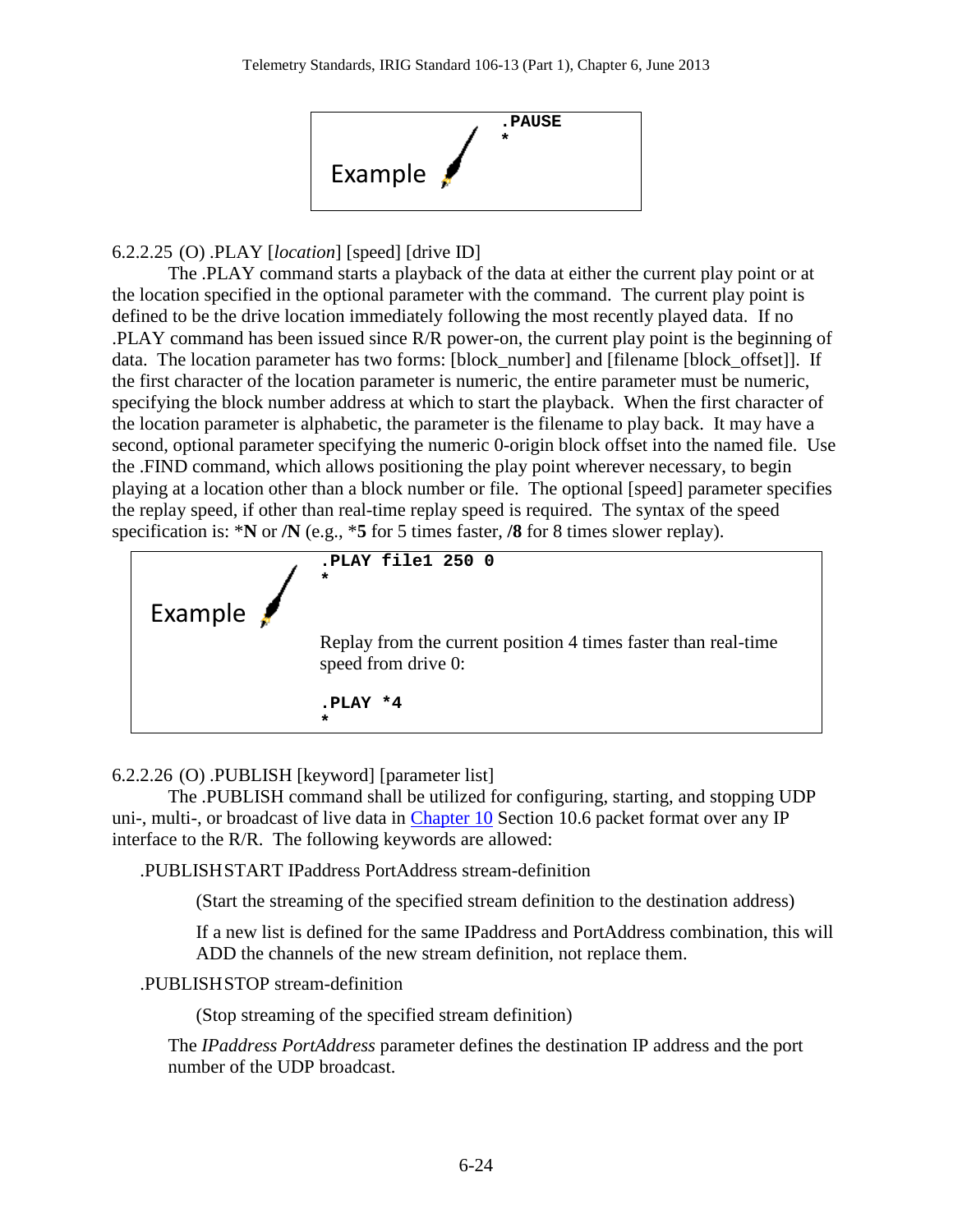If the same IPaddress and PortAddress combination is defined, this will REMOVE only the listed channels of the stream without affecting the other channels.

The *stream-definition* parameter can be:

- A stream ID previously defined using the .STREAM command
- A channel ID list as defined in the description of the .STREAM command

The .PUBLISH command without any parameter returns the streaming channel IDs and their destinations:

|         | PUBLISH START 192.145.255.255 1234 ALL.<br>$\star$     |
|---------|--------------------------------------------------------|
| Example | PUBLISH START ::FFFF:C091:FFFF 1234 ALL.<br>$\star$    |
|         | .PUBLISH                                               |
|         | 192.145.255.255 1234 ALL<br>$\star$                    |
|         | PUBLISH STOP ALL                                       |
|         | $\star$                                                |
|         | PUBLISH START 192.145.255.255 1234 1-12 18.<br>$\star$ |
|         | .PUBLISH                                               |
|         | 192.145.255.255 1234 1-12 18                           |
|         | 192.146.255.255 2345 13-17<br>$\star$                  |

### 6.2.2.27 (O) .PUBLISH\_FILE [keyword] [parameter list]

The .PUBLISH\_FILE command shall be utilized for configuring, starting, and stopping UDP uni-, multi-, or broadcast of recorded data from a medium in [Chapter 10](http://www.wsmr.army.mil/RCCsite/Documents/106-13_Telemetry_Standards/chapter%2010.pdf) Section 10.6 packet format over any IP interface of the R/R.

*.PUBLISH\_FILE START/STOP IPaddress PortAddress file-name [start-time] [stop-time] [speed] stream-definition*

The first parameter is mandatory and must be either START or STOP

The IPaddress PortAddress parameter defines the destination IP address and the port number of the UDP broadcast.

The optional start-time parameter specifies the absolute time of the first packet to be sent out from the file.

The optional stop-time parameter specifies the absolute time of the last packet to be sent out from the file.

The optional speed specifies the speed of the UDP broadcast. It can be one of the following keywords:

FULL: maximum speed the R/R and media is capable;

REALTIME: near-real-time streaming - as close as possible to the original live data streaming;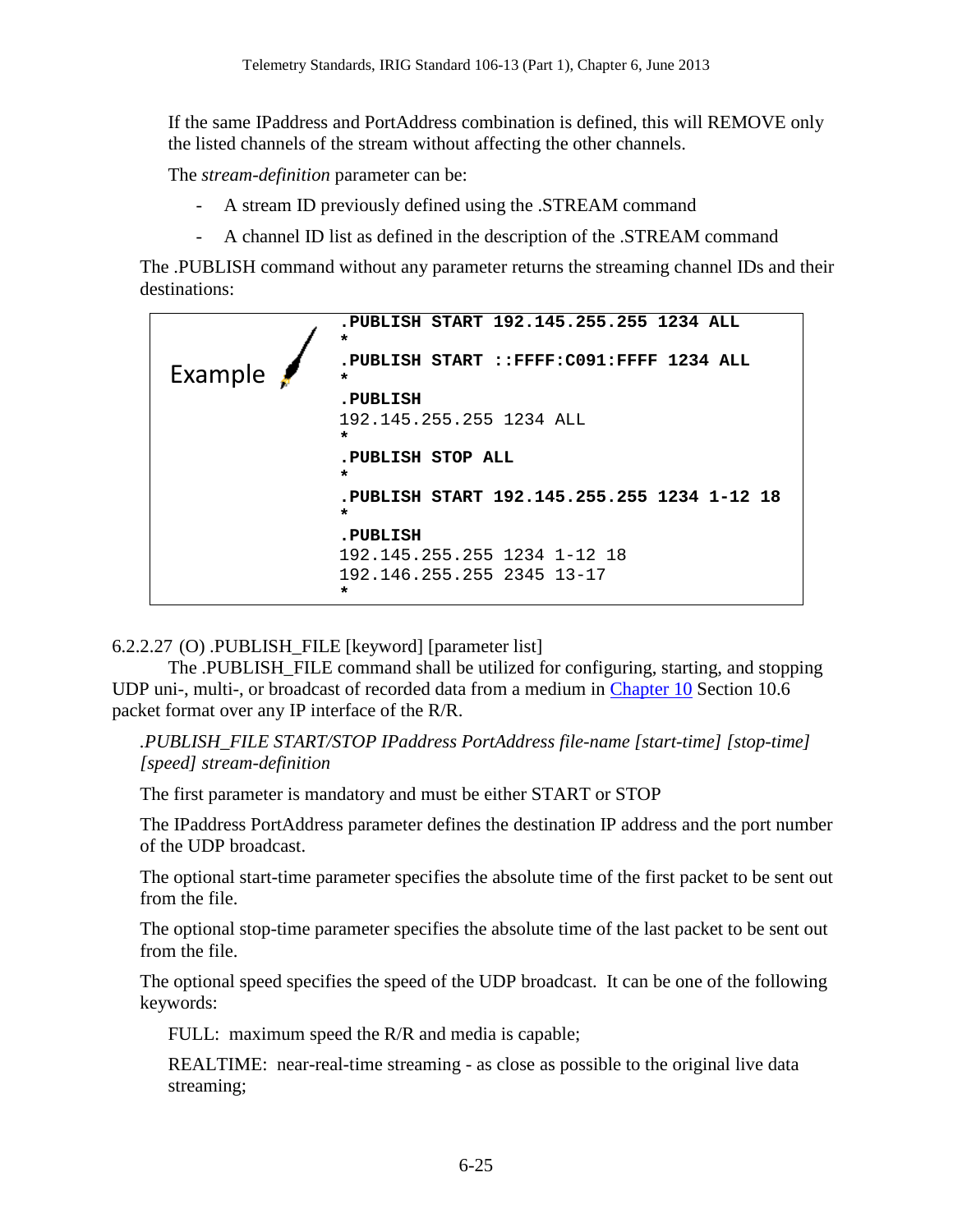MBPS  $\langle n \rangle$ : with a specified average bitrate in megabits per second.

The *FileName* parameter defines the file to be sent out as UDP stream.

The *stream-definition* parameter can be:

- A stream-ID defined previously in the .STREAM command,
- A Channel-ID List as defined in the description of the .STREAM command.

|                               | .PUBLISH_FILE START File1.ch10 Stream2<br>$\star$ |
|-------------------------------|---------------------------------------------------|
| Example $\blacktriangleright$ | .PUBLISH_FILE STOP File1.ch10<br>$\star$          |
|                               | PUBLISH FILE.                                     |
|                               | File1.ch10 192.145.255.255 1234 1-12 18<br>*      |

6.2.2.28 (O) .QUEUE [keyword] [parameter]

The Queue command is used to specify a recorded data file or defined data event at which to begin the next replay. Replay must be stopped prior to issuing the Queue command. Keyword options are either event or file. Parameter represents either the event or file number from which to begin replay.

6.2.2.29 (R) .RECORD [filename] [channel-groupID] [drive ID]

The .RECORD command starts a new recording. The optional file name parameter is an ASCII string with up to eleven characters, beginning with an alphabetic character, and with no spaces or asterisks. If the file name parameter is omitted, the filename will be of the form "file*n*", where *n* is the file number. The recording will continue until the recording drive is full or until the .STOP command is issued. The optional drive ID is for recorder systems with multiple drives.



6.2.2.30 (O) .REPLAY [location [mode]]

The .REPLAY is identical to the .SHUTTLE command except that it specifies that the internal clock is to be used to retrieve the data. The syntax of the endpoint parameter is identical to that of the .FIND command.

#### 6.2.2.31 (O) .RESET

The .RESET command performs a software-initiated reset of the R/R, returning the R/R to the power-on state. The effect shall be identical to a power cycle.

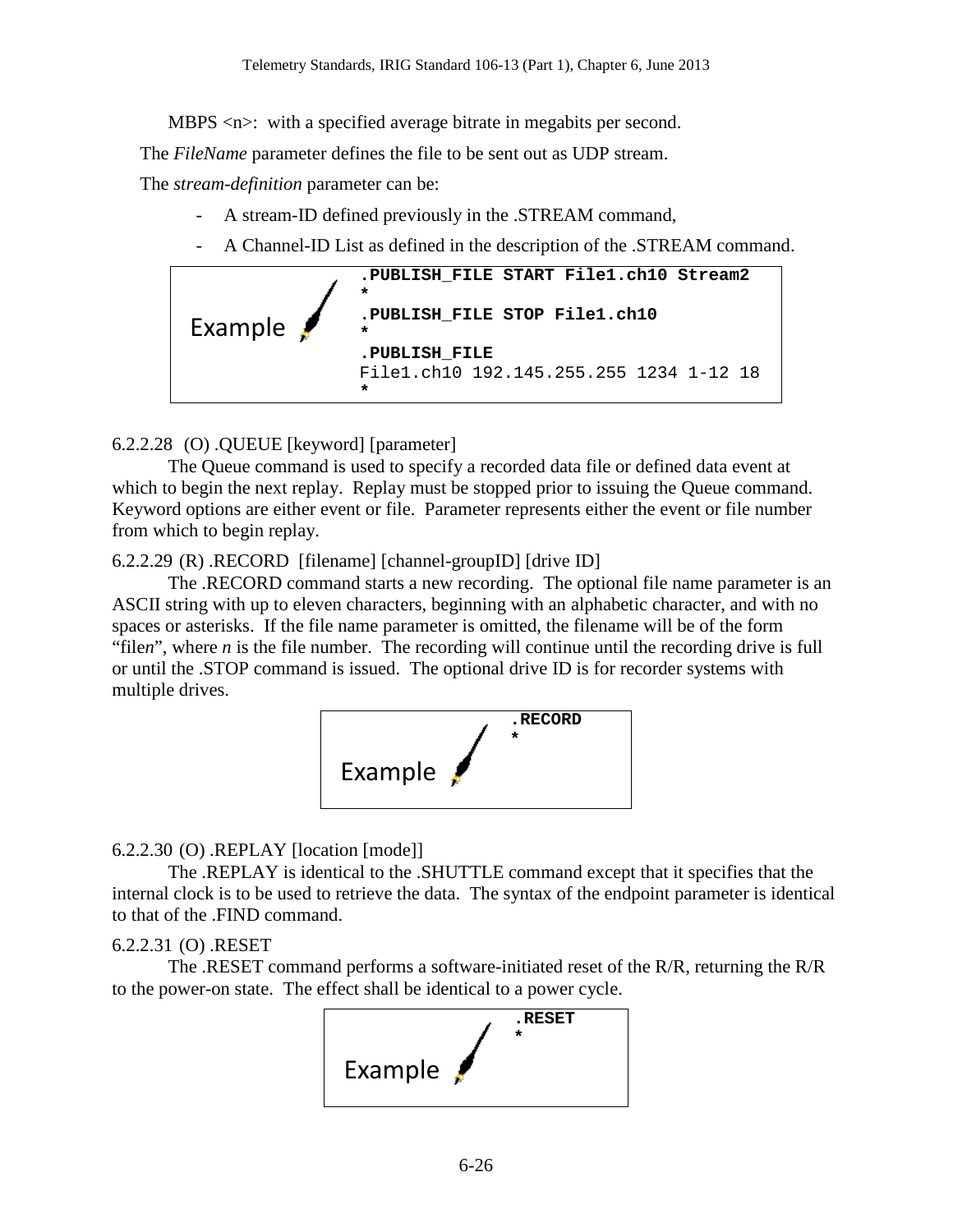### 6.2.2.32 (O) .RESUME [stream-id]

The .RESUME command can be used to continue the replay from the location where it was stopped by the .PAUSE operation - with the replay speed specified at the last .PLAY command. If the play position was moved with the .FIND command since the .PAUSE command was used, the replay cannot be continued by the .RESUME command - a new .PLAY command should be issued. If stream-id is present it will pause only the channels defined by the .STREAM command.



### 6.2.2.33 (O) .SANITIZE [drive-ID]

The .SANITIZE command erases all recorded data using an approved sanitization procedure.



The prompt is returned immediately after the operation is started. During sanitize, the user must periodically check the status until the operation is complete. While in SANITIZE state, the percent completion is shown with the .STATUS command.

|                               | <b>.SANITIZE</b><br>*               |
|-------------------------------|-------------------------------------|
| Example $\blacktriangleright$ | <b>.STATUS</b><br>S 04 0 0 23%<br>* |
|                               | <b>.STATUS</b><br>S 04 0 0 84%<br>* |
|                               | <b>.STATUS</b><br>S 01 0 0<br>*     |
|                               |                                     |

### 6.2.2.34 (R) .SETUP [*n*]

The .SETUP command chooses one of 16 pre-defined setups stored in the R/R. The optional parameter is a one or two digit decimal setup number from 0 to 15. The current setup may be displayed by omitting the setup number parameter.

The .SETUP command shall return a text "RMM [drive-ID]" if the currently applied setup is retrieved from the removable memory module (RMM).

The .SETUP command shall return a text "NONE" if the currently applied setup is not saved.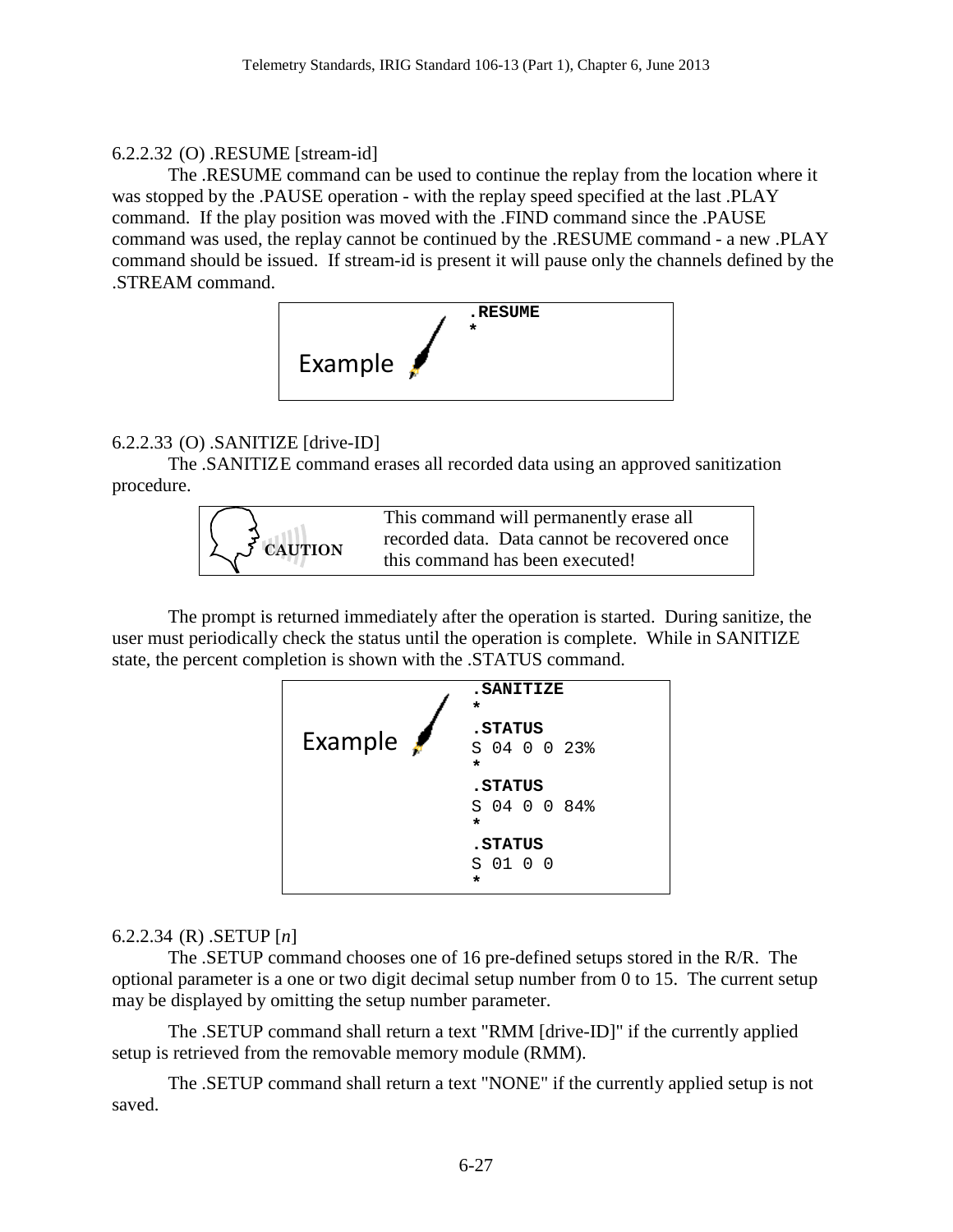The last applied setup number used by the .SETUP command shall be stored in the nonvolatile memory of the R/R and automatically used as the default setup after the next power cycle of the R/R.



6.2.2.35 (O) .SHUTTLE [location [mode]]

The .SHUTTLE command initiates a repeated playback from the current play point to the end point specified in the command, using an external clock to retrieve the data. The syntax of the endpoint parameter is identical to that of the .FIND command.



### 6.2.2.36 (R) .STATUS

The .STATUS command displays the current state of the R/R and two counts. The first is the total number of non-critical warning bits currently set and the second is the total number of critical warning bits currently set. If the R/R is in any state other than FAIL, IDLE, BUSY, or ERROR, the command also displays a progress percentage, the meaning of which is dependent on the specific state. Whenever the R/R is transitioning between states and the transition is not instantaneous, the .STATUS command will return the BUSY state. The ERROR state is entered when the currently executing command does not complete successfully. For example, when a .FIND command is unable to locate the specified position on the drive, the R/R transitions to the ERROR state. [Table 6-5](#page-31-0) shows the various states by numerical code and describes the meaning of the progress percentage for each state. An ASCII "S" character identifies a .STATUS command response.

<span id="page-31-0"></span>

| <b>Table 6-5. Recorder States</b> |                          |                             |  |  |
|-----------------------------------|--------------------------|-----------------------------|--|--|
| <b>State Code</b>                 | <b>State Name</b>        | <b>Progress Description</b> |  |  |
| 00                                | <b>FAIL</b>              |                             |  |  |
| 01                                | <b>IDLE</b>              |                             |  |  |
| 02                                | BIT                      | Percent complete            |  |  |
| 03                                | <b>ERASE</b>             | Percent complete            |  |  |
| 04                                | <b>DECLASSIFY</b>        | Percent complete            |  |  |
| 05                                | <b>RECORD</b>            | Percent media recorded      |  |  |
| 06                                | PLAY                     | Percent recording played    |  |  |
| 07                                | <b>RECORD &amp; PLAY</b> | Percent media recorded      |  |  |
| 08                                | <b>FIND</b>              | Percent complete            |  |  |
| 09                                | <b>BUSY</b>              |                             |  |  |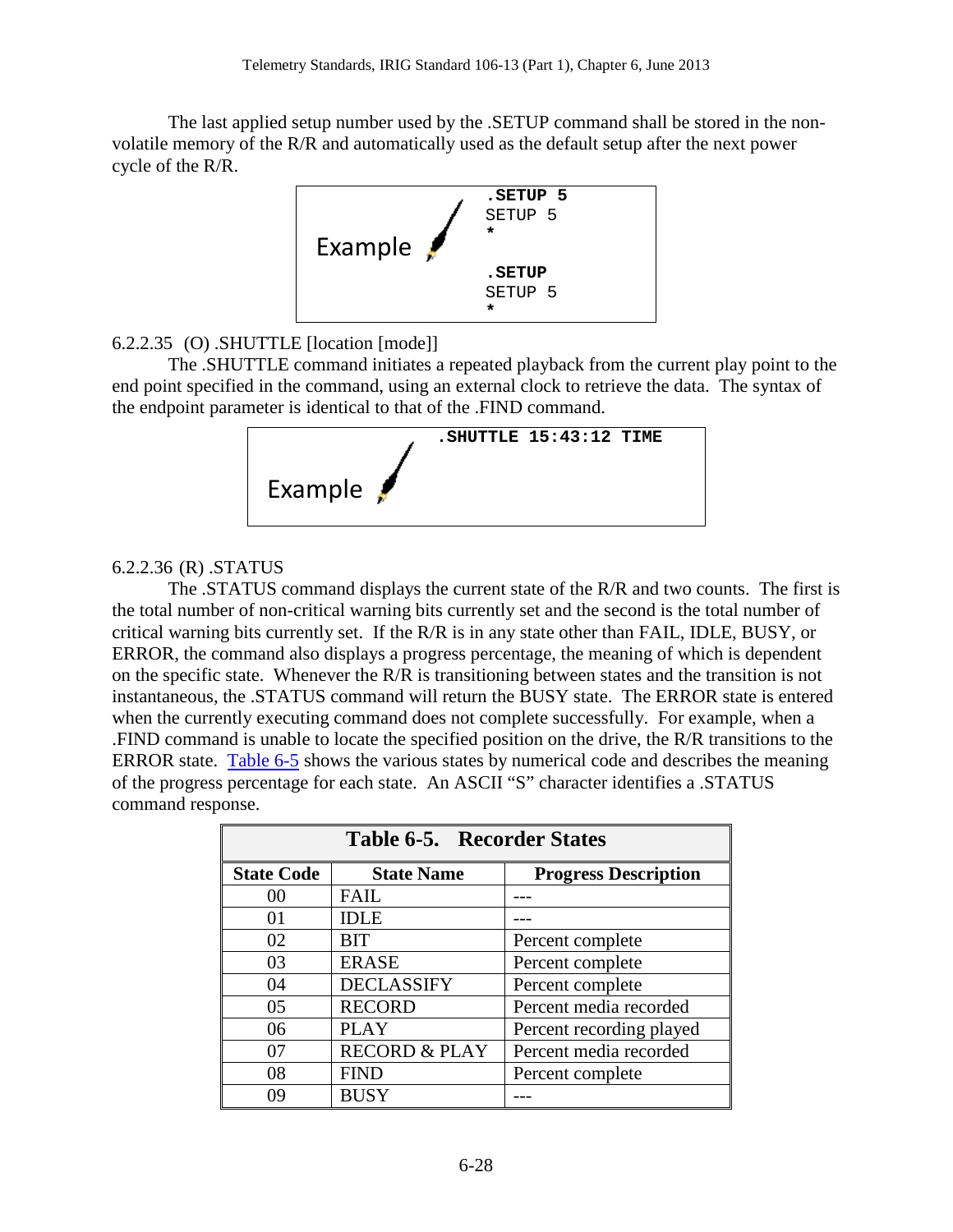| <b>ERROR</b>                  |                                    |  |
|-------------------------------|------------------------------------|--|
| Example $\blacktriangleright$ | .STATUS<br>S 03 0 0 84%<br>$\star$ |  |
|                               | .STATUS<br>S 01 0 0<br>*           |  |

6.2.2.37 (R) .STOP [*mode*] [stream ID] [drive ID]

The .STOP command stops a recording, playback, or both. The optional mode parameter may be either the word RECORD or the word PLAY. If the optional mode parameter is not specified, both recording and playing (or either of the two modes if the other is not active) will be stopped. Using the parameter enables either recording or playing to be stopped without affecting the other, when both are active.





| Example $\blacktriangleright$ | . 514105<br>S 01 0 0<br>.STOP<br>E 02<br>*                                        |
|-------------------------------|-----------------------------------------------------------------------------------|
|                               | The .STOP command returns an error if the R/R is<br>not in the appropriate state. |

6.2.2.38 (O) .STREAM [stream ID] [channel ID list]

The .STREAM command displays specified or all stream channel assignments.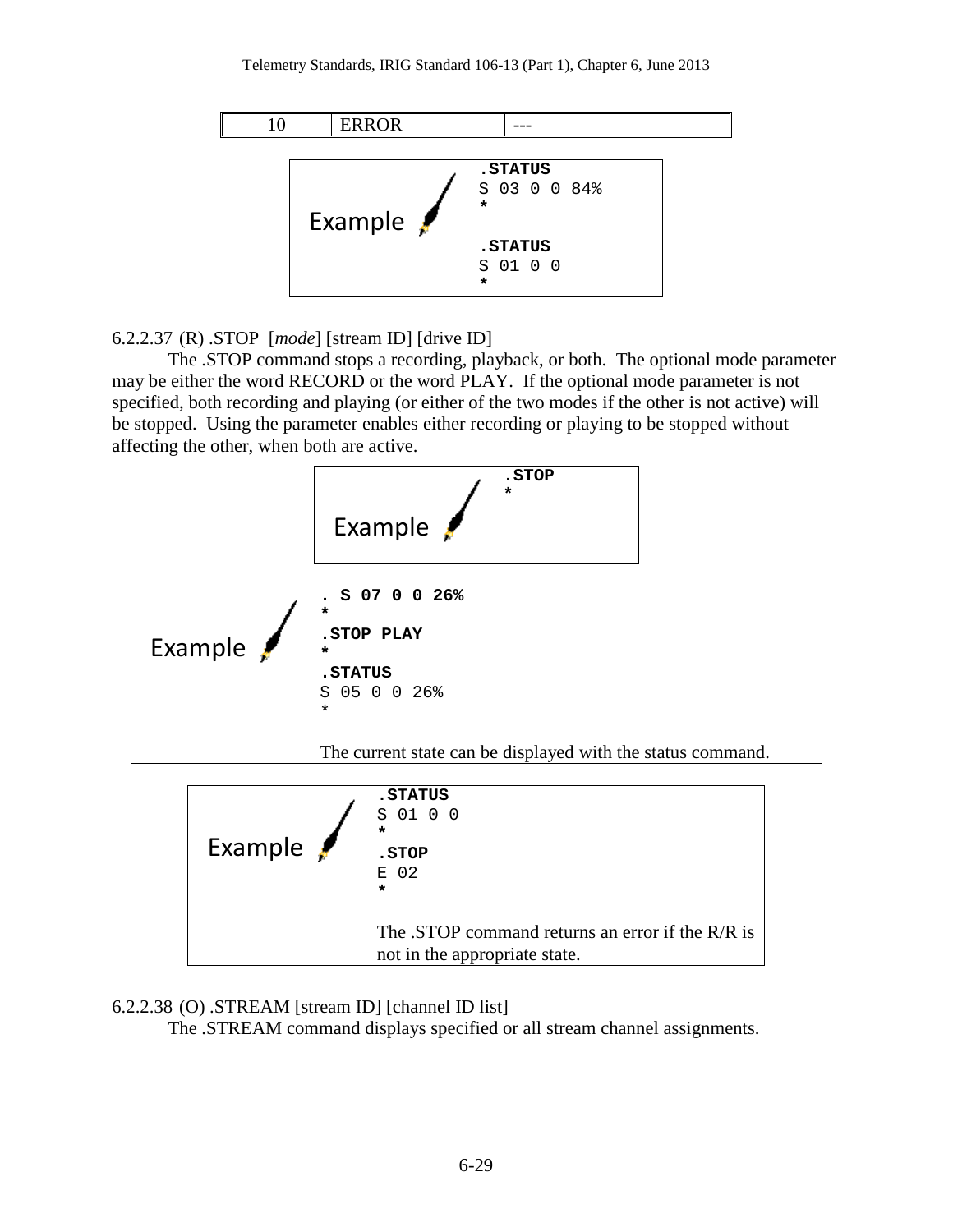### 6.2.2.39 (R) .TIME [start-time]

The .TIME command displays or sets the internal system's time. The optional start-time parameter is formatted as shown in the example below. Without a parameter, this command displays the current system time.



### 6.2.2.40 (R) .TMATS {mode} [*n*]

The .TMATS command provides a vendor-independent mechanism for loading a setup file into the R/R and retrieving a setup file from the R/R. The required mode parameter must be one of the following seven words: WRITE, READ, SAVE, GET, DELETE, VERSION, or CHECKSUM.

The algorithm for computing the TMATS CHECKSUM and output value shall be defined in a subsequent release.

Writing or reading a TMATS file transfers the file between the external host and the R/R's internal volatile memory buffer. Saving or getting a TMATS file transfers the file between the R/R's internal volatile memory buffer and the R/R's internal non-volatile setup file storage area. To store a new setup file in the R/R, the .TMATS WRITE command is first used to transfer the file to the recorder, followed by a .TMATS SAVE [*n*] command to store the file in non-volatile memory. The numeric setup file number parameter is not valid with the .TMATS WRITE command. When saving the file to non-volatile memory, the optional setup file number parameter may be entered to designate a specific setup number (see the .SETUP command). If the setup files number parameter is not specified with the .TMATS SAVE command, the file number defaults to setup 0.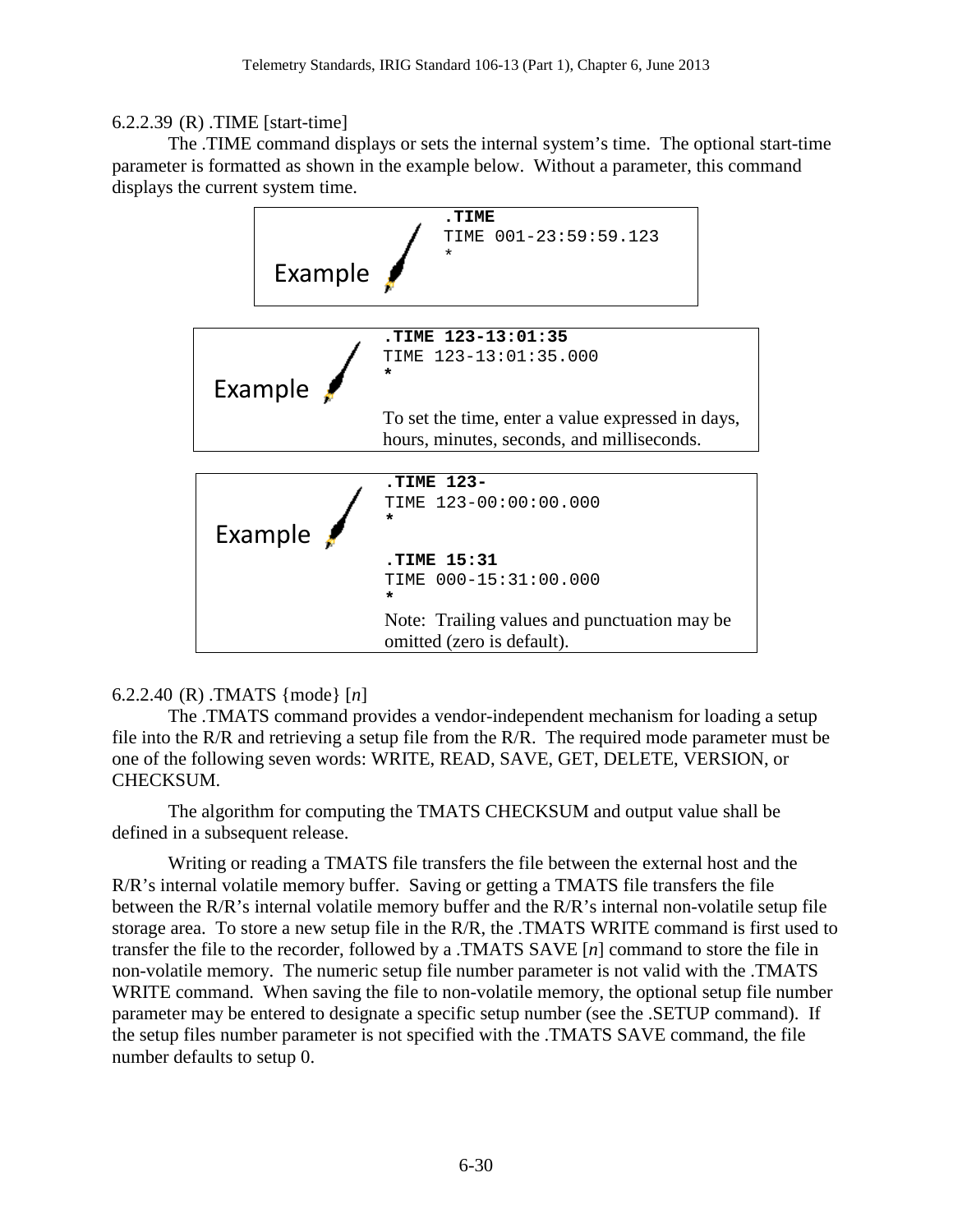The .TMATS GET [*n*] command performs the inverse of the .TMATS SAVE command, retrieving the specified or default (0) file from non-volatile to volatile memory within the R/R. If [n] is omitted, it should retrieve the active TMATS.

The .TMATS READ command transfers the file currently in the R/R's volatile setup file buffer to the host.

Termination of the .TMATS WRITE command string is unique. All other command strings terminate with the first occurrence of a carriage return and line feed sequence. The .TMATS WRITE command string does not terminate until the occurrence of a carriage return and line feed pair followed by the word END and another carriage return and line feed pair.

The .TMATS DELETE mode accepts either a single setup number [n] or the keyword ALL.

The .TMATS VERSION command returns the version attribute from the current setup record.

|  |                                               | <b>.TMATS WRITE</b>                                   |  |  |  |  |  |  |  |
|--|-----------------------------------------------|-------------------------------------------------------|--|--|--|--|--|--|--|
|  |                                               | $G\DSI\N=18;$                                         |  |  |  |  |  |  |  |
|  | Example                                       | $G\Delta 1:TimeInChan1;$                              |  |  |  |  |  |  |  |
|  |                                               | G\DSI-2:VoiceInChan1;                                 |  |  |  |  |  |  |  |
|  |                                               | $G\DSI-3:1553Chan01;$                                 |  |  |  |  |  |  |  |
|  |                                               |                                                       |  |  |  |  |  |  |  |
|  |                                               |                                                       |  |  |  |  |  |  |  |
|  |                                               | $P-8\IDC8-1:0;$                                       |  |  |  |  |  |  |  |
|  |                                               | $P-8\ISF2-1:ID;$                                      |  |  |  |  |  |  |  |
|  |                                               | $P-8\IDC5-1:M;$                                       |  |  |  |  |  |  |  |
|  |                                               | <b>END</b>                                            |  |  |  |  |  |  |  |
|  |                                               | $\star$                                               |  |  |  |  |  |  |  |
|  |                                               |                                                       |  |  |  |  |  |  |  |
|  | The .TMATS WRITE command places the file into |                                                       |  |  |  |  |  |  |  |
|  |                                               | the volatile buffer of the R/R and applies the setup. |  |  |  |  |  |  |  |
|  |                                               |                                                       |  |  |  |  |  |  |  |
|  |                                               | .TMATS READ                                           |  |  |  |  |  |  |  |
|  |                                               | $G\DSI\N=18;$                                         |  |  |  |  |  |  |  |
|  |                                               | $G\Delta 1:TimeInChan1;$                              |  |  |  |  |  |  |  |
|  | Example                                       | G\DSI-2:VoiceInChan1;                                 |  |  |  |  |  |  |  |
|  |                                               | $G\DSI-3:1553Chan01;$                                 |  |  |  |  |  |  |  |
|  |                                               |                                                       |  |  |  |  |  |  |  |
|  |                                               |                                                       |  |  |  |  |  |  |  |
|  |                                               | $P-8\IDC8-1:0;$                                       |  |  |  |  |  |  |  |
|  |                                               | $P-8\ISF2-1:ID;$                                      |  |  |  |  |  |  |  |
|  |                                               |                                                       |  |  |  |  |  |  |  |
|  |                                               | $P-8\IDC5-1:M;$<br>¥                                  |  |  |  |  |  |  |  |
|  |                                               |                                                       |  |  |  |  |  |  |  |
|  |                                               | The TMATS READ command returns the file               |  |  |  |  |  |  |  |
|  |                                               | currently in the volatile buffer.                     |  |  |  |  |  |  |  |
|  |                                               |                                                       |  |  |  |  |  |  |  |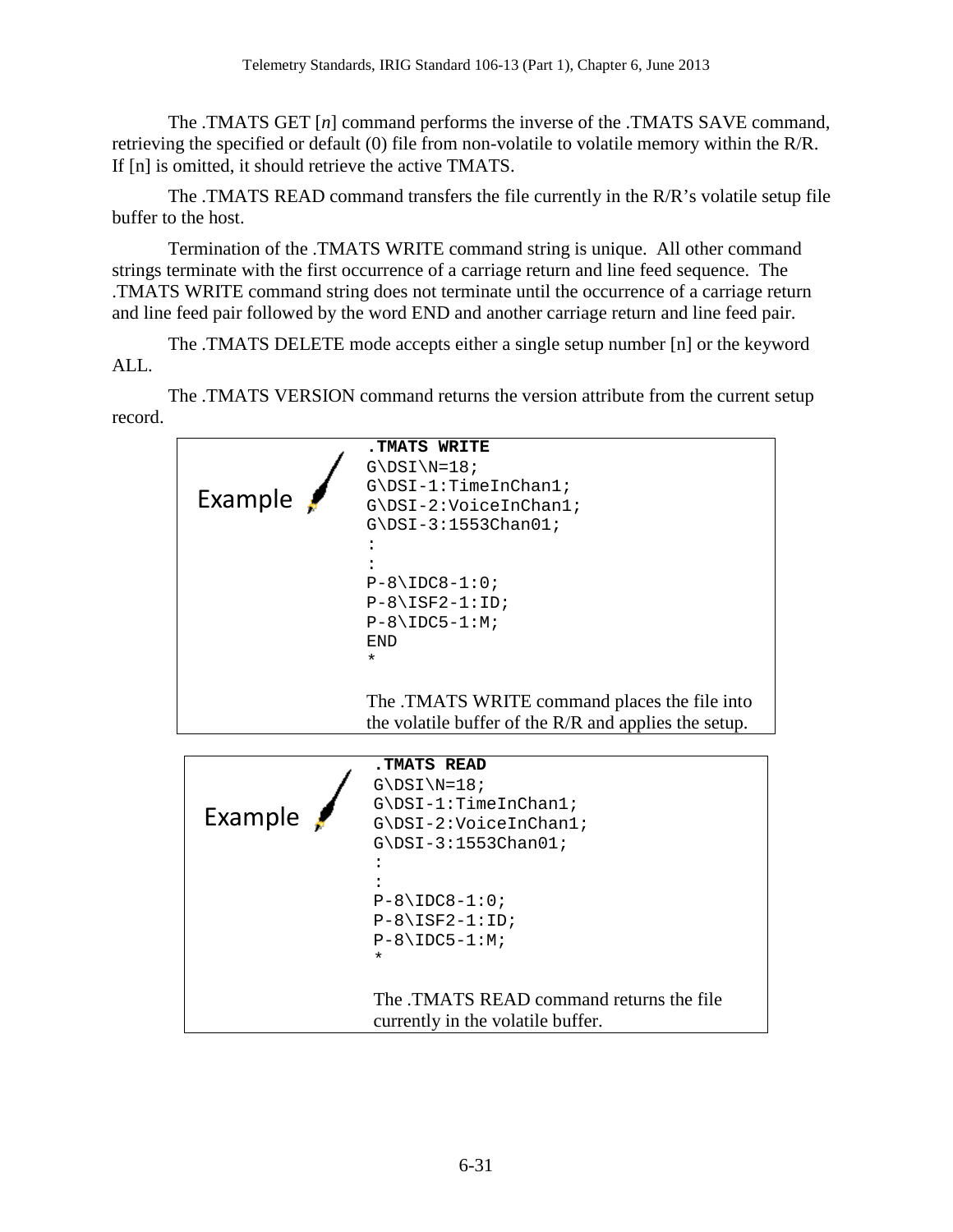

### 6.2.2.41 (O) .VERBOSE [*mode*]

The .VERBOSE command enables or disables verbose mode with the ON or OFF keywords.

#### 6.2.2.42 (O) .VOLUME

The .VOLUME command gives a list of available volumes defined in the TMATS.

#### <span id="page-35-0"></span>6.2.3 Command Validity Matrix

[Table 6-6](#page-35-1) identifies the R/R states in which each of the serial commands is valid. The legend at the bottom of the table explains the matrix entry codes. Two codes, 3 and 4, identify states in which the associated command may or may not be valid due to system-specific implementation. The R/R users should assume that a command is not supported in a systemspecific state (code 3 or 4) unless the specific R/R's interface control document assures that support is provided.

<span id="page-35-1"></span>

| Table 6-6. Command Validity Matrix |                    |             |                   |              |                |              |              |                |              |          |              |                                              |
|------------------------------------|--------------------|-------------|-------------------|--------------|----------------|--------------|--------------|----------------|--------------|----------|--------------|----------------------------------------------|
|                                    | <b>State</b>       |             |                   |              |                |              |              |                |              |          |              |                                              |
| <b>Command</b>                     | Š<br>BUILT<br>TEST | <b>BUSY</b> | <b>DECLASSIFY</b> | ERASE        | <b>ERROR</b>   | FAIL         | FIND         | <b>HTOIT</b>   | PLA          | POWER ON | RECORD       | $\infty$<br>RECORD<br>≻<br>⋖<br>$\mathbf{E}$ |
| .ASSIGN                            |                    |             |                   |              | X              | X            |              | X              |              |          | $\mathbf X$  |                                              |
| .BBLIST,                           |                    |             |                   |              |                |              |              |                |              |          |              |                                              |
| .BBREAD,                           |                    |             |                   |              |                |              |              | 6              |              |          |              |                                              |
| .BBSECURE                          |                    |             |                   |              |                |              |              |                |              |          |              |                                              |
| .BIT                               |                    |             |                   |              | X              | X            |              | X              |              |          |              |                                              |
| .CONFIG                            | X                  |             | X                 | X            | X              | X            | X            | X              | X            |          | X            | X                                            |
| .CRITICAL                          | $\mathbf{1}$       |             | 1                 | $\mathbf{1}$ | $\mathbf{1}$   | $\mathbf{1}$ | $\mathbf{1}$ | $\mathbf{1}$   | $\mathbf{1}$ |          | 1            | $\mathbf{1}$                                 |
| .DATE                              | $\mathbf{1}$       |             | $\mathbf{1}$      | $\mathbf{1}$ | $\mathbf{1}$   | $\mathbf{1}$ | $\mathbf{1}$ | $\mathbf{1}$   | $\mathbf{1}$ |          | $\mathbf{1}$ | $\mathbf{1}$                                 |
| .DISMOUNT                          |                    |             |                   |              | $\overline{2}$ |              |              | $\overline{2}$ |              |          |              |                                              |
| .DRIVE                             | X                  |             | X                 | X            | X              | X            | X            | X              | X            |          | X            | X                                            |
| .DUB                               |                    |             |                   |              | X              |              |              | X              |              |          | X            |                                              |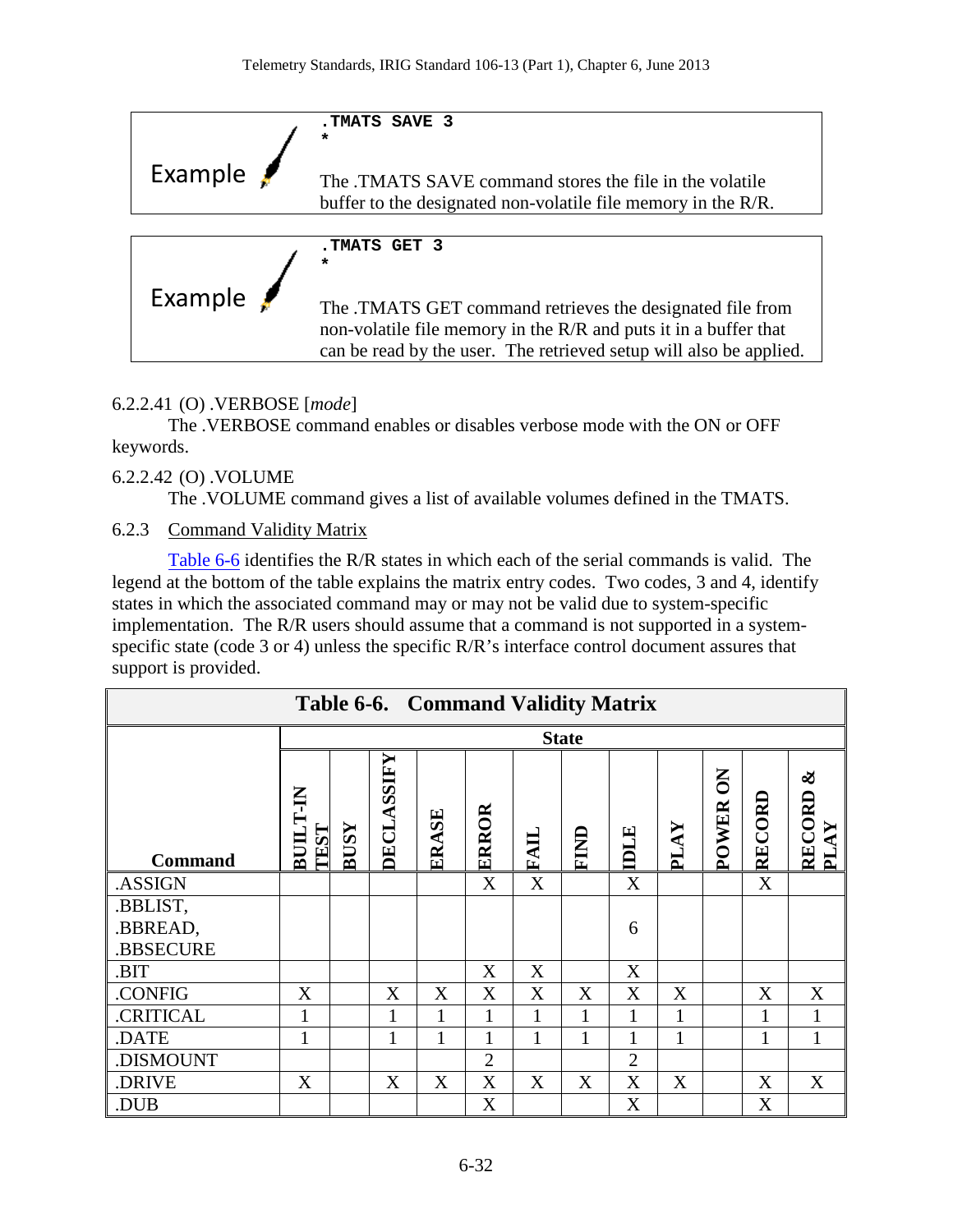| .ERASE          |                           |   |              |                           | X                         |                           |                           | X                         |                           |                           |                |
|-----------------|---------------------------|---|--------------|---------------------------|---------------------------|---------------------------|---------------------------|---------------------------|---------------------------|---------------------------|----------------|
| <b>.EVENT</b>   | 3                         |   |              |                           | 3                         | 3                         | 3                         | $\overline{3}$            | $\overline{3}$            | 3                         | 3              |
| <b>FILES</b>    | X                         |   |              |                           | $\overline{\text{X}}$     | $\overline{\text{X}}$     | $\mathbf X$               | $\overline{\text{X}}$     | $\boldsymbol{\mathrm{X}}$ | X                         | $\overline{X}$ |
| .FIND           |                           |   |              |                           | $\boldsymbol{\mathrm{X}}$ |                           |                           | X                         |                           | $\boldsymbol{\mathrm{X}}$ |                |
| <b>.HEALTH</b>  | X                         |   | X            | X                         | X                         | X                         | X                         | X                         | X                         | $\boldsymbol{X}$          | $\mathbf X$    |
| .HELP           | X                         |   | $\mathbf X$  | $\mathbf X$               | X                         | X                         | $\mathbf X$               | X                         | $\mathbf X$               | X                         | $\mathbf X$    |
| .IRIG106        | $\boldsymbol{\mathrm{X}}$ | X | X            | X                         | $\boldsymbol{\mathrm{X}}$ | X                         | $\boldsymbol{\mathrm{X}}$ | X                         | X                         | $\mathbf X$               | X              |
| .LOOP           |                           |   |              |                           | $\mathbf X$               |                           |                           | $\mathbf X$               |                           | $\boldsymbol{\mathrm{X}}$ |                |
| .MEDIA          | $\boldsymbol{\mathrm{X}}$ |   |              |                           | X                         | X                         | X                         | X                         | $\mathbf X$               | $\mathbf X$               | $\mathbf X$    |
| .MOUNT          |                           |   |              |                           | $\overline{2}$            |                           |                           | $\overline{2}$            |                           |                           |                |
| PAUSE.          |                           |   |              |                           | $\overline{\text{X}}$     |                           |                           | $\overline{\text{X}}$     |                           | $\overline{4}$            |                |
| .PLAY           |                           |   |              |                           | X                         |                           |                           | $\overline{\text{X}}$     |                           | $\overline{4}$            |                |
| .PUBLISH        |                           |   |              |                           | 5                         |                           |                           | $\overline{5}$            | 5                         | 5                         | 5              |
| .QUEUE          |                           |   |              |                           |                           |                           |                           |                           |                           |                           |                |
| .RECORD         |                           |   |              |                           | X                         |                           | $\overline{4}$            | $\mathbf X$               | $\overline{4}$            |                           |                |
| .REPLAY         |                           |   |              |                           | $\mathbf X$               |                           |                           | $\boldsymbol{X}$          |                           | X                         |                |
| <b>RESET</b>    | X                         | X | X            | $\boldsymbol{X}$          | X                         | X                         | X                         | X                         | X                         | X                         | X              |
| .RESUME         |                           |   |              |                           | X                         |                           |                           | $\boldsymbol{\mathrm{X}}$ |                           | $\overline{4}$            |                |
| <b>SANITIZE</b> |                           |   |              |                           | $\boldsymbol{\mathrm{X}}$ |                           |                           | $\boldsymbol{\mathrm{X}}$ |                           | $\overline{4}$            |                |
| .SETUP          | $\mathbf{1}$              |   | $\mathbf{1}$ | $\mathbf{1}$              | $\mathbf{1}$              | $\mathbf{1}$              | $\mathbf{1}$              | $\mathbf{1}$              | $\mathbf{1}$              | $\mathbf{1}$              | $\mathbf{1}$   |
| .SHUTTLE        |                           |   |              |                           | X                         |                           |                           | X                         |                           | $\boldsymbol{\mathrm{X}}$ |                |
| .STATUS         | X                         | X | X            | X                         | X                         | X                         | X                         | X                         | X                         | X                         | $\mathbf X$    |
| .STOP           |                           |   |              |                           |                           |                           | $\boldsymbol{\mathrm{X}}$ |                           | $\mathbf X$               | X                         | $\mathbf X$    |
| .STREAM         | $\boldsymbol{\mathrm{X}}$ |   | X            | $\mathbf X$               | $\boldsymbol{\mathrm{X}}$ | X                         | $\boldsymbol{\mathrm{X}}$ | X                         | $\mathbf X$               | $\mathbf X$               | $\mathbf X$    |
| .TIME           | $\mathbf{1}$              |   | $\mathbf{1}$ | $\mathbf{1}$              | $\mathbf{1}$              | $\mathbf{1}$              | $\mathbf{1}$              | $\mathbf{1}$              | $\mathbf{1}$              | $\mathbf{1}$              | $\mathbf{1}$   |
| .TMATS          |                           |   |              |                           | X                         |                           |                           | X                         |                           |                           |                |
| .VOLUME         | X                         |   | X            | $\boldsymbol{\mathrm{X}}$ | $\boldsymbol{\mathrm{X}}$ | $\boldsymbol{\mathrm{X}}$ | X                         | $\mathbf X$               | $\boldsymbol{\mathrm{X}}$ | X                         | $\mathbf X$    |
| Legend          |                           |   |              |                           |                           |                           |                           |                           |                           |                           |                |

X= Always valid.

1 = Query function always valid. Changing masks, setup, or time only valid in IDLE or ERROR.

 $2 = MOUNT$  and DISMOUNT only valid if not mounted or dismounted, respectively.

 $3 =$  Query always valid. Declaring always valid in record, but not recording is system-specific.

 $4 =$  Simultaneous recording and playing is system-specific.

 $5 =$  Simultaneous recording, playing and publishing is system-specific.

 $6 =$  Only valid after declassify command execution has completed

6.2.4 Required Command Subset

[Table 6-7](#page-37-0) identifies the minimum subset of commands that must be implemented for each R/R type to be compliant with this standard.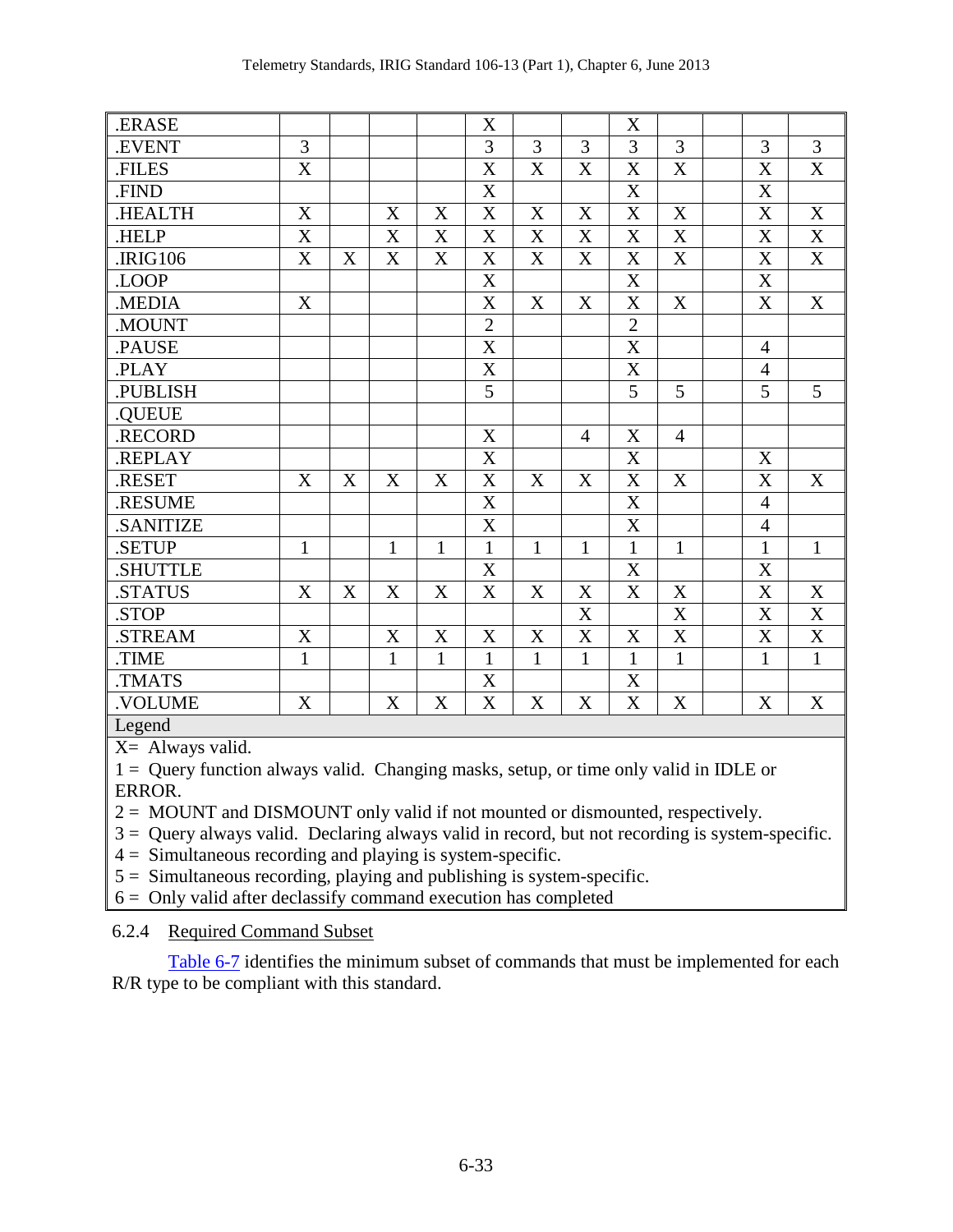<span id="page-37-0"></span>

| <b>Table 6-7. Required Commands</b> |                               |                      |             |
|-------------------------------------|-------------------------------|----------------------|-------------|
|                                     |                               | <b>Recorder Type</b> |             |
|                                     |                               | Solid-               |             |
| <b>Command</b>                      | <b>Tape</b>                   | <b>State</b>         | <b>Disk</b> |
| .BIT                                | M                             | M                    | M           |
| <b>CRITICAL</b>                     | M                             | M                    | M           |
| <b>DATE</b>                         | M                             | M                    | M           |
| .DECLASSIFY                         | $\overline{O}$                | M                    | $\Omega$    |
| .DISMOUNT                           | M                             | M                    | M           |
| <b>.ERASE</b>                       | M                             | M                    | M           |
| <b>FILES</b>                        | $\Omega$                      | M                    | M           |
| <b>HEALTH</b>                       | M                             | M                    | M           |
| .HELP                               | M                             | M                    | M           |
| <b>.IRIG106</b>                     | M                             | M                    | M           |
| <b>MEDIA</b>                        | M                             | M                    | M           |
| MOUNT.                              | M                             | M                    | M           |
| <b>RECORD</b>                       | M                             | M                    | M           |
| <b>RESET</b>                        | M                             | M                    | M           |
| <b>SETUP</b>                        | M                             | M                    | M           |
| <b>STATUS</b>                       | M                             | M                    | M           |
| .STOP                               | M                             | M                    | M           |
| <b>TIME</b>                         | M                             | M                    | M           |
| TMATS.                              | M                             | M                    | M           |
|                                     | Legend                        |                      |             |
|                                     | $M=$ Mandatory $O =$ Optional |                      |             |

## **6.3 Military Standard 1553 Remote Terminal Command and Control**

The MIL-STD-1553 implementation of Chapter 6 commands complies with typical bus controller (BC) operation. Typically, C&C receive messages are aperiodic and are only issued when specific R/R action is required by the BC. The C&C transmit messages are periodic and report status back to the BC.

6.3.1 Receive Messages

[Table 6-8](#page-37-1) provides a description of the MIL-STD-1553 receive commands defined in the following sections.

<span id="page-37-1"></span>

|                               | Table 6-8. Military Standard 1553 Receive (Bus Controller to Remote |                                          |  |  |  |
|-------------------------------|---------------------------------------------------------------------|------------------------------------------|--|--|--|
| <b>Terminal</b> ) Command Set |                                                                     |                                          |  |  |  |
| <b>Command</b>                | <b>Subaddress</b>                                                   | <b>Description</b>                       |  |  |  |
| <b>ASSIGN</b>                 |                                                                     | Selects the input channel to be replayed |  |  |  |
| <b>BIT</b>                    |                                                                     | Runs all of the built-in tests           |  |  |  |
| <b>ERASE</b>                  |                                                                     | Erases the recording media               |  |  |  |
| <b>EVENT</b>                  |                                                                     | Marks an event                           |  |  |  |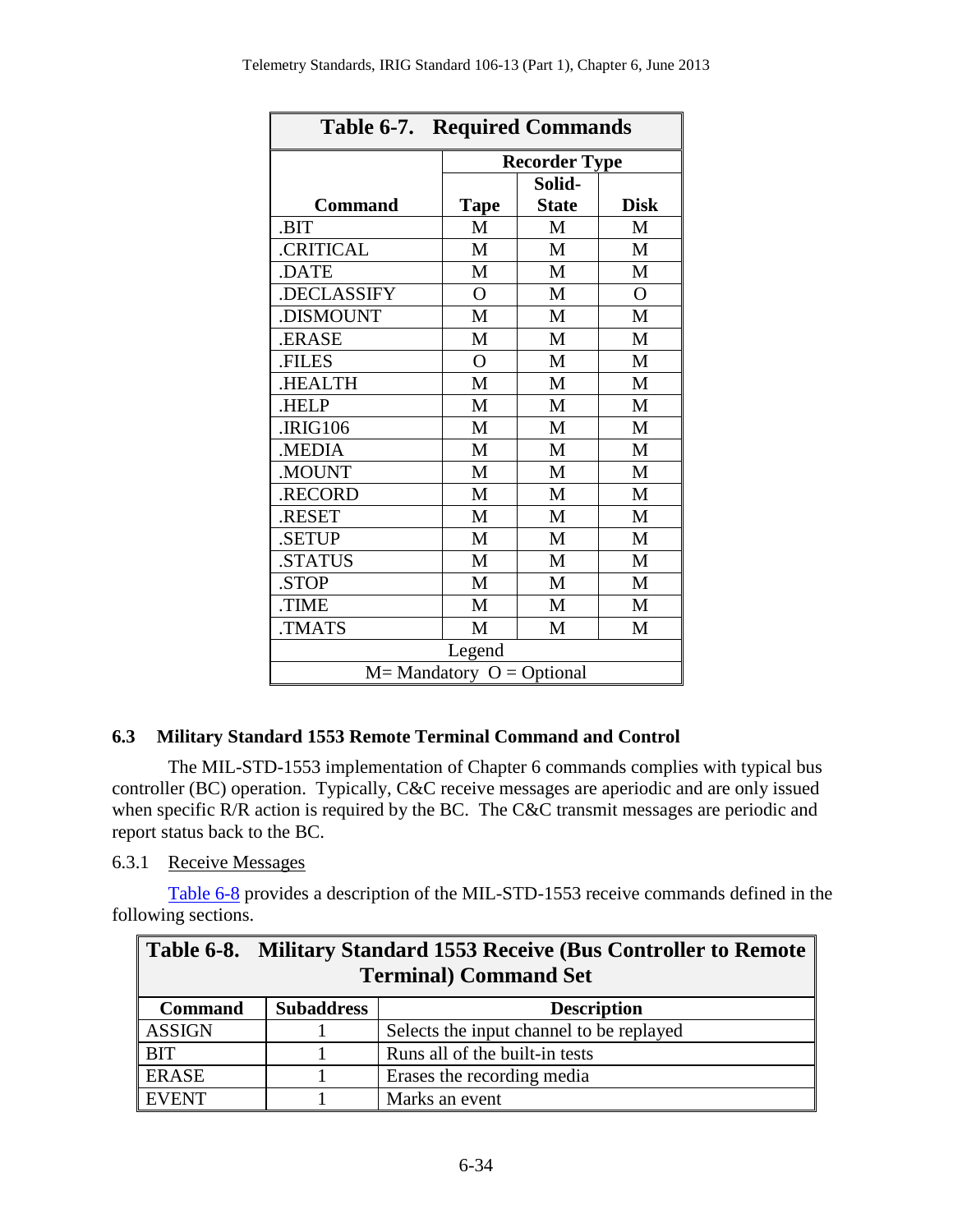| <b>INFO</b>     | Requests detailed information regarding a specific file<br>or event (see INFO Transmit Command in Table 6-9) |
|-----------------|--------------------------------------------------------------------------------------------------------------|
| <b>PAUSE</b>    | Pauses recording of all or specific channels                                                                 |
| <b>REPLAY</b>   | Controls the replay of recorded data                                                                         |
| <b>PUBLISH</b>  | Configures/controls Ethernet interface                                                                       |
| <b>QUEUE</b>    | Sets the replay point in the recorded data to a file or                                                      |
|                 | event                                                                                                        |
| <b>RECORD</b>   | Starts a recording at the current end of data                                                                |
| <b>RESET</b>    | Performs software-initiated system reset                                                                     |
| <b>RESUME</b>   | Resumes recording of paused channels                                                                         |
| <b>SANITIZE</b> | Secure-erases the recording media                                                                            |
| <b>STOP</b>     | Stops the current recording, playback, or both                                                               |
| <b>TIME</b>     | Sets the internal system time                                                                                |

#### 6.3.1.1 Receive Message Length

All R1 (subaddress 1) command (receive) messages have 32 data words. All unused data words are zero-filled. If the R/R receives an improperly formed BC to remote terminal (RT) message (length error, parity error, etc.) it will respond with an error status word (the last word of a BC to RT transaction) and the message will be ignored by the R/R control program. The acceptability of any properly formed BC to RT message received by the R/R is determined by the content of the message and the state of the R/R when the message is received, as identified in this standard. The R2 (subaddress 2) command (receive) message has 1 data word.

#### 6.3.1.2 Assign Command

The Assign command is used to specify the desired channel for replay operations (see Replay command below.)

### MESSAGE NAME: Assign

| <b>MESSAGE ID:</b>           | R1-001                 |                          |               | <b>TRANSFER TYPE:</b>           |     | <b>BC-RT</b> |
|------------------------------|------------------------|--------------------------|---------------|---------------------------------|-----|--------------|
| SOURCE:                      | BC.                    |                          |               | <b>WORD COUNT:</b>              |     | 32           |
| <b>DESTINATION:</b>          | R/R                    |                          |               |                                 |     |              |
| <b>WORD NAME</b>             |                        | WORD NO.                 |               | <b>DESCRIPTION</b>              |     |              |
| <b>Command Word</b>          |                        | CW                       |               | Subaddress 00001 binary         |     |              |
| <b>Assign Command ID</b>     |                        | 01                       |               | ID of Assign command $= 0x0001$ |     |              |
| <b>Output Channel Number</b> |                        | 02                       |               | <b>Output Channel</b>           |     |              |
| <b>Input Channel Number</b>  |                        | 03                       |               | Input Channel to be replayed    |     |              |
| Zero                         |                        | $4 - 32$                 |               | Zero-filled                     |     |              |
| <b>Status Word</b>           |                        | <b>SW</b>                |               | MIL-STD-1553 Status Word        |     |              |
| <b>WORD NAME:</b>            |                        | <b>Assign Command ID</b> |               |                                 |     |              |
| WORD ID:                     | R <sub>1</sub> -001-01 |                          | <b>RANGE:</b> |                                 | N/A |              |
| <b>SOURCE:</b>               | BС                     |                          |               | <b>ACCURACY:</b>                | N/A |              |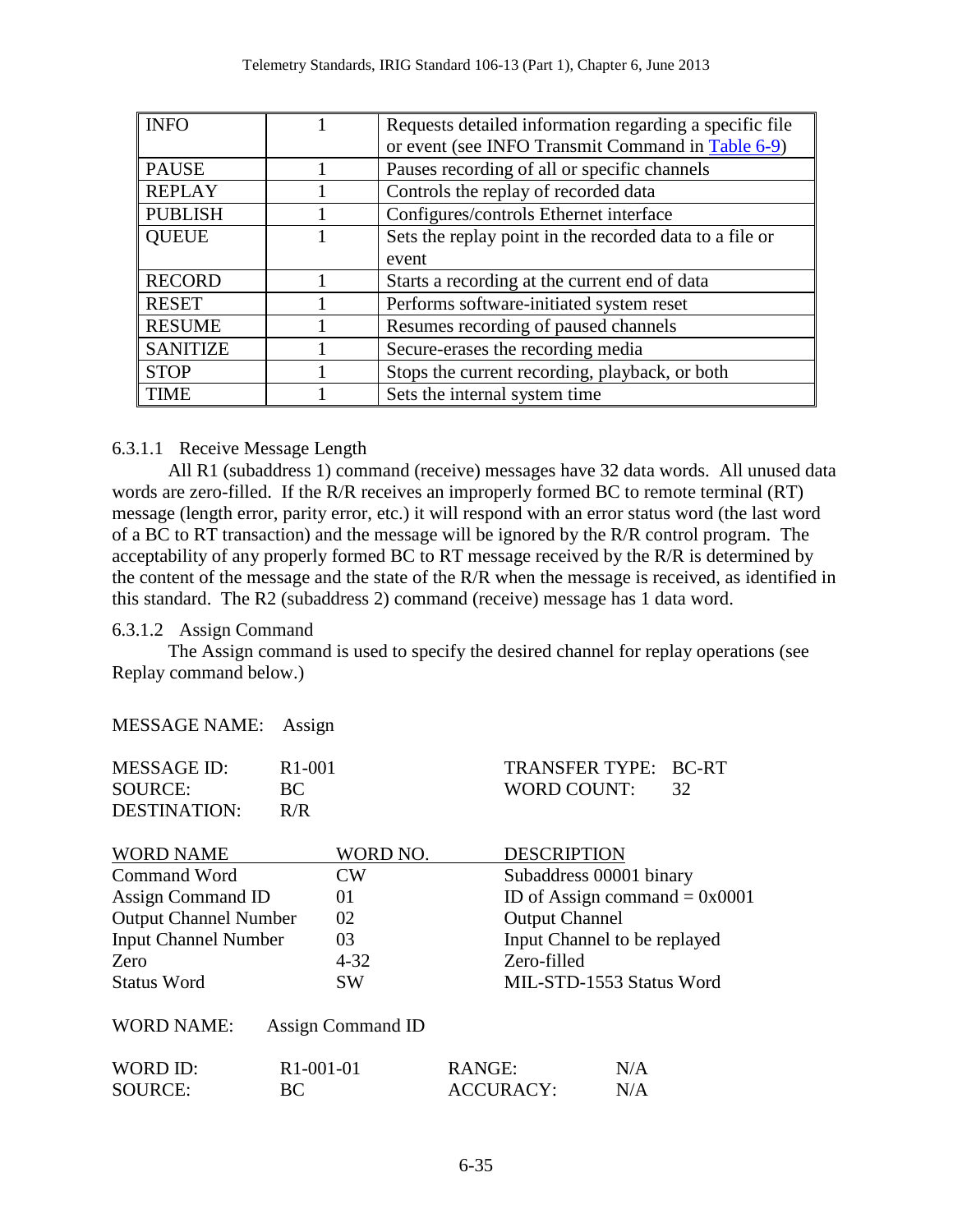| <b>UNITS</b>                    | <b>DESTINATION:</b><br><b>XMIT RATE</b><br><b>SIGNAL TYPE</b> | R/R<br>Aperiodic<br>Discrete<br>N/A                                                      | LSB: | N/A |
|---------------------------------|---------------------------------------------------------------|------------------------------------------------------------------------------------------|------|-----|
| BIT NO.                         |                                                               | <b>DESCRIPTION</b>                                                                       |      |     |
| $\theta$<br>1<br>$\overline{2}$ | <b>MSB</b>                                                    | --------------------------------<br>Hex Digit # $1 = 0$                                  |      |     |
| 3<br>$\overline{4}$<br>5        | <b>LSB</b><br><b>MSB</b>                                      | -------------------------------<br>Hex Digit #2 = 0                                      |      |     |
| 6<br>7<br>8<br>9<br>10          | <b>LSB</b><br><b>MSB</b>                                      | ---------------------------------<br>Hex Digit #3 = 0                                    |      |     |
| 11<br>12<br>13<br>14            | <b>LSB</b><br><b>MSB</b>                                      | --------------------------------<br>--------------------------------<br>Hex Digit #4 = 1 |      |     |
| 15                              | <b>LSB</b>                                                    | ---------------------------------                                                        |      |     |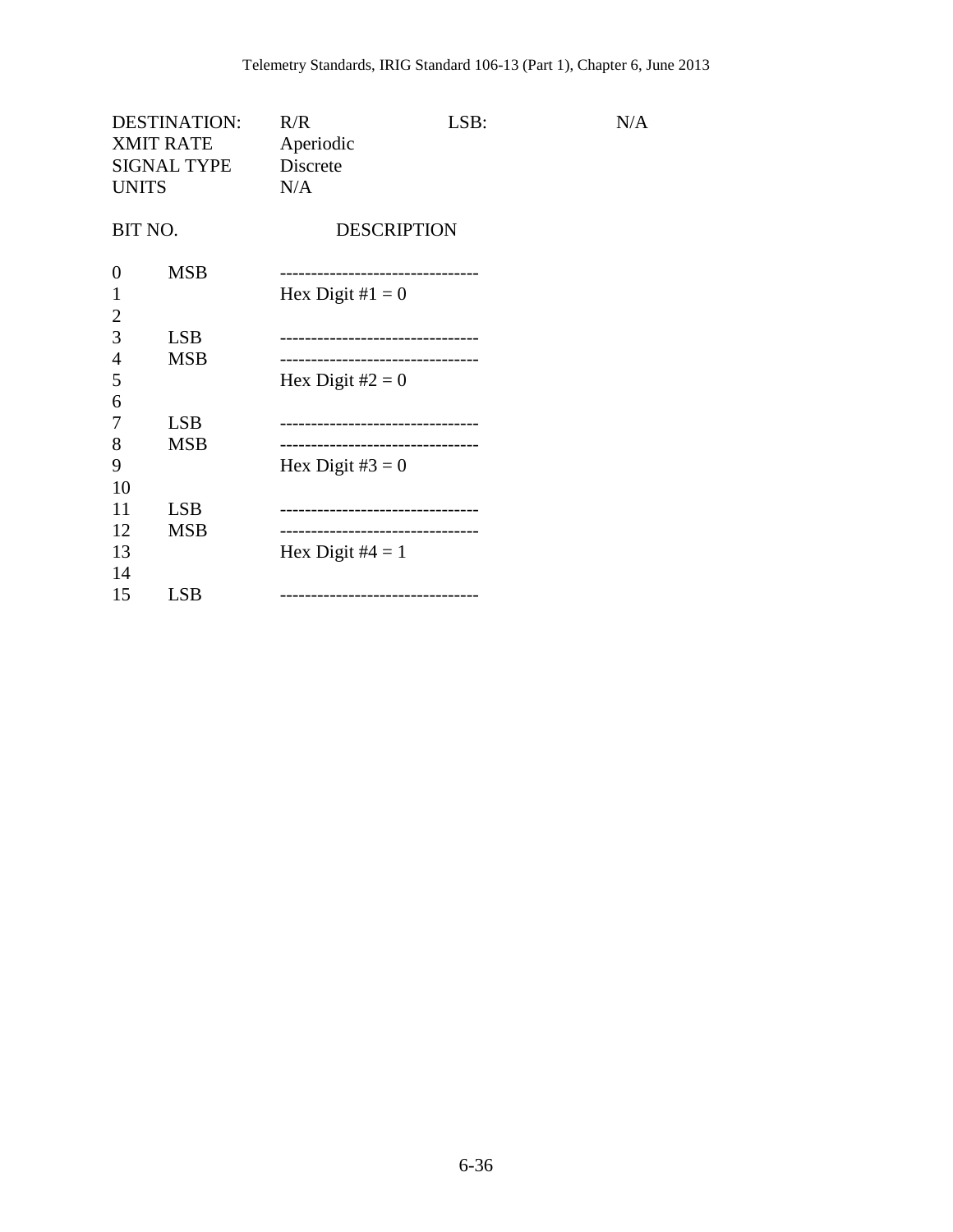|                                            | <b>WORD NAME:</b>                                             | <b>Output Channel Number</b>                                               |                                           |                   |  |  |
|--------------------------------------------|---------------------------------------------------------------|----------------------------------------------------------------------------|-------------------------------------------|-------------------|--|--|
| WORD ID:<br><b>SOURCE:</b><br><b>UNITS</b> | <b>DESTINATION:</b><br><b>XMIT RATE</b><br><b>SIGNAL TYPE</b> | R <sub>1</sub> -001-02<br><b>BC</b><br>R/R<br>Aperiodic<br>Discrete<br>N/A | <b>RANGE:</b><br><b>ACCURACY:</b><br>LSB: | N/A<br>N/A<br>N/A |  |  |
| BIT NO.                                    |                                                               | <b>DESCRIPTION</b>                                                         |                                           |                   |  |  |
| $\theta$<br>1<br>$\overline{2}$            | <b>MSB</b>                                                    | Hex Digit #1                                                               |                                           |                   |  |  |
| 3<br>$\overline{4}$<br>5<br>6              | <b>LSB</b><br><b>MSB</b>                                      | ----------------------<br>-----------------------<br>Hex Digit #2          |                                           |                   |  |  |
| 7<br>8<br>9<br>10                          | <b>LSB</b><br><b>MSB</b>                                      | -----------------------<br>Hex Digit #3                                    |                                           |                   |  |  |
| 11<br>12<br>13                             | <b>LSB</b><br><b>MSB</b>                                      | -----------------------------<br>Hex Digit #4                              |                                           |                   |  |  |

15 LSB --------------------------------

 $\frac{14}{15}$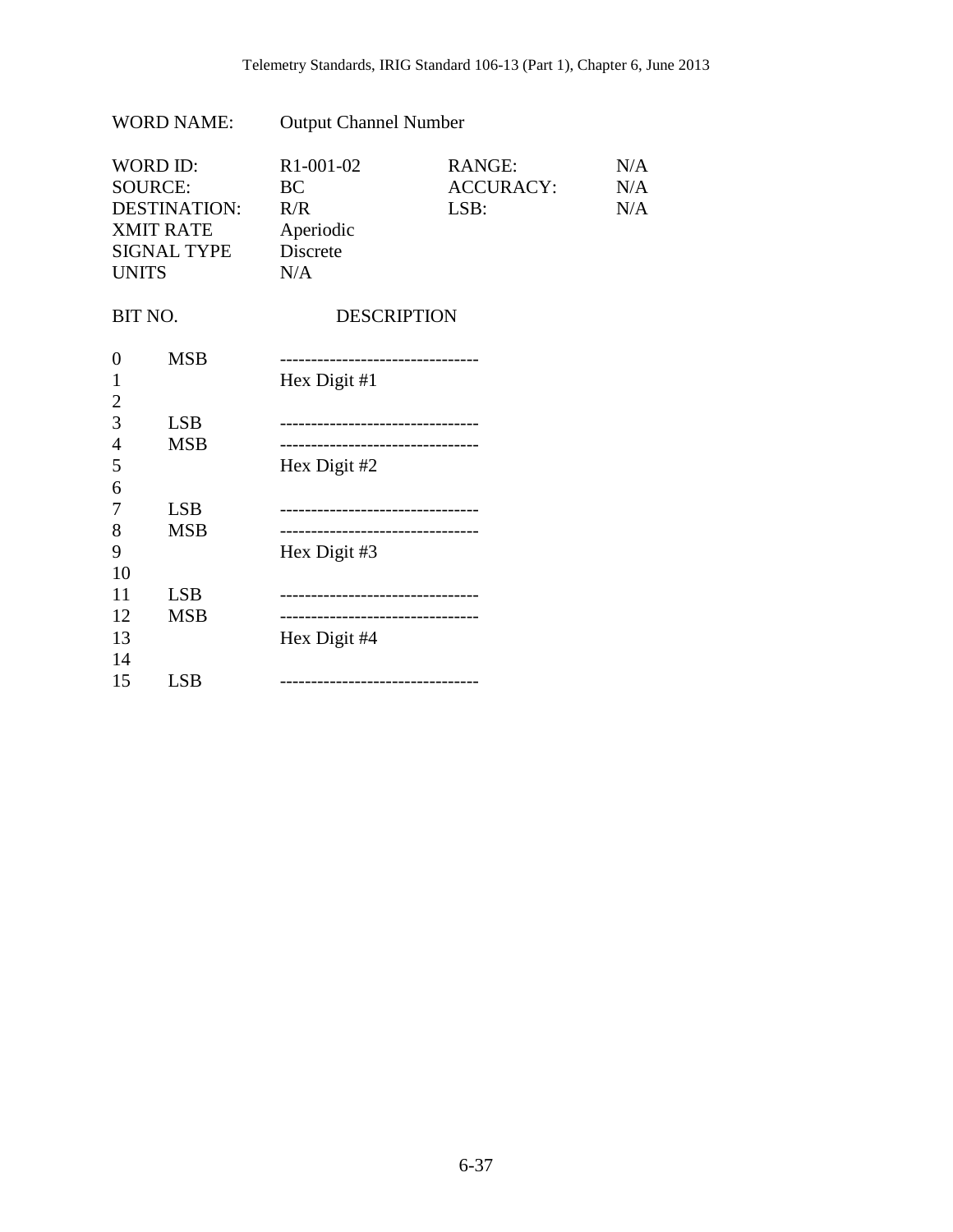|                                                              | <b>WORD NAME:</b>                                             | <b>Input Channel Number</b>                                                     |                                           |                   |
|--------------------------------------------------------------|---------------------------------------------------------------|---------------------------------------------------------------------------------|-------------------------------------------|-------------------|
| WORD ID:<br><b>SOURCE:</b><br><b>UNITS</b>                   | <b>DESTINATION:</b><br><b>XMIT RATE</b><br><b>SIGNAL TYPE</b> | R1-001-03<br><b>BC</b><br>R/R<br>Aperiodic<br>Discrete<br>N/A                   | <b>RANGE:</b><br><b>ACCURACY:</b><br>LSB: | N/A<br>N/A<br>N/A |
| BIT NO.                                                      |                                                               | <b>DESCRIPTION</b>                                                              |                                           |                   |
| $\overline{0}$<br>1<br>$\overline{2}$<br>3<br>$\overline{4}$ | <b>MSB</b><br><b>LSB</b><br><b>MSB</b>                        | -------------------------------<br>Hex Digit #1                                 |                                           |                   |
| 5<br>6                                                       |                                                               | Hex Digit #2                                                                    |                                           |                   |
| 7<br>8<br>9<br>10                                            | <b>LSB</b><br><b>MSB</b>                                      | ---------------------------<br>--------------------------------<br>Hex Digit #3 |                                           |                   |
| 11<br>12<br>13<br>14                                         | <b>LSB</b><br><b>MSB</b>                                      | ---------------------------<br>----------------------------<br>Hex Digit #4     |                                           |                   |
| 15                                                           | <b>LSB</b>                                                    | ------------------------------                                                  |                                           |                   |

#### 6.3.1.3 BIT Command

The BIT command is used to start an Initiated Built-In Test (IBIT). While in the BIT state, the percent complete is output via the STATUS transmit command. When the IBIT completes, the state of the R/R as returned by the STATUS transmit command indicates either "IBIT Pass" (state = IDLE) or "IBIT Fail" (state = FAIL). Additional failure details may be obtained from the HEALTH transmit command response. An IBIT requires no more than 10 seconds to complete.

#### MESSAGE NAME: BIT

MESSAGE ID: R1-002 TRANSFER TYPE: BC-RT SOURCE: BC WORD COUNT: 32 DESTINATION: R/R

| <b>WORD NAME</b> | WORD NO.       | <b>DESCRIPTION</b>              |
|------------------|----------------|---------------------------------|
| Command Word     | CW <sub></sub> | Subaddress 00001 binary         |
| BIT Command ID   | 01             | ID of Assign command $= 0x0002$ |
| Zero             | 2-32           | Zero-filled                     |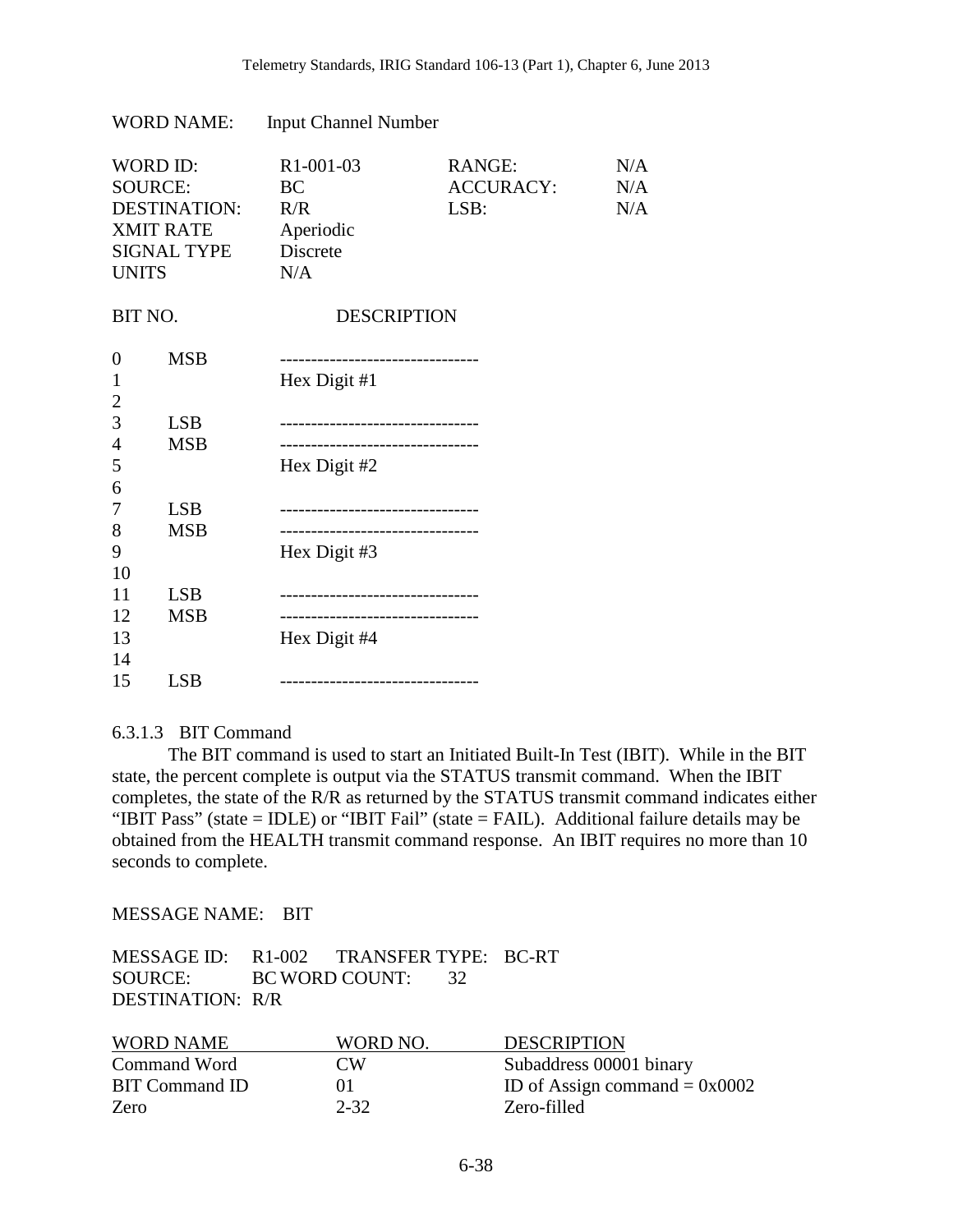| <b>Status Word</b>                                                                                                 | <b>SW</b>                                                                            |                                           | MIL-STD-1553 Status Word |
|--------------------------------------------------------------------------------------------------------------------|--------------------------------------------------------------------------------------|-------------------------------------------|--------------------------|
| WORD NAME:                                                                                                         | <b>BIT Command ID</b>                                                                |                                           |                          |
| <b>WORD ID:</b><br><b>SOURCE:</b><br><b>DESTINATION:</b><br><b>XMIT RATE</b><br><b>SIGNAL TYPE</b><br><b>UNITS</b> | R1-002-01<br><b>BC</b><br>R/R<br>Aperiodic<br>Discrete<br>N/A                        | <b>RANGE:</b><br><b>ACCURACY:</b><br>LSB: | N/A<br>N/A<br>N/A        |
| BIT NO.                                                                                                            | <b>DESCRIPTION</b>                                                                   |                                           |                          |
| <b>MSB</b><br>$\theta$<br>1<br>$\overline{c}$<br>3<br><b>LSB</b>                                                   | -------------------------------<br>Hex Digit # $1 = 0$                               |                                           |                          |
| $\overline{4}$<br><b>MSB</b><br>5<br>6                                                                             | ------------------------------<br>Hex Digit #2 = 0                                   |                                           |                          |
| <b>LSB</b><br>7<br>8<br><b>MSB</b><br>9                                                                            | ----------------------------<br>-------------------------------<br>Hex Digit #3 = 0  |                                           |                          |
| 10<br><b>LSB</b><br>11<br><b>MSB</b><br>12<br>13                                                                   | ----------------------------<br>--------------------------------<br>Hex Digit #4 = 2 |                                           |                          |
| 14<br><b>LSB</b><br>15                                                                                             | -------------------------------                                                      |                                           |                          |

6.3.1.4 Erase Command

The Erase command is used to erase internal recording drive or RMM installed in the R/R. While in the Erase state, the percent complete is output via the STATUS transmit command.

#### MESSAGE NAME: Erase

MESSAGE ID: R1-004 TRANSFER TYPE: BC-RT SOURCE: BC WORD COUNT: 32 DESTINATION: R/R

| WORD NAME           | WORD NO. | <b>DESCRIPTION</b>             |
|---------------------|----------|--------------------------------|
| <b>Command Word</b> | CW       | Subaddress 00001 binary        |
| Erase Command ID    | 01       | ID of Erase command $= 0x0004$ |
| Zero                | $2 - 32$ | Zero-filled                    |
| <b>Status Word</b>  | SW       | MIL-STD-1553 Status Word       |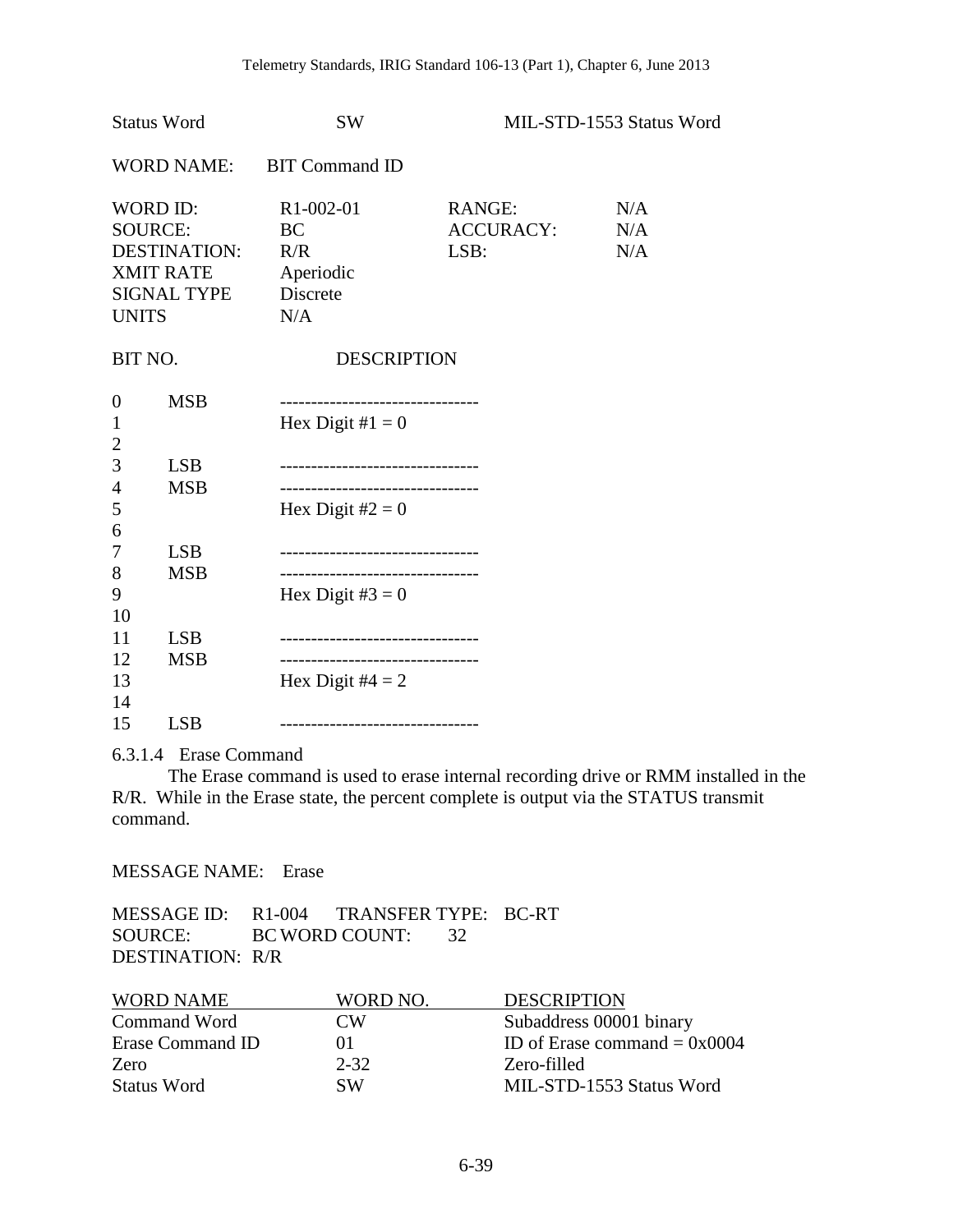| <b>WORD NAME:</b>                                                                                           | Erase Command ID                                                           |                                           |                   |
|-------------------------------------------------------------------------------------------------------------|----------------------------------------------------------------------------|-------------------------------------------|-------------------|
| WORD ID:<br><b>SOURCE:</b><br><b>DESTINATION:</b><br><b>XMIT RATE</b><br><b>SIGNAL TYPE</b><br><b>UNITS</b> | R <sub>1</sub> -004-01<br>BC<br>R/R<br>Aperiodic<br><b>Discrete</b><br>N/A | <b>RANGE:</b><br><b>ACCURACY:</b><br>LSB: | N/A<br>N/A<br>N/A |
| BIT NO.                                                                                                     | <b>DESCRIPTION</b>                                                         |                                           |                   |
| $\Omega$<br><b>MSB</b>                                                                                      |                                                                            |                                           |                   |

|                |            | Hex Digit #1 = 0 |
|----------------|------------|------------------|
| 2              |            |                  |
| 3              | <b>LSB</b> |                  |
| $\overline{4}$ | <b>MSB</b> |                  |
| 5              |            | Hex Digit #2 = 0 |
| 6              |            |                  |
| 7              | <b>LSB</b> |                  |
| 8              | <b>MSB</b> |                  |
| 9              |            | Hex Digit #3 = 0 |
| 10             |            |                  |
| 11             | <b>LSB</b> |                  |
| 12             | <b>MSB</b> |                  |
| 13             |            | Hex Digit #4 = 4 |
| 14             |            |                  |
| 15             | LSB        |                  |

6.3.1.5 Event Command

The Event command is used to mark a specific event occurrence with the insertion of a Chapter 10 event packet in the recording file. The BC programmer can define up to 31 events numbered 1 to 31 in the TMATS packet that is loaded into the recorder from the RMM and written as the first packet in each data file.

### MESSAGE NAME: Event

MESSAGE ID: R1-005 TRANSFER TYPE: BC-RT SOURCE: BC WORD COUNT: 32 DESTINATION: R/R

| <b>WORD NAME</b>    | WORD NO.  | <b>DESCRIPTION</b>                 |
|---------------------|-----------|------------------------------------|
| Command Word        | CW        | Subaddress 00001 binary            |
| Event Command ID    |           | ID of Event command $= 0x0005$     |
| <b>Event Number</b> | 02        | 1-origin number of a defined event |
| Zero                | $3 - 32$  | Zero-filled                        |
| <b>Status Word</b>  | <b>SW</b> | MIL-STD-1553 Status Word           |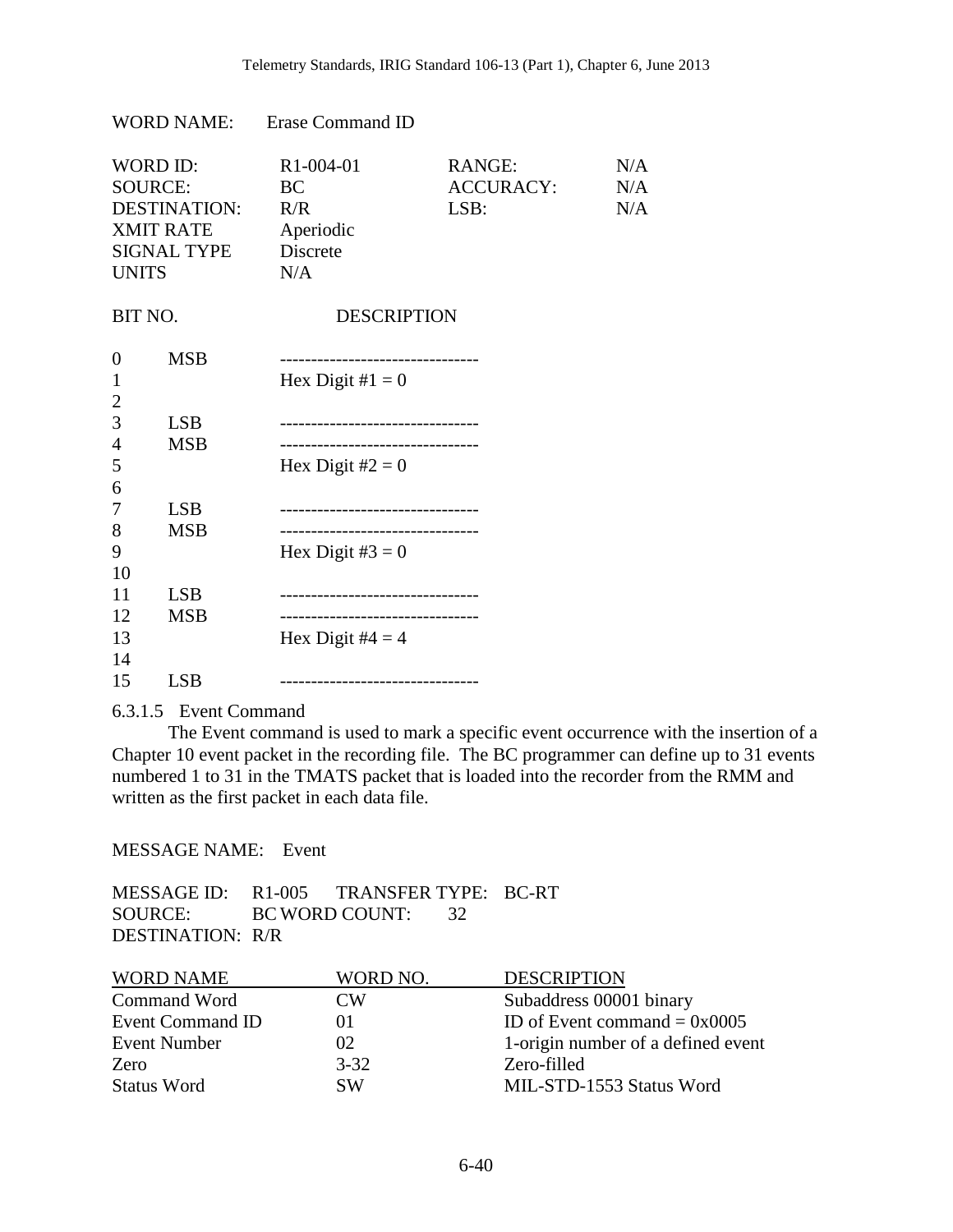# WORD NAME: Event Command ID

| WORD ID:<br>SOURCE:<br><b>DESTINATION:</b><br>XMIT RATE<br><b>SIGNAL TYPE</b> | R <sub>1</sub> -005-01<br>BC.<br>R/R<br>Aperiodic<br>Discrete | RANGE:<br><b>ACCURACY:</b><br>LSB: | N/A<br>N/A<br>N/A |
|-------------------------------------------------------------------------------|---------------------------------------------------------------|------------------------------------|-------------------|
| <b>UNITS</b>                                                                  | N/A                                                           |                                    |                   |

## BIT NO. DESCRIPTION

|                | <b>MSB</b> |                    |
|----------------|------------|--------------------|
| 1              |            | Hex Digit #1 = 0   |
| 2              |            |                    |
| 3              | <b>LSB</b> |                    |
| $\overline{4}$ | <b>MSB</b> |                    |
| 5              |            | Hex Digit #2 = 0   |
| 6              |            |                    |
| 7              | <b>LSB</b> |                    |
| 8              | <b>MSB</b> |                    |
| 9              |            | Hex Digit #3 = 0   |
| 10             |            |                    |
| 11             | <b>LSB</b> |                    |
| 12             | <b>MSB</b> |                    |
| 13             |            | Hex Digit #4 = $5$ |
| 14             |            |                    |
| 15             | LSB        |                    |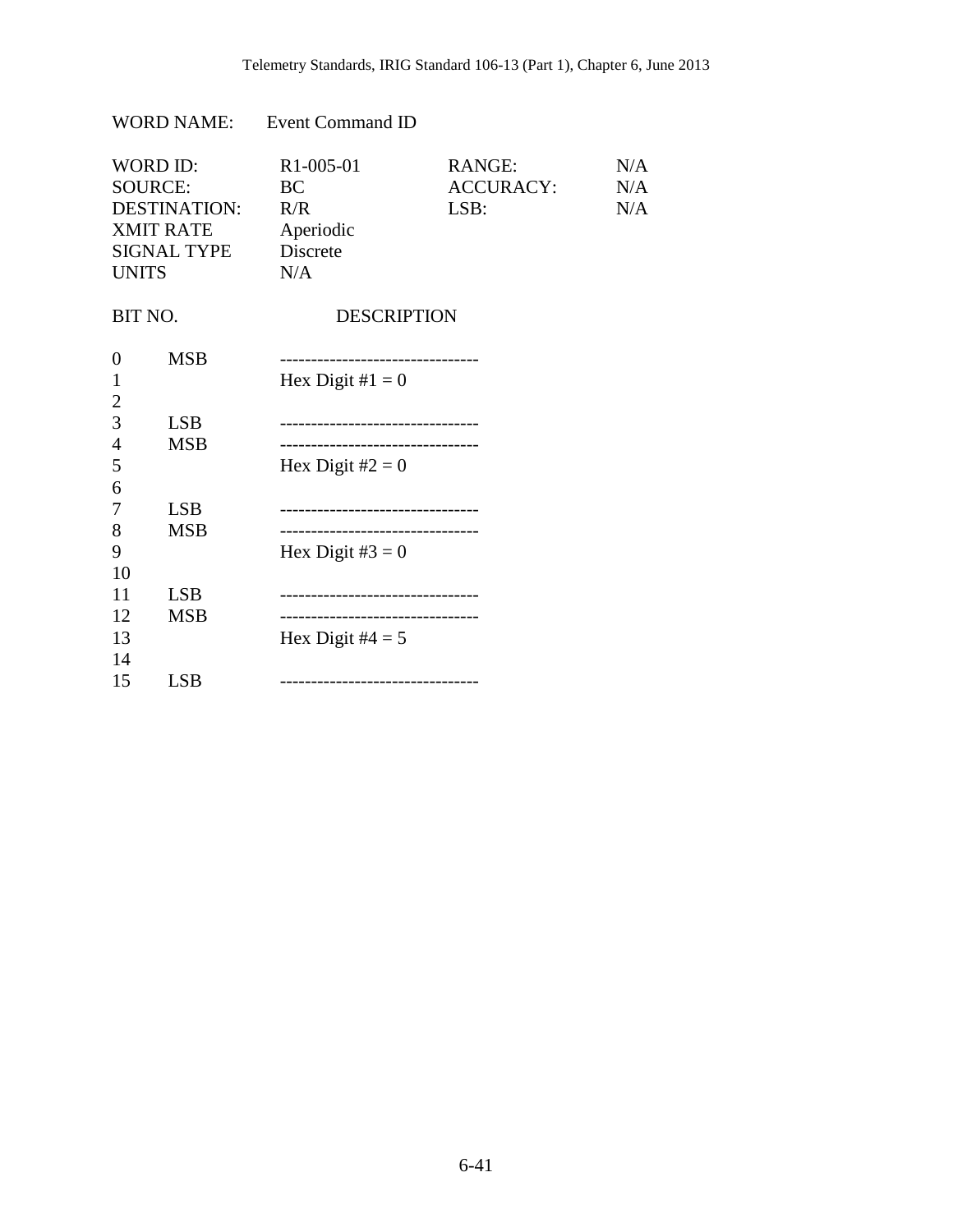|                                                    | <b>WORD NAME</b>                                              | <b>Event Number</b>                                                   |                                           |                                                                        |
|----------------------------------------------------|---------------------------------------------------------------|-----------------------------------------------------------------------|-------------------------------------------|------------------------------------------------------------------------|
| WORD ID:<br><b>SOURCE:</b><br><b>UNITS</b>         | <b>DESTINATION:</b><br><b>XMIT RATE</b><br><b>SIGNAL TYPE</b> | $R1-005-02$<br><b>BC</b><br>R/R<br>Aperiodic<br>Discrete<br>N/A       | <b>RANGE:</b><br><b>ACCURACY:</b><br>LSB: | N/A<br>N/A<br>N/A                                                      |
| BIT NO.                                            |                                                               | <b>DESCRIPTION</b>                                                    |                                           |                                                                        |
| $\boldsymbol{0}$<br>$\mathbf{1}$<br>$\overline{c}$ | <b>MSB</b>                                                    | Hex Digit # $1 = 0$                                                   |                                           |                                                                        |
| 3<br>4<br>5<br>6                                   | <b>LSB</b><br><b>MSB</b>                                      | ------------------------------<br>Hex Digit #2 = 0                    |                                           |                                                                        |
| 7<br>8<br>9<br>10                                  | <b>LSB</b>                                                    | -----------------------------<br>Binary 0<br>Binary 0                 |                                           |                                                                        |
| 11<br>12                                           | <b>MSB</b>                                                    | Binary 0                                                              |                                           |                                                                        |
| 13<br>14<br>15                                     | <b>LSB</b>                                                    | BC events in the R/R setup record.<br>------------------------------- |                                           | 5-bit binary event number from 1 to N where N is the number of defined |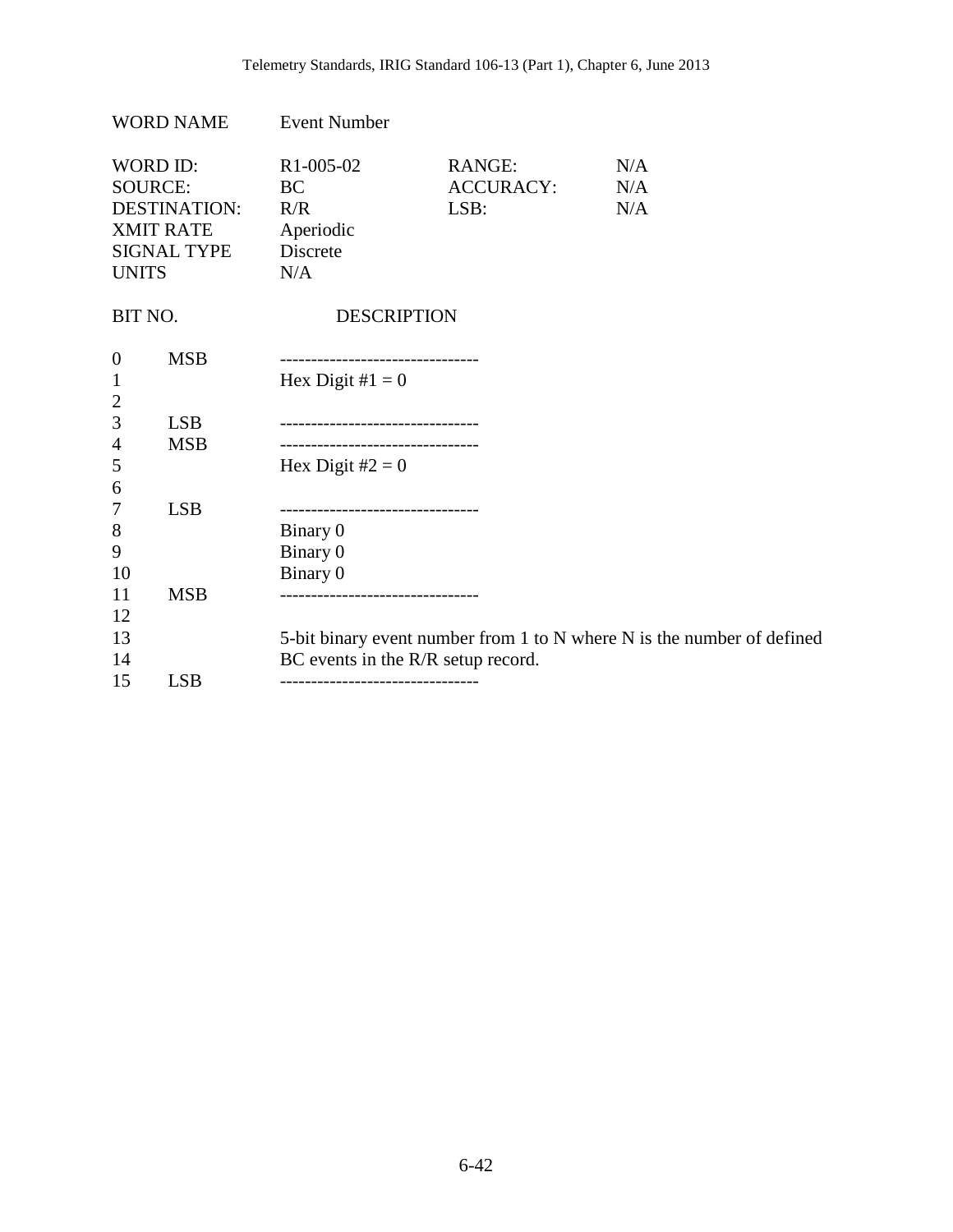## 6.3.1.6 Info (receive) Command

The Info receive command is used to specify the desired information to be returned to the BC from the R/R by the Info transmit command (see Paragraph [6.3.2.4\)](#page-86-0).

#### MESSAGE NAME: Info (receive)

MESSAGE ID: R1-007 TRANSFER TYPE: BC-RT SOURCE: BC WORD COUNT: 32 DESTINATION: R/R

|                           | <b>WORD NAME</b>      | WORD NO.                                | <b>DESCRIPTION</b>      |                                         |
|---------------------------|-----------------------|-----------------------------------------|-------------------------|-----------------------------------------|
| <b>Command Word</b><br>CW |                       |                                         | Subaddress 00001 binary |                                         |
| Info Command ID<br>01     |                       | ID of Info (receive) command = $0x0007$ |                         |                                         |
|                           | Info Type and Number  | 02                                      |                         | Info type and file or event number      |
|                           | Info Event Occurrence | 03                                      |                         | Specific occurrence when type $=$ event |
| Zero                      |                       | $4 - 32$                                | Zero-filled             |                                         |
| <b>Status Word</b>        |                       | <b>SW</b>                               |                         | MIL-STD-1553 Status Word                |
|                           | <b>WORD NAME:</b>     | Info Command ID                         |                         |                                         |
| WORD ID:                  |                       | R1-007-01                               | <b>RANGE:</b>           | N/A                                     |
| <b>SOURCE:</b>            |                       | <b>BC</b>                               | <b>ACCURACY:</b>        | N/A                                     |
|                           | <b>DESTINATION:</b>   | R/R                                     | LSB:                    | N/A                                     |
|                           | <b>XMIT RATE</b>      | Aperiodic                               |                         |                                         |
|                           | <b>SIGNAL TYPE</b>    | Discrete                                |                         |                                         |
| <b>UNITS</b>              |                       | N/A                                     |                         |                                         |
| BIT NO.                   |                       | <b>DESCRIPTION</b>                      |                         |                                         |
| $\boldsymbol{0}$          | <b>MSB</b>            | -------------------------------         |                         |                                         |
| 1                         |                       | Hex Digit # $1 = 0$                     |                         |                                         |
| 2                         |                       |                                         |                         |                                         |
| 3                         | <b>LSB</b>            | -------------------------------         |                         |                                         |
| 4                         | <b>MSB</b>            | --------------------------------        |                         |                                         |
| 5                         |                       | Hex Digit #2 = 0                        |                         |                                         |
| 6                         |                       |                                         |                         |                                         |
| 7                         | <b>LSB</b>            | --------------------------              |                         |                                         |
| 8                         | <b>MSB</b>            |                                         |                         |                                         |
| 9                         |                       | Hex Digit #3 = 0                        |                         |                                         |
| 10                        |                       |                                         |                         |                                         |
| 11                        | <b>LSB</b>            |                                         |                         |                                         |
| 12                        | <b>MSB</b>            | --------------------------------        |                         |                                         |
| 13                        |                       | Hex Digit #4 = 7                        |                         |                                         |
| 14                        |                       |                                         |                         |                                         |
| 15                        | <b>LSB</b>            | ---------------------------------       |                         |                                         |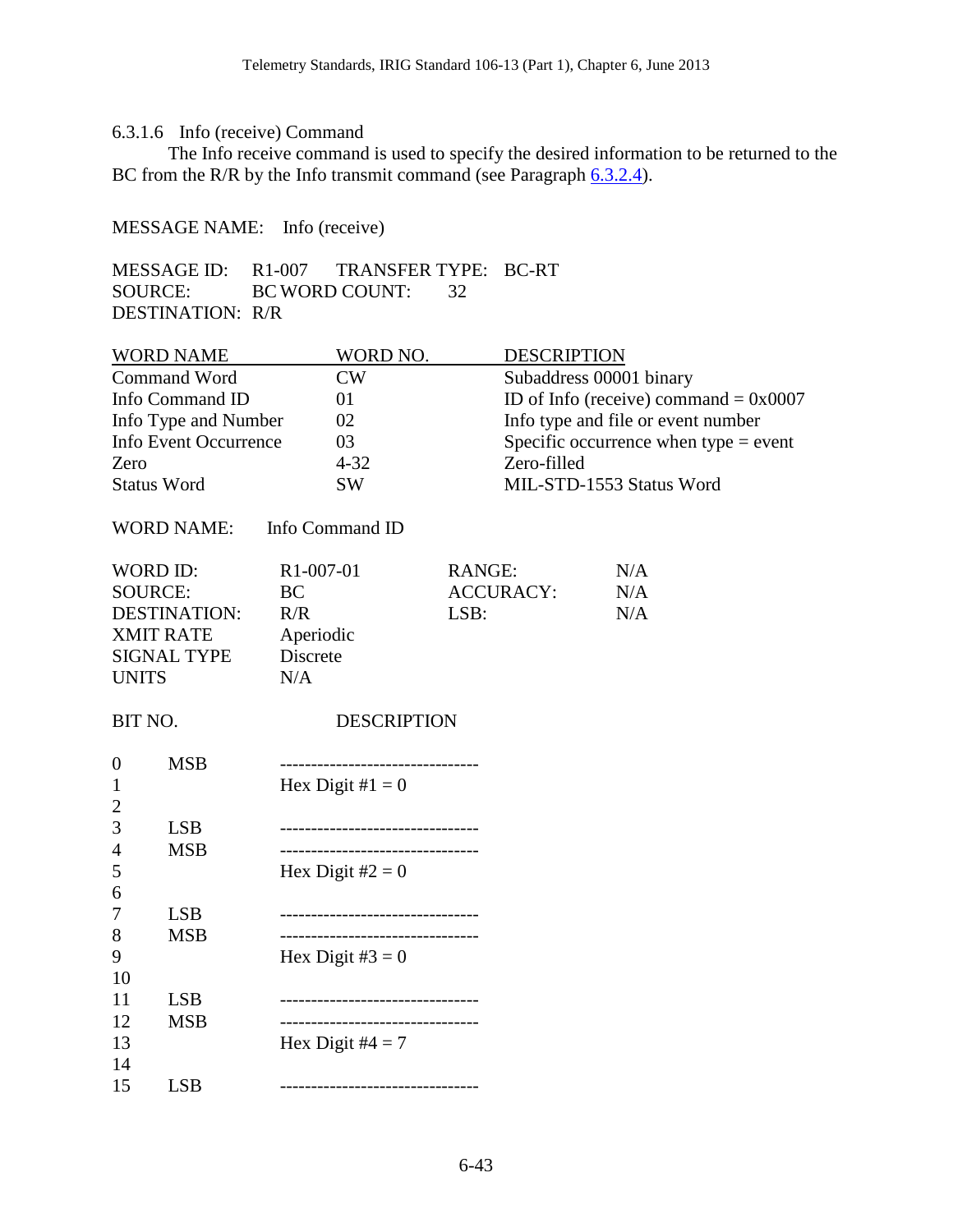| <b>WORD NAME</b>                                                                                            | Info Type and Number                                             |                                           |                   |
|-------------------------------------------------------------------------------------------------------------|------------------------------------------------------------------|-------------------------------------------|-------------------|
| WORD ID:<br><b>SOURCE:</b><br><b>DESTINATION:</b><br><b>XMIT RATE</b><br><b>SIGNAL TYPE</b><br><b>UNITS</b> | $R1-007-02$<br>BC.<br>R/R<br>Aperiodic<br><b>Discrete</b><br>N/A | <b>RANGE:</b><br><b>ACCURACY:</b><br>LSB: | N/A<br>N/A<br>N/A |
|                                                                                                             |                                                                  |                                           |                   |

## BIT NO. DESCRIPTION

| $\overline{0}$ | <b>MSB</b> | Bit 0 is the Info request type: $0 =$ file, $1 =$ event |
|----------------|------------|---------------------------------------------------------|
|                |            |                                                         |
| 1              |            | Binary 0                                                |
| $\overline{2}$ |            | Binary 0                                                |
| 3              |            | Binary 0                                                |
| $\overline{4}$ |            | Binary 0                                                |
| 5              |            | Binary 0                                                |
| 6              |            | Bit 6 - 15 is the unsigned binary integer file number   |
| 7              |            | when Bit $0 = 0$ or the unsigned binary integer         |
| 8              |            | event number when Bit $0 = 1$ . Bit 6 is the MSB        |
| 9              |            | and Bit 15 is the LSB                                   |
| 10             |            |                                                         |
| 11             |            |                                                         |
| 12             |            |                                                         |
| 13             |            |                                                         |
| 14             |            |                                                         |
| 15             | LSB        |                                                         |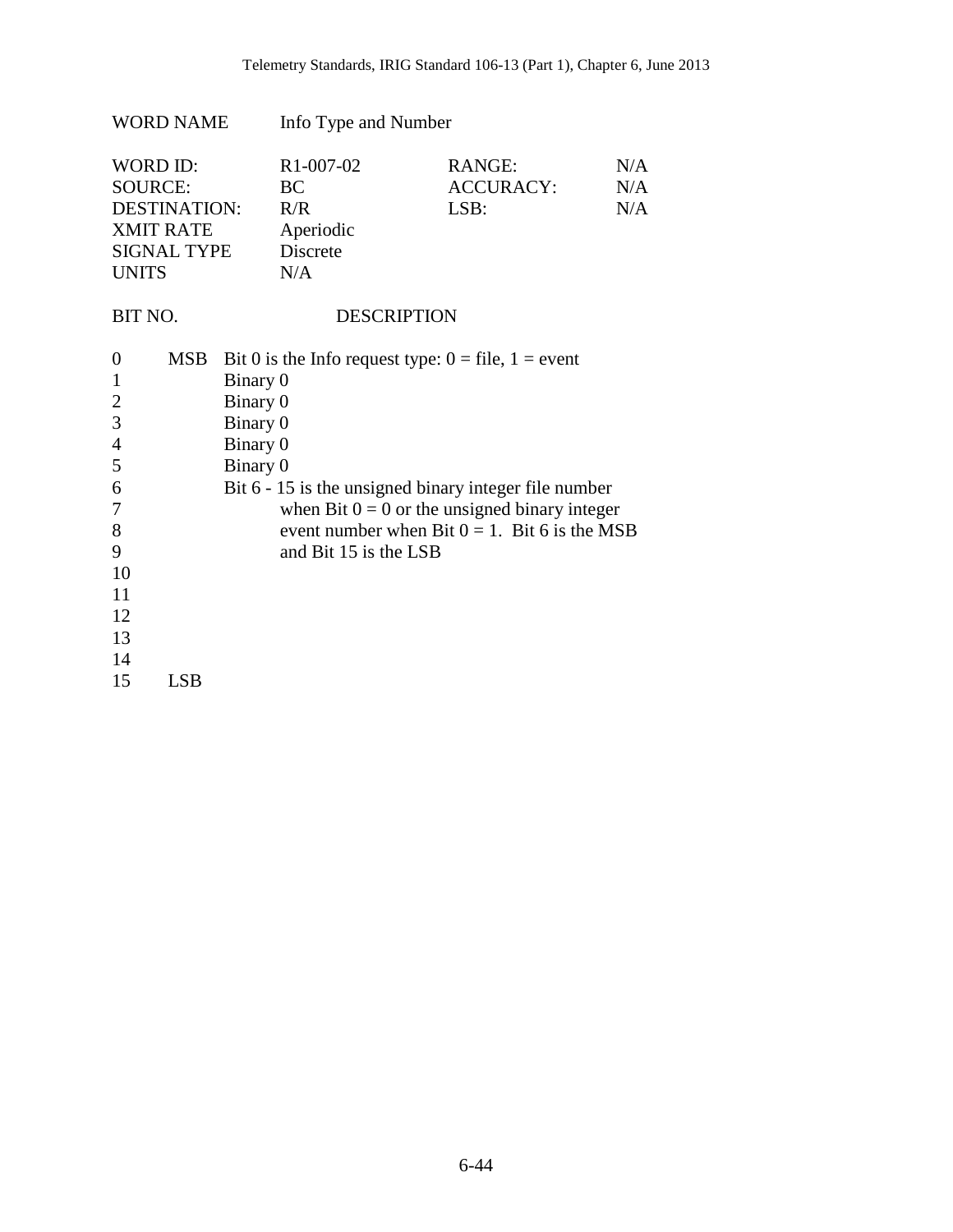| WORD NAME:                                                          |                                           |                                                                                                                                                                                                                                                                                                                             |
|---------------------------------------------------------------------|-------------------------------------------|-----------------------------------------------------------------------------------------------------------------------------------------------------------------------------------------------------------------------------------------------------------------------------------------------------------------------------|
| R <sub>1</sub> -007-03<br>BC<br>R/R<br>Aperiodic<br>Discrete<br>N/A | <b>RANGE:</b><br><b>ACCURACY:</b><br>LSB: | N/A<br>N/A<br>N/A                                                                                                                                                                                                                                                                                                           |
|                                                                     |                                           |                                                                                                                                                                                                                                                                                                                             |
|                                                                     |                                           |                                                                                                                                                                                                                                                                                                                             |
|                                                                     |                                           | Info Event Occurrence<br><b>DESCRIPTION</b><br>Bit $0 - 15$ is the unsigned integer event occurrence number of<br>the event specified in data word 2 bits 6-15 when Bit 0 of data<br>word $2 = 1$ , otherwise this data word 3 is unused (zero) when<br>Bit 0 of data word $2 = 0$ . Bit 0 is the MSB and Bit 15 is the LSB |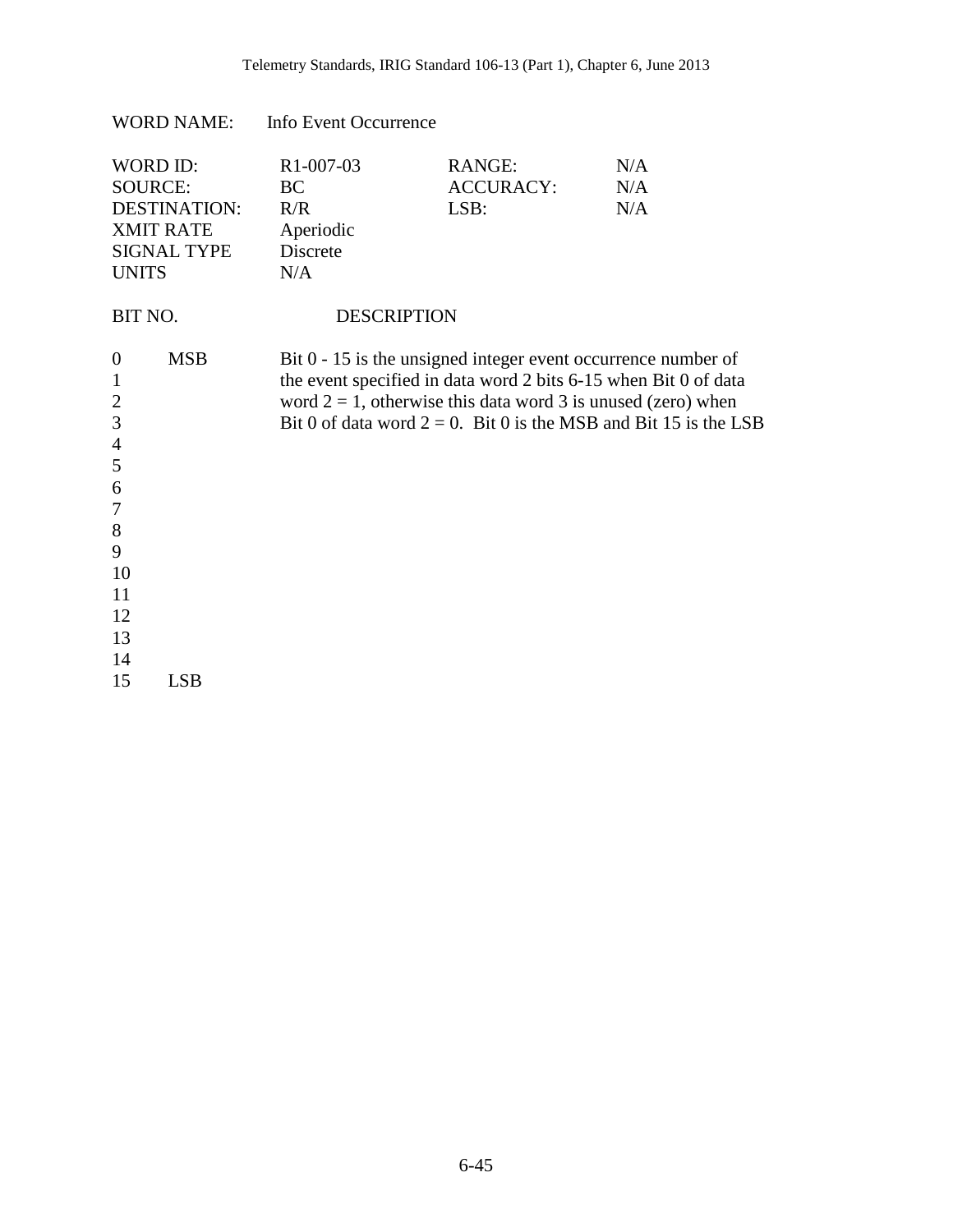## 6.3.1.7 Pause Command

The Pause command is used to instruct the R/R to suspend recording of one or more channels, either by channel type or specific channel IDs.

#### MESSAGE NAME: Pause

MESSAGE ID: R1-008 TRANSFER TYPE: BC-RT SOURCE: BC WORD COUNT: 32 DESTINATION: R/R

| <b>WORD NAME</b>             | WORD NO.                          | <b>DESCRIPTION</b> |                                      |
|------------------------------|-----------------------------------|--------------------|--------------------------------------|
| <b>Command Word</b>          | CW                                |                    | Subaddress 00001 binary              |
| <b>Pause Command ID</b>      | 01                                |                    | ID of Pause command $= 0x0008$       |
| <b>Pause Condition</b>       | 02                                |                    | Channel group or individual channels |
| Pause Channel ID             | $03-16$                           |                    | Individual Channel ID or zero        |
| Zero                         | 17-32                             | Zero-filled        |                                      |
| <b>Status Word</b>           | <b>SW</b>                         |                    | MIL-STD-1553 Status Word             |
| <b>WORD NAME:</b>            | Pause Command ID                  |                    |                                      |
| WORD ID:                     | R1-008-01                         | <b>RANGE:</b>      | N/A                                  |
| <b>SOURCE:</b>               | <b>BC</b>                         | <b>ACCURACY:</b>   | N/A                                  |
| <b>DESTINATION:</b>          | R/R                               | LSB:               | N/A                                  |
| <b>XMIT RATE</b>             | Aperiodic                         |                    |                                      |
| <b>SIGNAL TYPE</b>           | Discrete                          |                    |                                      |
| <b>UNITS</b>                 | N/A                               |                    |                                      |
| BIT NO.                      | <b>DESCRIPTION</b>                |                    |                                      |
| <b>MSB</b><br>$\overline{0}$ |                                   |                    |                                      |
| 1                            | Hex Digit # $1 = 0$               |                    |                                      |
| $\overline{2}$               |                                   |                    |                                      |
| 3<br><b>LSB</b>              | ------------------------------    |                    |                                      |
| <b>MSB</b><br>$\overline{4}$ |                                   |                    |                                      |
| 5                            | Hex Digit #2 = 0                  |                    |                                      |
| 6                            |                                   |                    |                                      |
| 7<br><b>LSB</b>              | ----------------------------      |                    |                                      |
| <b>MSB</b><br>8              | -------------------------------   |                    |                                      |
| 9                            | Hex Digit # $3 = 0$               |                    |                                      |
| 10                           |                                   |                    |                                      |
| <b>LSB</b><br>11             | -----------------------------     |                    |                                      |
| 12<br><b>MSB</b>             | --------------------------------- |                    |                                      |
| 13                           | Hex Digit #4 = $8$                |                    |                                      |
| 14                           |                                   |                    |                                      |
| 15<br><b>LSB</b>             | --------------------------------- |                    |                                      |
| <b>WORD NAME:</b>            | Pause Condition                   |                    |                                      |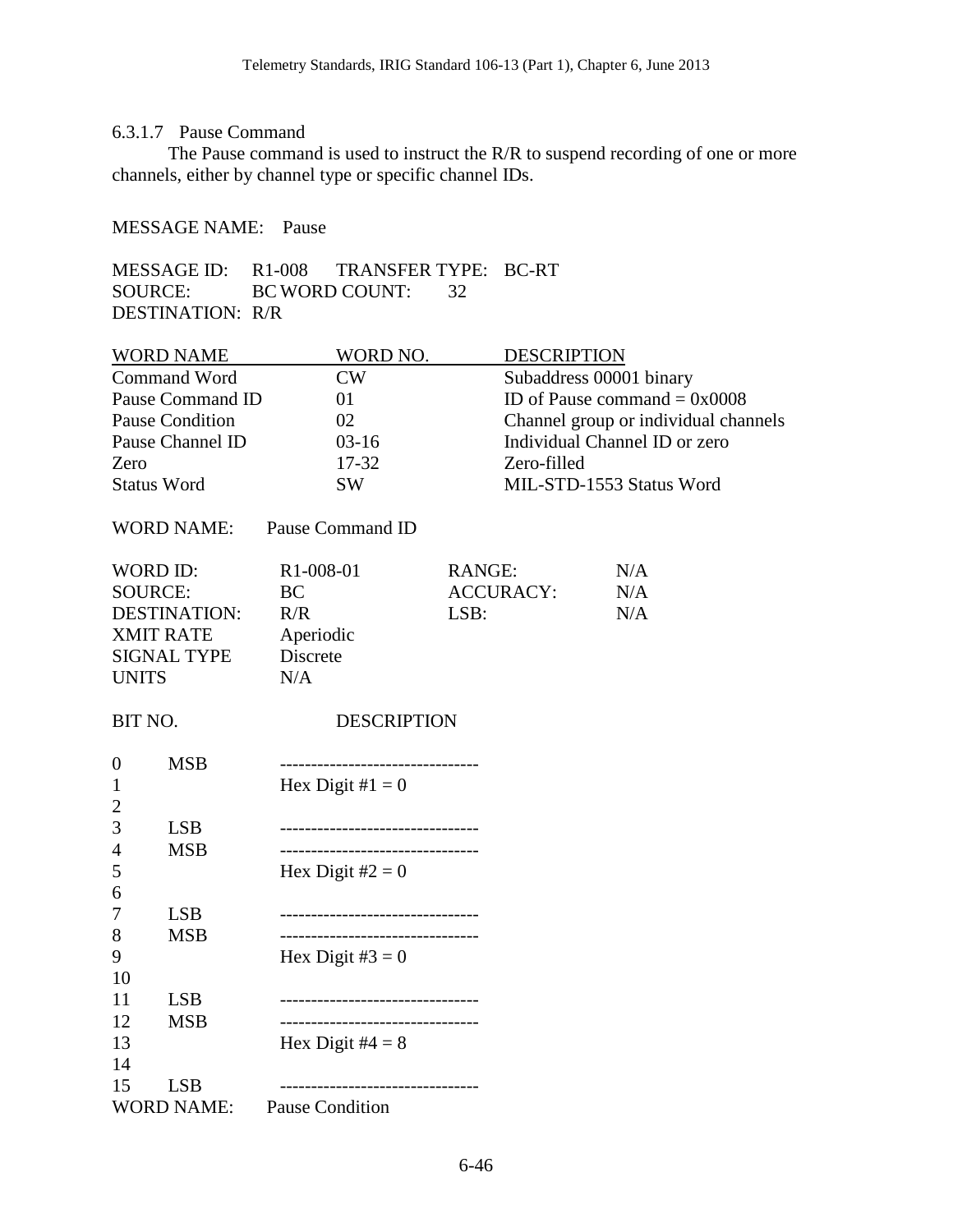| WORD ID:<br><b>SOURCE:</b><br><b>UNITS</b>                               | <b>DESTINATION:</b><br><b>XMIT RATE</b><br><b>SIGNAL TYPE</b> | R <sub>1</sub> -008-02<br><b>BC</b><br>R/R<br>Aperiodic<br>Discrete<br>N/A                                                       | <b>RANGE:</b><br><b>ACCURACY:</b><br>LSB:                        | N/A<br>N/A<br>N/A |
|--------------------------------------------------------------------------|---------------------------------------------------------------|----------------------------------------------------------------------------------------------------------------------------------|------------------------------------------------------------------|-------------------|
| BIT NO.                                                                  |                                                               |                                                                                                                                  | <b>DESCRIPTION</b>                                               |                   |
| $\boldsymbol{0}$                                                         | <b>MSB</b>                                                    | Binary 0                                                                                                                         |                                                                  |                   |
|                                                                          |                                                               |                                                                                                                                  | Bits 1-3 are a three-bit code that specify the type of pause     |                   |
|                                                                          | Bit No.                                                       | 123<br>000<br>$=$<br>001<br>$=$                                                                                                  | Individual Channel(s)<br>All Channels<br>Remaining bits reserved |                   |
| 4<br>5<br>$\boldsymbol{7}$<br>8<br>9<br>10<br>11<br>12<br>13<br>14<br>15 | <b>LSB</b>                                                    | Binary 0<br>Binary 0<br>Binary 0<br>Binary 0<br>Binary 0<br>Binary 0<br>Binary 0<br>Binary 0<br>Binary 0<br>Binary 0<br>Binary 0 |                                                                  |                   |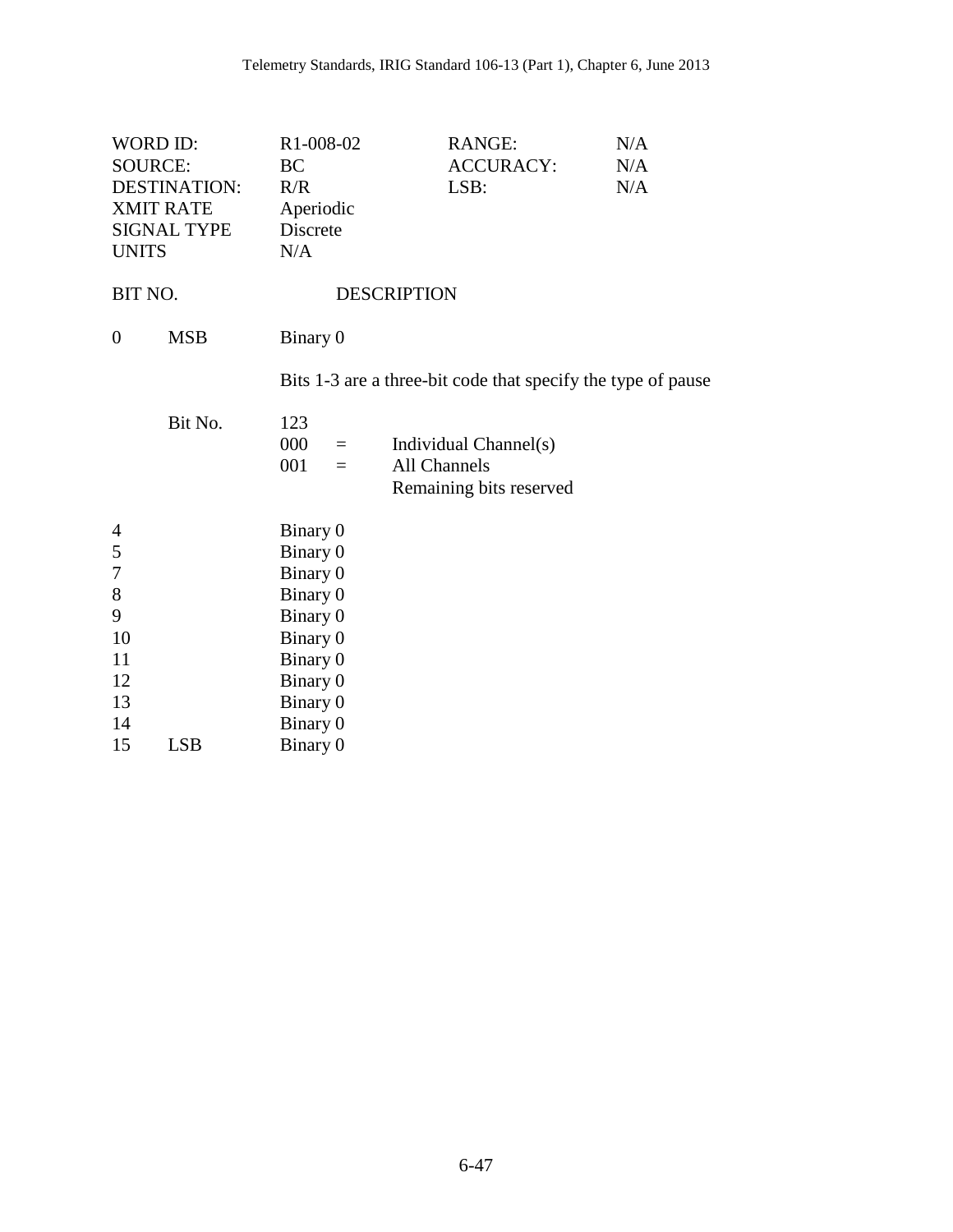| <b>WORD NAME:</b>                                                                                                                                              | Pause Channel ID                                                                                                                                                                            |                                           |                   |
|----------------------------------------------------------------------------------------------------------------------------------------------------------------|---------------------------------------------------------------------------------------------------------------------------------------------------------------------------------------------|-------------------------------------------|-------------------|
| WORD ID:<br><b>SOURCE:</b><br><b>DESTINATION:</b><br><b>XMIT RATE</b><br><b>SIGNAL TYPE</b><br><b>UNITS</b>                                                    | R1-008-03 to R1-008-16<br><b>BC</b><br>R/R<br>Aperiodic<br>Discrete<br>N/A                                                                                                                  | <b>RANGE:</b><br><b>ACCURACY:</b><br>LSB: | N/A<br>N/A<br>N/A |
| BIT NO.                                                                                                                                                        | <b>DESCRIPTION</b>                                                                                                                                                                          |                                           |                   |
| <b>MSB</b><br>$\overline{0}$<br>$\mathbf{1}$<br>$\mathbf{2}$<br>3<br>$\overline{4}$<br>5<br>6<br>7<br>8<br>9<br>10<br>11<br>12<br>13<br>14<br><b>LSB</b><br>15 | Bit 0 - 15 is the unsigned integer Channel ID number of a<br>channel to be paused when Bits 1-3 of data word 2 equal 110,<br>otherwise these data words 3 to 16 are unused and zero-filled. |                                           |                   |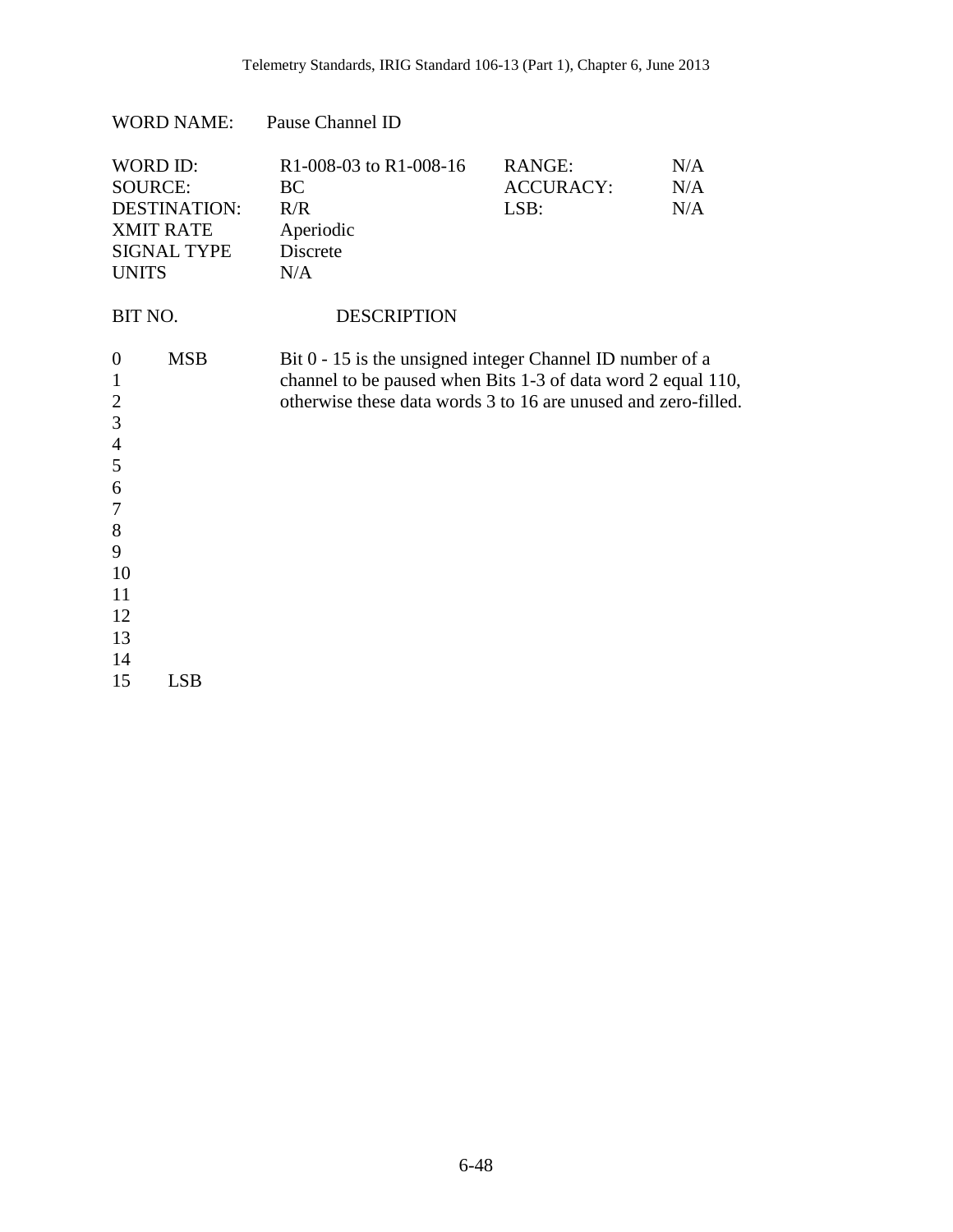## 6.3.1.8 Queue Command

The Queue command is used to specify a recorded data file or defined data event at which to begin the next replay. Replay must be stopped prior to issuing the Queue command.

### MESSAGE NAME: Queue

MESSAGE ID: R1-011 TRANSFER TYPE: BC-RT<br>SOURCE: BC WORD COUNT: 32 BC WORD COUNT: 32 DESTINATION: R/R

|                    | <b>WORD NAME</b>       |                        | WORD NO.                          |                  | <b>DESCRIPTION</b> |                                         |
|--------------------|------------------------|------------------------|-----------------------------------|------------------|--------------------|-----------------------------------------|
|                    | <b>Command Word</b>    |                        | CW                                |                  |                    | Subaddress 00001 binary                 |
|                    | Queue Command ID       |                        | 01                                |                  |                    | ID of Queue command $= 0x000B$          |
|                    | Queue Mode/Number      |                        | 02                                |                  |                    | Queue type and file or event number     |
|                    | Queue Event Occurrence |                        | 03                                |                  |                    | Specific occurrence when $type = event$ |
| Zero               |                        |                        | $4 - 32$                          |                  | Zero-filled        |                                         |
| <b>Status Word</b> |                        |                        | <b>SW</b>                         |                  |                    | MIL-STD-1553 Status Word                |
|                    |                        |                        |                                   |                  |                    |                                         |
|                    | <b>WORD NAME:</b>      |                        | Queue Command ID                  |                  |                    |                                         |
| <b>WORD ID:</b>    |                        | R <sub>1</sub> -011-01 |                                   | <b>RANGE:</b>    |                    | N/A                                     |
| <b>SOURCE:</b>     |                        | <b>BC</b>              |                                   | <b>ACCURACY:</b> |                    | N/A                                     |
|                    | <b>DESTINATION:</b>    | R/R                    |                                   | LSB:             |                    | N/A                                     |
|                    | <b>XMIT RATE</b>       | Aperiodic              |                                   |                  |                    |                                         |
|                    | <b>SIGNAL TYPE</b>     | Discrete               |                                   |                  |                    |                                         |
| <b>UNITS</b>       |                        | N/A                    |                                   |                  |                    |                                         |
|                    |                        |                        |                                   |                  |                    |                                         |
| BIT NO.            |                        |                        | <b>DESCRIPTION</b>                |                  |                    |                                         |
|                    |                        |                        |                                   |                  |                    |                                         |
| $\boldsymbol{0}$   | <b>MSB</b>             |                        | ________________________________  |                  |                    |                                         |
| 1                  |                        |                        | Hex Digit # $1 = 0$               |                  |                    |                                         |
| 2                  |                        |                        |                                   |                  |                    |                                         |
| 3                  | <b>LSB</b>             |                        | ------------------------------    |                  |                    |                                         |
| $\overline{4}$     | <b>MSB</b>             |                        | --------------------------------- |                  |                    |                                         |
| 5                  |                        |                        | Hex Digit #2 = 0                  |                  |                    |                                         |
| 6                  |                        |                        |                                   |                  |                    |                                         |
| 7                  | <b>LSB</b>             |                        | -------------------------         |                  |                    |                                         |
| 8                  | <b>MSB</b>             |                        |                                   |                  |                    |                                         |
| 9                  |                        |                        | Hex Digit #3 = 0                  |                  |                    |                                         |
| 10                 |                        |                        |                                   |                  |                    |                                         |
| 11                 | <b>LSB</b>             |                        |                                   |                  |                    |                                         |
| 12                 | <b>MSB</b>             |                        | --------------------------------- |                  |                    |                                         |
| 13                 |                        |                        | Hex Digit #4 = $B$                |                  |                    |                                         |
| 14                 |                        |                        |                                   |                  |                    |                                         |
| 15                 | <b>LSB</b>             |                        | --------------------------------- |                  |                    |                                         |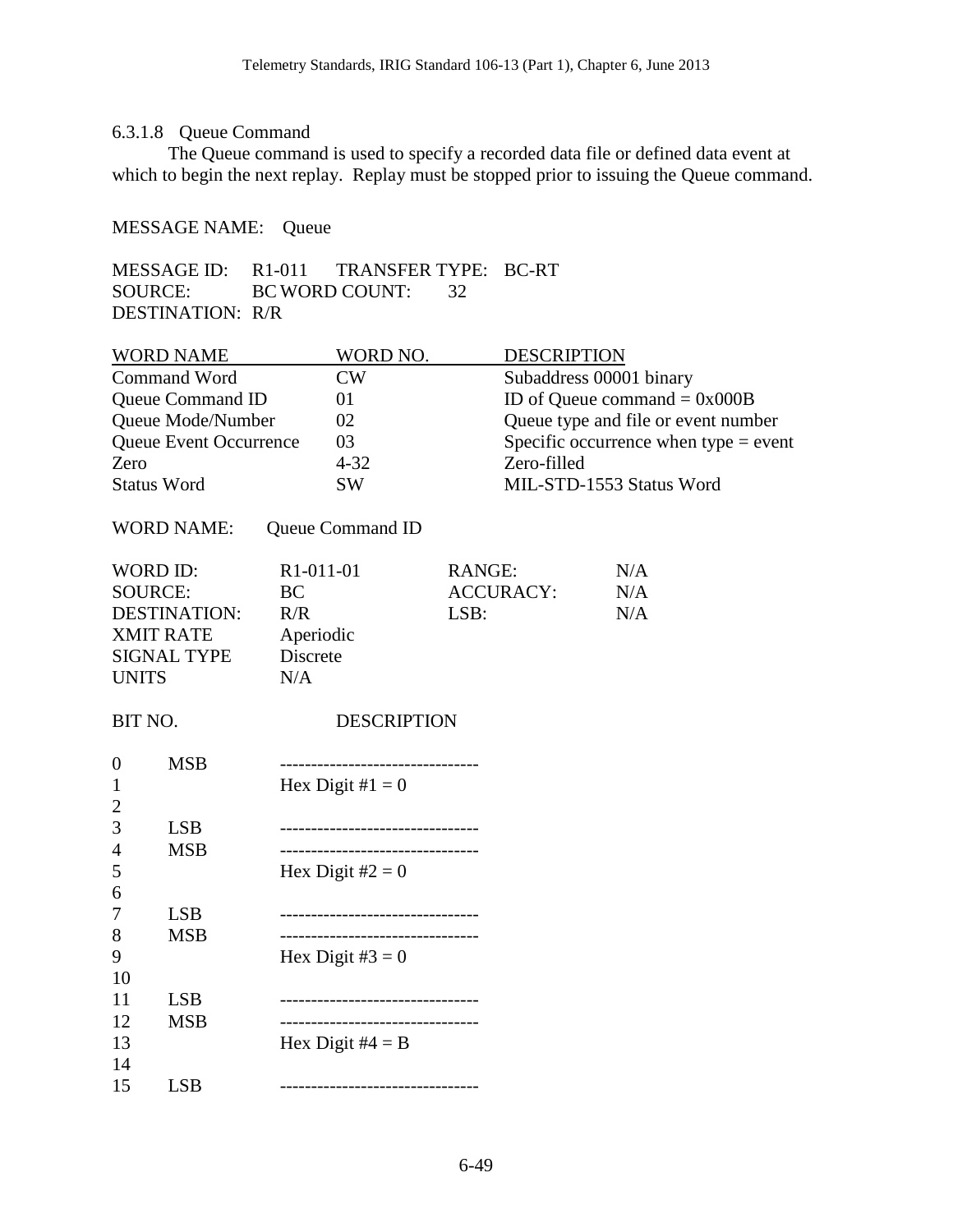| Queue Mode/Number                   |                  |     |
|-------------------------------------|------------------|-----|
| R <sub>1</sub> -01 <sub>1</sub> -02 | <b>RANGE:</b>    | N/A |
| BC.                                 | <b>ACCURACY:</b> | N/A |
| R/R                                 | LSB:             | N/A |
| Aperiodic                           |                  |     |
| Discrete                            |                  |     |
| N/A                                 |                  |     |
|                                     |                  |     |

# BIT NO. DESCRIPTION

| $\theta$ | <b>MSB</b> | Bit 0 is the Queue request type: $0 =$ file, $1 =$ event |
|----------|------------|----------------------------------------------------------|
| 1        |            | Binary 0                                                 |
| 2        |            | Binary 0                                                 |
| 3        |            | Binary 0                                                 |
| 4        |            | Binary 0                                                 |
| 5        |            | Binary 0                                                 |
| 6        |            | Bit 6 - 15 is the unsigned binary integer file number    |
| 7        |            | when Bit $0 = 0$ or the unsigned binary integer          |
| 8        |            | event number when Bit $0 = 1$ . Bit 6 is the MSB         |
| 9        |            | and Bit 15 is the LSB                                    |
| 10       |            |                                                          |
| 11       |            |                                                          |
| 12       |            |                                                          |
| 13       |            |                                                          |
| 14       |            |                                                          |
| 15       | LSB        |                                                          |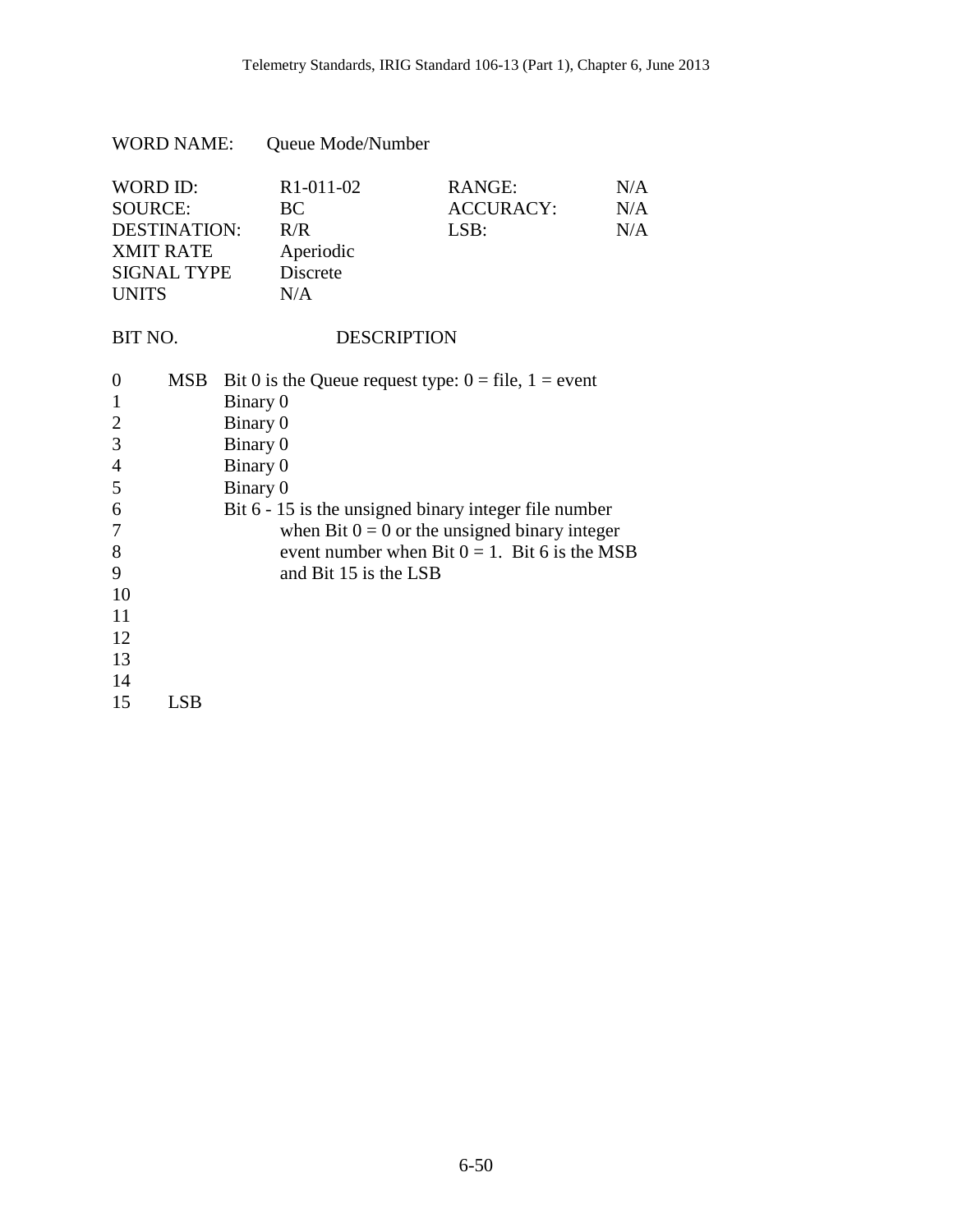| <b>WORD NAME:</b>                                                                                                                                                               | Queue Event Occurrence                                                                  |                                                                                                                                                                                                       |                                                                     |
|---------------------------------------------------------------------------------------------------------------------------------------------------------------------------------|-----------------------------------------------------------------------------------------|-------------------------------------------------------------------------------------------------------------------------------------------------------------------------------------------------------|---------------------------------------------------------------------|
| WORD ID:<br><b>SOURCE:</b><br><b>DESTINATION:</b><br><b>XMIT RATE</b><br><b>SIGNAL TYPE</b><br><b>UNITS</b>                                                                     | R <sub>1</sub> -01 <sub>1</sub> -03<br><b>BC</b><br>R/R<br>Aperiodic<br>Discrete<br>N/A | <b>RANGE:</b><br><b>ACCURACY:</b><br>LSB:                                                                                                                                                             | N/A<br>N/A<br>N/A                                                   |
| BIT NO.                                                                                                                                                                         | <b>DESCRIPTION</b>                                                                      |                                                                                                                                                                                                       |                                                                     |
| <b>MSB</b><br>$\boldsymbol{0}$<br>$\mathbf{1}$<br>$\overline{2}$<br>$\mathfrak{Z}$<br>$\overline{4}$<br>5<br>6<br>7<br>8<br>9<br>10<br>11<br>12<br>13<br>14<br><b>LSB</b><br>15 |                                                                                         | Bit $0 - 15$ is the unsigned integer event occurrence number of<br>the event specified in data word 2 bits 6-15 when Bit 0 of data<br>word $2 = 1$ , otherwise this data word 3 is unused (zero) when | Bit 0 of data word $2 = 0$ . Bit 0 is the MSB and Bit 15 is the LSB |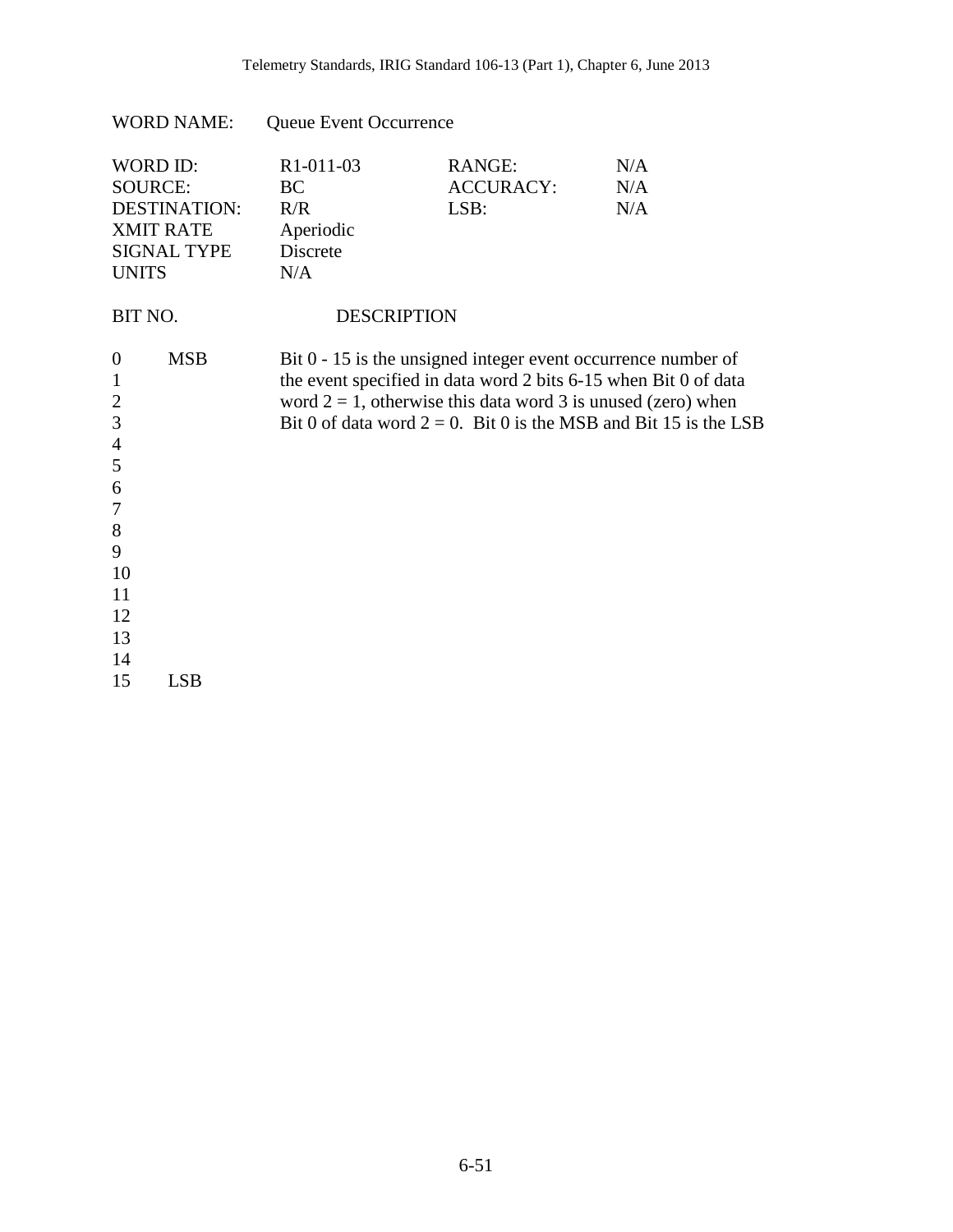## 6.3.1.9 Record Command

The Record command is used to open a new file in the R/R internal memory or RMM file table and start recording data. While in the Record state or Record and Play state, the percent of drive filled (total minus remaining) is output via the STATUS transmit command.

## MESSAGE NAME: Record

| MESSAGE ID: R1-012 TRANSFER TYPE: BC-RT |                   |  |
|-----------------------------------------|-------------------|--|
| SOURCE:                                 | BC WORD COUNT: 32 |  |
| <b>DESTINATION: R/R</b>                 |                   |  |

|                    | <b>WORD NAME</b>         | WORD NO.                          | <b>DESCRIPTION</b> |                                 |
|--------------------|--------------------------|-----------------------------------|--------------------|---------------------------------|
|                    | <b>Command Word</b>      | CW                                |                    | Subaddress 00001 binary         |
|                    | <b>Record Command ID</b> | 01                                |                    | ID of Record command = $0x000C$ |
| Zero               |                          | $02 - 32$                         | Zero-filled        |                                 |
| <b>Status Word</b> |                          | <b>SW</b>                         |                    | MIL-STD-1553 Status Word        |
|                    | <b>WORD NAME:</b>        | <b>Record Command ID</b>          |                    |                                 |
| WORD ID:           |                          | R <sub>1</sub> -012-01            | <b>RANGE:</b>      | N/A                             |
| <b>SOURCE:</b>     |                          | <b>BC</b>                         | <b>ACCURACY:</b>   | N/A                             |
|                    | <b>DESTINATION:</b>      | R/R                               | LSB:               | N/A                             |
|                    | <b>XMIT RATE</b>         | Aperiodic                         |                    |                                 |
|                    | <b>SIGNAL TYPE</b>       | Discrete                          |                    |                                 |
| <b>UNITS</b>       |                          | N/A                               |                    |                                 |
| BIT NO.            |                          | <b>DESCRIPTION</b>                |                    |                                 |
| $\boldsymbol{0}$   | <b>MSB</b>               | -------------------------------   |                    |                                 |
| 1                  |                          | Hex Digit # $1 = 0$               |                    |                                 |
| 2                  |                          |                                   |                    |                                 |
| 3                  | <b>LSB</b>               |                                   |                    |                                 |
| 4                  | <b>MSB</b>               |                                   |                    |                                 |
| 5                  |                          | Hex Digit #2 = 0                  |                    |                                 |
| 6                  |                          |                                   |                    |                                 |
| 7                  | <b>LSB</b>               | ---------------------------       |                    |                                 |
| 8                  | <b>MSB</b>               | --------------------------------- |                    |                                 |
| 9                  |                          | Hex Digit #3 = 0                  |                    |                                 |
| 10                 |                          |                                   |                    |                                 |
| 11                 | <b>LSB</b>               | --------------------------        |                    |                                 |
| 12                 | <b>MSB</b>               |                                   |                    |                                 |
| 13                 |                          | Hex Digit #4 = $C$                |                    |                                 |
| 14                 |                          |                                   |                    |                                 |
| 15                 | <b>LSB</b>               | -------------------------------   |                    |                                 |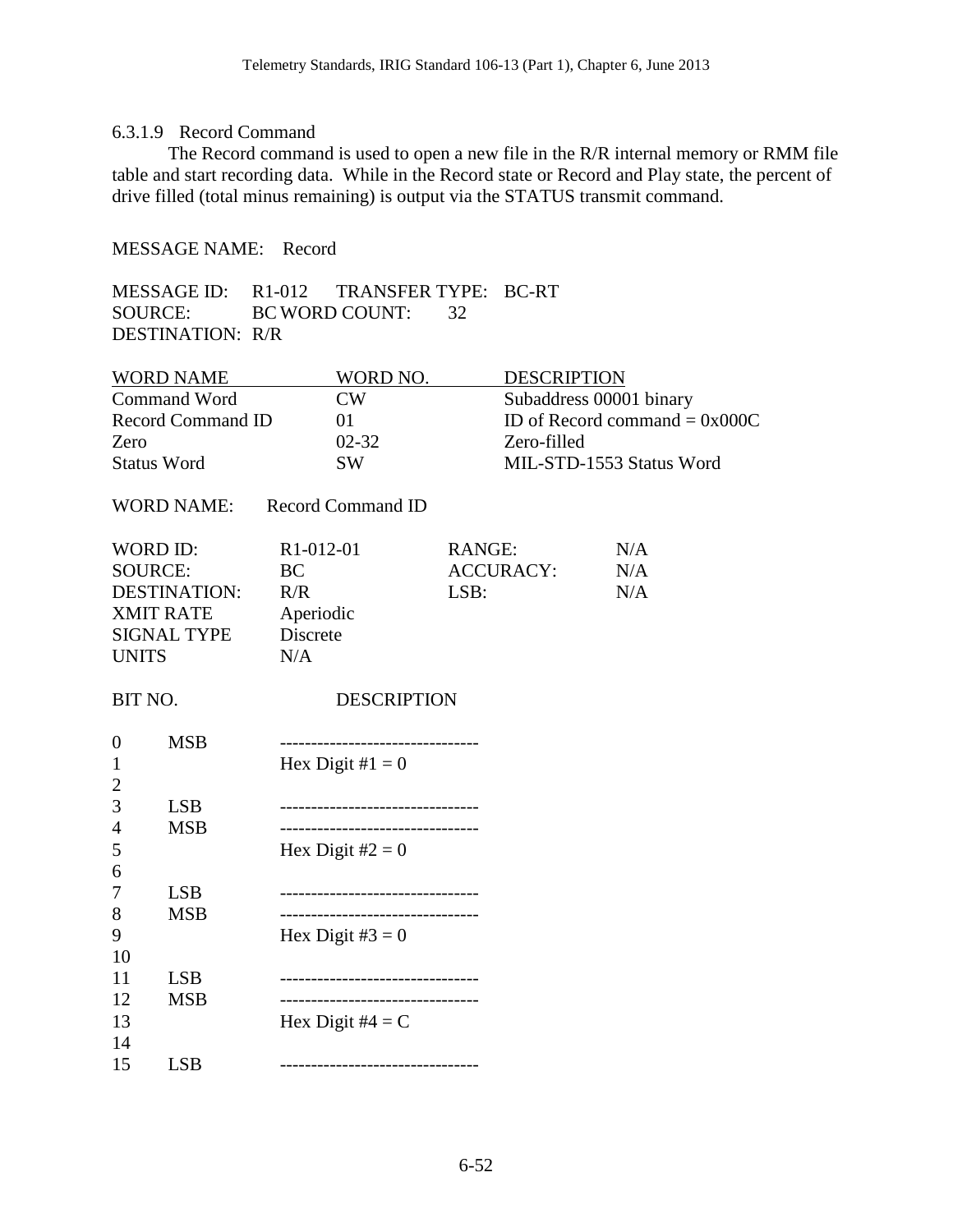## 6.3.1.10 Replay Command

The Replay command is used to start, pause, continue, and control the speed of replay of the recorded data.

## MESSAGE NAME: Replay

MESSAGE ID: R1-009 TRANSFER TYPE: BC-RT<br>SOURCE: BC WORD COUNT: 32 BC WORD COUNT: 32 DESTINATION: R/R

| <b>WORD NAME</b>         | WORD NO.      | <b>DESCRIPTION</b>               |
|--------------------------|---------------|----------------------------------|
| Command Word             | CW            | Subaddress 00001 binary          |
| <b>Replay Command ID</b> | 01            | ID of Replay command $= 0x0009$  |
| Replay Type/Speed        | 02            | Start/continue and speed control |
| Replay Time Word 1       | 03            | Start time seconds/milliseconds  |
| Replay Time Word 2       | 04            | Start time hours/minutes         |
| Replay Time Word 3       | $0.5^{\circ}$ | Start time month/days            |
| Replay Time Word 4       | 06            | Start time year                  |
| Zero                     | $07 - 32$     | Zero-filled                      |
| <b>Status Word</b>       | <b>SW</b>     | MIL-STD-1553 Status Word         |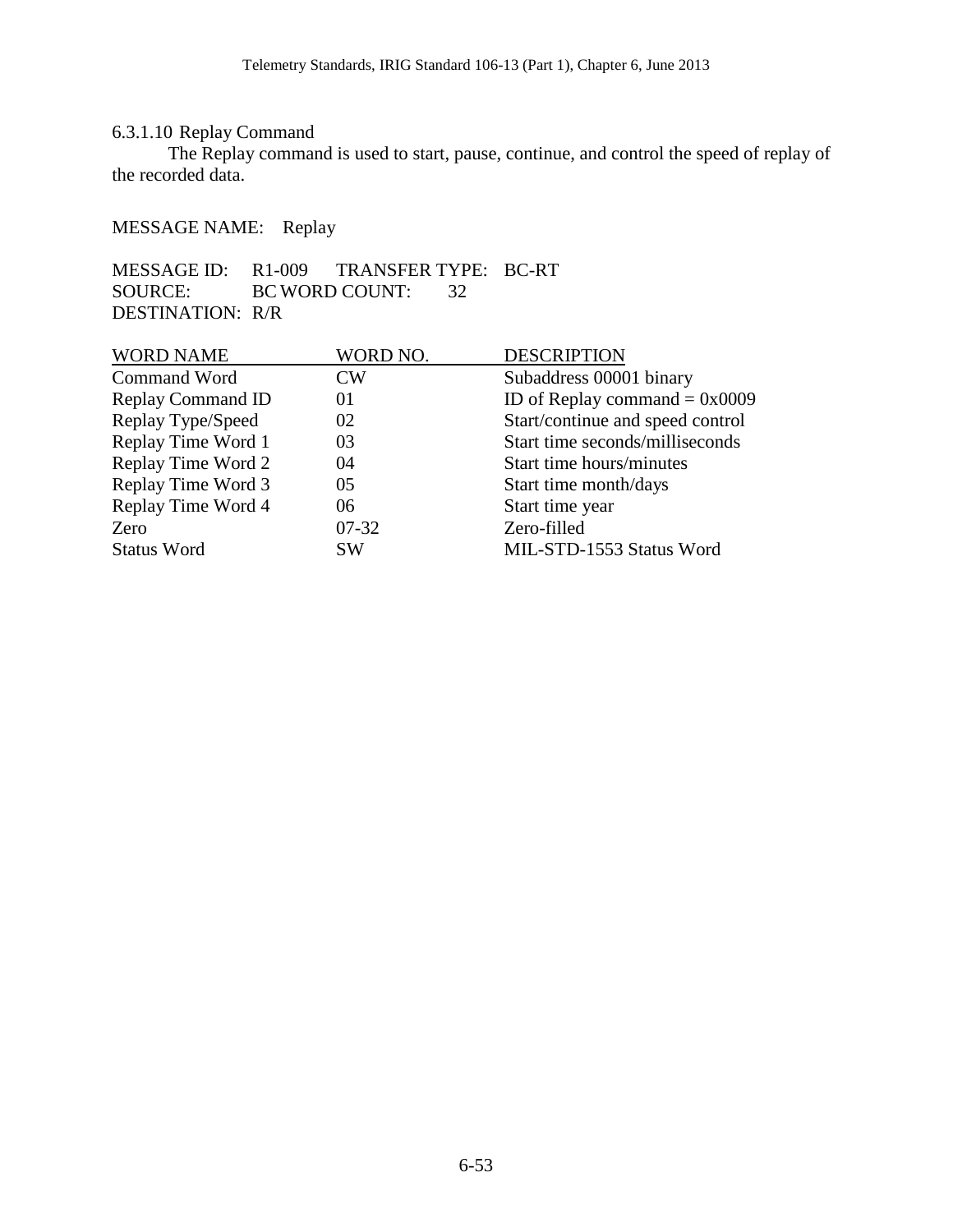# WORD NAME: Replay Command ID

| WORD ID:<br><b>SOURCE:</b><br><b>DESTINATION:</b><br><b>XMIT RATE</b><br><b>SIGNAL TYPE</b> | R <sub>1</sub> -009-01<br>BC.<br>R/R<br>Aperiodic<br>Discrete | RANGE:<br><b>ACCURACY:</b><br>LSB: | N/A<br>N/A<br>N/A |
|---------------------------------------------------------------------------------------------|---------------------------------------------------------------|------------------------------------|-------------------|
| <b>UNITS</b>                                                                                | N/A                                                           |                                    |                   |

# BIT NO. DESCRIPTION

|                | <b>MSB</b> |                  |
|----------------|------------|------------------|
| 1              |            | Hex Digit #1 = 0 |
| 2              |            |                  |
| 3              | <b>LSB</b> |                  |
| $\overline{4}$ | <b>MSB</b> |                  |
| 5              |            | Hex Digit #2 = 0 |
| 6              |            |                  |
| 7              | <b>LSB</b> |                  |
| 8              | <b>MSB</b> |                  |
| 9              |            | Hex Digit #3 = 0 |
| 10             |            |                  |
| 11             | <b>LSB</b> |                  |
| 12             | <b>MSB</b> |                  |
| 13             |            | Hex Digit #4 = 9 |
| 14             |            |                  |
| 15             | LSB        |                  |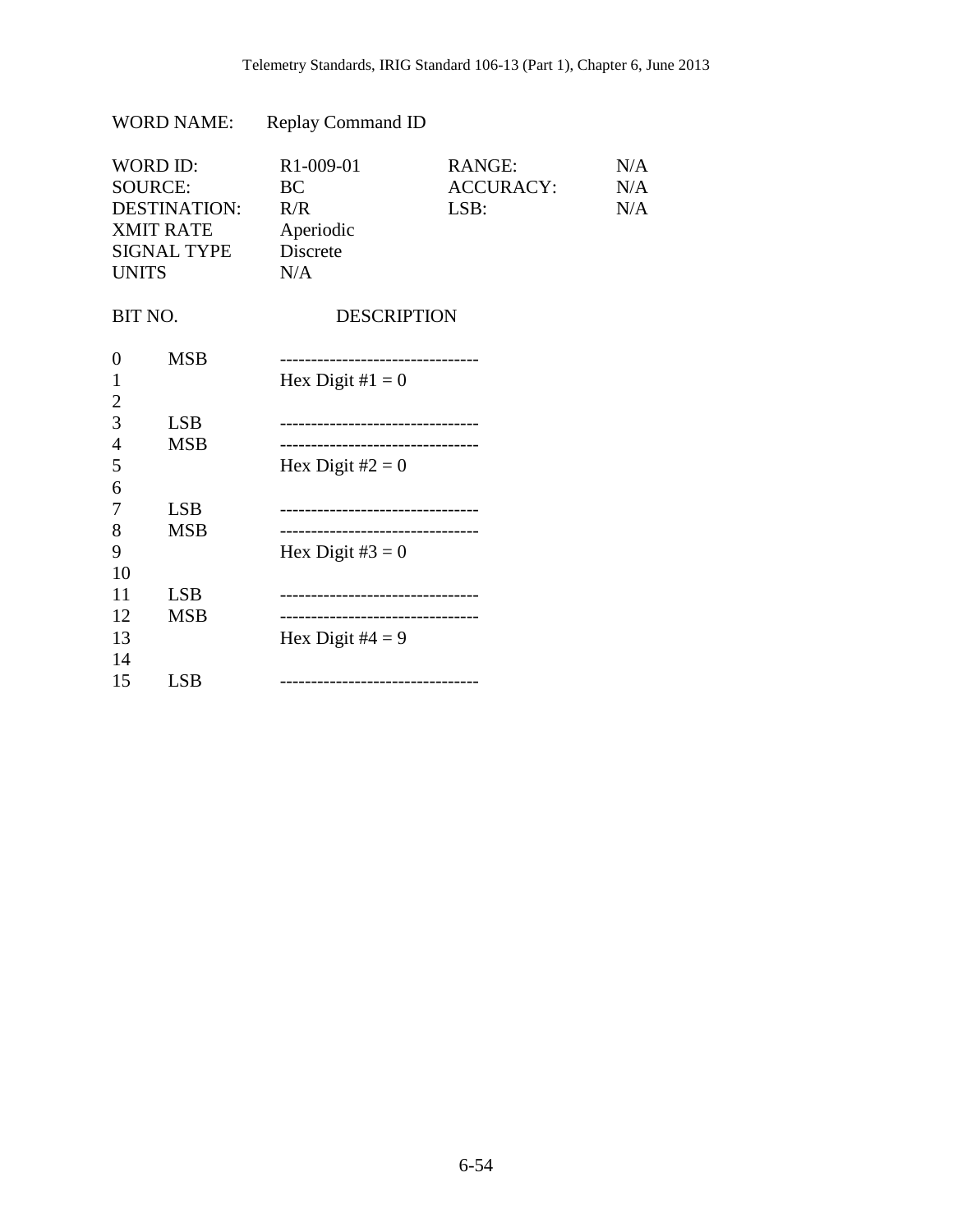| <b>WORD NAME:</b>                                                                                           |      | Replay Type/Speed                                                                                                                                                                                                                            |                                           |                   |
|-------------------------------------------------------------------------------------------------------------|------|----------------------------------------------------------------------------------------------------------------------------------------------------------------------------------------------------------------------------------------------|-------------------------------------------|-------------------|
| WORD ID:<br><b>SOURCE:</b><br><b>DESTINATION:</b><br><b>XMIT RATE</b><br><b>SIGNAL TYPE</b><br><b>UNITS</b> |      | $R1-009-02$<br><b>BC</b><br>R/R<br>Aperiodic<br>Discrete<br>N/A                                                                                                                                                                              | <b>RANGE:</b><br><b>ACCURACY:</b><br>LSB: | N/A<br>N/A<br>N/A |
| BIT NO.                                                                                                     |      | <b>DESCRIPTION</b>                                                                                                                                                                                                                           |                                           |                   |
| $\overline{0}$<br><b>MSB</b><br>Bit No.                                                                     | 0123 | Bits 0-3: A series of binary values representing the type of replay.<br>$0000 =$ Begin Replay @ Time and Speed <sup>1</sup><br>$0001$ = Play Live (ignore bits 4-7)<br>0010 = Continue Replay @ Speed <sup>2</sup><br>0011 - 1111 = Reserved |                                           |                   |
| Bit No.                                                                                                     | 4567 | Bits 4-7: A series of binary values indicating replay speed.<br>$0000$ = Pause (Speed Zero)<br>$0001$ = Normal Speed (real-time)<br>0010 - 1111 per R/R Specification                                                                        |                                           |                   |
| 15<br><b>LSB</b>                                                                                            |      | Bit 8 - 15 Binary 0                                                                                                                                                                                                                          |                                           |                   |

Note 1: Begin Replay @ Time and Speed command option is only valid when replay is currently stopped (see STOP receive command). The Replay message time words (data words 3-6) are used to locate the desired replay point. If the time specified in these replay time words is not found in the recorded data, the R/R will set the Last Receive Command Error bit in the Status transmit message.

Note 2: Continue Replay @ Speed command option is used following a Queue command to initiate replay at the queued replay point. It is also used to change replay speeds or pause and resume replay at the current replay point. The Replay message time words are unused and zero-filled.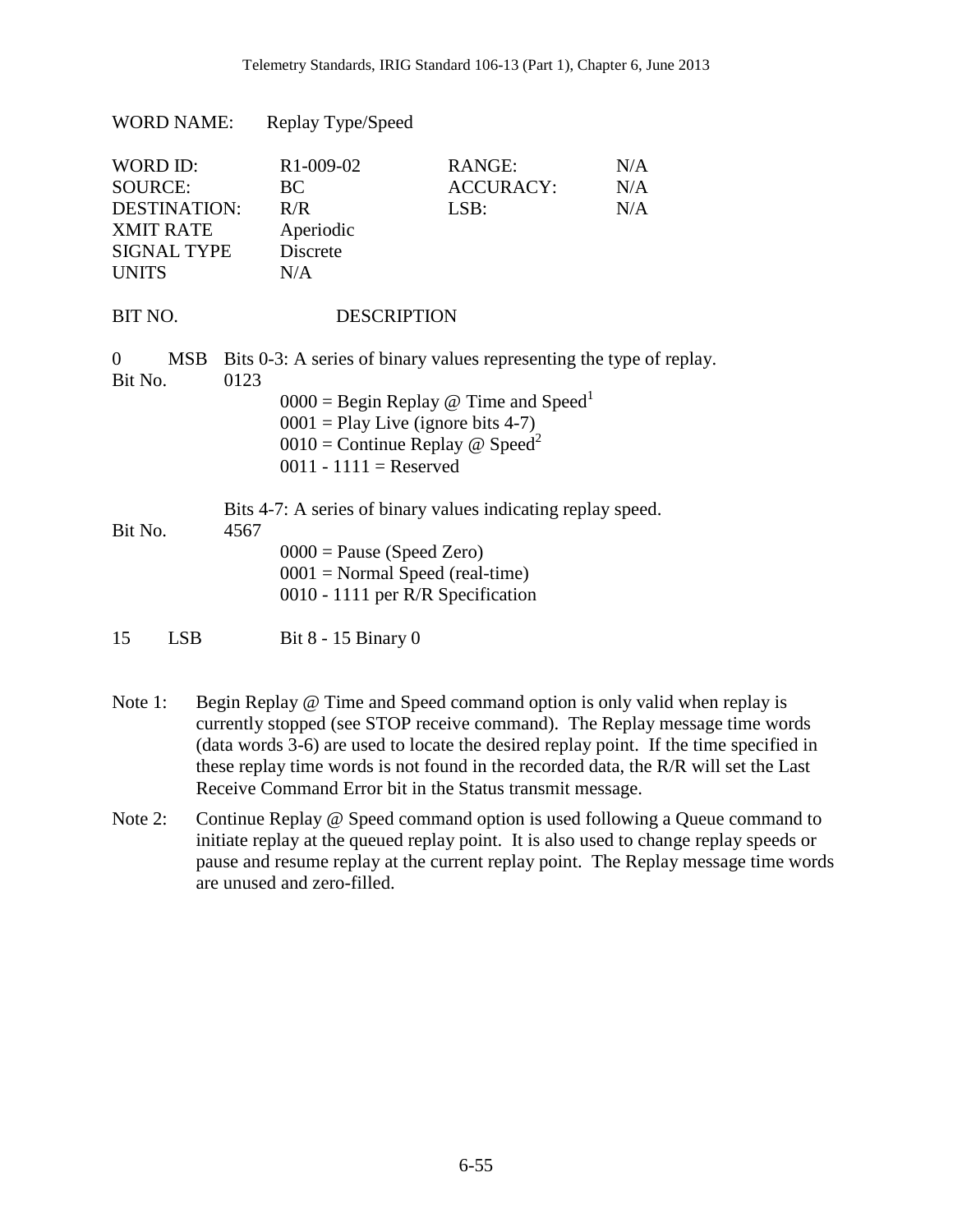| <b>WORD NAME</b>                                                                                            |                          | Replay Time Word 1                                              |                                                        |                   |  |
|-------------------------------------------------------------------------------------------------------------|--------------------------|-----------------------------------------------------------------|--------------------------------------------------------|-------------------|--|
| WORD ID:<br><b>SOURCE:</b><br><b>DESTINATION:</b><br><b>XMIT RATE</b><br><b>SIGNAL TYPE</b><br><b>UNITS</b> |                          | R1-009-03<br>BC<br>R/R<br>Aperiodic<br>Discrete<br>N/A          | <b>RANGE:</b><br><b>ACCURACY:</b><br>LSB:              | N/A<br>N/A<br>N/A |  |
| BIT NO.                                                                                                     |                          | <b>DESCRIPTION</b>                                              |                                                        |                   |  |
| $\boldsymbol{0}$<br>1<br>$\overline{2}$<br>3                                                                | <b>MSB</b><br><b>LSB</b> |                                                                 | Hex Digit #1 = Tens of seconds, binary 0 to 5          |                   |  |
| 4<br>5<br>6                                                                                                 | <b>MSB</b>               | --------------------------                                      | Hex Digit $#2 =$ Units of seconds, binary 0 to 9       |                   |  |
| 7<br>8<br>9<br>10                                                                                           | <b>LSB</b><br><b>MSB</b> | ---------------------------<br>-------------------------------- | Hex Digit #3 = Hundreds of milliseconds, binary 0 to 9 |                   |  |
| 11<br>12<br>13<br>14                                                                                        | <b>LSB</b><br><b>MSB</b> | -------------------------                                       | Hex Digit #4 = Tens of milliseconds, binary 0 to 9     |                   |  |
| 15                                                                                                          | <b>LSB</b>               | ------------------------------                                  |                                                        |                   |  |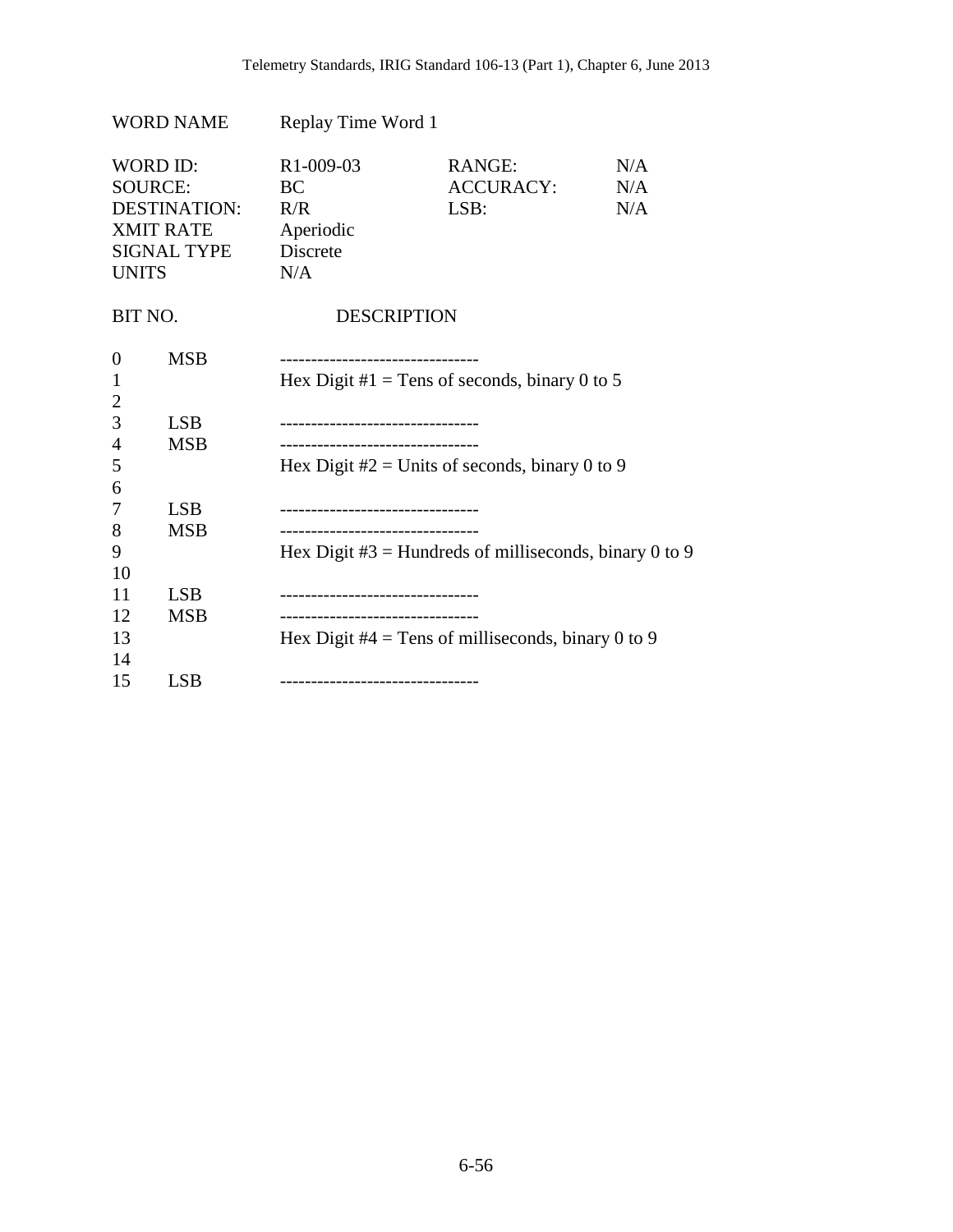| <b>WORD NAME</b>                                                                                            |                          | Replay Time Word 2                                                  |                                                  |                   |  |  |
|-------------------------------------------------------------------------------------------------------------|--------------------------|---------------------------------------------------------------------|--------------------------------------------------|-------------------|--|--|
| WORD ID:<br><b>SOURCE:</b><br><b>DESTINATION:</b><br><b>XMIT RATE</b><br><b>SIGNAL TYPE</b><br><b>UNITS</b> |                          | R <sub>1</sub> -009-04<br>BC<br>R/R<br>Aperiodic<br>Discrete<br>N/A | RANGE:<br><b>ACCURACY:</b><br>LSB:               | N/A<br>N/A<br>N/A |  |  |
| BIT NO.                                                                                                     |                          |                                                                     | <b>DESCRIPTION</b>                               |                   |  |  |
| $\boldsymbol{0}$<br>1<br>$\overline{c}$                                                                     | <b>MSB</b>               |                                                                     | Hex Digit #1 = Tens of hours, binary 0 to $2^1$  |                   |  |  |
| 3<br>4<br>5<br>6                                                                                            | <b>LSB</b><br><b>MSB</b> |                                                                     | Hex Digit #2 = Units of hours, binary 0 to $91$  |                   |  |  |
| 7<br>8<br>9<br>10                                                                                           | <b>LSB</b><br><b>MSB</b> |                                                                     | Hex Digit #3 = Tens of minutes, binary 0 to 5    |                   |  |  |
| 11<br>12<br>13<br>14                                                                                        | <b>LSB</b><br><b>MSB</b> |                                                                     | Hex Digit $#4 =$ Units of minutes, binary 0 to 9 |                   |  |  |
| 15                                                                                                          | <b>LSB</b>               | ------------------------------                                      |                                                  |                   |  |  |

Note 1. Hex digit #1 and hex digit #2 (tens of hours and units of hours) must together be a decimal number from 00 to 23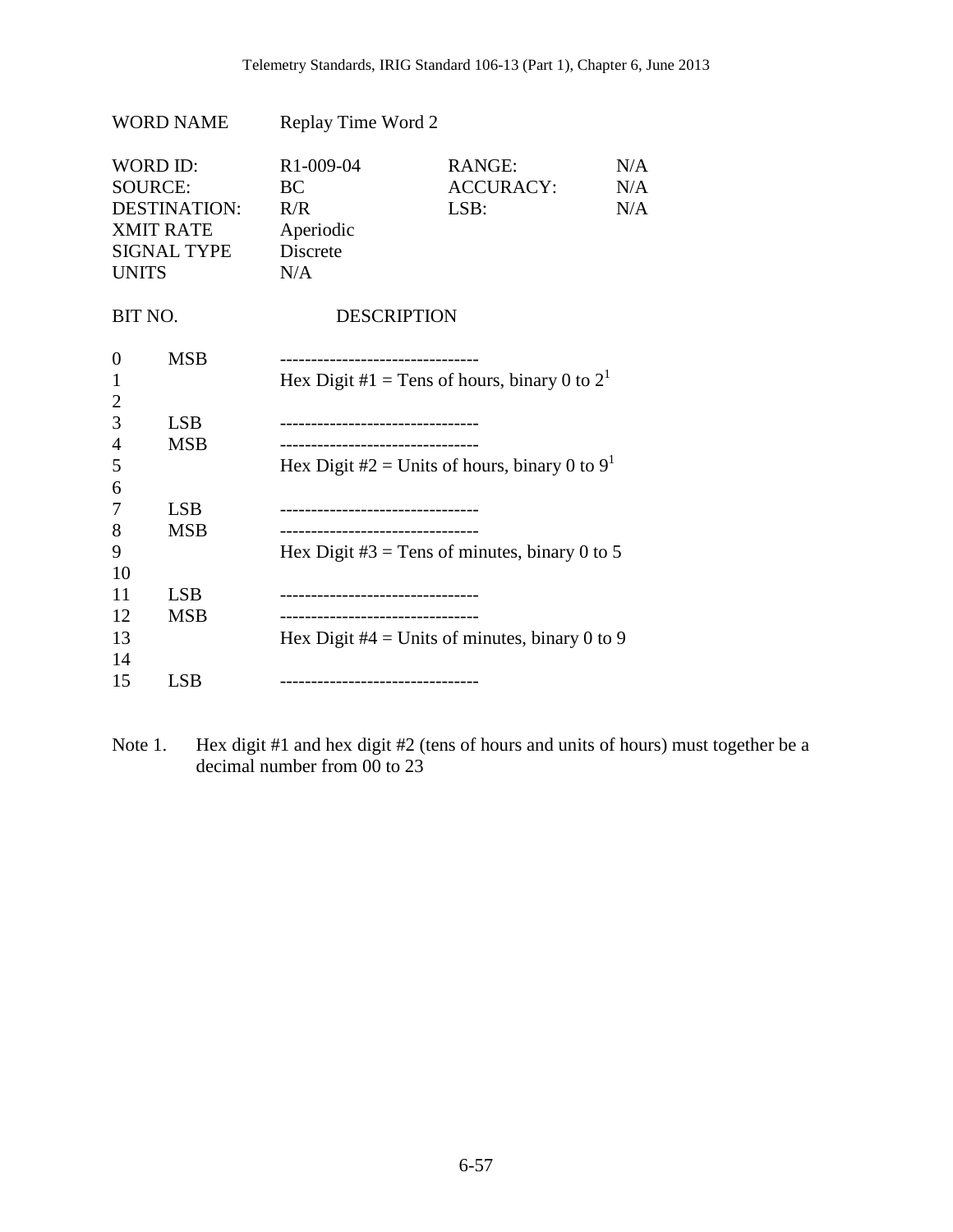| <b>WORD NAME</b><br>Replay Time Word 3                                                                      |                                        |                                                               |                                                                                                       |                   |
|-------------------------------------------------------------------------------------------------------------|----------------------------------------|---------------------------------------------------------------|-------------------------------------------------------------------------------------------------------|-------------------|
| WORD ID:<br><b>SOURCE:</b><br><b>DESTINATION:</b><br><b>XMIT RATE</b><br><b>SIGNAL TYPE</b><br><b>UNITS</b> |                                        | R1-009-05<br><b>BC</b><br>R/R<br>Aperiodic<br>Discrete<br>N/A | <b>RANGE:</b><br><b>ACCURACY:</b><br>LSB:                                                             | N/A<br>N/A<br>N/A |
| BIT NO.                                                                                                     |                                        | <b>DESCRIPTION</b>                                            |                                                                                                       |                   |
| $\theta$<br>1<br>$\overline{2}$<br>3<br>4<br>5<br>6                                                         | <b>MSB</b><br><b>LSB</b><br><b>MSB</b> |                                                               | Hex Digit #1 = Tens of months, binary 0 to $1^1$<br>Hex Digit #2 = Units of months, binary 0 to $9^1$ |                   |
| 7<br>8<br>9<br>10                                                                                           | <b>LSB</b><br><b>MSB</b>               | ---------------------------                                   | Hex Digit #3 = Tens of days, binary 0 to $3^{2,3}$                                                    |                   |
| 11<br>12<br>13<br>14                                                                                        | <b>LSB</b><br><b>MSB</b>               |                                                               | Hex Digit #4 = Units of days, binary 0 to $9^{2,3}$                                                   |                   |
| 15                                                                                                          | <b>LSB</b>                             | ------------------------------                                |                                                                                                       |                   |

- Note 1. Hex digit #1 and hex digit #2 (tens of months and units of months) must together be a decimal number from 01 to 12
- Note 2. Hex digit #3 and hex digit #4 (tens of days and units of days) must together be a decimal number from 01 to 31
- Note 3. Hex digit #3 and hex digit #4 (tens of days and units of days) must together be a valid number of days in the month identified by hex digit #1 and hex digit #2. For example, month 06 may only have a maximum of 30 days.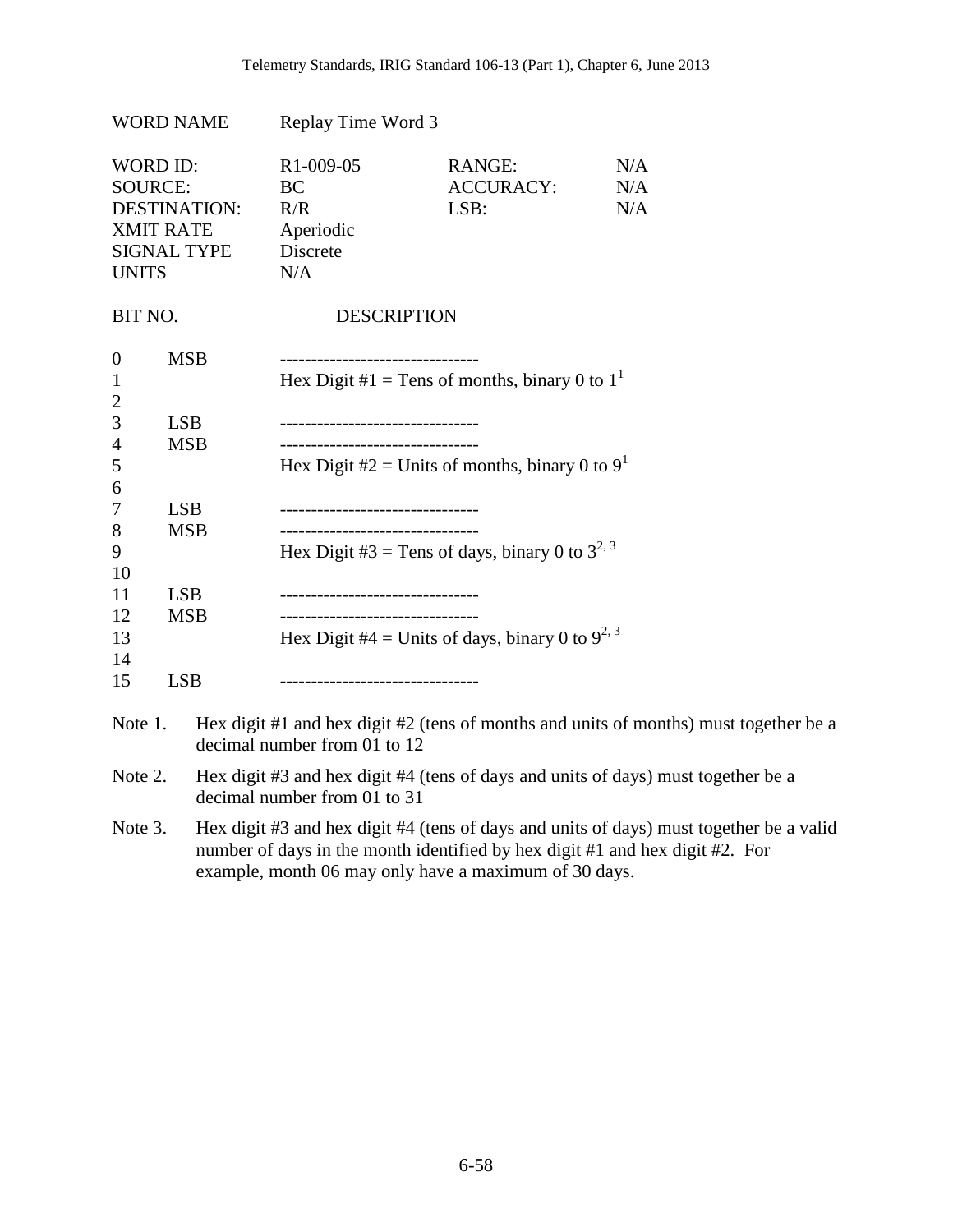|                                                                                                             | <b>WORD NAME</b><br>Replay Time Word 4 |                                                                     |                                                  |                   |
|-------------------------------------------------------------------------------------------------------------|----------------------------------------|---------------------------------------------------------------------|--------------------------------------------------|-------------------|
| WORD ID:<br><b>SOURCE:</b><br><b>DESTINATION:</b><br><b>XMIT RATE</b><br><b>SIGNAL TYPE</b><br><b>UNITS</b> |                                        | R <sub>1</sub> -009-06<br>BC<br>R/R<br>Aperiodic<br>Discrete<br>N/A | RANGE:<br><b>ACCURACY:</b><br>LSB:               | N/A<br>N/A<br>N/A |
| BIT NO.                                                                                                     |                                        | <b>DESCRIPTION</b>                                                  |                                                  |                   |
| $\boldsymbol{0}$<br>1<br>2                                                                                  | <b>MSB</b>                             |                                                                     | Hex Digit #1 = Thousands of years, binary 0 to 2 |                   |
| 3<br>4<br>5<br>6                                                                                            | <b>LSB</b><br><b>MSB</b>               |                                                                     | Hex Digit #2 = Hundreds of years, binary 0 to 9  |                   |
| 7<br>8<br>9<br>10                                                                                           | <b>LSB</b><br><b>MSB</b>               | ------------------------------                                      | Hex Digit #3 = Tens of years, binary 0 to 9      |                   |
| 11<br>12<br>13<br>14                                                                                        | <b>LSB</b><br><b>MSB</b>               | -----------------------                                             | Hex Digit #4 = Units of years, binary 0 to 9     |                   |
| 15                                                                                                          | <b>LSB</b>                             |                                                                     |                                                  |                   |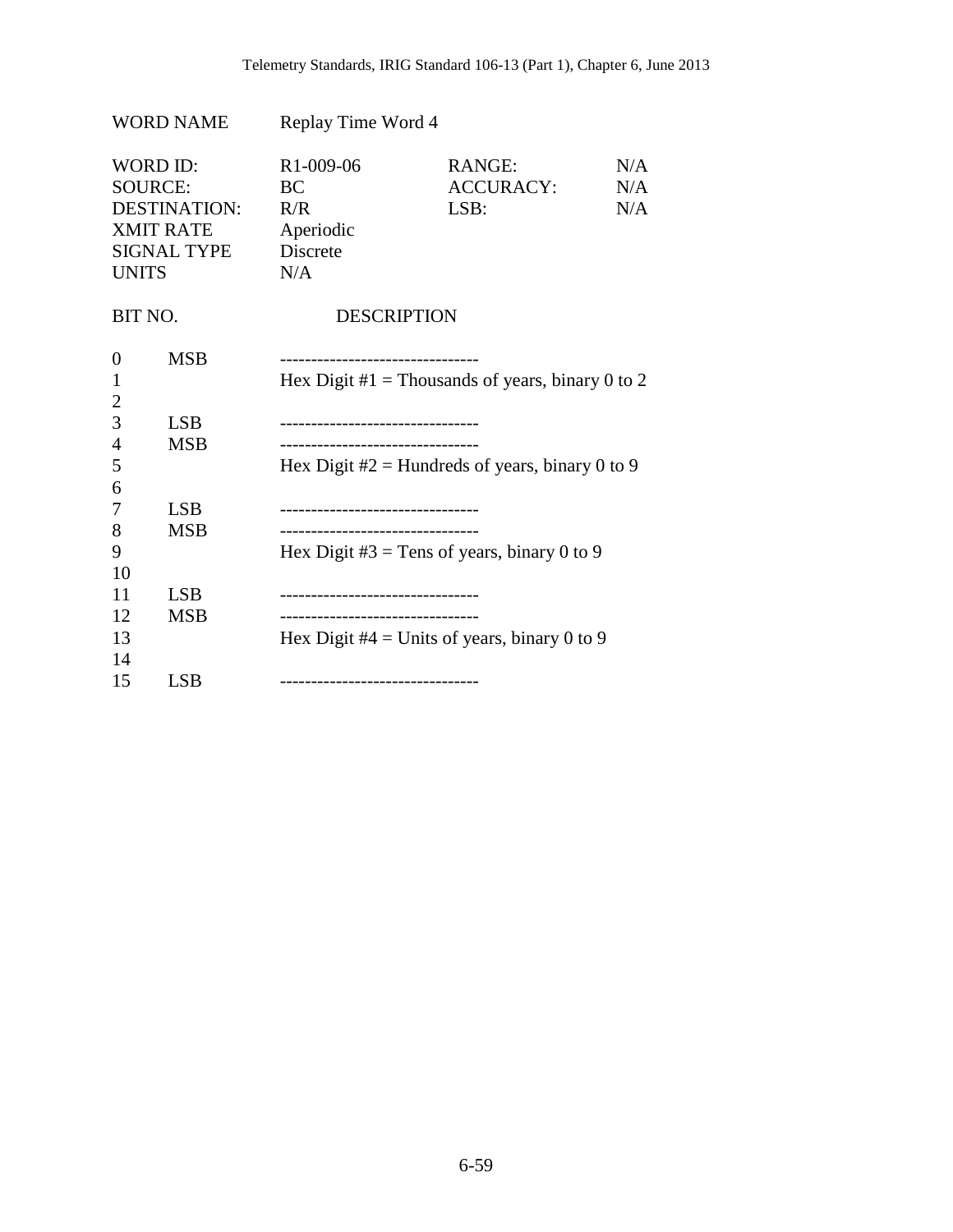## 6.3.1.11 Reset Command

The Reset command is used to start a reset of the R/R. Upon receipt of a valid Reset command, the R/R negates the ready discrete output and all subsequent RT messages addressed to the R/R will be ignored until the ready discrete output is reasserted.

#### MESSAGE NAME: Reset

| MESSAGE ID: R1-013 TRANSFER TYPE: BC-RT |                   |  |
|-----------------------------------------|-------------------|--|
| SOURCE:                                 | BC WORD COUNT: 32 |  |
| <b>DESTINATION: R/R</b>                 |                   |  |

| <b>WORD NAME</b>               | WORD NO.                         | <b>DESCRIPTION</b> |                                |  |
|--------------------------------|----------------------------------|--------------------|--------------------------------|--|
| <b>Command Word</b>            | CW                               |                    | Subaddress 00001 binary        |  |
| <b>Reset Command ID</b>        | 01                               |                    | ID of Reset command = $0x000D$ |  |
| Zero                           | $02 - 32$                        | Zero-filled        |                                |  |
| <b>Status Word</b>             | <b>SW</b>                        |                    | MIL-STD-1553 Status Word       |  |
| <b>WORD NAME:</b>              | <b>Reset Command ID</b>          |                    |                                |  |
| WORD ID:                       | R1-013-01                        | <b>RANGE:</b>      | N/A                            |  |
| <b>SOURCE:</b>                 | <b>BC</b>                        | <b>ACCURACY:</b>   | N/A                            |  |
| <b>DESTINATION:</b>            | R/R                              | LSB:               | N/A                            |  |
| <b>XMIT RATE</b>               | Aperiodic                        |                    |                                |  |
| <b>SIGNAL TYPE</b>             | Discrete                         |                    |                                |  |
| <b>UNITS</b>                   | N/A                              |                    |                                |  |
| BIT NO.                        | <b>DESCRIPTION</b>               |                    |                                |  |
|                                |                                  |                    |                                |  |
| <b>MSB</b><br>$\theta$         |                                  |                    |                                |  |
| $\mathbf{1}$<br>$\overline{c}$ | Hex Digit # $1 = 0$              |                    |                                |  |
| 3<br><b>LSB</b>                | -----------------------------    |                    |                                |  |
| <b>MSB</b><br>$\overline{4}$   |                                  |                    |                                |  |
| 5                              | Hex Digit #2 = 0                 |                    |                                |  |
| 6                              |                                  |                    |                                |  |
| <b>LSB</b><br>7                |                                  |                    |                                |  |
| 8<br><b>MSB</b>                |                                  |                    |                                |  |
| 9                              | Hex Digit #3 = 0                 |                    |                                |  |
| 10                             |                                  |                    |                                |  |
| 11<br><b>LSB</b>               |                                  |                    |                                |  |
| 12<br><b>MSB</b>               |                                  |                    |                                |  |
| 13                             | Hex Digit #4 = $D$               |                    |                                |  |
| 14                             |                                  |                    |                                |  |
| 15<br><b>LSB</b>               | -------------------------------- |                    |                                |  |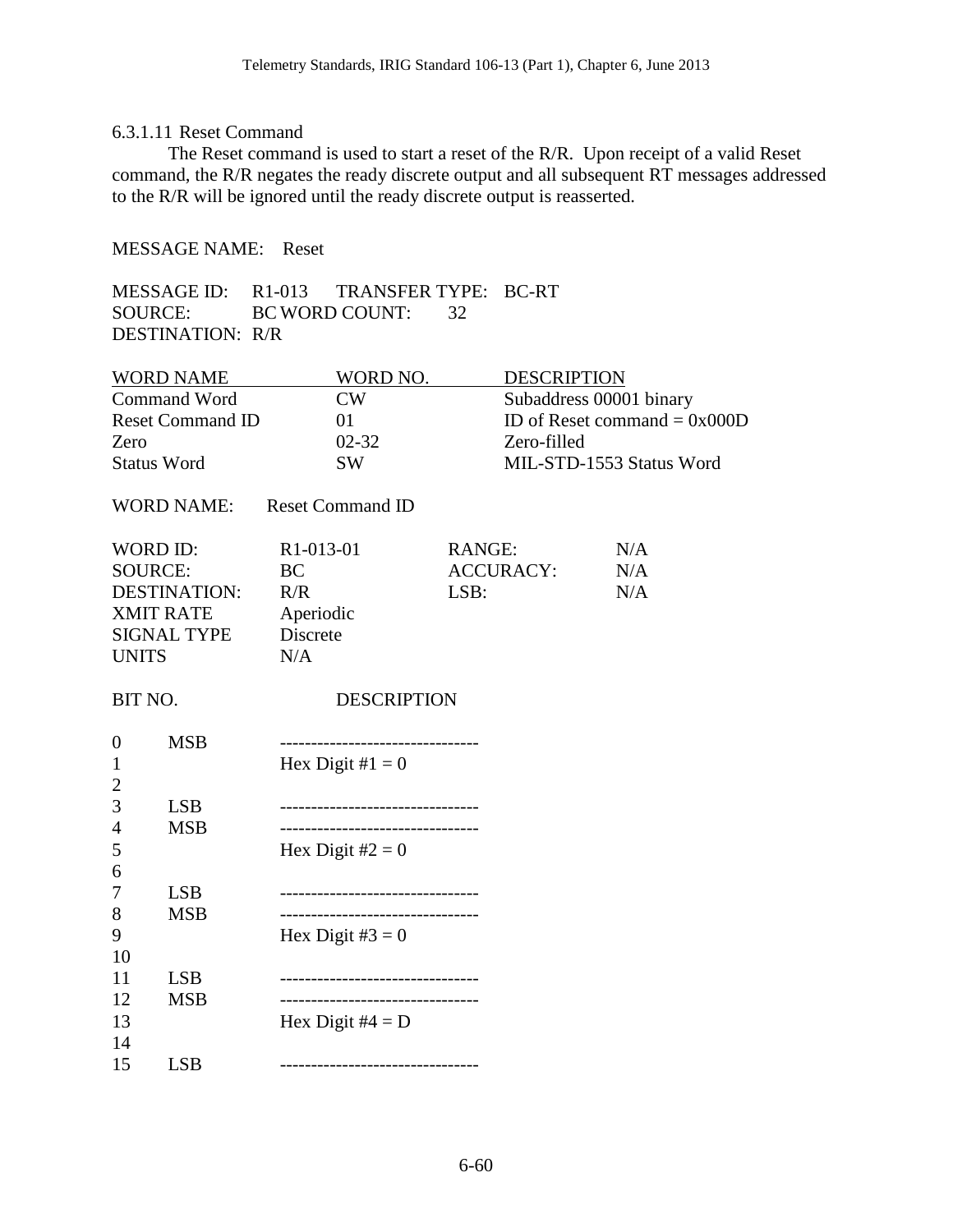## 6.3.1.12 Resume Command

The Resume command is used to instruct the R/R to resume recording of one or more channels, either by channel type or specific channel IDs.

#### MESSAGE NAME: Resume

MESSAGE ID: R1-014 TRANSFER TYPE: BC-RT SOURCE: BC WORD COUNT: 32 DESTINATION: R/R

|                               | <b>WORD NAME</b>         | WORD NO.                          | <b>DESCRIPTION</b>      |                                      |
|-------------------------------|--------------------------|-----------------------------------|-------------------------|--------------------------------------|
| Command Word                  |                          | CW                                | Subaddress 00001 binary |                                      |
|                               | <b>Resume Command ID</b> | 01                                |                         | ID of Resume command $= 0x000E$      |
| <b>Resume Condition</b><br>02 |                          |                                   |                         | Channel group or individual channels |
|                               | <b>Resume Channel ID</b> | $03-16$                           |                         | Individual Channel ID or zero        |
| Zero                          |                          | 17-32                             | Zero-filled             |                                      |
| <b>Status Word</b>            |                          | <b>SW</b>                         |                         | MIL-STD-1553 Status Word             |
|                               | <b>WORD NAME:</b>        | <b>Resume Command ID</b>          |                         |                                      |
| WORD ID:                      |                          | R <sub>1</sub> -014-01            | <b>RANGE:</b>           | N/A                                  |
| <b>SOURCE:</b>                |                          | <b>BC</b>                         | <b>ACCURACY:</b>        | N/A                                  |
|                               | <b>DESTINATION:</b>      | R/R                               | LSB:                    | N/A                                  |
|                               | <b>XMIT RATE</b>         | Aperiodic                         |                         |                                      |
|                               | <b>SIGNAL TYPE</b>       | Discrete                          |                         |                                      |
| <b>UNITS</b>                  |                          | N/A                               |                         |                                      |
| BIT NO.                       |                          | <b>DESCRIPTION</b>                |                         |                                      |
| $\boldsymbol{0}$              | <b>MSB</b>               | -------------------------------   |                         |                                      |
| 1                             |                          | Hex Digit # $1 = 0$               |                         |                                      |
| $\overline{2}$                |                          |                                   |                         |                                      |
| 3                             | <b>LSB</b>               | ------------------------------    |                         |                                      |
| $\overline{4}$                | <b>MSB</b>               | --------------------------------- |                         |                                      |
| 5                             |                          | Hex Digit #2 = 0                  |                         |                                      |
| 6                             |                          |                                   |                         |                                      |
| 7                             | <b>LSB</b>               | -----------------------------     |                         |                                      |
| 8                             | <b>MSB</b>               |                                   |                         |                                      |
| 9                             |                          | Hex Digit #3 = 0                  |                         |                                      |
| 10                            |                          |                                   |                         |                                      |
| 11                            | <b>LSB</b>               |                                   |                         |                                      |
| 12                            | <b>MSB</b>               | --------------------------------- |                         |                                      |
| 13                            |                          | Hex Digit #4 = $E$                |                         |                                      |
| 14                            |                          |                                   |                         |                                      |
| 15                            | <b>LSB</b>               | --------------------------------- |                         |                                      |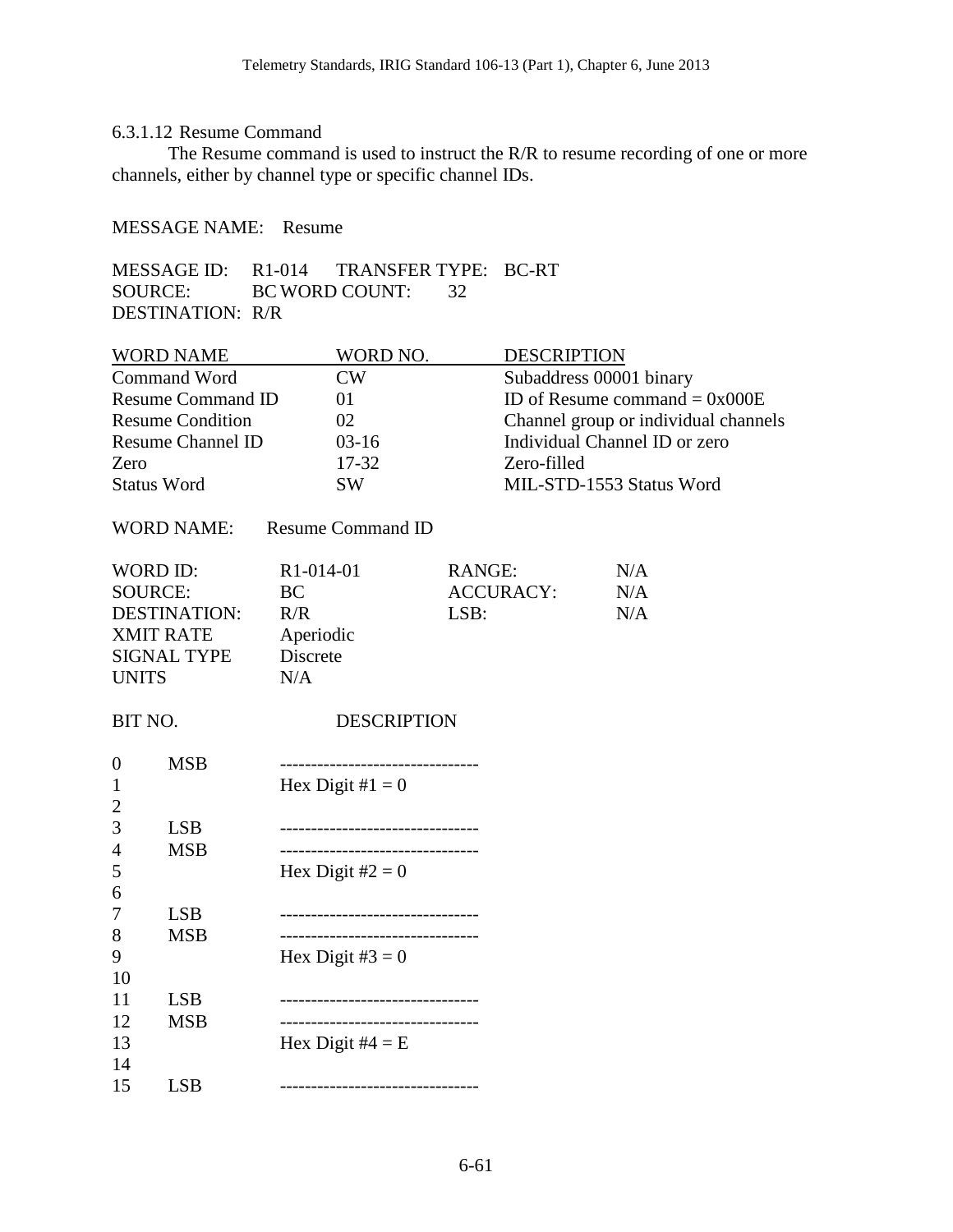|                                                                                                 | WORD NAME:                                | <b>Resume Condition</b>                                                                                                                                                      |                                                              |                   |
|-------------------------------------------------------------------------------------------------|-------------------------------------------|------------------------------------------------------------------------------------------------------------------------------------------------------------------------------|--------------------------------------------------------------|-------------------|
| WORD ID:<br><b>SOURCE:</b><br><b>XMIT RATE</b><br><b>UNITS</b>                                  | <b>DESTINATION:</b><br><b>SIGNAL TYPE</b> | R <sub>1</sub> -014-02<br><b>BC</b><br>R/R<br>Aperiodic<br>Discrete<br>N/A                                                                                                   | <b>RANGE:</b><br><b>ACCURACY:</b><br>LSB:                    | N/A<br>N/A<br>N/A |
| BIT NO.                                                                                         |                                           |                                                                                                                                                                              | <b>DESCRIPTION</b>                                           |                   |
| $\theta$                                                                                        | <b>MSB</b>                                | Binary 0                                                                                                                                                                     |                                                              |                   |
|                                                                                                 |                                           |                                                                                                                                                                              | Bits 1-3 are three-bit codes that specify the type of resume |                   |
|                                                                                                 |                                           | 000<br>$=$<br>001<br>$=$                                                                                                                                                     | Individual Channel(s)<br>All Channels                        |                   |
| resy<br>$\overline{4}$<br>5<br>$\overline{7}$<br>$8\,$<br>9<br>10<br>11<br>12<br>13<br>14<br>15 | <b>LSB</b>                                | Binary 0<br>Binary <sub>0</sub><br>Binary 0<br>Binary 0<br>Binary <sub>0</sub><br>Binary 0<br>Binary 0<br>Binary 0<br>Binary <sub>0</sub><br>Binary 0<br>Binary <sub>0</sub> |                                                              |                   |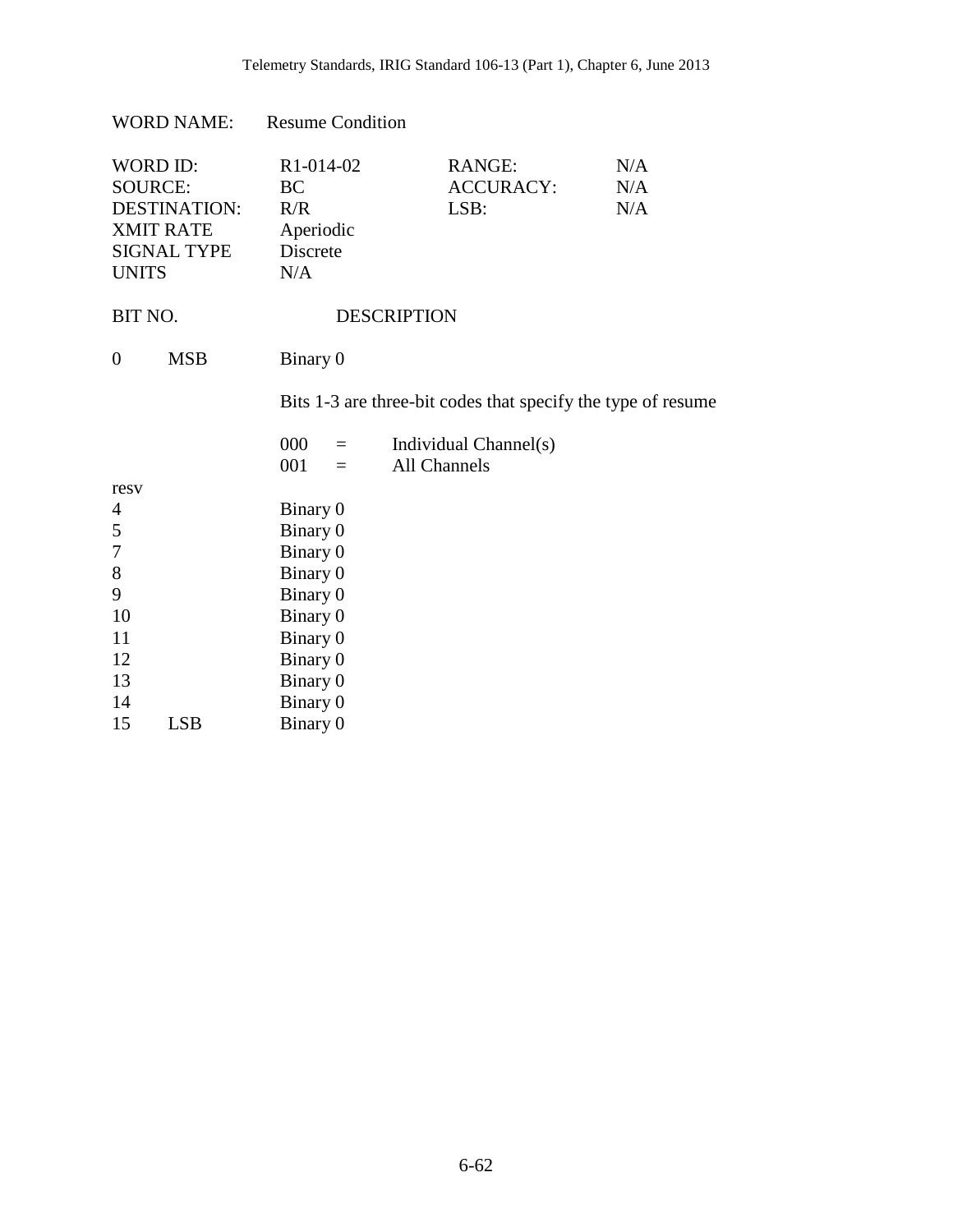| <b>WORD NAME:</b>                                                                                                                                                                                          | <b>Resume Channel ID</b>                                                                                                                                                                     |                                           |                   |
|------------------------------------------------------------------------------------------------------------------------------------------------------------------------------------------------------------|----------------------------------------------------------------------------------------------------------------------------------------------------------------------------------------------|-------------------------------------------|-------------------|
| WORD ID:<br><b>SOURCE:</b><br><b>DESTINATION:</b><br><b>XMIT RATE</b><br><b>SIGNAL TYPE</b><br><b>UNITS</b>                                                                                                | R1-014-03 to R1-014-16<br><b>BC</b><br>R/R<br>Aperiodic<br>Discrete<br>N/A                                                                                                                   | <b>RANGE:</b><br><b>ACCURACY:</b><br>LSB: | N/A<br>N/A<br>N/A |
| BIT NO.                                                                                                                                                                                                    | <b>DESCRIPTION</b>                                                                                                                                                                           |                                           |                   |
| <b>MSB</b><br>$\boldsymbol{0}$<br>$\mathbf{1}$<br>$\overline{2}$<br>$\mathfrak{Z}$<br>$\overline{4}$<br>$\mathfrak s$<br>6<br>$\boldsymbol{7}$<br>8<br>9<br>10<br>11<br>12<br>13<br>14<br>15<br><b>LSB</b> | Bit 0 - 15 is the unsigned integer Channel ID number of a<br>channel to be resumed when Bits 1-3 of data word 2 equal 110,<br>otherwise these data words 3 to 16 are unused and zero-filled. |                                           |                   |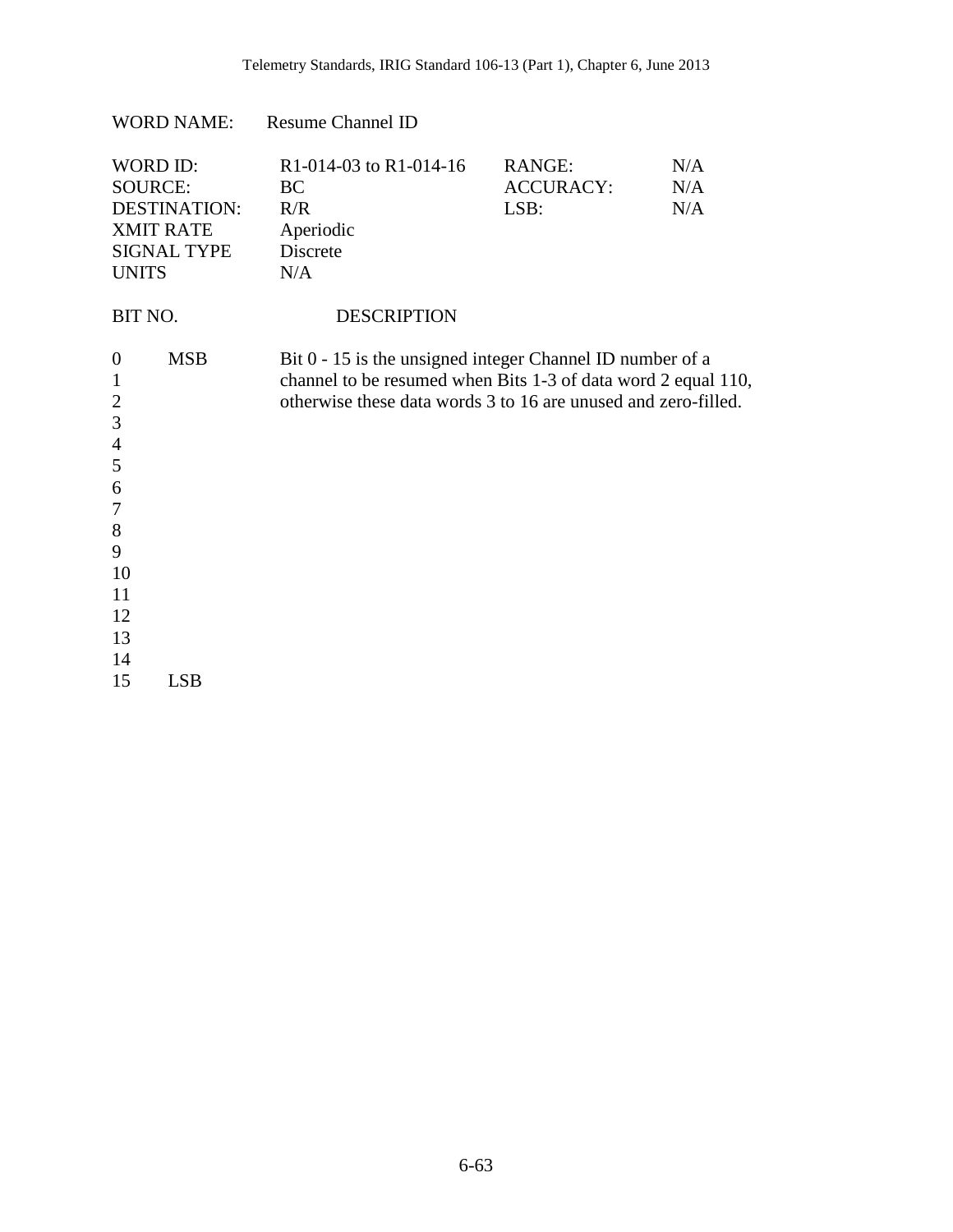#### 6.3.1.13 Sanitize Command

The Sanitize command performs a Chapter 10 sanitization procedure on internal memory or RMM installed in the R/R. While in the Sanitize state, the percent complete is output via the STATUS transmit command. When the Sanitize procedure completes, the state of the R/R as returned by the STATUS transmit command indicates either "pass" (state = SANITIZE PASS) or "fail" (state = SANITIZE FAIL).

#### MESSAGE NAME: Sanitize

| MESSAGE ID: R1-003 TRANSFER TYPE: BC-RT |                   |  |
|-----------------------------------------|-------------------|--|
| SOURCE:                                 | BC WORD COUNT: 32 |  |
| <b>DESTINATION: R/R</b>                 |                   |  |

|                  | <b>WORD NAME</b>           | WORD NO.                         | <b>DESCRIPTION</b> |                                   |
|------------------|----------------------------|----------------------------------|--------------------|-----------------------------------|
|                  | <b>Command Word</b>        | CW                               |                    | Subaddress 00001 binary           |
|                  | <b>Sanitize Command ID</b> | 01                               |                    | ID of Sanitize command = $0x0003$ |
| Zero             |                            | $2 - 32$                         | Zero-filled        |                                   |
|                  | <b>Status Word</b>         | <b>SW</b>                        |                    | MIL-STD-1553 Status Word          |
|                  | <b>WORD NAME:</b>          | <b>Sanitize Command ID</b>       |                    |                                   |
| WORD ID:         |                            | R1-003-01                        | <b>RANGE:</b>      | N/A                               |
| <b>SOURCE:</b>   |                            | <b>BC</b>                        | <b>ACCURACY:</b>   | N/A                               |
|                  | <b>DESTINATION:</b>        | R/R                              | LSB:               | N/A                               |
|                  | <b>XMIT RATE</b>           | Aperiodic                        |                    |                                   |
|                  | <b>SIGNAL TYPE</b>         | Discrete                         |                    |                                   |
| <b>UNITS</b>     |                            | N/A                              |                    |                                   |
| BIT NO.          |                            | <b>DESCRIPTION</b>               |                    |                                   |
| $\boldsymbol{0}$ | <b>MSB</b>                 |                                  |                    |                                   |
| 1                |                            | Hex Digit # $1 = 0$              |                    |                                   |
| 2                |                            |                                  |                    |                                   |
| 3                | <b>LSB</b>                 | -------------------------------  |                    |                                   |
| 4                | <b>MSB</b>                 | -------------------------------  |                    |                                   |
| 5                |                            | Hex Digit #2 = 0                 |                    |                                   |
| 6                |                            |                                  |                    |                                   |
| 7                | <b>LSB</b>                 |                                  |                    |                                   |
| 8                | <b>MSB</b>                 | -------------------------------- |                    |                                   |
| 9                |                            | Hex Digit #3 = 0                 |                    |                                   |
| 10               |                            |                                  |                    |                                   |
| 11               | <b>LSB</b>                 | -----------------------------    |                    |                                   |
| 12               | <b>MSB</b>                 | ------------------------------   |                    |                                   |
| 13               |                            | Hex Digit #4 = 3                 |                    |                                   |
| 14               |                            |                                  |                    |                                   |
| 15               | <b>LSB</b>                 | -------------------------------- |                    |                                   |
|                  |                            |                                  |                    |                                   |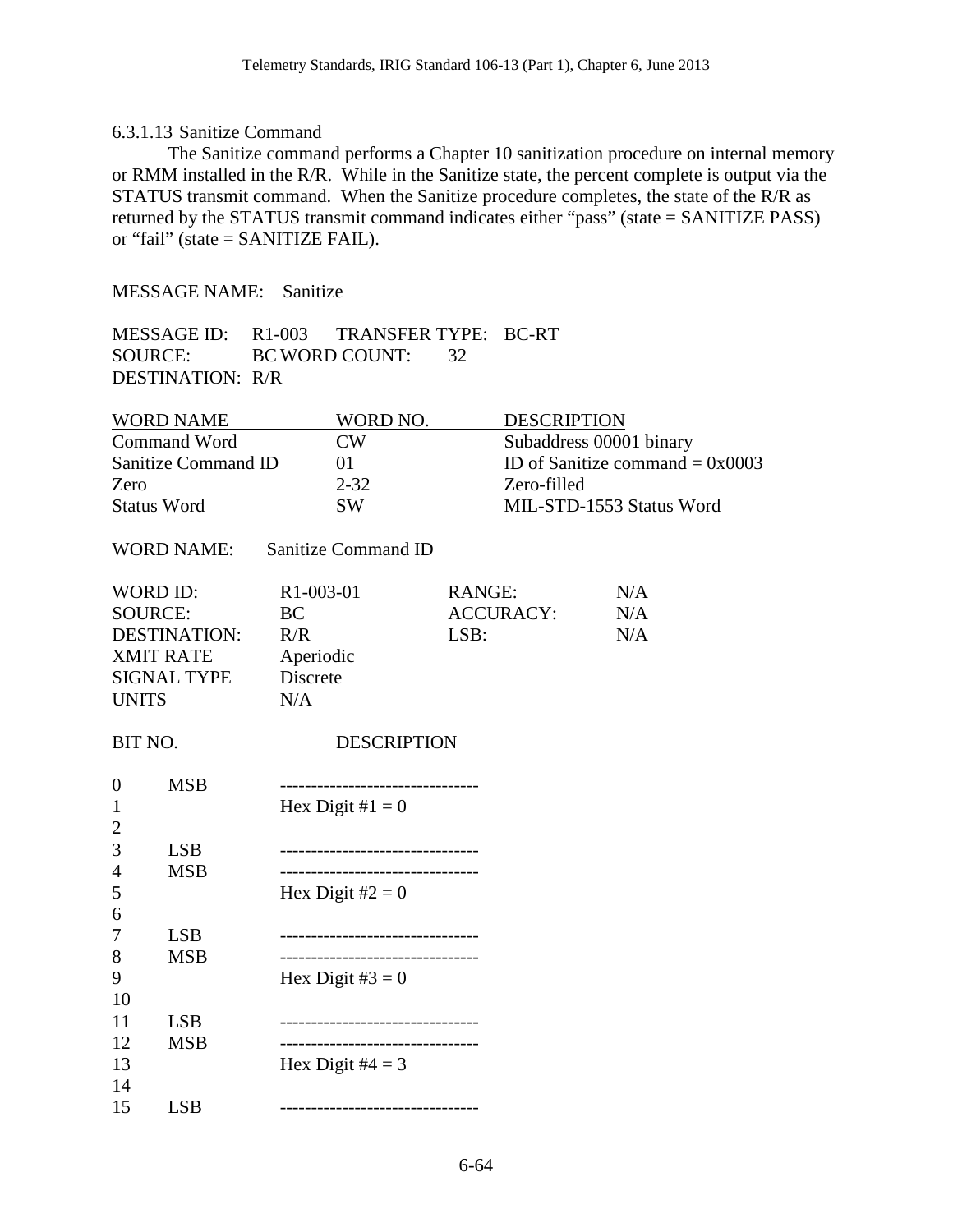# 6.3.1.14 Stop Command

The Stop command is used to stop recording, replay, or both.

### MESSAGE NAME: Stop

#### MESSAGE ID: R1-016 TRANSFER TYPE: BC-RT<br>SOURCE: BC WORD COUNT: 32 BC WORD COUNT: DESTINATION: R/R

|                  | <b>WORD NAME</b>       | WORD NO.                          |                  | <b>DESCRIPTION</b>      |                                  |  |
|------------------|------------------------|-----------------------------------|------------------|-------------------------|----------------------------------|--|
| Command Word     |                        | CW                                |                  | Subaddress 00001 binary |                                  |  |
|                  | <b>Stop Command ID</b> | 01                                |                  |                         | ID of Stop command = $0x0010$    |  |
| Stop Mode        |                        | 02                                |                  |                         | One of three possible stop modes |  |
| Zero             |                        | 03-32                             |                  | Zero-filled             |                                  |  |
|                  | <b>Status Word</b>     | <b>SW</b>                         |                  |                         | MIL-STD-1553 Status Word         |  |
|                  | <b>WORD NAME:</b>      | <b>Stop Command ID</b>            |                  |                         |                                  |  |
| WORD ID:         |                        | R <sub>1</sub> -016-01            | <b>RANGE:</b>    |                         | N/A                              |  |
| <b>SOURCE:</b>   |                        | <b>BC</b>                         | <b>ACCURACY:</b> |                         | N/A                              |  |
|                  | <b>DESTINATION:</b>    | R/R                               | LSB:             |                         | N/A                              |  |
|                  | <b>XMIT RATE</b>       | Aperiodic                         |                  |                         |                                  |  |
|                  | <b>SIGNAL TYPE</b>     | Discrete                          |                  |                         |                                  |  |
| <b>UNITS</b>     |                        | N/A                               |                  |                         |                                  |  |
| BIT NO.          |                        | <b>DESCRIPTION</b>                |                  |                         |                                  |  |
| $\boldsymbol{0}$ | <b>MSB</b>             | ------------------------------    |                  |                         |                                  |  |
| $\mathbf{1}$     |                        | Hex Digit # $1 = 0$               |                  |                         |                                  |  |
| $\overline{c}$   |                        |                                   |                  |                         |                                  |  |
| 3                | <b>LSB</b>             |                                   |                  |                         |                                  |  |
| 4                | <b>MSB</b>             | --------------------------------  |                  |                         |                                  |  |
| 5                |                        | Hex Digit #2 = 0                  |                  |                         |                                  |  |
| 6                |                        |                                   |                  |                         |                                  |  |
| $\tau$           | <b>LSB</b>             | -------------------------------   |                  |                         |                                  |  |
| 8                | <b>MSB</b>             | --------------------------------  |                  |                         |                                  |  |
| 9                |                        | Hex Digit #3 = 1                  |                  |                         |                                  |  |
| 10               |                        |                                   |                  |                         |                                  |  |
| 11               | <b>LSB</b>             |                                   |                  |                         |                                  |  |
| 12               | <b>MSB</b>             | --------------------------------- |                  |                         |                                  |  |
| 13               |                        | Hex Digit #4 = 0                  |                  |                         |                                  |  |
| 14               |                        |                                   |                  |                         |                                  |  |
| 15               | <b>LSB</b>             | --------------------------------  |                  |                         |                                  |  |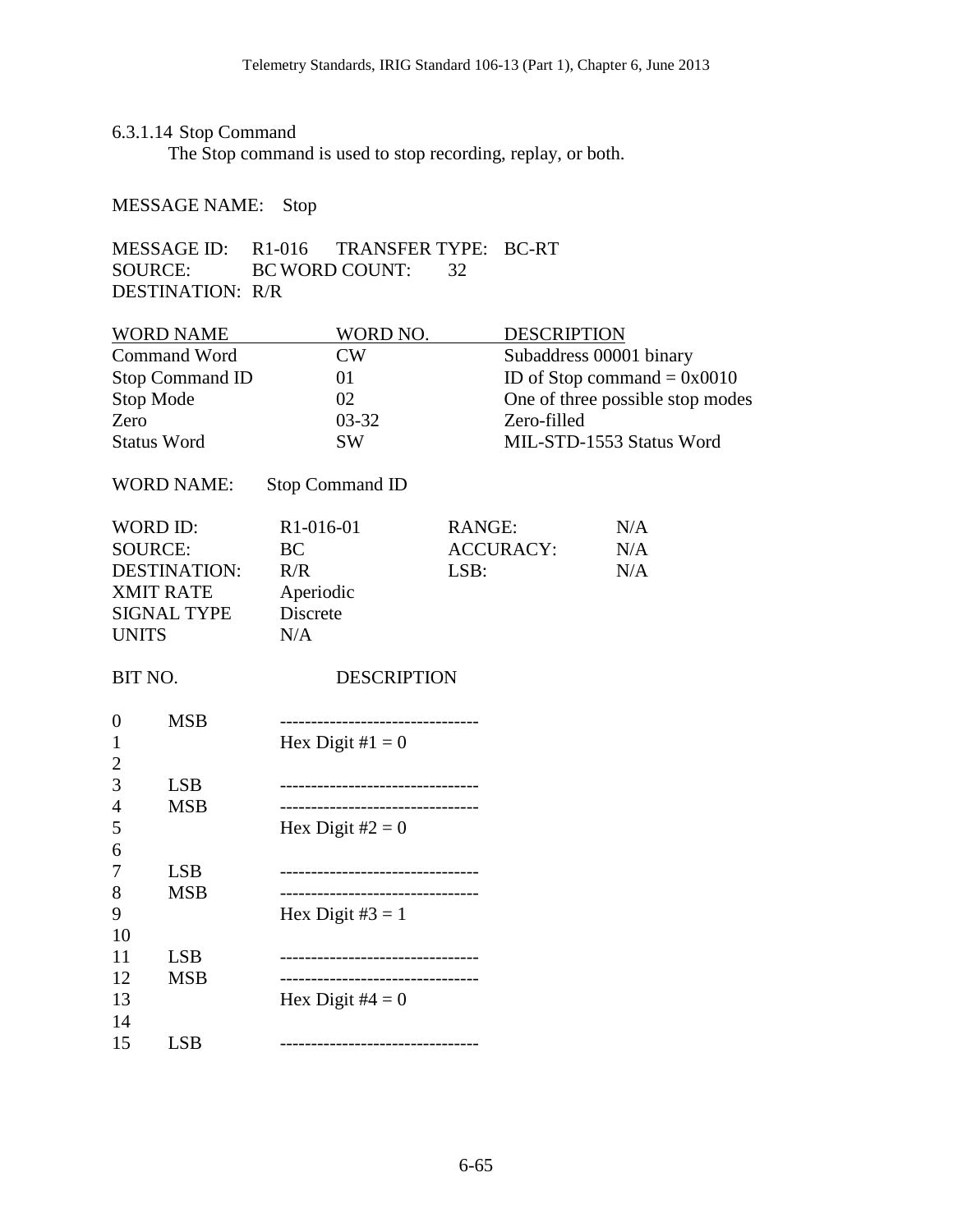| <b>WORD NAME</b>                                                                                                   | Stop Mode                                                                                                                                                                                 |                                                                                                                                                                                                                                        |                   |
|--------------------------------------------------------------------------------------------------------------------|-------------------------------------------------------------------------------------------------------------------------------------------------------------------------------------------|----------------------------------------------------------------------------------------------------------------------------------------------------------------------------------------------------------------------------------------|-------------------|
| <b>WORD ID:</b><br><b>SOURCE:</b><br><b>DESTINATION:</b><br><b>XMIT RATE</b><br><b>SIGNAL TYPE</b><br><b>UNITS</b> | R1-016-02<br><b>BC</b><br>R/R<br>Aperiodic<br>Discrete<br>N/A                                                                                                                             | <b>RANGE:</b><br><b>ACCURACY:</b><br>LSB:                                                                                                                                                                                              | N/A<br>N/A<br>N/A |
| BIT NO.                                                                                                            |                                                                                                                                                                                           | <b>DESCRIPTION</b>                                                                                                                                                                                                                     |                   |
| <b>MSB</b><br>$\boldsymbol{0}$<br>$\mathbf{1}$                                                                     | Bit-0<br>$Bit-1$<br>$\overline{0}$<br>$\boldsymbol{0}$<br>$\overline{0}$<br>$\mathbf{1}$<br>$\mathbf{1}$<br>$\boldsymbol{0}$<br>$\mathbf{1}$<br>$\mathbf{1}$                              | Two-bit binary code with bit 1<br>Two-bit binary code with bit 0<br>Description<br>Stop Recording and Close File<br>Stop Replay <sup>1</sup><br>Stop Recording, Close File, and Stop Replay <sup>1</sup><br>Invalid Command (reserved) |                   |
| $\overline{2}$<br>3<br>$\overline{4}$<br>5<br>6<br>$\tau$<br>8<br>9<br>10<br>11<br>12<br>13<br>14                  | Binary 0<br>Binary 0<br>Binary 0<br>Binary <sub>0</sub><br>Binary 0<br>Binary 0<br>Binary 0<br>Binary 0<br>Binary <sub>0</sub><br>Binary <sub>0</sub><br>Binary 0<br>Binary 0<br>Binary 0 |                                                                                                                                                                                                                                        |                   |

15 LSB Binary 0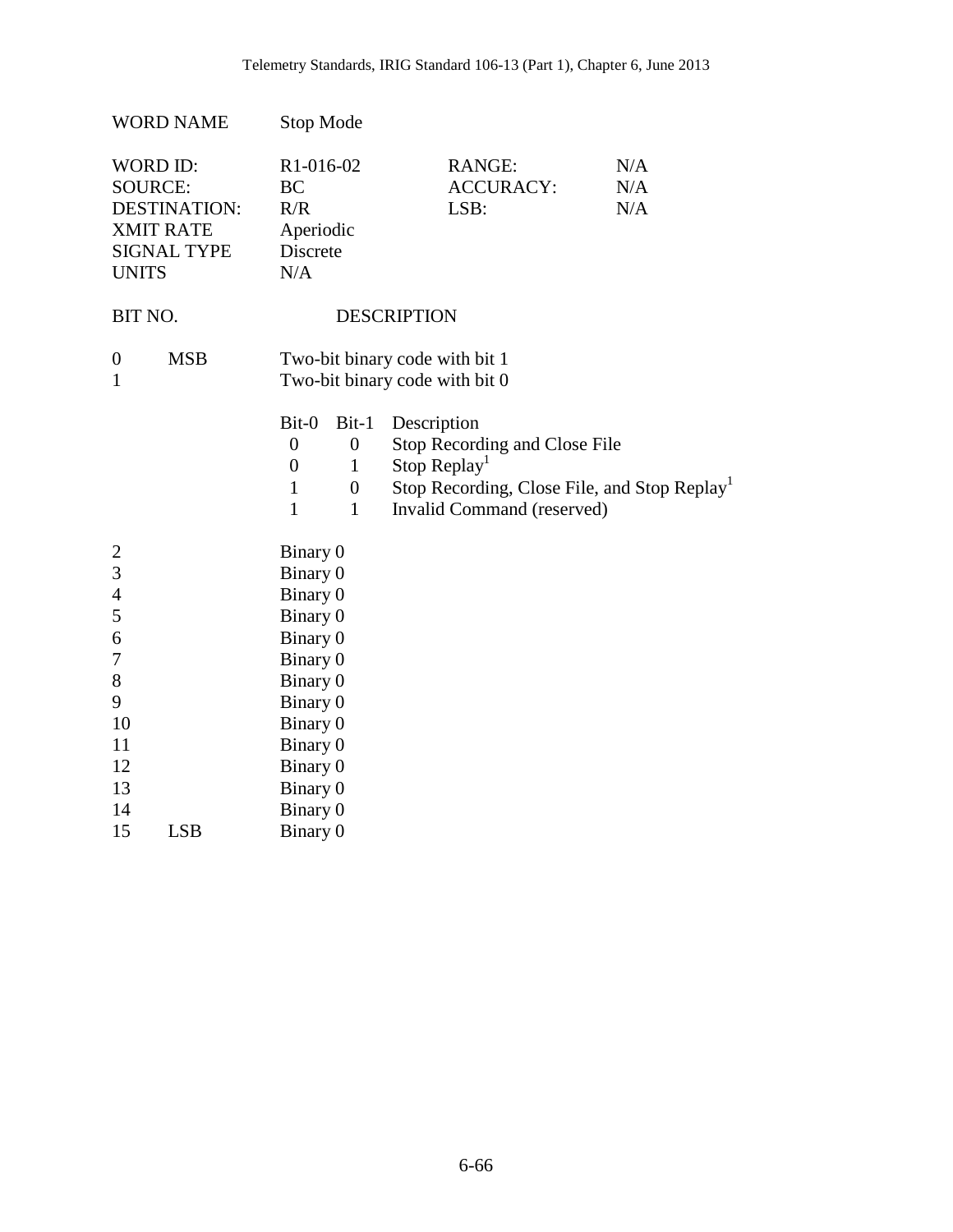## 6.3.1.15 Time Command

The Time command is used in conjunction with the SYNC command to set the internal Time Channel time in the R/R when the Time Channel health status "synchronization failure" bit equals "1".

# MESSAGE NAME: Time

| MESSAGE ID: R1-017 TRANSFER TYPE: BC-RT |                   |  |
|-----------------------------------------|-------------------|--|
| SOURCE:                                 | BC WORD COUNT: 32 |  |
| <b>DESTINATION: R/R</b>                 |                   |  |

| <b>WORD NAME</b>   | WORD NO.  | <b>DESCRIPTION</b>                       |
|--------------------|-----------|------------------------------------------|
| Command Word       | <b>CW</b> | Subaddress 00001 binary                  |
| Time Command ID    | 01        | ID of Time command = $0x0011$            |
| Set Time Valid     | 02        | Indicates when words 4-7 have valid time |
| Time of Validity   | 03        | Indicates sync time when time was valid  |
| Set Time Word 1    | 04        | Seconds and Milliseconds word            |
| Set Time Word 2    | 05        | Hours and Minutes word                   |
| Set Time Word 3    | 06        | Month and Day word                       |
| Set Time Word 4    | 07        | Year word                                |
| Zero               | $8 - 32$  | Zero-filled                              |
| <b>Status Word</b> | <b>SW</b> | MIL-STD-1553 Status Word                 |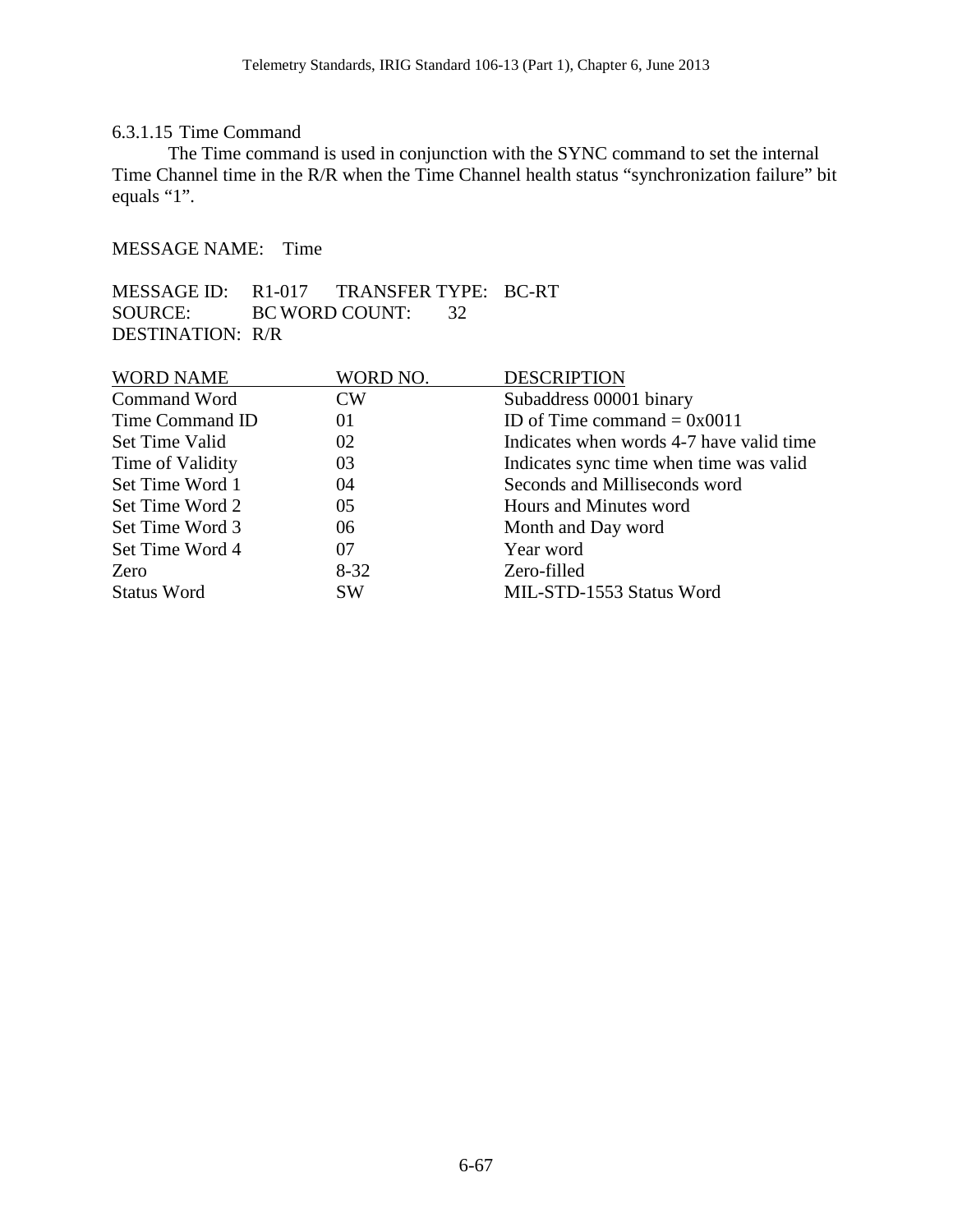| WORD NAME:          | Time Command ID        |                  |     |
|---------------------|------------------------|------------------|-----|
| WORD ID:            | R <sub>1</sub> -017-01 | RANGE:           | N/A |
| SOURCE:             | BC.                    | <b>ACCURACY:</b> | N/A |
| <b>DESTINATION:</b> | R/R                    | LSB:             | N/A |
| XMIT RATE           | Aperiodic              |                  |     |

| <b>XMIT RATE</b><br><b>SIGNAL TYPE</b><br><b>UNITS</b> | Aperiodic<br><b>Discrete</b><br>N/A                                                                                  |
|--------------------------------------------------------|----------------------------------------------------------------------------------------------------------------------|
| BIT NO.                                                | <b>DESCRIPTION</b>                                                                                                   |
| $\Omega$<br>MSB<br>- 40                                | $\mathbf{r}$ $\mathbf{r}$ $\mathbf{r}$ $\mathbf{r}$ $\mathbf{r}$ $\mathbf{r}$ $\mathbf{r}$ $\mathbf{r}$ $\mathbf{r}$ |

|                |            | Hex Digit # $1 = 0$ |
|----------------|------------|---------------------|
| 2              |            |                     |
| 3              | <b>LSB</b> |                     |
| $\overline{4}$ | <b>MSB</b> |                     |
| 5              |            | Hex Digit #2 = 0    |
| 6              |            |                     |
|                | <b>LSB</b> |                     |
| 8              | <b>MSB</b> |                     |
| 9              |            | Hex Digit #3 = 1    |
| 10             |            |                     |
| 11             | <b>LSB</b> |                     |
| 12             | <b>MSB</b> |                     |
| 13             |            | Hex Digit #4 = 1    |
| 14             |            |                     |
| 15             | LSB        |                     |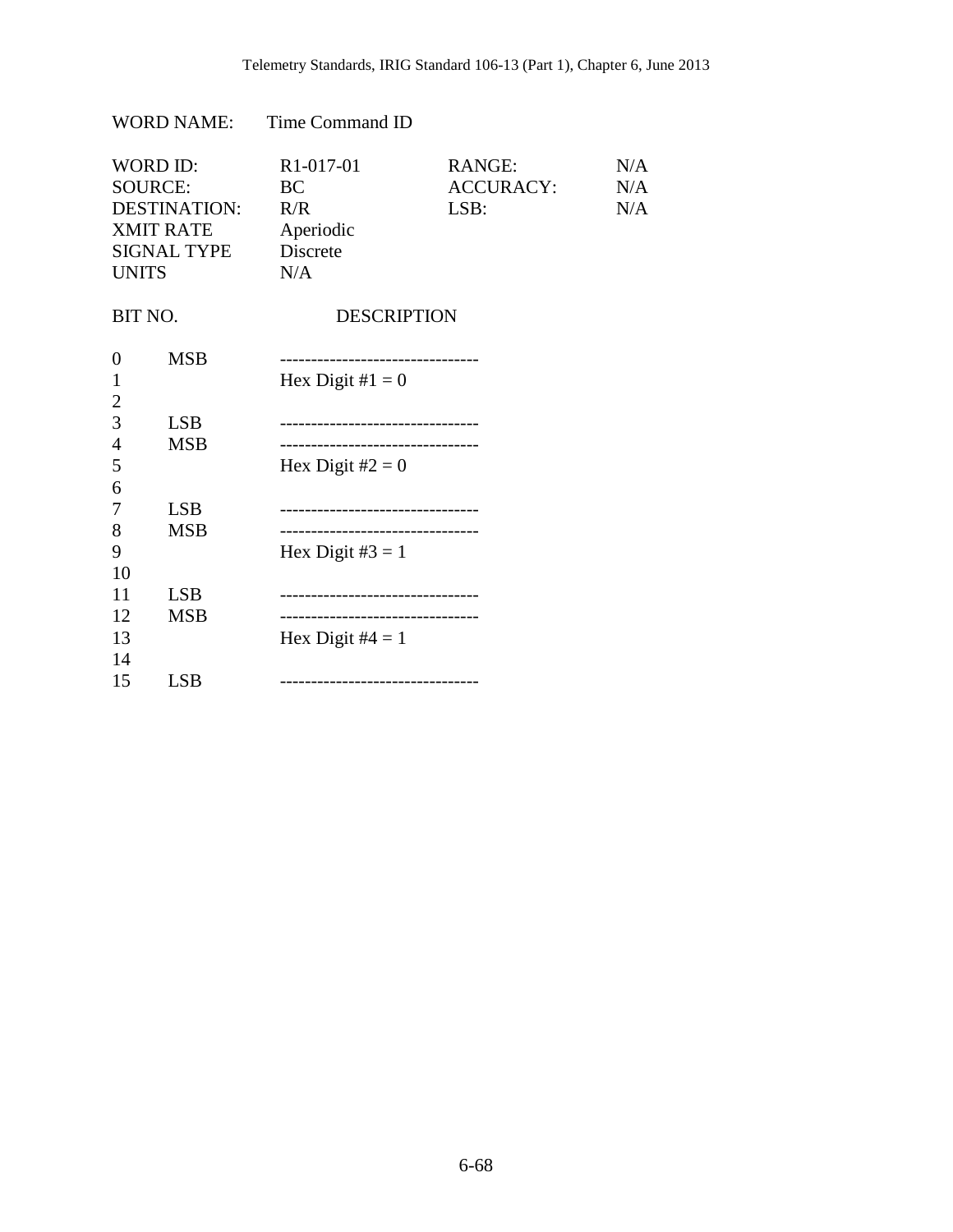| <b>WORD NAME</b>                                                                                     | Set Time Valid                                                              |                                           |                   |
|------------------------------------------------------------------------------------------------------|-----------------------------------------------------------------------------|-------------------------------------------|-------------------|
| WORD ID:<br>SOURCE:<br><b>DESTINATION:</b><br><b>XMIT RATE</b><br><b>SIGNAL TYPE</b><br><b>UNITS</b> | R <sub>1</sub> -017-02<br>BC.<br>R/R<br>Aperiodic<br><b>Discrete</b><br>N/A | <b>RANGE:</b><br><b>ACCURACY:</b><br>LSB: | N/A<br>N/A<br>N/A |

# BIT NO. DESCRIPTION

| $\theta$ | <b>MSB</b> | Time Valid bit: $1 =$ time words valid, $0 =$ time words not valid |
|----------|------------|--------------------------------------------------------------------|
| 1        |            | Binary 0                                                           |
| 2        |            | Binary 0                                                           |
| 3        |            | Binary 0                                                           |
| 4        |            | Binary 0                                                           |
| 5        |            | Binary 0                                                           |
| 6        |            | Binary 0                                                           |
|          |            | Binary 0                                                           |
| 8        |            | Binary 0                                                           |
| 9        |            | Binary 0                                                           |
| 10       |            | Binary 0                                                           |
| 11       |            | Binary 0                                                           |
| 12       |            | Binary 0                                                           |
| 13       |            | Binary 0                                                           |
| 14       |            | Binary 0                                                           |
| 15       | <b>LSB</b> | Binary 0                                                           |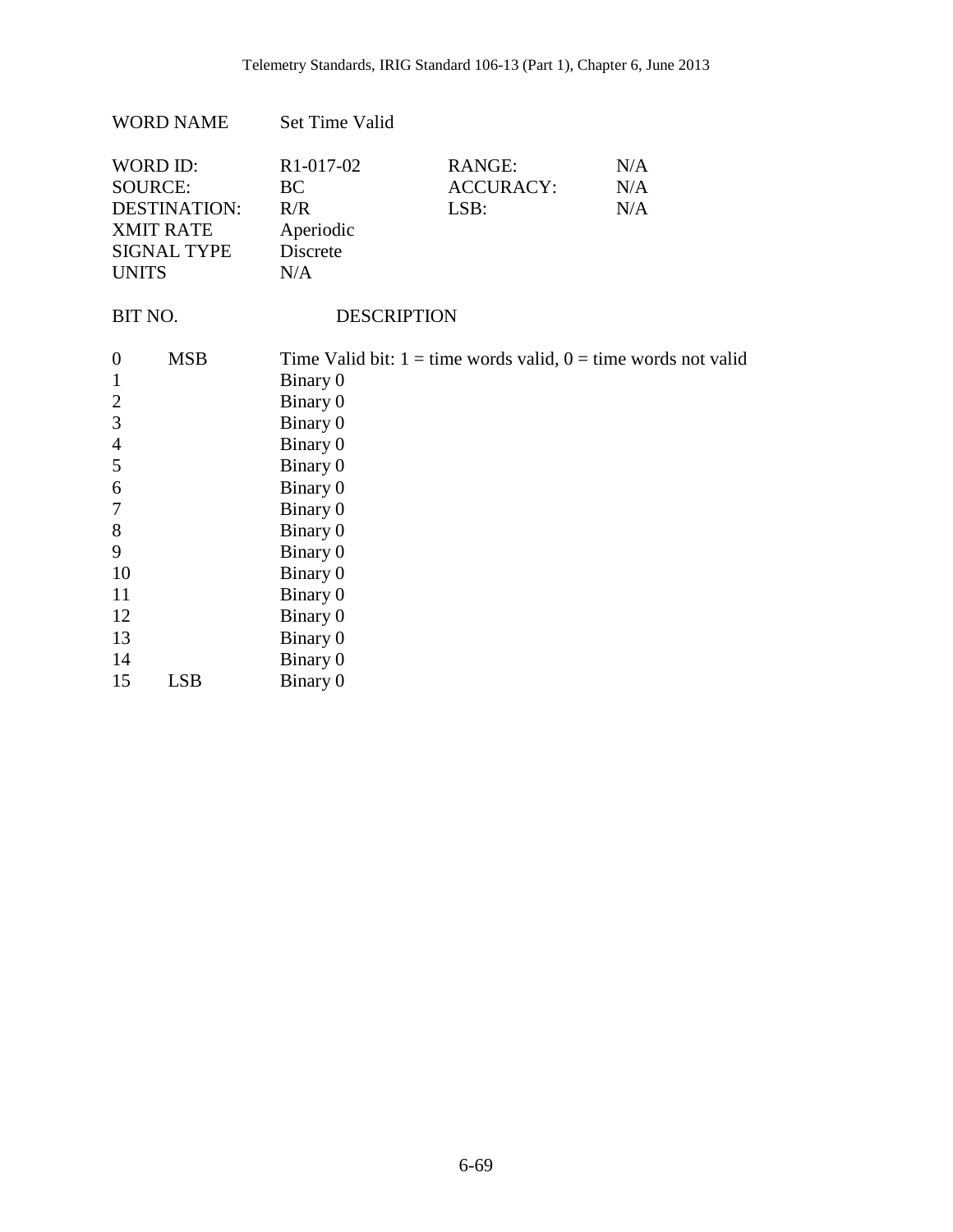| Time of Validity                                                           |                                           |                                                                                                                                                                                                 |
|----------------------------------------------------------------------------|-------------------------------------------|-------------------------------------------------------------------------------------------------------------------------------------------------------------------------------------------------|
| R <sub>1</sub> -017-03<br><b>BC</b><br>R/R<br>Aperiodic<br>Discrete<br>N/A | <b>RANGE:</b><br><b>ACCURACY:</b><br>LSB: | N/A<br>N/A<br>50 microseconds                                                                                                                                                                   |
|                                                                            |                                           |                                                                                                                                                                                                 |
|                                                                            |                                           |                                                                                                                                                                                                 |
|                                                                            |                                           |                                                                                                                                                                                                 |
|                                                                            |                                           | <b>DESCRIPTION</b><br>Bits 0-15: An unsigned binary integer representing the time at which<br>the Set Time is valid, based on the BC clock synchronization time.<br>The LSB is 50 microseconds. |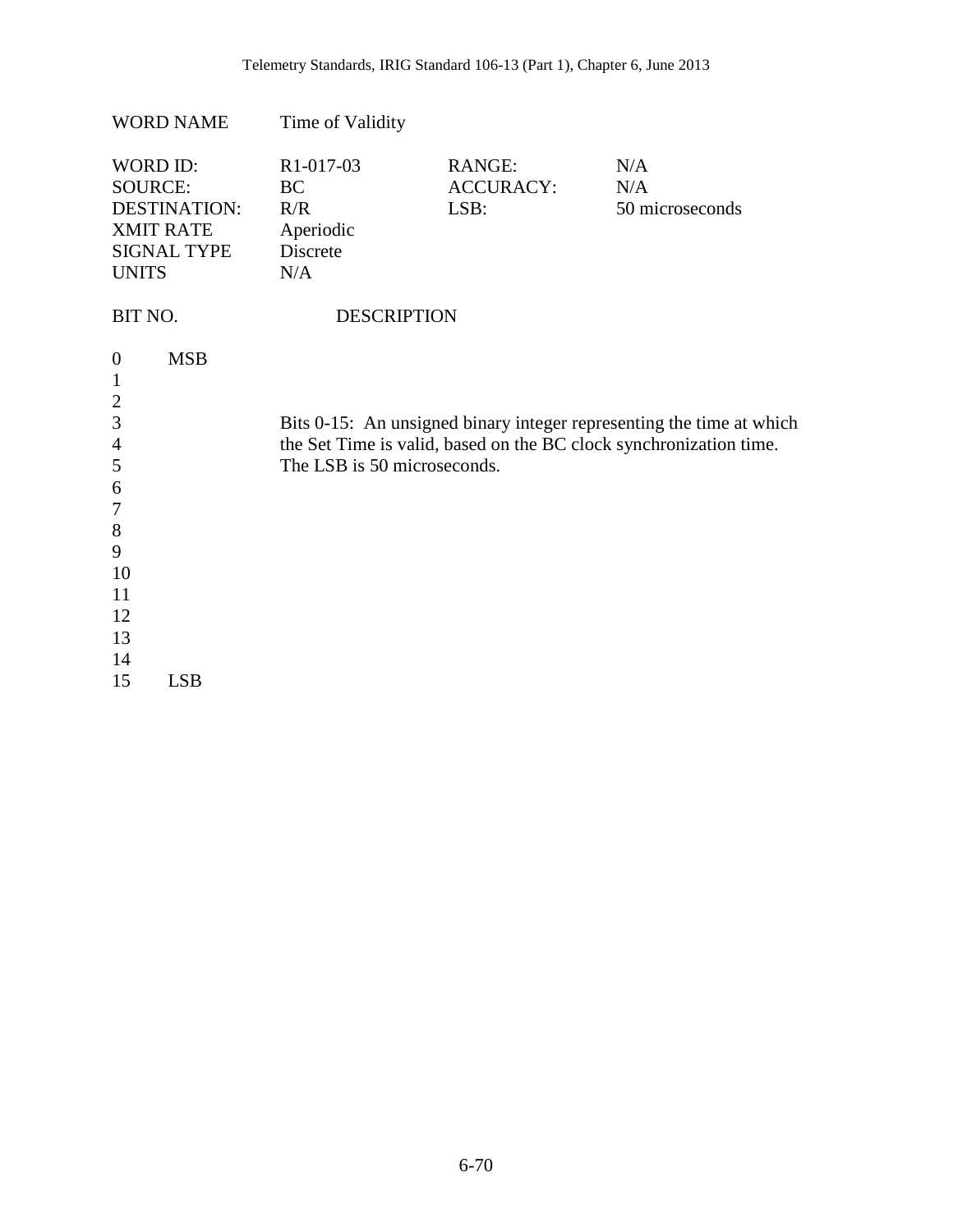|                  | <b>WORD NAME</b>    | Set Time Word 1                   |                                                        |     |
|------------------|---------------------|-----------------------------------|--------------------------------------------------------|-----|
|                  | WORD ID:            | R <sub>1</sub> -017-04            | <b>RANGE:</b>                                          | N/A |
|                  | <b>SOURCE:</b>      | BC                                | <b>ACCURACY:</b>                                       | N/A |
|                  | <b>DESTINATION:</b> | R/R                               | LSB:                                                   | N/A |
|                  | <b>XMIT RATE</b>    | Aperiodic                         |                                                        |     |
|                  | <b>SIGNAL TYPE</b>  | Discrete                          |                                                        |     |
| <b>UNITS</b>     |                     | N/A                               |                                                        |     |
| BIT NO.          |                     | <b>DESCRIPTION</b>                |                                                        |     |
| $\boldsymbol{0}$ | <b>MSB</b>          |                                   |                                                        |     |
| $\mathbf{1}$     |                     |                                   | Hex Digit #1 = Tens of seconds, binary 0 to 5          |     |
| $\overline{c}$   |                     |                                   |                                                        |     |
| 3                | <b>LSB</b>          |                                   |                                                        |     |
| $\overline{4}$   | <b>MSB</b>          |                                   |                                                        |     |
| 5                |                     |                                   | Hex Digit #2 = Units of seconds, binary 0 to 9         |     |
| 6                |                     |                                   |                                                        |     |
| 7                | <b>LSB</b>          | ----------------------------      |                                                        |     |
| 8                | <b>MSB</b>          |                                   |                                                        |     |
| 9                |                     |                                   | Hex Digit #3 = Hundreds of milliseconds, binary 0 to 9 |     |
| 10               |                     |                                   |                                                        |     |
| 11               | <b>LSB</b>          |                                   |                                                        |     |
| 12               | <b>MSB</b>          | --------------------------------- |                                                        |     |
| 13               |                     |                                   | Hex Digit #4 = Tens of milliseconds, binary 0 to 9     |     |
| 14               |                     |                                   |                                                        |     |
| 15               | <b>LSB</b>          | --------------------------------  |                                                        |     |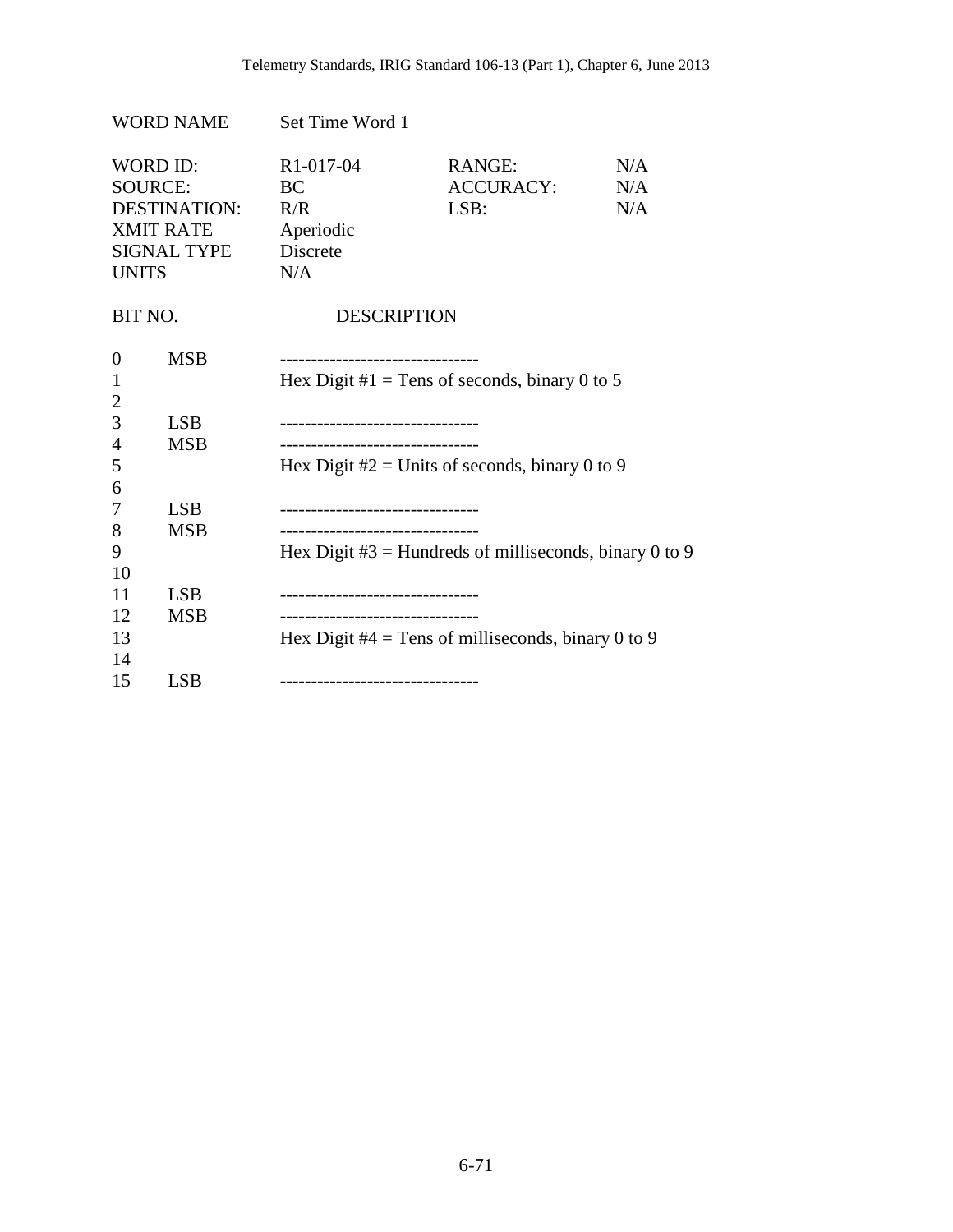|                                            | <b>WORD NAME</b>                                              | Set Time Word 2                                                            |                                                  |                   |
|--------------------------------------------|---------------------------------------------------------------|----------------------------------------------------------------------------|--------------------------------------------------|-------------------|
| WORD ID:<br><b>SOURCE:</b><br><b>UNITS</b> | <b>DESTINATION:</b><br><b>XMIT RATE</b><br><b>SIGNAL TYPE</b> | R <sub>1</sub> -017-05<br>BC<br>R/R<br>Aperiodic<br><b>Discrete</b><br>N/A | RANGE:<br><b>ACCURACY:</b><br>LSB:               | N/A<br>N/A<br>N/A |
| BIT NO.                                    |                                                               | <b>DESCRIPTION</b>                                                         |                                                  |                   |
| $\boldsymbol{0}$<br>1<br>$\overline{c}$    | <b>MSB</b>                                                    |                                                                            | Hex Digit #1 = Tens of hours, binary 0 to $2^1$  |                   |
| 3<br>4<br>5                                | <b>LSB</b><br><b>MSB</b>                                      | ---------------------------                                                | Hex Digit #2 = Units of hours, binary 0 to $91$  |                   |
| 6<br>7<br>8<br>9<br>10                     | <b>LSB</b><br><b>MSB</b>                                      | --------------------------<br>------------------------------               | Hex Digit #3 = Tens of minutes, binary 0 to 5    |                   |
| 11<br>12<br>13<br>14                       | <b>LSB</b><br><b>MSB</b>                                      |                                                                            | Hex Digit $#4 =$ Units of minutes, binary 0 to 9 |                   |
| 15                                         | <b>LSB</b>                                                    |                                                                            |                                                  |                   |

Note 1. Hex digit #1 and hex digit #2 (tens of hours and units of hours) must together be a decimal number from 00 to 23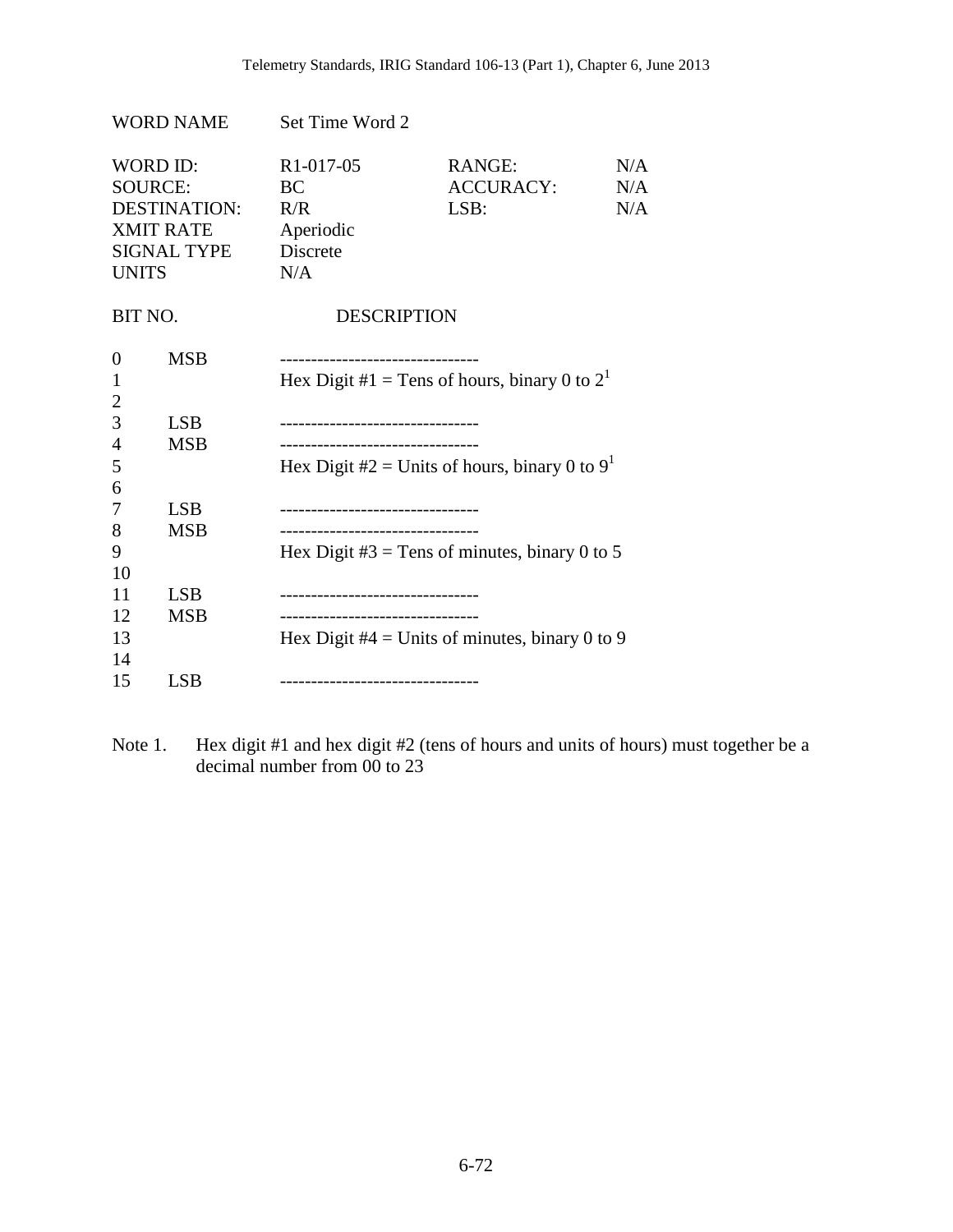|                                                                | <b>WORD NAME</b>                          | Set Time Word 3                                                            |                                                                                                       |                   |
|----------------------------------------------------------------|-------------------------------------------|----------------------------------------------------------------------------|-------------------------------------------------------------------------------------------------------|-------------------|
| WORD ID:<br><b>SOURCE:</b><br><b>XMIT RATE</b><br><b>UNITS</b> | <b>DESTINATION:</b><br><b>SIGNAL TYPE</b> | R <sub>1</sub> -017-06<br><b>BC</b><br>R/R<br>Aperiodic<br>Discrete<br>N/A | <b>RANGE:</b><br><b>ACCURACY:</b><br>LSB:                                                             | N/A<br>N/A<br>N/A |
| BIT NO.                                                        |                                           | <b>DESCRIPTION</b>                                                         |                                                                                                       |                   |
| $\theta$<br>1<br>$\overline{2}$<br>3<br>4<br>5<br>6            | <b>MSB</b><br><b>LSB</b><br><b>MSB</b>    |                                                                            | Hex Digit #1 = Tens of months, binary 0 to $1^1$<br>Hex Digit #2 = Units of months, binary 0 to $9^1$ |                   |
| 7<br>8<br>9<br>10                                              | <b>LSB</b><br><b>MSB</b>                  | --------------------------                                                 | Hex Digit #3 = Tens of days, binary 0 to $3^{2,3}$                                                    |                   |
| 11<br>12<br>13<br>14<br>15                                     | <b>LSB</b><br><b>MSB</b><br><b>LSB</b>    | -----------------------------                                              | Hex Digit #4 = Units of days, binary 0 to $9^{2,3}$                                                   |                   |
|                                                                |                                           |                                                                            |                                                                                                       |                   |

- Note 1. Hex digit #1 and hex digit #2 (tens of months and units of months) must together be a decimal number from 01 to 12
- Note 2. Hex digit #3 and hex digit #4 (tens of days and units of days) must together be a decimal number from 01 to 31
- Note 3. Hex digit #3 and hex digit #4 (tens of days and units of days) must together be a valid number of days in the month identified by hex digit #1 and hex digit #2. For example, month 06 may only have a maximum of 30 days.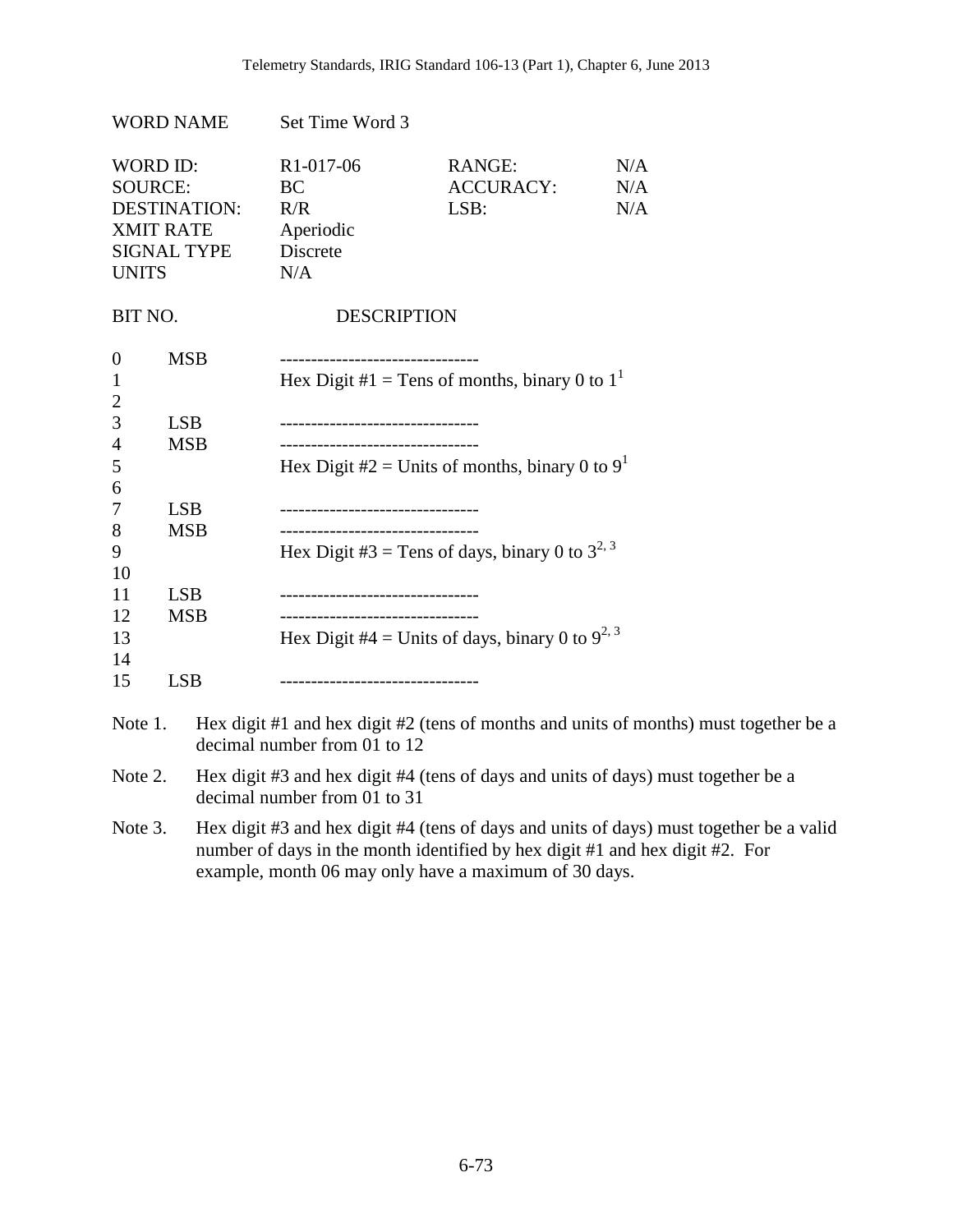|                                            | <b>WORD NAME</b>                                              | Set Time Word 4                                                                                     |                                           |                   |
|--------------------------------------------|---------------------------------------------------------------|-----------------------------------------------------------------------------------------------------|-------------------------------------------|-------------------|
| WORD ID:<br><b>SOURCE:</b><br><b>UNITS</b> | <b>DESTINATION:</b><br><b>XMIT RATE</b><br><b>SIGNAL TYPE</b> | R <sub>1</sub> -017-07<br>BC<br>R/R<br>Aperiodic<br><b>Discrete</b><br>N/A                          | <b>RANGE:</b><br><b>ACCURACY:</b><br>LSB: | N/A<br>N/A<br>N/A |
| BIT NO.                                    |                                                               | <b>DESCRIPTION</b>                                                                                  |                                           |                   |
| $\theta$<br>1<br>2<br>3<br>4<br>5          | <b>MSB</b><br><b>LSB</b><br><b>MSB</b>                        | Hex Digit #1 = Thousands of years, binary 0 to 2<br>Hex Digit #2 = Hundreds of years, binary 0 to 9 |                                           |                   |
| 6<br>7<br>8<br>9<br>10                     | <b>LSB</b><br><b>MSB</b>                                      | --------------------------------<br>Hex Digit #3 = Tens of years, binary 0 to 9                     |                                           |                   |
| 11<br>12<br>13<br>14                       | <b>LSB</b><br><b>MSB</b>                                      | -------------------------<br>Hex Digit #4 = Units of years, binary 0 to 9                           |                                           |                   |
| 15                                         | <b>LSB</b>                                                    |                                                                                                     |                                           |                   |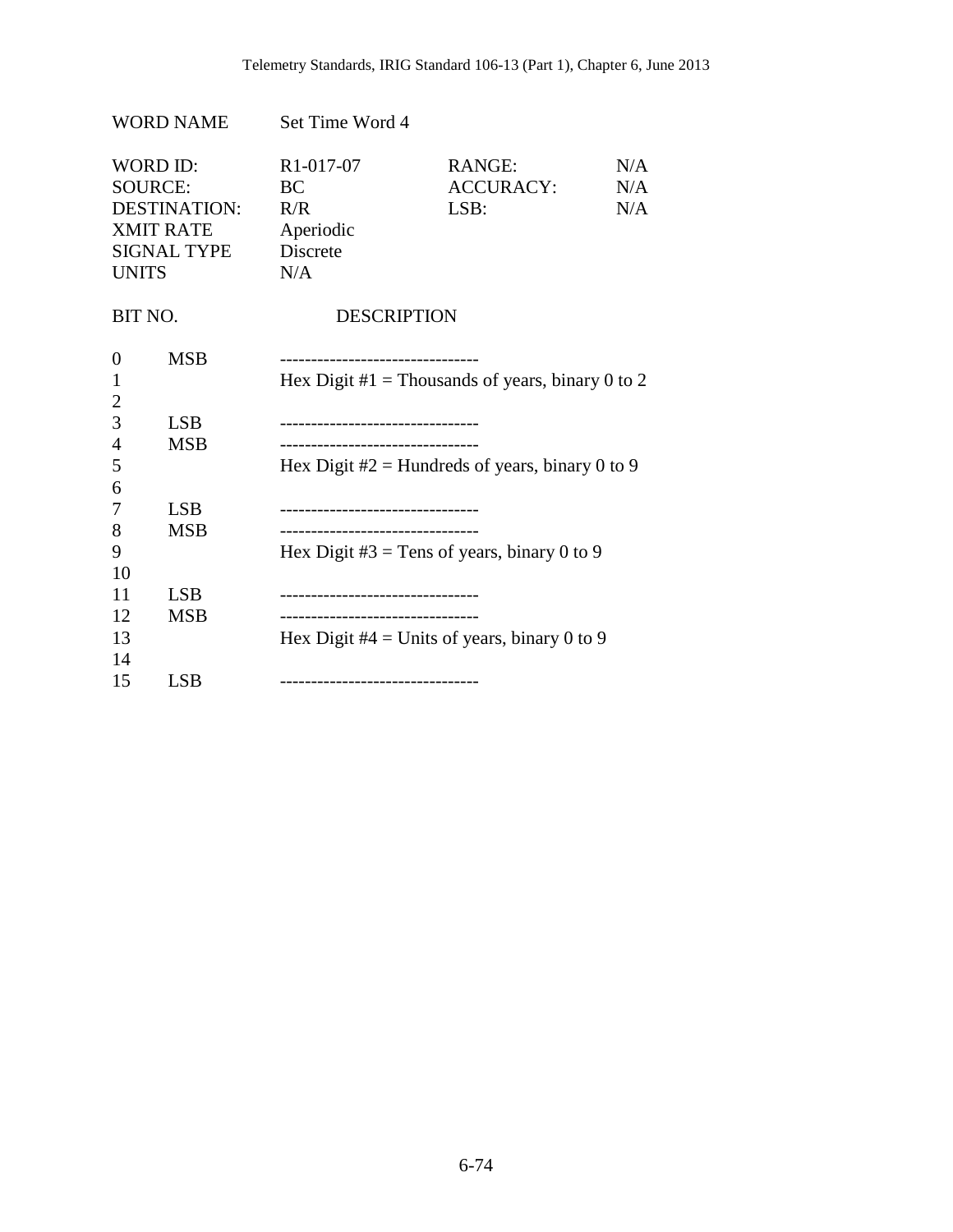#### 6.3.1.16 Sync Command

The Sync command is used to send the current value of the BC clock synchronization time to the R/R.

#### MESSAGE NAME: Sync

MESSAGE ID: R2 TRANSFER TYPE: BC-RT SOURCE: BC WORD COUNT: 1 DESTINATION: R/R

|                             | <b>WORD NAME</b>    | WORD NO.                        | <b>DESCRIPTION</b> |                                      |
|-----------------------------|---------------------|---------------------------------|--------------------|--------------------------------------|
| Command Word                |                     | CW                              |                    | Subaddress 00010 binary              |
| <b>Synchronization Time</b> |                     | 01                              |                    | <b>BC Clock Synchronization Time</b> |
|                             | <b>Status Word</b>  | <b>SW</b>                       |                    | MIL-STD-1553 Status Word             |
|                             | <b>WORD NAME:</b>   | <b>Synchronization Time</b>     |                    |                                      |
| WORD ID:                    |                     | $R2-01$                         | <b>RANGE:</b>      | N/A                                  |
| <b>SOURCE:</b>              |                     | <b>BC</b>                       | <b>ACCURACY:</b>   | N/A                                  |
|                             | <b>DESTINATION:</b> | R/R                             | LSB:               | 50 microseconds                      |
|                             | <b>XMIT RATE</b>    | Aperiodic                       |                    |                                      |
|                             | <b>SIGNAL TYPE</b>  | Discrete                        |                    |                                      |
| <b>UNITS</b>                |                     | N/A                             |                    |                                      |
| BIT NO.                     |                     | <b>DESCRIPTION</b>              |                    |                                      |
| $\boldsymbol{0}$            | <b>MSB</b>          |                                 |                    |                                      |
| $\mathbf{1}$                |                     |                                 |                    |                                      |
| $\overline{c}$              |                     |                                 |                    |                                      |
| 3                           |                     |                                 |                    |                                      |
| $\overline{4}$              |                     |                                 |                    |                                      |
| 5                           |                     |                                 |                    |                                      |
| 6                           |                     |                                 |                    |                                      |
| 7                           |                     |                                 |                    |                                      |
| $8\,$                       |                     |                                 |                    |                                      |
| 9<br>10                     |                     |                                 |                    |                                      |
| 11                          |                     |                                 |                    |                                      |
| 12                          |                     |                                 |                    |                                      |
| 13                          |                     |                                 |                    |                                      |
| 14                          |                     |                                 |                    |                                      |
| 15                          | <b>LSB</b>          | ------------------------------- |                    |                                      |
|                             |                     |                                 |                    |                                      |

Note: 50 microsecond count used to synchronize the internal R/R clock to the BC clock. When a TIME command is received by the R/R, the most recent SYNC command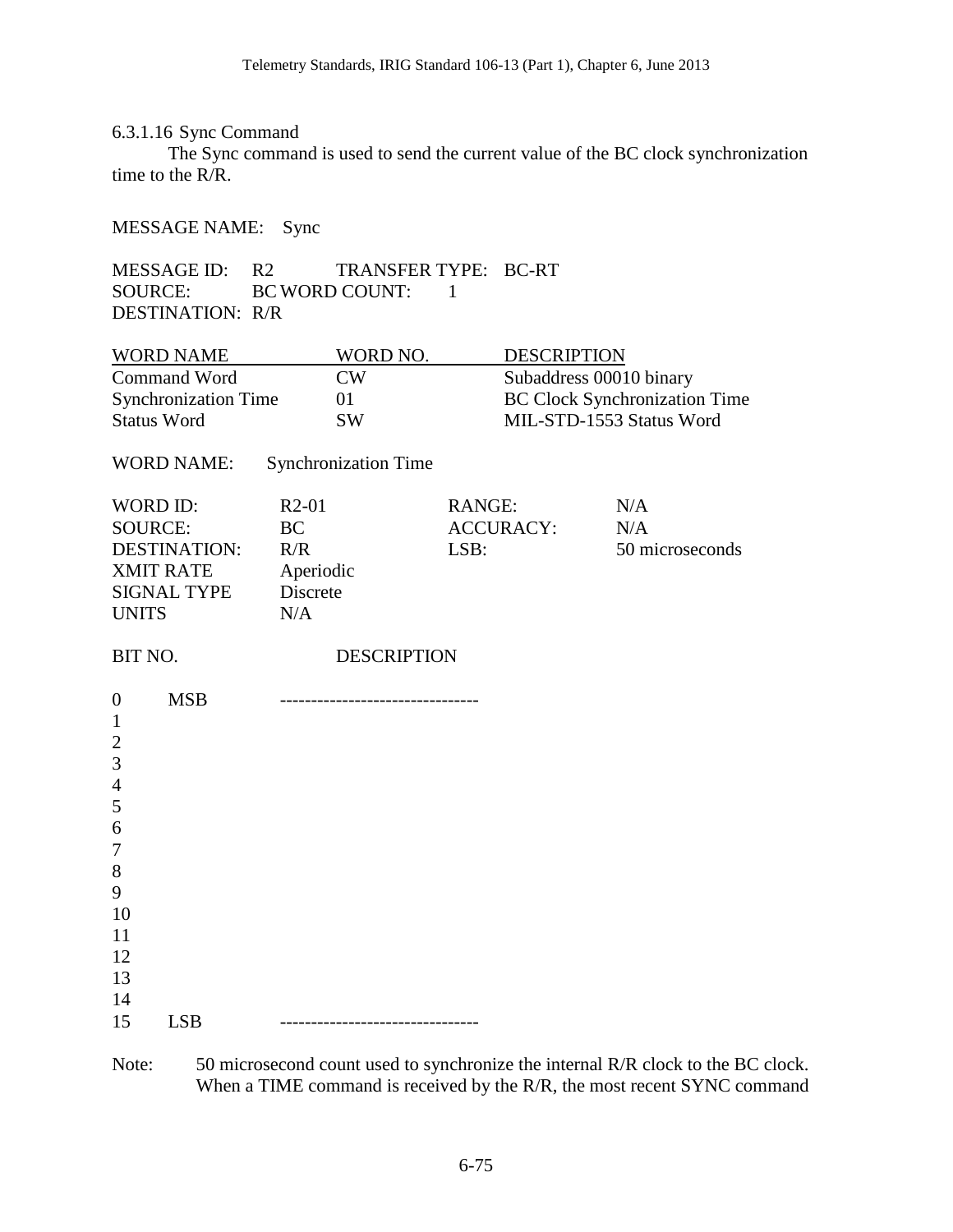clock synchronization word is used to calculate the correct time to load into the R/R clock based on the time of validity parameter contained in the TIME command.

#### 6.3.2 Transmit Messages

[Table 6-9](#page-79-0) provides a description of the MIL-STD-1553 transmit commands defined in the following sections.

<span id="page-79-0"></span>

| Table 6-9. Military Standard 1553 Transmit (Remote Terminal to Bus<br><b>Controller) Command Set</b> |                   |                                                                |  |
|------------------------------------------------------------------------------------------------------|-------------------|----------------------------------------------------------------|--|
| <b>Command</b>                                                                                       | <b>Subaddress</b> | <b>Description</b>                                             |  |
| <b>EVENTS</b>                                                                                        | 2                 | Returns the number of occurrences of defined events            |  |
| <b>HEALTH</b>                                                                                        | $\mathcal{R}$     | Returns detailed R/R health information                        |  |
| <b>INFO</b>                                                                                          | $\overline{4}$    | Returns detailed information about a specific file or event in |  |
|                                                                                                      |                   | response to a received INFO BC to RT message (see Table 6-8)   |  |
| <b>STATUS</b>                                                                                        |                   | Returns the current system status and statistics               |  |

#### 6.3.2.1 Transmit Message Length

All response (transmit) messages have 32 data words. All unused data words are zerofilled. If the BC requests less than 32 words in the RT to BC command word, only a valid status word and the requested number of data words will be transmitted.

#### 6.3.2.2 Events Command

Each time the BC sends an Event command (R1-005 above), the R/R will increment the internal "occurrence" counter for the specified event. This Event command causes the R/R to transmit the number of occurrences of events 1 to 31. Undefined event occurrence counts are 0.

#### MESSAGE NAME: Events

| MESSAGE ID: T3  |     | $TRANSFER TYPE: RT-BC$ |  |
|-----------------|-----|------------------------|--|
| SOURCE:         | R/R | WORD COUNT: 32         |  |
| DESTINATION: BC |     |                        |  |

| WORD NO.  | <b>DESCRIPTION</b>               |
|-----------|----------------------------------|
| CW        | Subaddress 00011 binary          |
| <b>SW</b> | MIL-STD-1553 Status Word         |
| 01        | Number of times Event 1 occurred |
| 02        | Number of times Event 2 occurred |
| 03        | Number of times Event 3 occurred |
| 04        | Number of times Event 4 occurred |
| 05        | Number of times Event 5 occurred |
| 06        | Number of times Event 6 occurred |
| 07        | Number of times Event 7 occurred |
| 08        | Number of times Event 8 occurred |
| 09        | Number of times Event 9 occurred |
|           |                                  |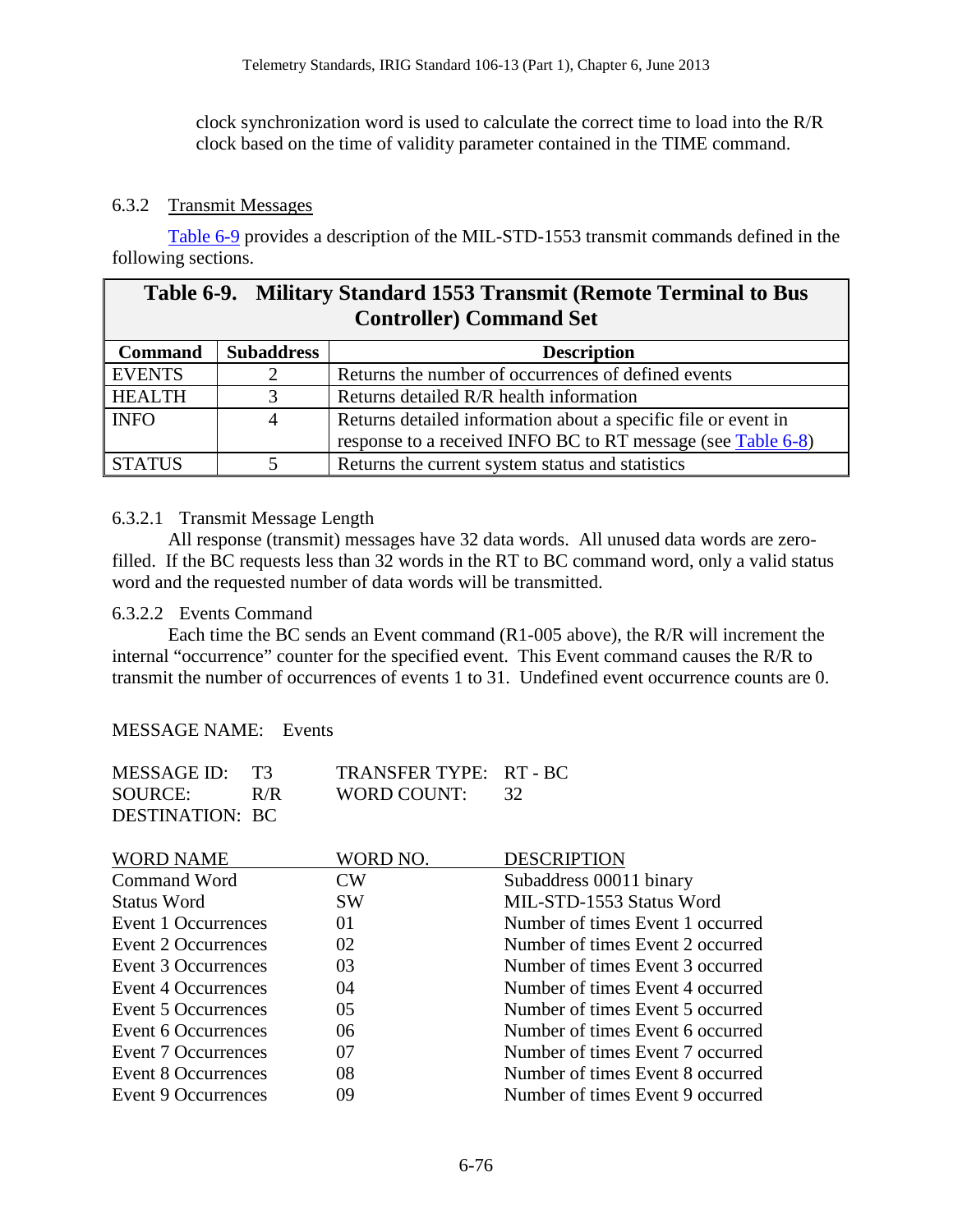| Event 10 Occurrences        | 1              |
|-----------------------------|----------------|
| Event 11 Occurrences        | 1              |
| Event 12 Occurrences        | $\mathbf{1}$   |
| Event 13 Occurrences        | 1              |
| Event 14 Occurrences        | $\mathbf{1}$   |
| Event 15 Occurrences        | $\mathbf{1}$   |
| Event 16 Occurrences        | 1              |
| Event 17 Occurrences        | 1              |
| Event 18 Occurrences        | $\mathbf{1}$   |
| Event 19 Occurrences        | $\mathbf{1}$   |
| <b>Event 20 Occurrences</b> | $\overline{2}$ |
| Event 21 Occurrences        | $\overline{2}$ |
| Event 22 Occurrences        | $\overline{2}$ |
| Event 23 Occurrences        | $\overline{2}$ |
| Event 24 Occurrences        | $\overline{2}$ |
| Event 25 Occurrences        | $\overline{2}$ |
| Event 26 Occurrences        | $\overline{2}$ |
| Event 27 Occurrences        | $\overline{2}$ |
| Event 28 Occurrences        | $\overline{2}$ |
| Event 29 Occurrences        | $\overline{2}$ |
| Event 30 Occurrences        | 3              |
| Event 31 Occurrences        | 3              |
| Zero                        | 3              |
|                             |                |

0 Number of times Event 10 occurred 1 Number of times Event 11 occurred<br>2 Number of times Event 12 occurred Number of times Event 12 occurred 3 Number of times Event 13 occurred 4 Number of times Event 14 occurred 5 Number of times Event 15 occurred Event 16 Occurrences 16 Number of times Event 16 occurred 7 Number of times Event 17 occurred 8 Number of times Event 18 occurred Event 19 Occurrences 19 Number of times Event 19 occurred 0 Number of times Event 20 occurred 1 Number of times Event 21 occurred 2 Number of times Event 22 occurred Event 23 Occurrences 23 Number of times Event 23 occurred 4 Number of times Event 24 occurred 5 Number of times Event 25 occurred Event 26 Occurrences 26 Number of times Event 26 occurred 7 Number of times Event 27 occurred 8 Number of times Event 28 occurred 9 Number of times Event 29 occurred Event 30 occurred<sup>30</sup> 1 Number of times Event 31 occurred 2 Zero-filled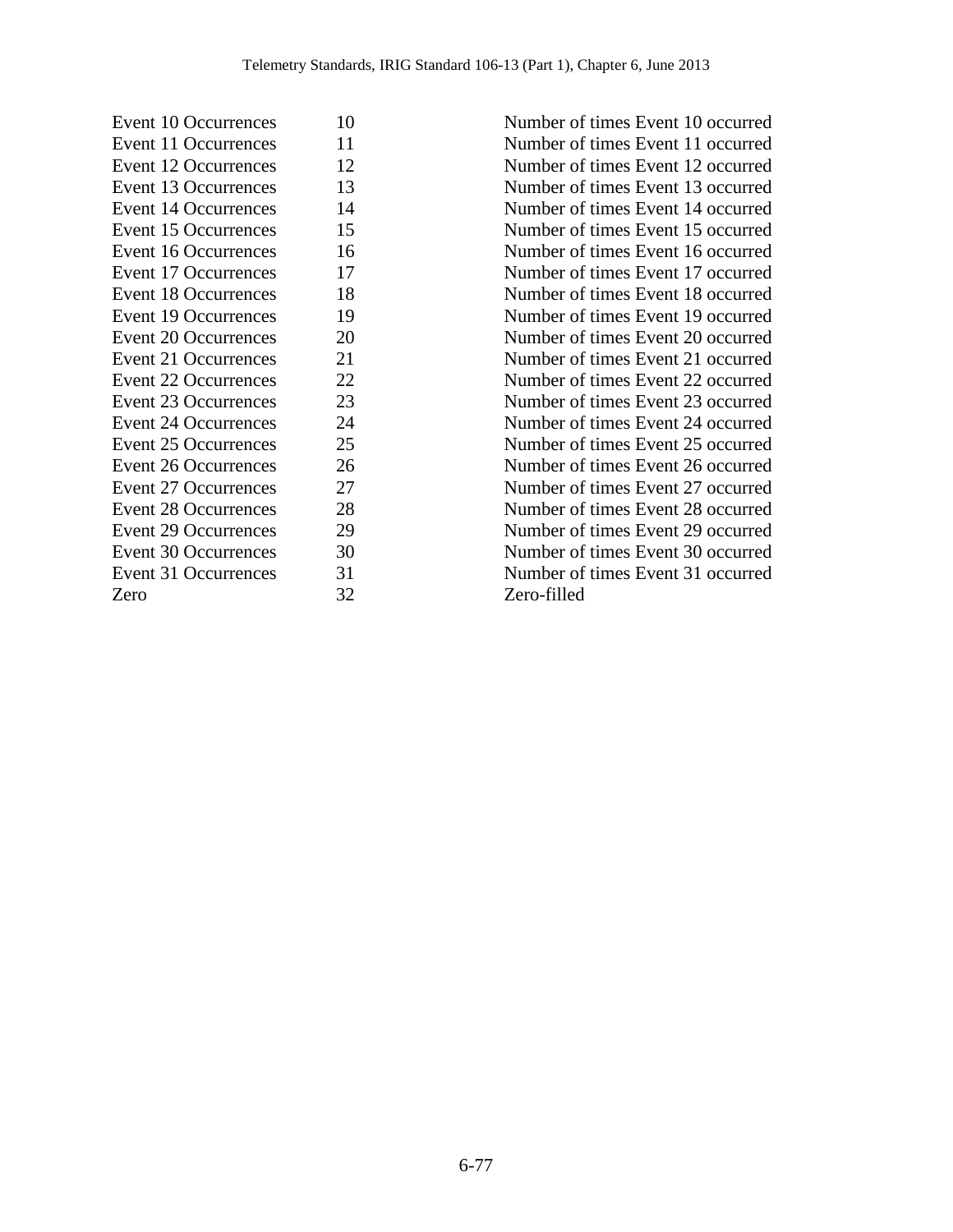| <b>WORD NAME:</b>                                                                                                                                            |                          | <b>Event N Occurrences</b>                                        |                                                                                                                                                |                           |
|--------------------------------------------------------------------------------------------------------------------------------------------------------------|--------------------------|-------------------------------------------------------------------|------------------------------------------------------------------------------------------------------------------------------------------------|---------------------------|
| WORD ID:<br><b>SOURCE:</b><br><b>DESTINATION:</b><br><b>XMIT RATE</b><br><b>SIGNAL TYPE</b><br><b>UNITS</b>                                                  |                          | T3-01 to T3-31<br>R/R<br><b>BC</b><br>Periodic<br>Discrete<br>N/A | <b>RANGE:</b><br><b>ACCURACY:</b><br>LSB:                                                                                                      | $0 - 65535$<br>N/A<br>N/A |
| BIT NO.                                                                                                                                                      |                          | <b>DESCRIPTION</b>                                                |                                                                                                                                                |                           |
| $\boldsymbol{0}$<br>$\mathbf{1}$<br>$\overline{2}$<br>$\mathfrak{Z}$<br>$\overline{4}$<br>5<br>6<br>$\tau$<br>$8\,$<br>9<br>10<br>11<br>12<br>13<br>14<br>15 | <b>MSB</b><br><b>LSB</b> |                                                                   | Bit $0 - 15$ is the unsigned integer number of times that the corresponding<br>Event occurred or zero if the corresponding event is undefined. |                           |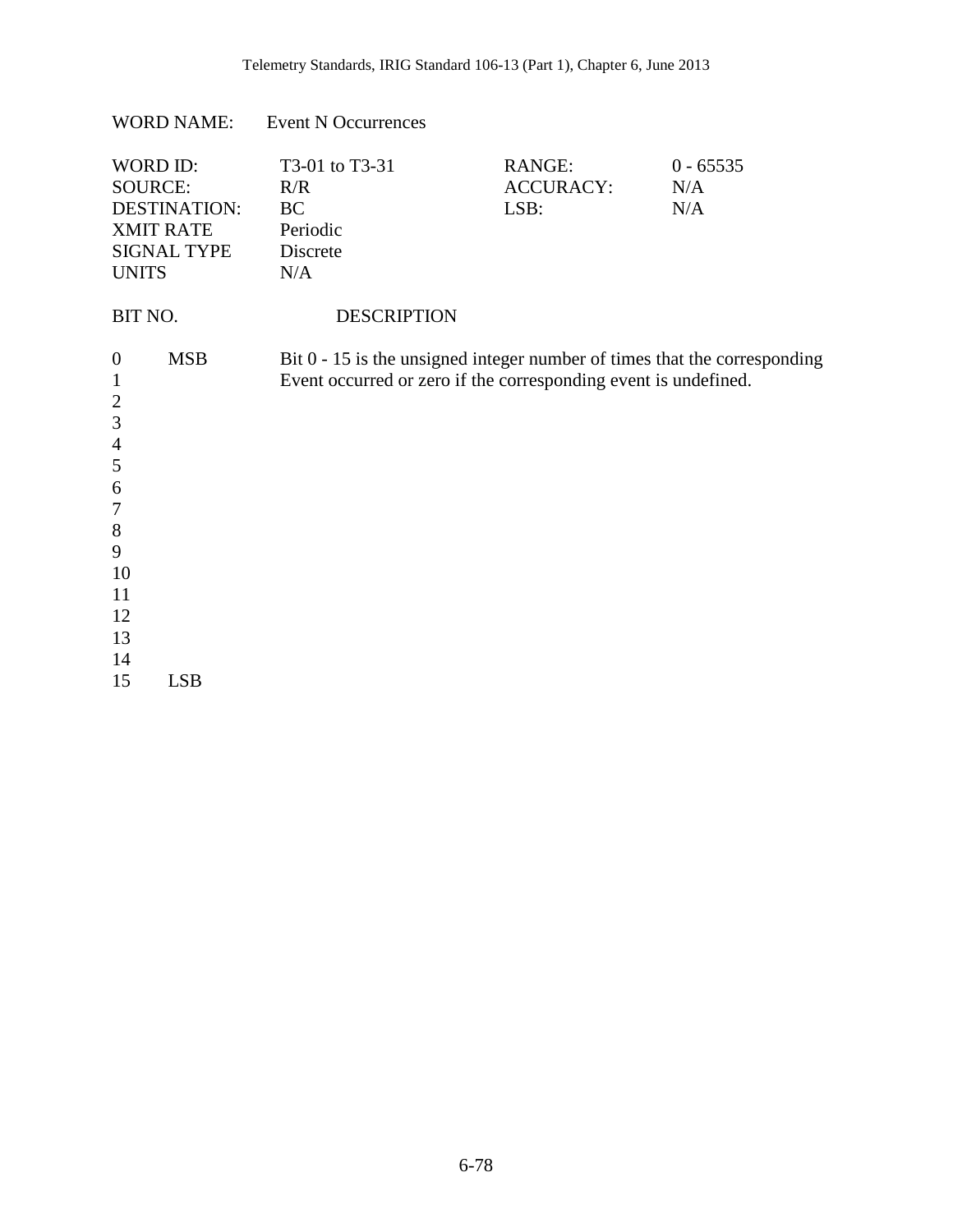## 6.3.2.3 Health Command

The Health command returns status bits that indicate warning or error conditions within the R/R. Any non-zero health bit is either a warning condition or an error condition. Detailed health bit descriptions are provided in [Appendix D.](http://www.wsmr.army.mil/RCCsite/Documents/106-13_Telemetry_Standards/AppendixD.pdf)

#### MESSAGE NAME: Health

| <b>MESSAGE ID:</b>     | T4  | <b>TRANSFER TYPE:</b>             | $RT - BC$                                                                   |
|------------------------|-----|-----------------------------------|-----------------------------------------------------------------------------|
| <b>SOURCE:</b>         | R/R | <b>WORD COUNT:</b>                | 32                                                                          |
| <b>DESTINATION: BC</b> |     |                                   |                                                                             |
| <b>WORD NAME</b>       |     | WORD NO.                          | <b>DESCRIPTION</b>                                                          |
| Command Word           |     | CW                                | Subaddress 00100 binary                                                     |
|                        |     |                                   | Subaddresses 00111 - 10000 binary                                           |
|                        |     |                                   | are used to extend Health command                                           |
|                        |     |                                   | channel health word count.                                                  |
| Status Word            |     | SW <sup>-1</sup>                  | MIL-STD-1553 Status Word                                                    |
| Recorder Health        |     | 01                                | Recorder and RMM status bits                                                |
| <b>Channel Health</b>  |     | $02 - 32$                         | Individual channel status bits                                              |
| Note:                  |     | defined in Paragraph $6.2.2.18$ . | Channel health status bits are in accordance with (IAW) the .HEALTH command |
| Time Channel Health    |     | 02                                | Time channel status bits                                                    |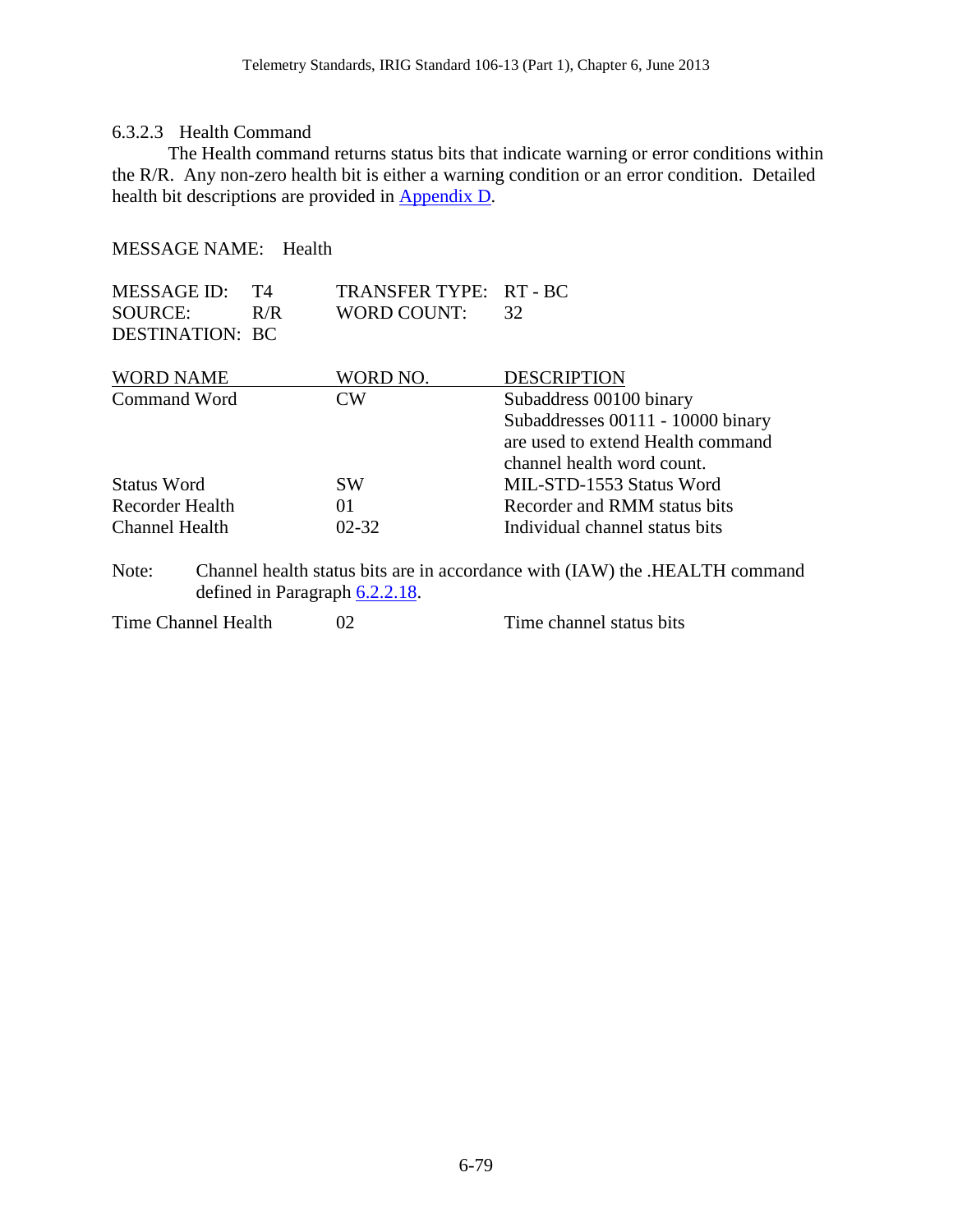## WORD NAME: Recorder Health

| WORD ID:               | T <sub>4</sub> -01                         | RANGE:    | N/A |
|------------------------|--------------------------------------------|-----------|-----|
| SOURCE:                | R/R                                        | ACCURACY: | N/A |
| <b>DESTINATION:</b>    | BC                                         | LSB:      | N/A |
| <b>XMIT RATE</b>       | Periodic                                   |           |     |
| <b>SIGNAL TYPE</b>     | Discrete                                   |           |     |
| <b>UNITS</b>           | N/A                                        |           |     |
| BIT NO.                | <b>DESCRIPTION</b>                         |           |     |
| <b>MSB</b><br>$\Omega$ | IAW .HEALTH use of status bits table (ch6) |           |     |
| 1                      | IAW .HEALTH use of status bits table       |           |     |
| $\overline{2}$         | IAW .HEALTH use of status bits table       |           |     |
| 3                      | IAW .HEALTH use of status bits table       |           |     |
| $\overline{4}$         | IAW .HEALTH use of status bits table       |           |     |
| 5                      | IAW .HEALTH use of status bits table       |           |     |
| 6                      | IAW .HEALTH use of status bits table       |           |     |
| 7                      | IAW .HEALTH use of status bits table       |           |     |
| 8                      | IAW .HEALTH use of status bits table       |           |     |
| 9                      | Drive Full                                 |           |     |
| 10                     | Drive I/O Failure                          |           |     |
| 11                     | No Drive                                   |           |     |
|                        |                                            |           |     |

12 Unused (zero)<br>13 Operation Failu

Operation Failure

14 Setup Failure<br>15 LSB Bit Failure

**Bit Failure**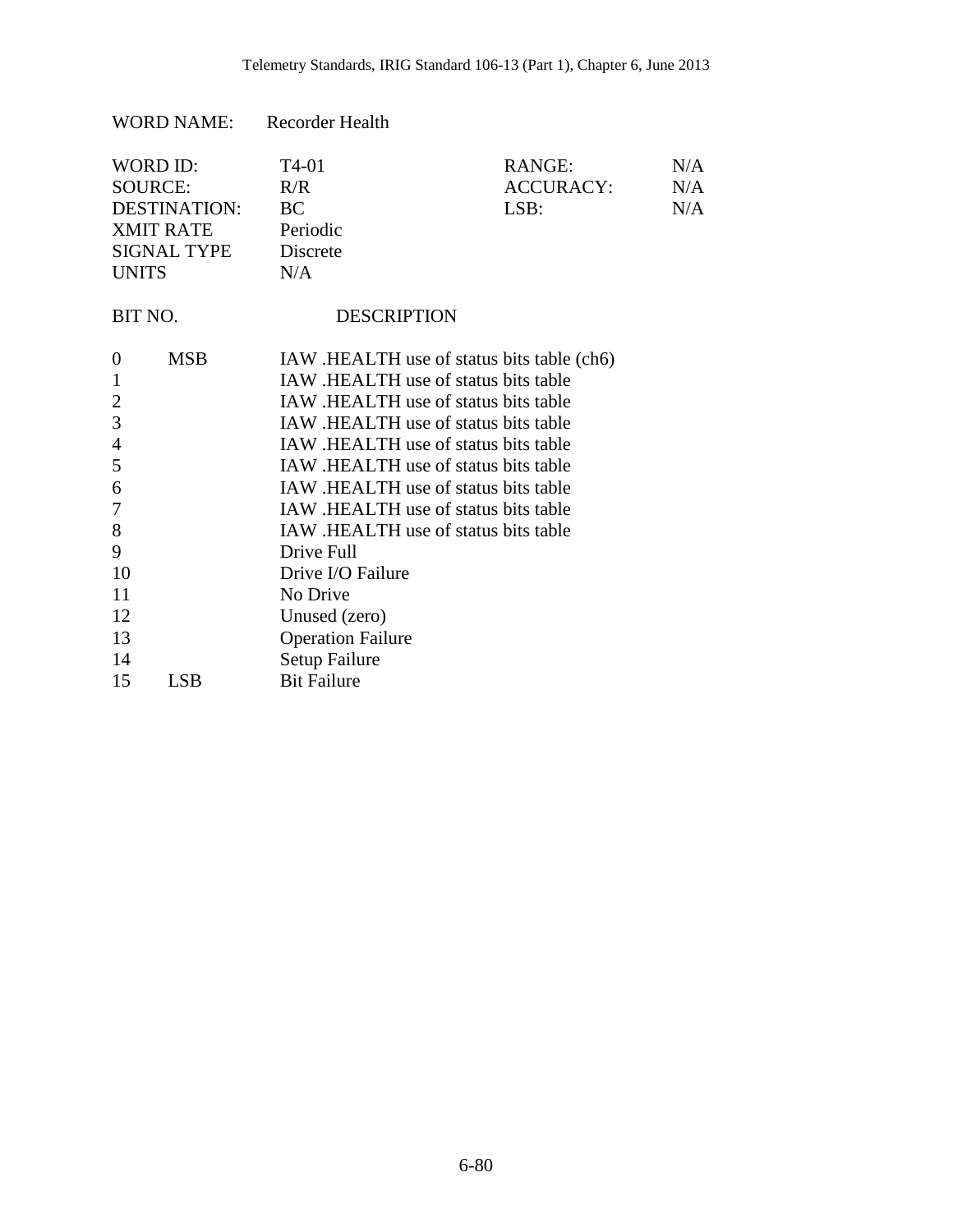## WORD NAME: Time Channel Health

| WORD ID:       |                     | T4-02                                | RANGE:           | N/A |
|----------------|---------------------|--------------------------------------|------------------|-----|
| SOURCE:        |                     | R/R                                  | <b>ACCURACY:</b> | N/A |
|                | <b>DESTINATION:</b> | <b>BC</b>                            | LSB:             | N/A |
|                | <b>XMIT RATE</b>    | Periodic                             |                  |     |
|                | <b>SIGNAL TYPE</b>  | <b>Discrete</b>                      |                  |     |
| <b>UNITS</b>   |                     | N/A                                  |                  |     |
|                |                     |                                      |                  |     |
| BIT NO.        |                     | <b>DESCRIPTION</b>                   |                  |     |
| $\overline{0}$ | <b>MSB</b>          | IAW .HEALTH use of status bits table |                  |     |
| 1              |                     | IAW .HEALTH use of status bits table |                  |     |
| 2              |                     | IAW .HEALTH use of status bits table |                  |     |
| 3              |                     | IAW .HEALTH use of status bits table |                  |     |
| $\overline{4}$ |                     | IAW .HEALTH use of status bits table |                  |     |
| 5              |                     | IAW .HEALTH use of status bits table |                  |     |
| 6              |                     | IAW .HEALTH use of status bits table |                  |     |
| 7              |                     | IAW .HEALTH use of status bits table |                  |     |
| 8              |                     | IAW .HEALTH use of status bits table |                  |     |
| 9              |                     | IAW .HEALTH use of status bits table |                  |     |
| 10             |                     | IAW .HEALTH use of status bits table |                  |     |
| 11             |                     | <b>Synchronization Failure</b>       |                  |     |
| 12             |                     | <b>Bad External Signal</b>           |                  |     |
| 13             |                     | No External Signal                   |                  |     |
| 14             |                     | Setup Failure                        |                  |     |
| 15             | <b>LSB</b>          | <b>Bit Failure</b>                   |                  |     |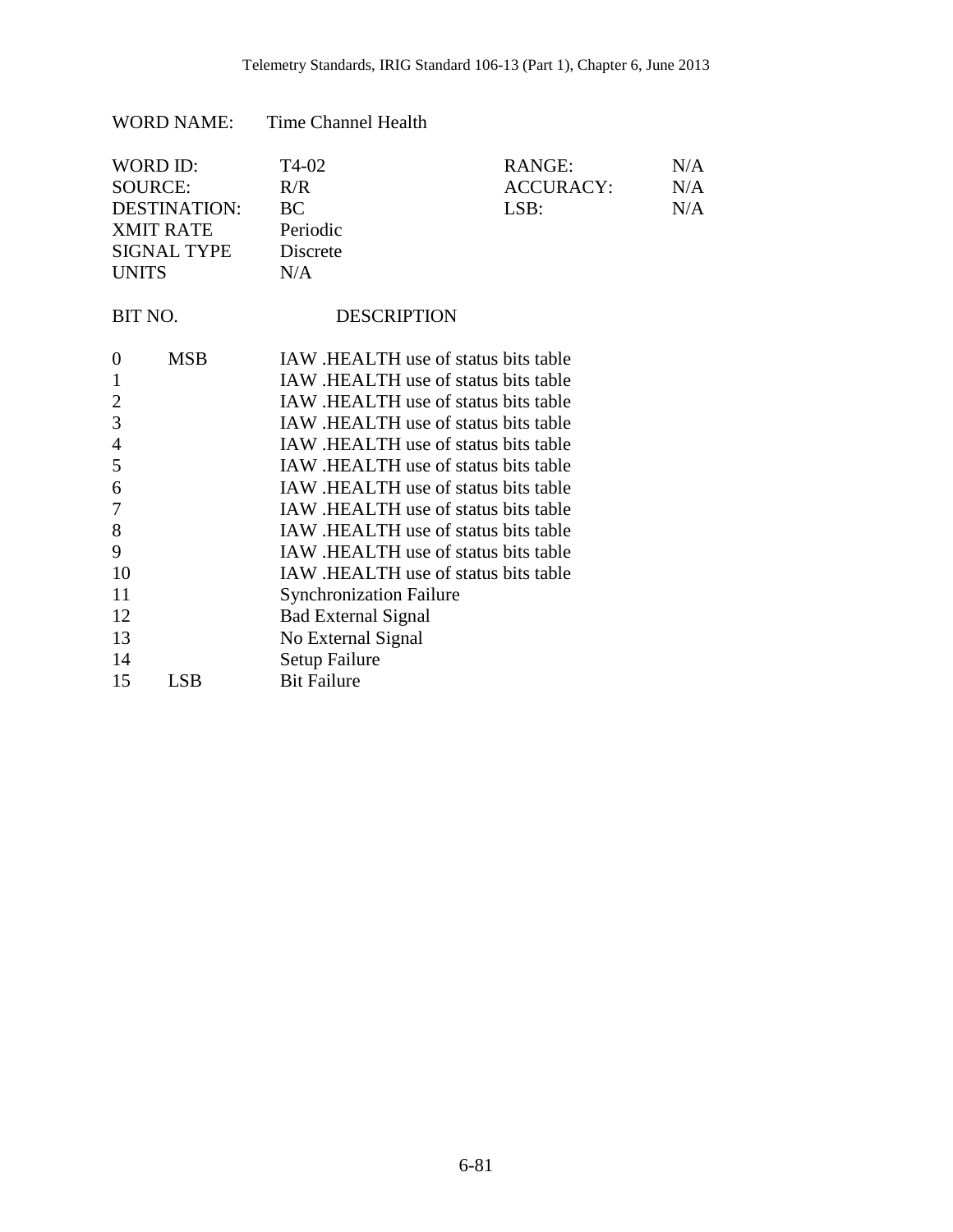| <b>WORD NAME:</b>                                                                                                           | Channel (n) Health                                                                                                                                                                                                                                                                                                                                                                                                                                                                                                                                                                                                   |                                    |                   |
|-----------------------------------------------------------------------------------------------------------------------------|----------------------------------------------------------------------------------------------------------------------------------------------------------------------------------------------------------------------------------------------------------------------------------------------------------------------------------------------------------------------------------------------------------------------------------------------------------------------------------------------------------------------------------------------------------------------------------------------------------------------|------------------------------------|-------------------|
| WORD ID:<br><b>SOURCE:</b><br>DESTINATION:<br><b>XMIT RATE</b><br><b>SIGNAL TYPE</b><br><b>UNITS</b>                        | $T4-03 - T4-32$<br>R/R<br>BC<br>Periodic<br><b>Discrete</b><br>N/A                                                                                                                                                                                                                                                                                                                                                                                                                                                                                                                                                   | RANGE:<br><b>ACCURACY:</b><br>LSB: | N/A<br>N/A<br>N/A |
| BIT NO.                                                                                                                     | <b>DESCRIPTION</b>                                                                                                                                                                                                                                                                                                                                                                                                                                                                                                                                                                                                   |                                    |                   |
| <b>MSB</b><br>$\Omega$<br>1<br>$\overline{2}$<br>3<br>$\overline{4}$<br>5<br>6<br>7<br>8<br>9<br>10<br>11<br>12<br>13<br>14 | IAW .HEALTH use of status bits table<br>IAW .HEALTH use of status bits table<br>IAW .HEALTH use of status bits table<br>IAW .HEALTH use of status bits table<br>IAW .HEALTH use of status bits table<br>IAW .HEALTH use of status bits table<br>IAW .HEALTH use of status bits table<br>IAW .HEALTH use of status bits table<br>IAW .HEALTH use of status bits table<br>IAW .HEALTH use of status bits table<br>IAW .HEALTH use of status bits table<br>IAW .HEALTH use of status bits table<br>IAW .HEALTH use of status bits table<br>IAW .HEALTH use of status bits table<br>IAW .HEALTH use of status bits table |                                    |                   |
| <b>LSB</b><br>15                                                                                                            | <b>Bit Failure</b>                                                                                                                                                                                                                                                                                                                                                                                                                                                                                                                                                                                                   |                                    |                   |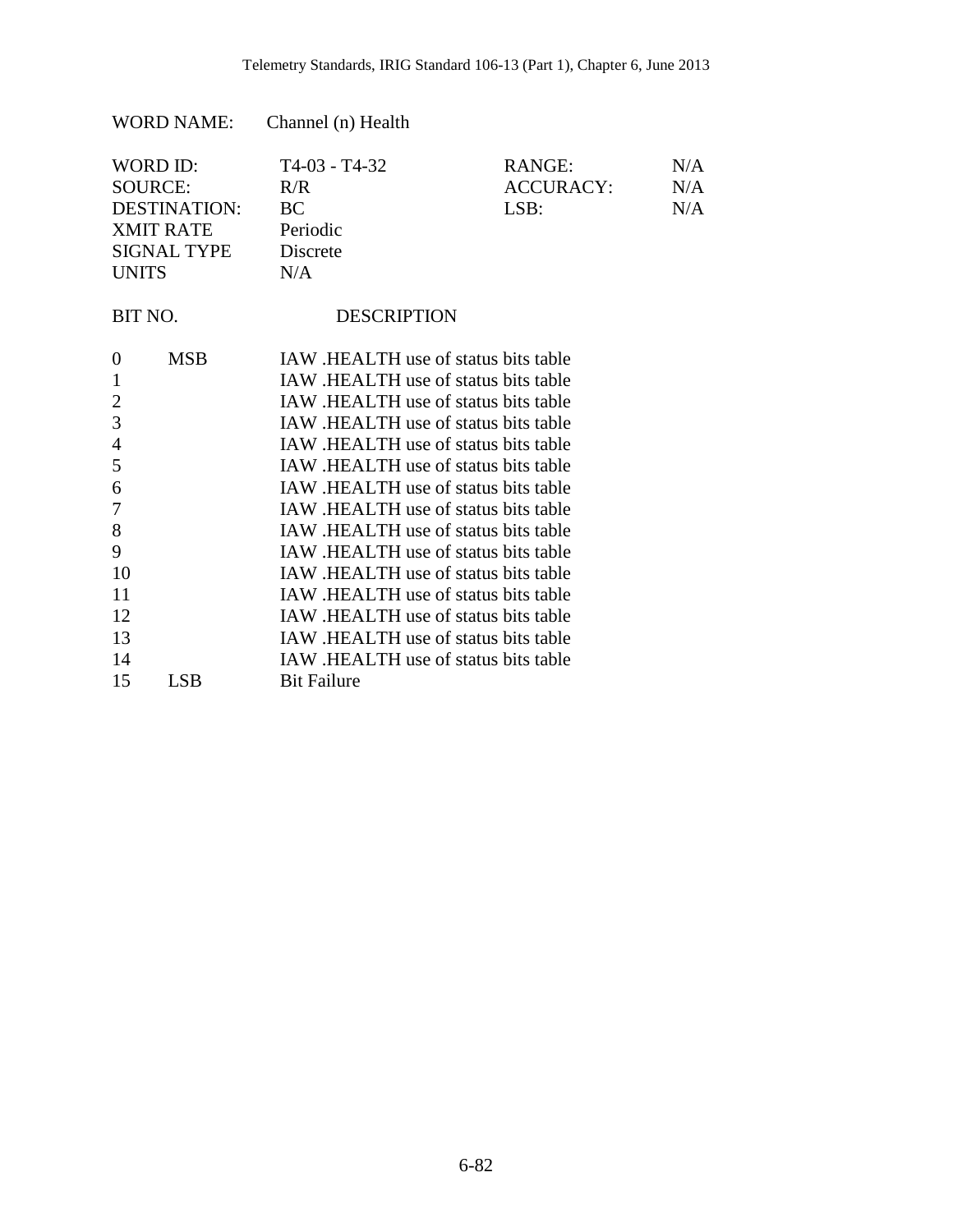#### 6.3.2.4 Info (transmit) Command

The Info transmit command retrieves internal memory or RMM data file start and end time or an event occurrence time as requested by the most recent Info receive (R1-007) command. Validity bits in data words 1 and 10 indicate when the specific file or event information is valid.

#### MESSAGE NAME: Info (transmit)

| MESSAGE ID: T5         |     | TRANSFER TYPE: RT - BC |  |
|------------------------|-----|------------------------|--|
| SOURCE:                | R/R | WORD COUNT: $32$       |  |
| <b>DESTINATION: BC</b> |     |                        |  |

| <b>WORD NAME</b>        | WORD NO.  | <b>DESCRIPTION</b>                     |
|-------------------------|-----------|----------------------------------------|
| <b>Command Word</b>     | CW        | Subaddress 00101 binary                |
| <b>Status Word</b>      | <b>SW</b> | MIL-STD-1553 Status Word               |
| File Number             | 01        | Info requested for this file.          |
| File Start Time Word 1  | 02        | File start time seconds & milliseconds |
| File Start Time Word 2  | 03        | File start time hours & minutes        |
| File Start Time Word 3  | 04        | File start time month $\&$ days        |
| File Start Time Word 4  | 05        | File start time year                   |
| File End Time Word 1    | 06        | File end time seconds & milliseconds   |
| File End Time Word 2    | 07        | File end time hours & minutes          |
| File End Time Word 3    | 08        | File end time month $&$ days           |
| File End Time Word 4    | 09        | File end time year                     |
| Event Number            | 10        | Info requested for this event          |
| <b>Event Occurrence</b> | 11        | Info requested for this occurrence     |
| Event Time Word 1       | 12        | Event time seconds & milliseconds      |
| Event Time Word 2       | 13        | Event time hours & minutes             |
| Event Time Word 3       | 14        | Event time month $&$ days              |
| Event Time Word 4       | 15        | Event time year                        |
| Zero                    | 16-32     | Zero-filled                            |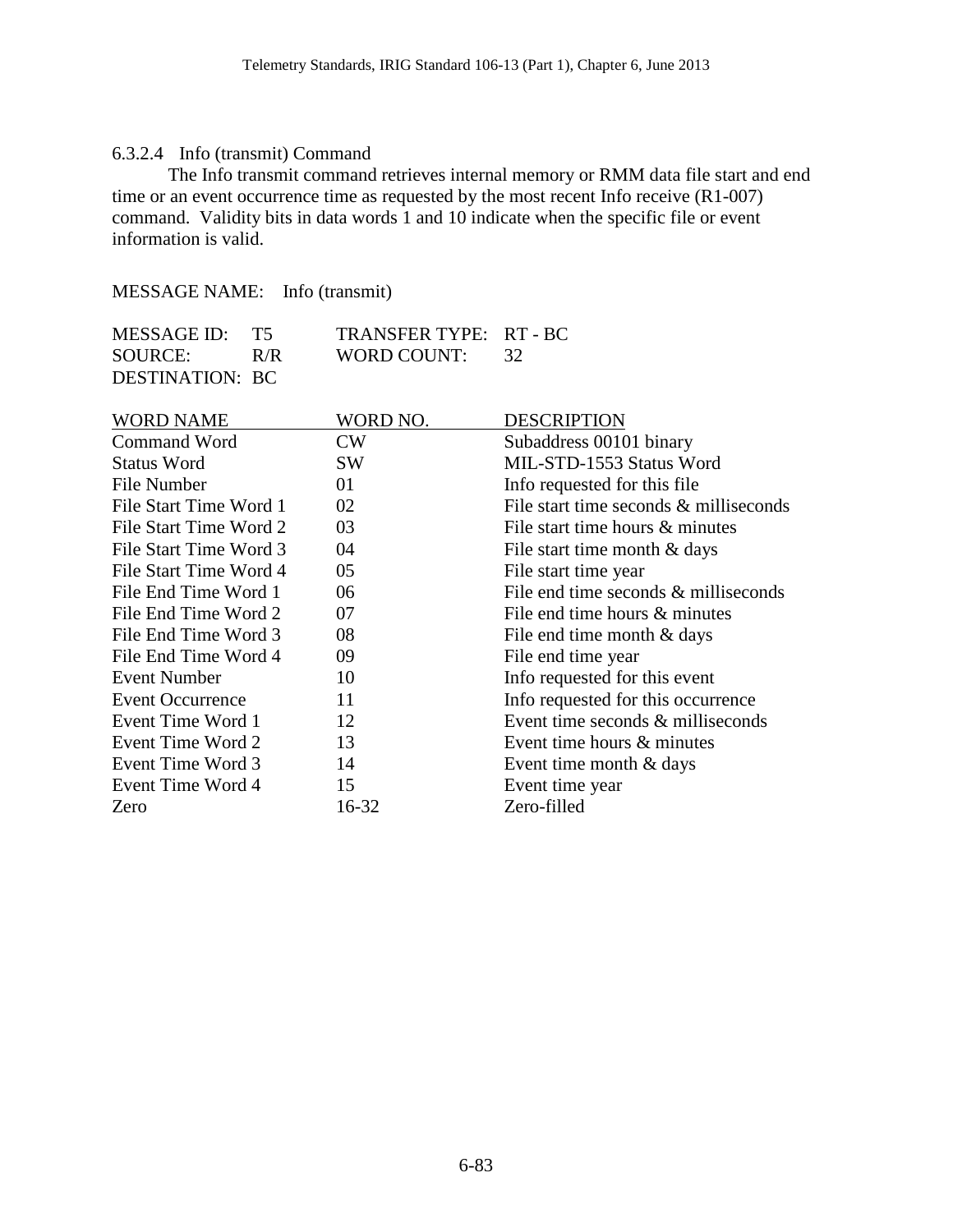| <b>WORD NAME:</b>                                                                                                                                                               | File Number                                                                                                                                                                                       |                                           |                         |
|---------------------------------------------------------------------------------------------------------------------------------------------------------------------------------|---------------------------------------------------------------------------------------------------------------------------------------------------------------------------------------------------|-------------------------------------------|-------------------------|
| WORD ID:<br><b>SOURCE:</b><br><b>DESTINATION:</b><br><b>XMIT RATE</b><br><b>SIGNAL TYPE</b><br><b>UNITS</b>                                                                     | T <sub>5</sub> -01<br>R/R<br><b>BC</b><br>Periodic<br>Discrete<br>N/A                                                                                                                             | <b>RANGE:</b><br><b>ACCURACY:</b><br>LSB: | see below<br>N/A<br>N/A |
| BIT NO.                                                                                                                                                                         | <b>DESCRIPTION</b>                                                                                                                                                                                |                                           |                         |
| <b>MSB</b><br>$\boldsymbol{0}$<br>$\mathbf{1}$<br>$\sqrt{2}$<br>$\mathfrak{Z}$<br>$\overline{4}$<br>5<br>6<br>7<br>$8\,$<br>9<br>10<br>11<br>12<br>13<br>14<br>15<br><b>LSB</b> | Bit 0: File Info Validity; Valid = 1, Invalid = 0<br>Bit 1 - 15 is the unsigned integer file number of the requested file from<br>1 to the number of files in Status message data word 5 (T6-005) |                                           |                         |

Note: File Info Validity applies to the file number in this data word and the start and end times in the next eight data words.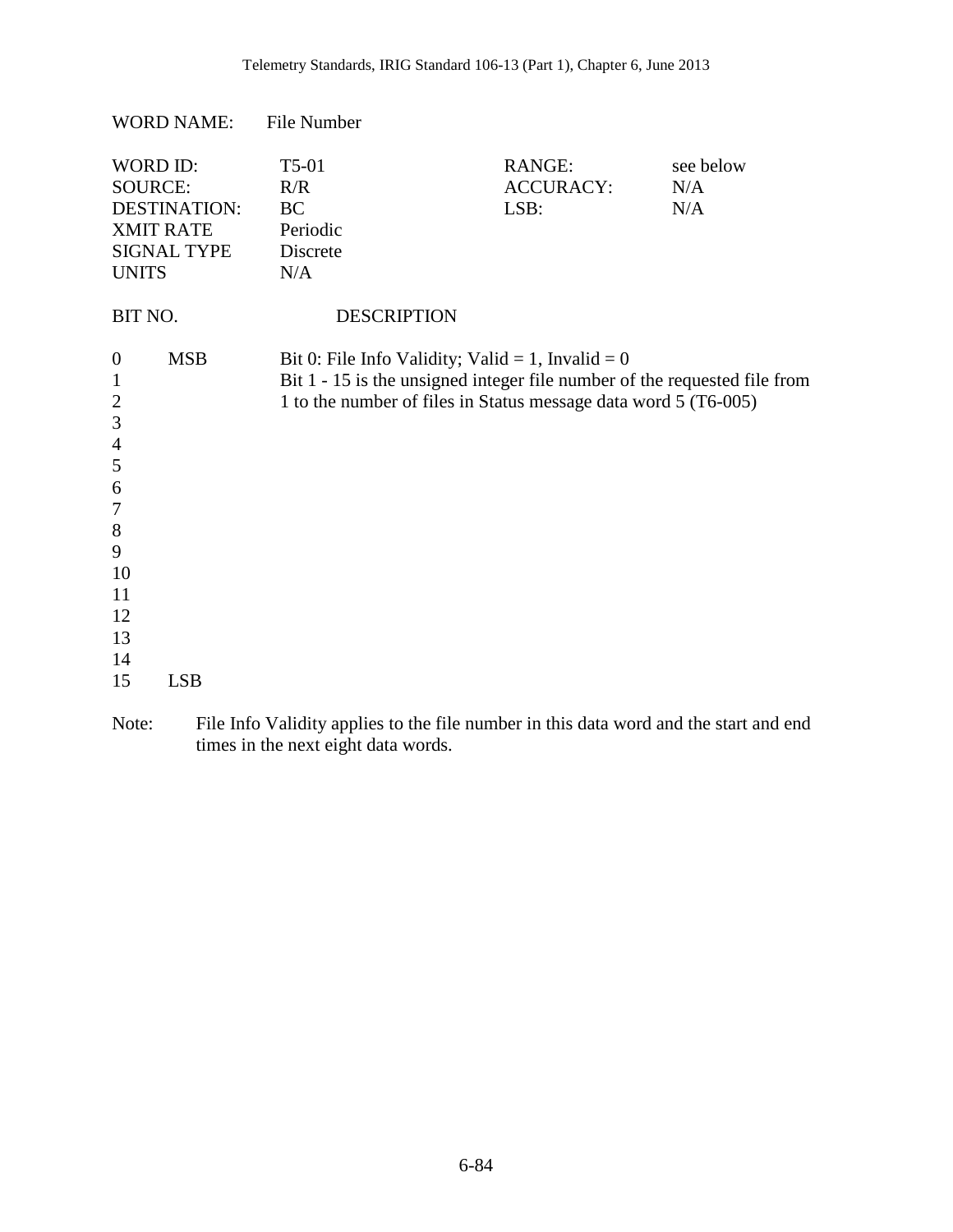| <b>WORD NAME</b>                           |                                                                                             | File Start, File End, or Event Time Word 1                         |                                           |                   |  |  |
|--------------------------------------------|---------------------------------------------------------------------------------------------|--------------------------------------------------------------------|-------------------------------------------|-------------------|--|--|
|                                            | WORD ID:<br><b>SOURCE:</b><br><b>DESTINATION:</b><br><b>XMIT RATE</b><br><b>SIGNAL TYPE</b> | T5-02, T5-06, or T5-12<br>R/R<br><b>BC</b><br>Periodic<br>Discrete | <b>RANGE:</b><br><b>ACCURACY:</b><br>LSB: | N/A<br>N/A<br>N/A |  |  |
| <b>UNITS</b>                               |                                                                                             | N/A                                                                |                                           |                   |  |  |
| BIT NO.                                    |                                                                                             | <b>DESCRIPTION</b>                                                 |                                           |                   |  |  |
| $\theta$<br>$\mathbf{1}$<br>$\overline{2}$ | <b>MSB</b>                                                                                  | Hex Digit #1 = Tens of seconds, binary 0 to 5                      |                                           |                   |  |  |
| 3<br>$\overline{4}$                        | <b>LSB</b><br><b>MSB</b>                                                                    | ------------------------------                                     |                                           |                   |  |  |
| 5<br>6                                     |                                                                                             | Hex Digit #2 = Units of seconds, binary 0 to 9                     |                                           |                   |  |  |
| 7                                          | <b>LSB</b>                                                                                  | -----------------------------                                      |                                           |                   |  |  |
| 8                                          | <b>MSB</b>                                                                                  |                                                                    |                                           |                   |  |  |
| 9                                          |                                                                                             | Hex Digit $#3$ = Hundreds of milliseconds, binary 0 to 9           |                                           |                   |  |  |
| 10                                         |                                                                                             |                                                                    |                                           |                   |  |  |
| 11                                         | <b>LSB</b>                                                                                  |                                                                    |                                           |                   |  |  |
| 12                                         | <b>MSB</b>                                                                                  | -----------------------------                                      |                                           |                   |  |  |
| 13                                         |                                                                                             | Hex Digit #4 = Tens of milliseconds, binary 0 to 9                 |                                           |                   |  |  |
| 14                                         |                                                                                             |                                                                    |                                           |                   |  |  |
| 15                                         | <b>LSB</b>                                                                                  |                                                                    |                                           |                   |  |  |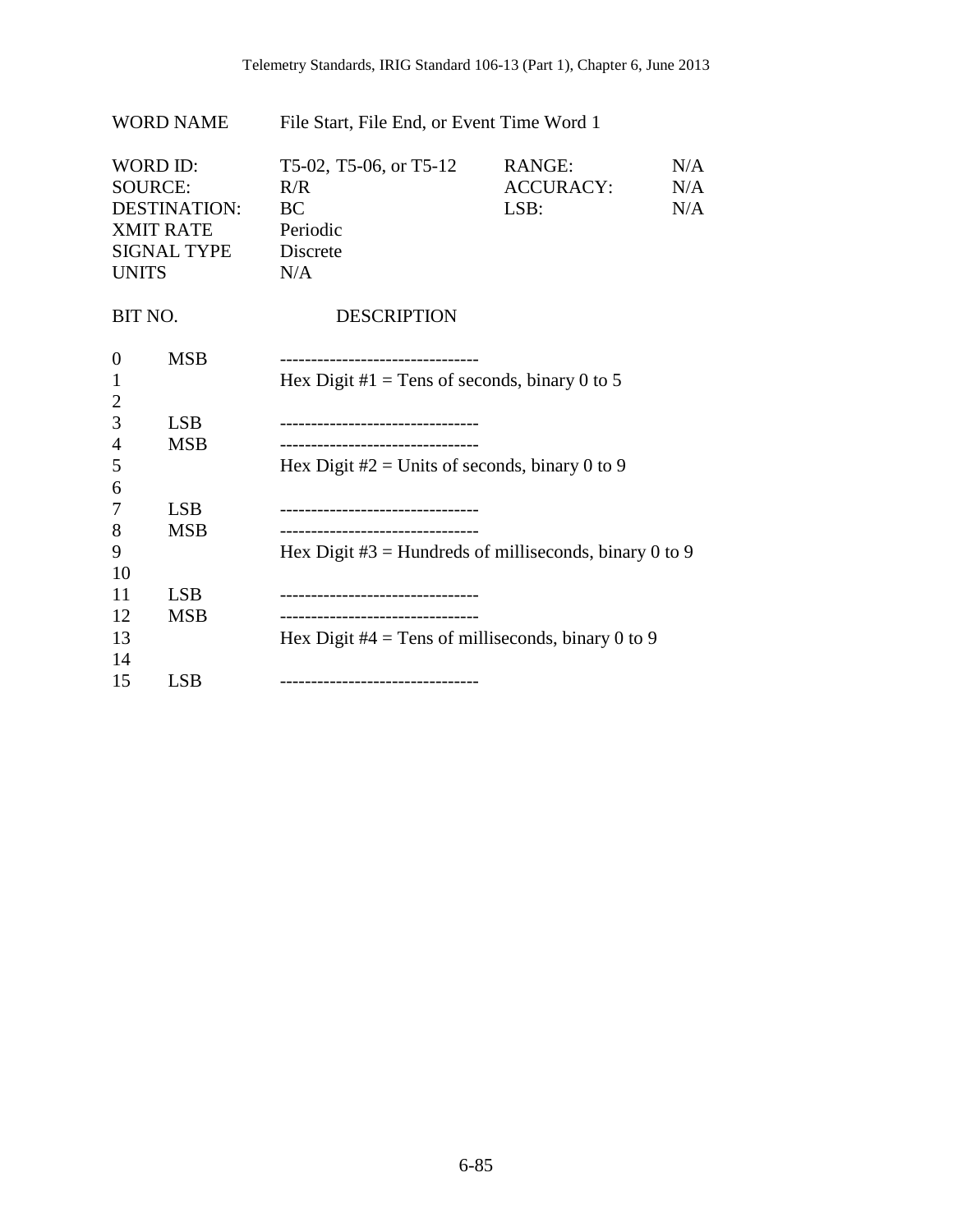| <b>WORD NAME</b>                           |                                                               | File Start, File End, or Event Time Word 2                                         |                                           |                   |
|--------------------------------------------|---------------------------------------------------------------|------------------------------------------------------------------------------------|-------------------------------------------|-------------------|
| WORD ID:<br><b>SOURCE:</b><br><b>UNITS</b> | <b>DESTINATION:</b><br><b>XMIT RATE</b><br><b>SIGNAL TYPE</b> | T5-03, T5-07, or T5-13<br>R/R<br>BC<br>Periodic<br>Discrete<br>N/A                 | <b>RANGE:</b><br><b>ACCURACY:</b><br>LSB: | N/A<br>N/A<br>N/A |
| BIT NO.                                    |                                                               | <b>DESCRIPTION</b>                                                                 |                                           |                   |
| $\boldsymbol{0}$<br>1<br>2                 | <b>MSB</b>                                                    | Hex Digit #1 = Tens of hours, binary 0 to $2^1$                                    |                                           |                   |
| 3<br>$\overline{4}$<br>5<br>6              | <b>LSB</b><br><b>MSB</b>                                      | ------------------------------<br>Hex Digit #2 = Units of hours, binary 0 to $9^1$ |                                           |                   |
| 7<br>8<br>9<br>10                          | <b>LSB</b><br><b>MSB</b>                                      | -----------------------------<br>Hex Digit #3 = Tens of minutes, binary 0 to 5     |                                           |                   |
| 11<br>12<br>13<br>14                       | <b>LSB</b><br><b>MSB</b>                                      | Hex Digit $#4 =$ Units of minutes, binary 0 to 9                                   |                                           |                   |
| 15                                         | <b>LSB</b>                                                    | ---------------------------------                                                  |                                           |                   |

Note 1. Hex digit #1 and hex digit #2 (tens of hours and units of hours) must together be a decimal number from 00 to 23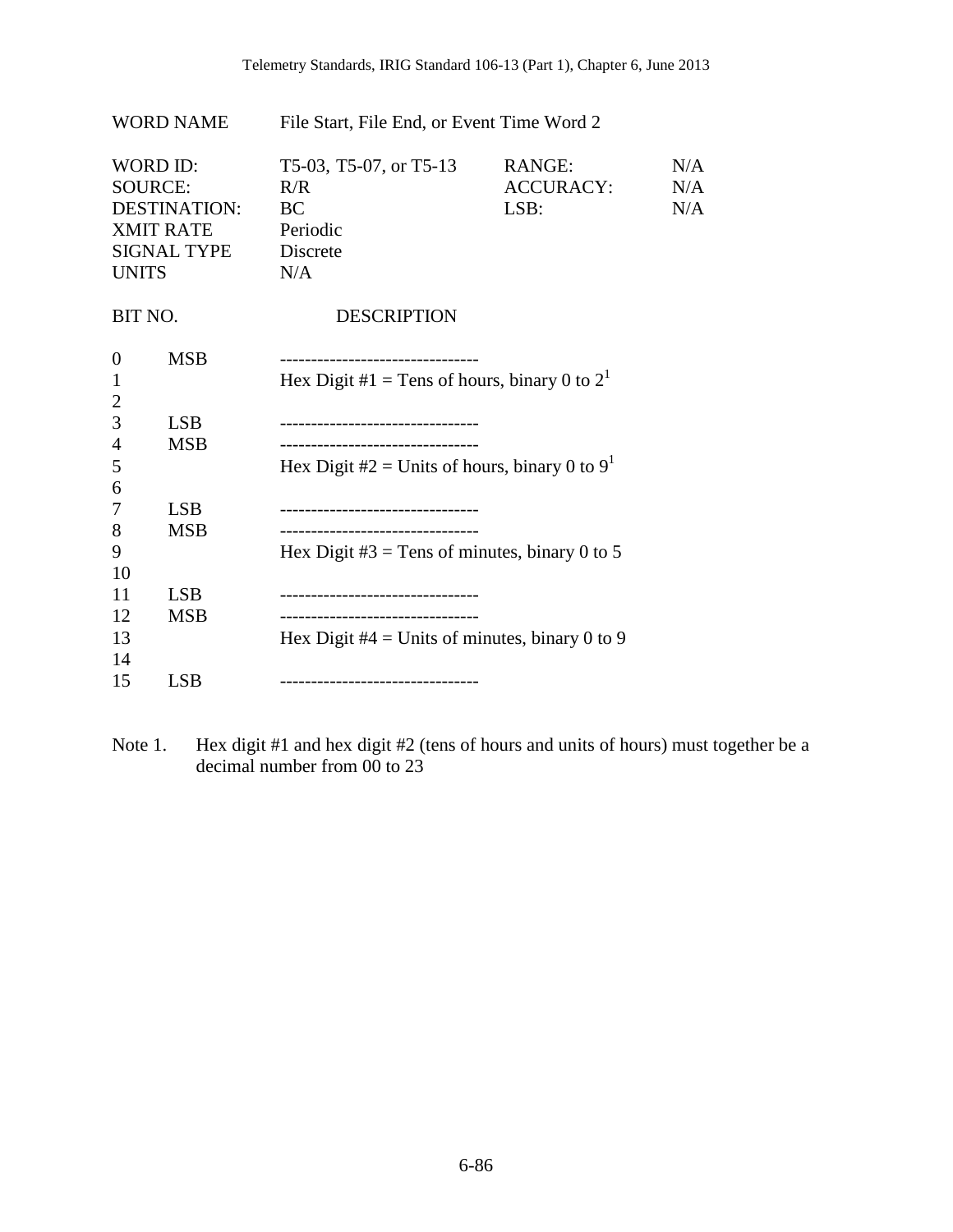| <b>WORD NAME</b>                           |                                                               | File Start, File End, or Event Time Word 3                                                                          |                                           |                   |
|--------------------------------------------|---------------------------------------------------------------|---------------------------------------------------------------------------------------------------------------------|-------------------------------------------|-------------------|
| WORD ID:<br><b>SOURCE:</b><br><b>UNITS</b> | <b>DESTINATION:</b><br><b>XMIT RATE</b><br><b>SIGNAL TYPE</b> | T5-04, T5-08, or T5-14<br>R/R<br><b>BC</b><br>Periodic<br>Discrete<br>N/A                                           | <b>RANGE:</b><br><b>ACCURACY:</b><br>LSB: | N/A<br>N/A<br>N/A |
| BIT NO.                                    |                                                               | <b>DESCRIPTION</b>                                                                                                  |                                           |                   |
| $\overline{0}$<br>1<br>2                   | <b>MSB</b>                                                    | Hex Digit #1 = Tens of months, binary 0 to $1^1$                                                                    |                                           |                   |
| 3<br>$\overline{4}$<br>5<br>6              | <b>LSB</b><br><b>MSB</b>                                      | -----------------------------<br>Hex Digit #2 = Units of months, binary 0 to $9^1$                                  |                                           |                   |
| 7<br>8<br>9<br>10                          | <b>LSB</b><br><b>MSB</b>                                      | --------------------------<br>-------------------------------<br>Hex Digit #3 = Tens of days, binary 0 to $3^{2,3}$ |                                           |                   |
| 11<br>12<br>13<br>14                       | <b>LSB</b><br><b>MSB</b>                                      | ------------------------------<br>Hex Digit #4 = Units of days, binary 0 to $9^{2,3}$                               |                                           |                   |
| 15                                         | <b>LSB</b>                                                    | -------------------------------                                                                                     |                                           |                   |

- Note 1. Hex digit #1 and hex digit #2 (tens of months and units of months) must together be a decimal number from 01 to 12
- Note 2. Hex digit #3 and hex digit #4 (tens of days and units of days) must together be a decimal number from 01 to 31
- Note 3. Hex digit #3 and hex digit #4 (tens of days and units of days) must together be a valid number of days in the month identified by hex digit #1 and hex digit #2. For example, month 06 may only have a maximum of 30 days.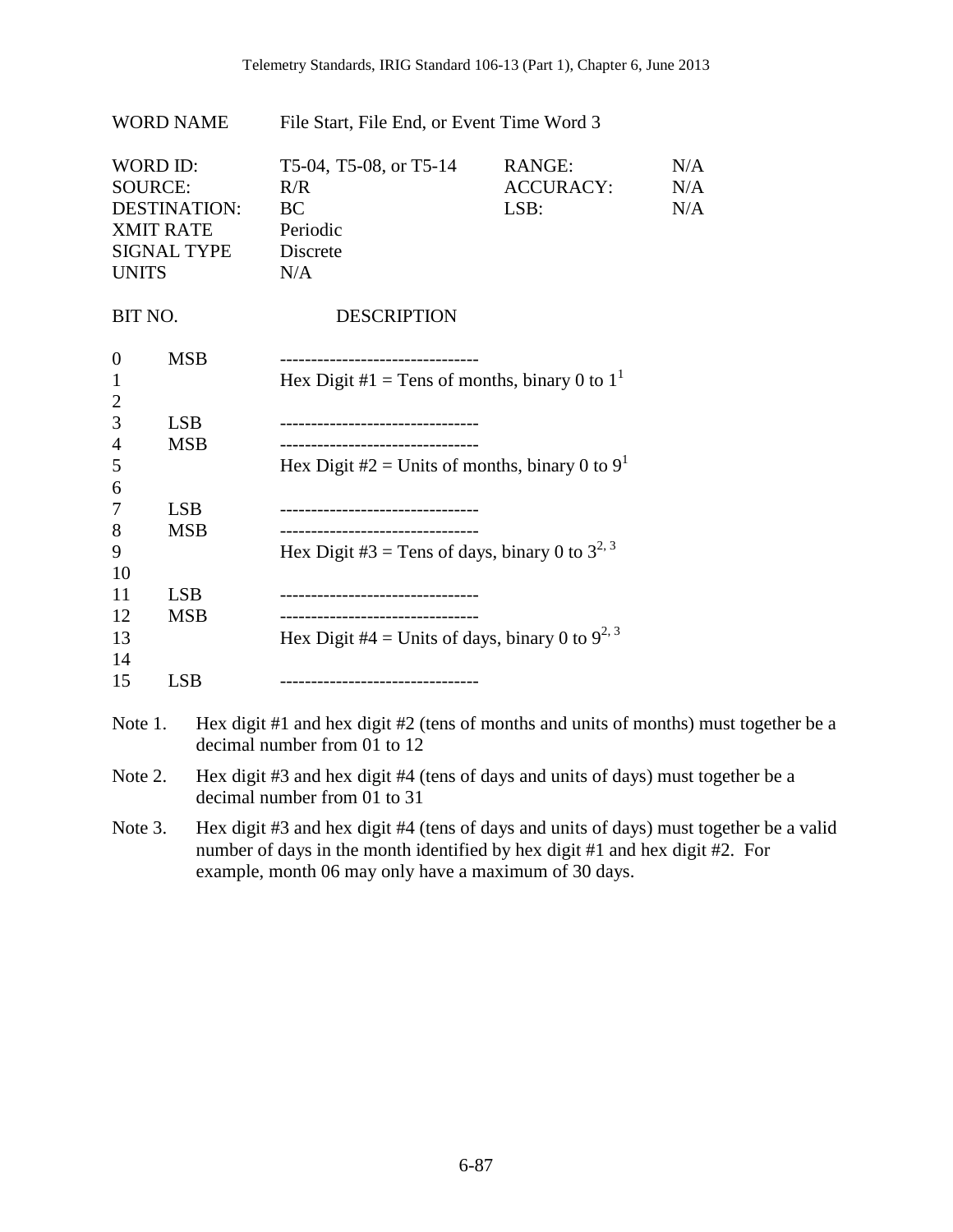| <b>WORD NAME</b>                           |                                                               | File Start, File End, or Event Time Word 4                                |                                    |                   |
|--------------------------------------------|---------------------------------------------------------------|---------------------------------------------------------------------------|------------------------------------|-------------------|
| WORD ID:<br><b>SOURCE:</b><br><b>UNITS</b> | <b>DESTINATION:</b><br><b>XMIT RATE</b><br><b>SIGNAL TYPE</b> | $T5-05$ , T5-09, or T5-15<br>R/R<br>BC<br>Periodic<br>Discrete<br>N/A     | <b>RANGE:</b><br>ACCURACY:<br>LSB: | N/A<br>N/A<br>N/A |
| BIT NO.                                    |                                                               | <b>DESCRIPTION</b>                                                        |                                    |                   |
| $\overline{0}$<br>1<br>2                   | <b>MSB</b>                                                    | Hex Digit #1 = Thousands of years, binary 0 to 2                          |                                    |                   |
| 3<br>$\overline{4}$<br>5<br>6              | <b>LSB</b><br><b>MSB</b>                                      | Hex Digit #2 = Hundreds of years, binary 0 to 9                           |                                    |                   |
| 7<br>8<br>9<br>10                          | <b>LSB</b><br><b>MSB</b>                                      | --------------------------<br>Hex Digit #3 = Tens of years, binary 0 to 9 |                                    |                   |
| 11<br>12<br>13<br>14                       | <b>LSB</b><br><b>MSB</b>                                      | Hex Digit #4 = Units of years, binary 0 to 9                              |                                    |                   |
| 15                                         | <b>LSB</b>                                                    |                                                                           |                                    |                   |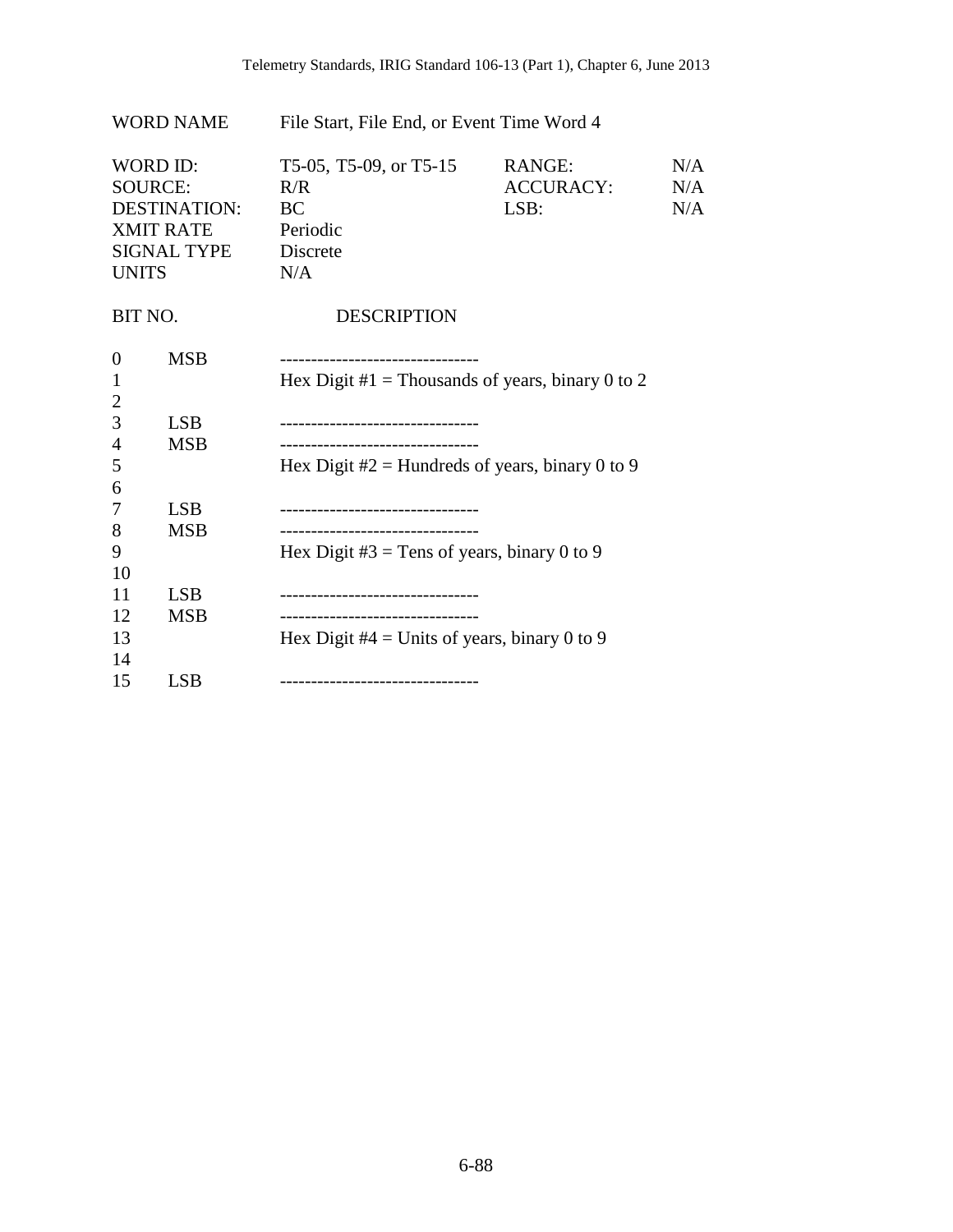| WORD ID:<br>$T5-10$<br><b>RANGE:</b><br>see below<br><b>ACCURACY:</b><br><b>SOURCE:</b><br>R/R<br>N/A<br><b>DESTINATION:</b><br><b>BC</b><br>N/A<br>LSB:<br><b>XMIT RATE</b><br>Periodic<br><b>SIGNAL TYPE</b><br>Discrete<br><b>UNITS</b><br>N/A<br>BIT NO.<br><b>DESCRIPTION</b><br><b>MSB</b><br>Bit 0: Event Info Validity; Valid = 1, Invalid = 0<br>$\boldsymbol{0}$<br>Bit 1 - 15 is the unsigned integer event number of the requested event<br>$\mathbf{1}$<br>from 1 to the number of defined events in Status message data word 14<br>$\boldsymbol{2}$<br>$\mathfrak{Z}$<br>$(T6-014)$<br>$\overline{4}$<br>5<br>6<br>$\boldsymbol{7}$<br>$8\,$<br>9<br>10<br>11 | <b>WORD NAME:</b> | <b>Event Number</b> |  |
|-----------------------------------------------------------------------------------------------------------------------------------------------------------------------------------------------------------------------------------------------------------------------------------------------------------------------------------------------------------------------------------------------------------------------------------------------------------------------------------------------------------------------------------------------------------------------------------------------------------------------------------------------------------------------------|-------------------|---------------------|--|
|                                                                                                                                                                                                                                                                                                                                                                                                                                                                                                                                                                                                                                                                             |                   |                     |  |
|                                                                                                                                                                                                                                                                                                                                                                                                                                                                                                                                                                                                                                                                             |                   |                     |  |
| 13<br>14<br><b>LSB</b><br>15                                                                                                                                                                                                                                                                                                                                                                                                                                                                                                                                                                                                                                                | 12                |                     |  |

Note: Event Info Validity applies to the event number in this data word, the event occurrence number in data word 11, and the event time in data words 12, 13, 14, and 15.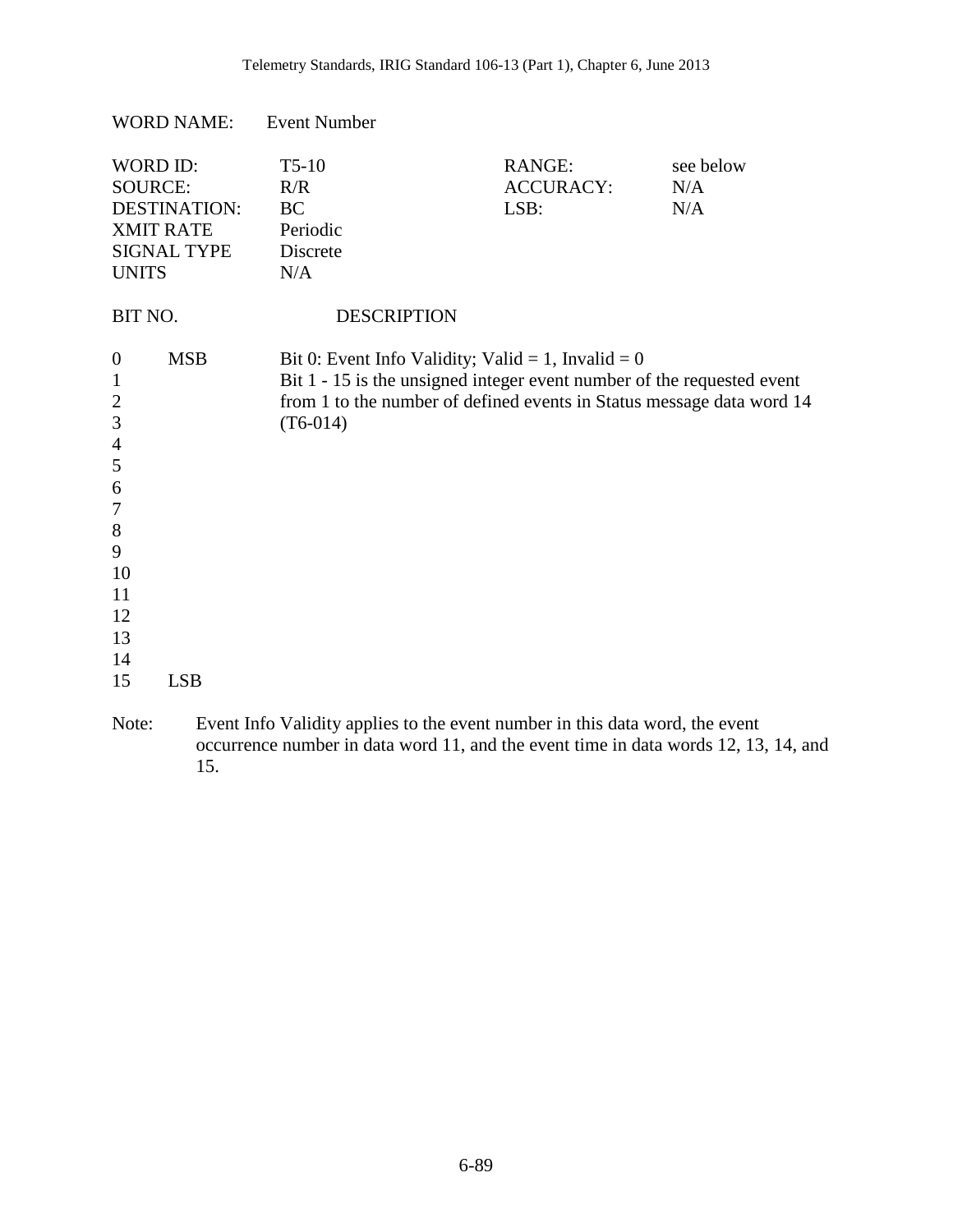| <b>WORD NAME:</b> | <b>Event Occurrence</b> |
|-------------------|-------------------------|
|-------------------|-------------------------|

| WORD ID:<br><b>SOURCE:</b><br><b>DESTINATION:</b><br><b>XMIT RATE</b><br><b>SIGNAL TYPE</b><br><b>UNITS</b>                                                                       | $T5-11$<br>R/R<br><b>BC</b><br>Periodic<br>Discrete<br>N/A                                | RANGE:<br><b>ACCURACY:</b><br>LSB: | $1 - 65535$<br>N/A<br>N/A |
|-----------------------------------------------------------------------------------------------------------------------------------------------------------------------------------|-------------------------------------------------------------------------------------------|------------------------------------|---------------------------|
| BIT NO.                                                                                                                                                                           | <b>DESCRIPTION</b>                                                                        |                                    |                           |
| <b>MSB</b><br>$\overline{0}$<br>$\mathbf{1}$<br>$\overline{2}$<br>$\mathfrak{Z}$<br>$\overline{4}$<br>5<br>6<br>7<br>$8\,$<br>9<br>10<br>11<br>12<br>13<br>14<br>15<br><b>LSB</b> | Bit $0 - 15$ is the unsigned integer event occurrence number of the<br>requested BC event |                                    |                           |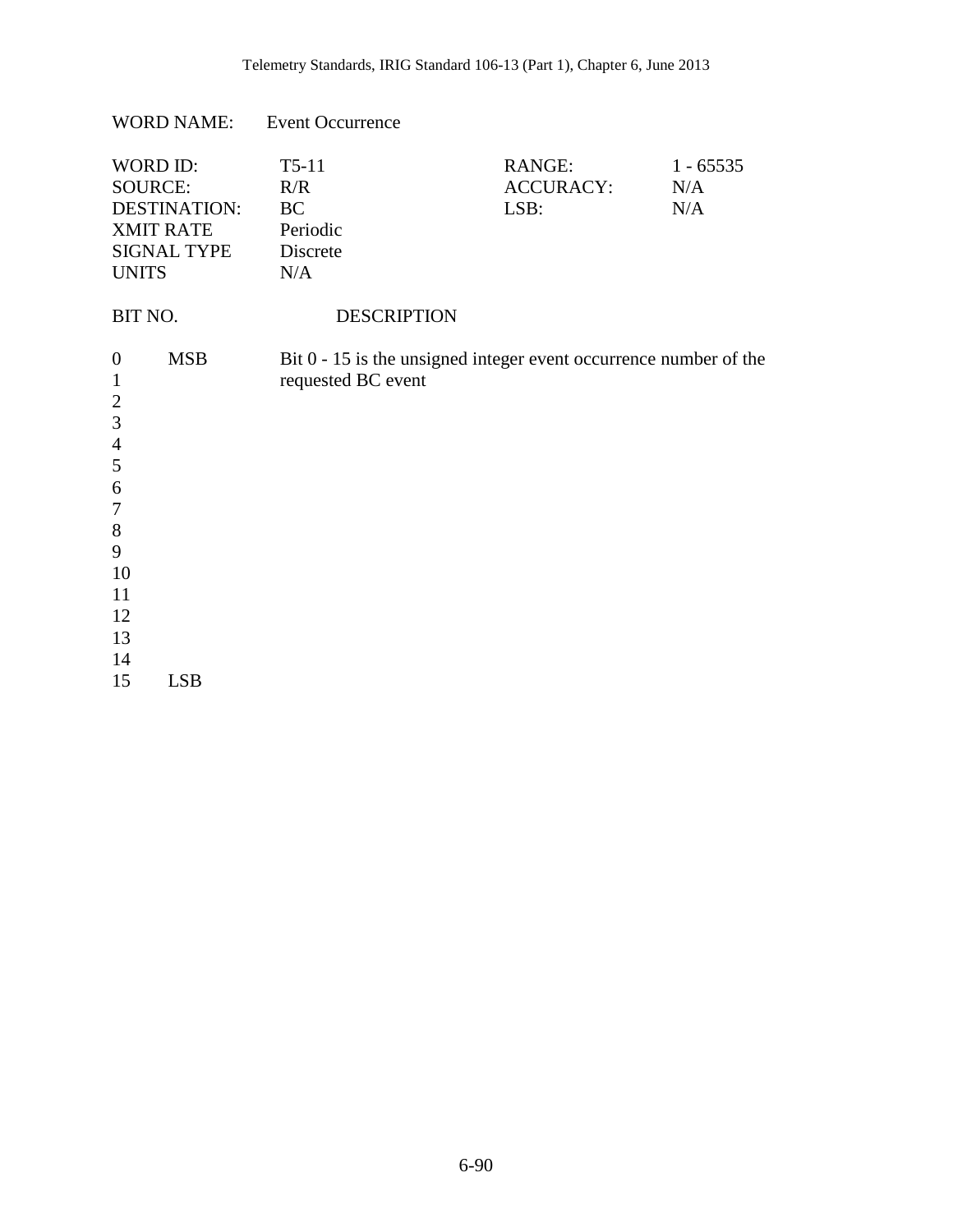### 6.3.2.5 Status Command

The Status command retrieves R/R status and configuration information. A validity bit in data word 1 indicates when the status and configuration information is valid.

#### MESSAGE NAME: Status

| MESSAGE ID: T6  |     | TRANSFER TYPE: RT - BC |  |
|-----------------|-----|------------------------|--|
| SOURCE:         | R/R | WORD COUNT: 32         |  |
| DESTINATION: BC |     |                        |  |

| WORD NO.                    | <b>DESCRIPTION</b>                            |
|-----------------------------|-----------------------------------------------|
| <b>CW</b>                   | Subaddress 00110 binary                       |
| SW                          | MIL-STD-1553 Status Word                      |
| 01                          | Multiple system status fields                 |
| Command Percent Complete 02 | Record/BIT/Erase/Sanitize % complete          |
| Internal Memory/RMM Size 03 | Internal Memory/RMM capacity in               |
|                             |                                               |
| 04                          | Amount (%) of unused memory                   |
| 05                          | Number of used file table entries             |
| 06                          | System time seconds & milliseconds            |
| 07                          | System time hours & minutes                   |
| 08                          | System time month & days                      |
| 09                          | System time year                              |
| 10                          | Current replay time seconds $\&$ milliseconds |
| 11                          | Current replay hours & minutes                |
| 12                          | Current replay month & days                   |
| 13                          | Current replay year                           |
| 14                          | Number of BC events in TMATS file             |
| 15                          | Firmware version numbers                      |
| 16                          | <b>TMATS</b> Setup File revision number       |
| 17-32                       | Zero-filled                                   |
|                             |                                               |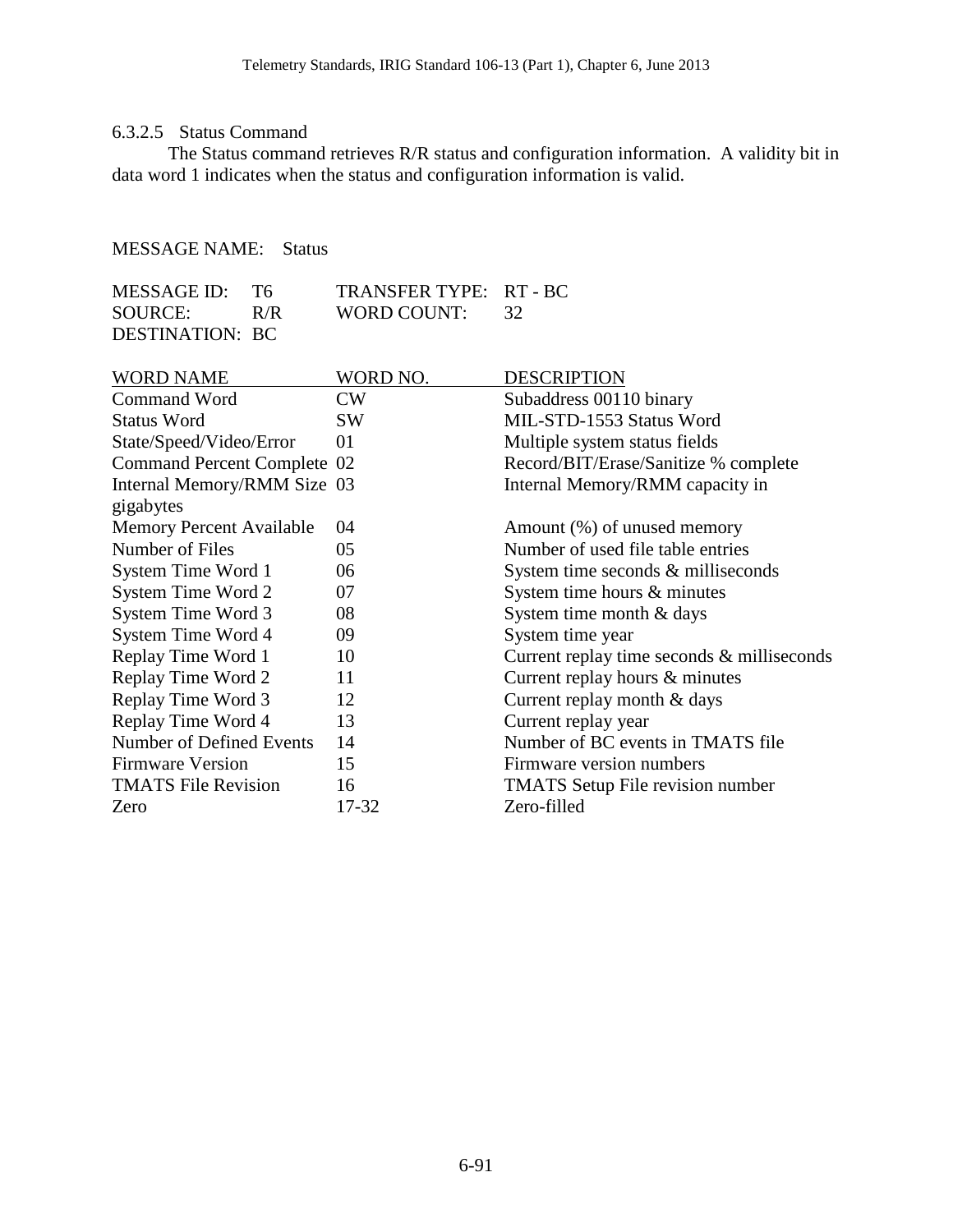| <b>WORD NAME</b>                                                                                                                       |            | State/Speed /Error                                                                                                                                                                                                                                                                                                                                                                      |                                           |                   |
|----------------------------------------------------------------------------------------------------------------------------------------|------------|-----------------------------------------------------------------------------------------------------------------------------------------------------------------------------------------------------------------------------------------------------------------------------------------------------------------------------------------------------------------------------------------|-------------------------------------------|-------------------|
| WORD ID:<br><b>SOURCE:</b><br>R/R<br><b>DESTINATION:</b><br><b>BC</b><br><b>XMIT RATE</b><br><b>SIGNAL TYPE</b><br><b>UNITS</b><br>N/A |            | T6-01<br>Periodic<br>Discrete                                                                                                                                                                                                                                                                                                                                                           | <b>RANGE:</b><br><b>ACCURACY:</b><br>LSB: | N/A<br>N/A<br>N/A |
| BIT NO.<br><b>DESCRIPTION</b>                                                                                                          |            |                                                                                                                                                                                                                                                                                                                                                                                         |                                           |                   |
| <b>MSB</b><br>$\boldsymbol{0}$                                                                                                         | <b>Bit</b> | Bit $0 - 3$ = one of the following state codes<br>0123<br>$0000 = \text{FAIL}$<br>$0001 = IDLE$<br>$0010 = BIT$<br>$0011 = ERASE$<br>$0100 =$ SANITIZE<br>$0101 = RECORD$<br>$0110 = PLAY$<br>$0111$ = RECORD & PLAY<br>$1000 = \text{QUEUE}$ (FIND)<br>$1001 = BUSY$<br>$1010 = \text{COMMAND}$ ERROR<br>$1011 =$ SANITIZE ERROR<br>$1100 =$ SANITIZE PASS<br>$1101 - 1111 =$ Reserved |                                           |                   |
|                                                                                                                                        | <b>Bit</b> | Bit 4 - $7 = \text{binary value representing current replay speed}$<br>4567<br>$0000 = \text{Pause}$ (Speed Zero)<br>$0001$ = Normal Speed (Real-Time)<br>0010 - 1111 = User Defined<br>(Word T6-01 continued on next page)                                                                                                                                                             |                                           |                   |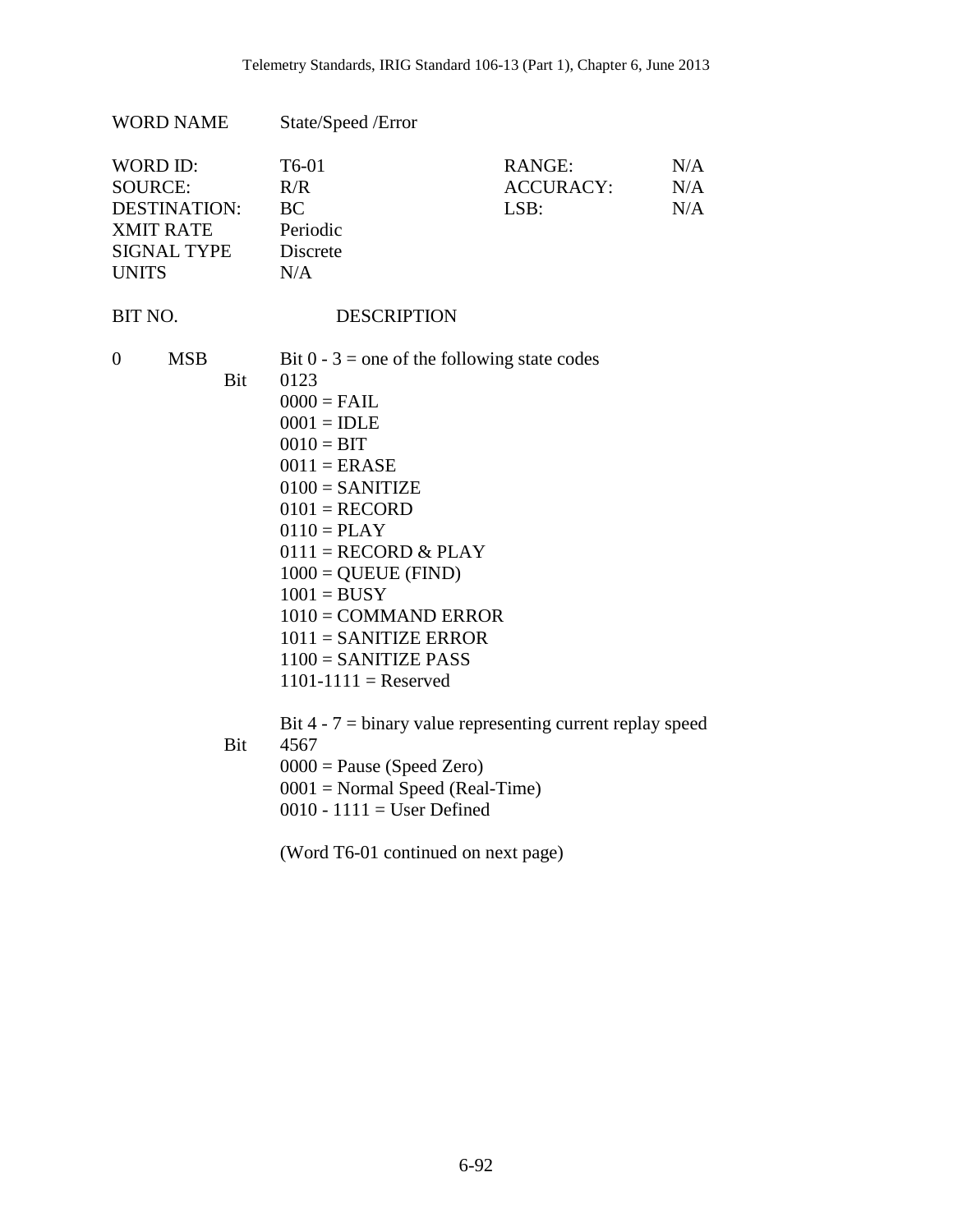|    |            |     | (Word T6-01 continued)                                                                                                                                                                                                            |
|----|------------|-----|-----------------------------------------------------------------------------------------------------------------------------------------------------------------------------------------------------------------------------------|
|    |            |     | Bits 8-10: Reserved                                                                                                                                                                                                               |
|    |            |     | Bit 11: Last Receive Command Error<br>$0 =$ Last BC to RT command was valid and accepted<br>$1 =$ Last BC to RT command was illegal/invalid and rejected                                                                          |
|    |            |     | Bit 12: Status message validity<br>$0 = All message words are invalid$<br>$1 = All message words are valid$                                                                                                                       |
|    |            | Bit | Bits 13-14: Queue command status<br>13 14<br>$0 \quad 0 \quad = \text{No queue command status}$<br>$0 \quad 1 \quad =$ Queue command passed<br>$1 \quad 0 =$ Queue command failed<br>$1 \quad 1$<br>$=$ Queue command in progress |
| 15 | <b>LSB</b> |     | Play Live Mode status <sup>1</sup><br>$0 = Not$ in Play Live mode<br>$1 =$ In Play Live mode                                                                                                                                      |

Note 1. Play Live Mode status is cleared by the Stop Replay command.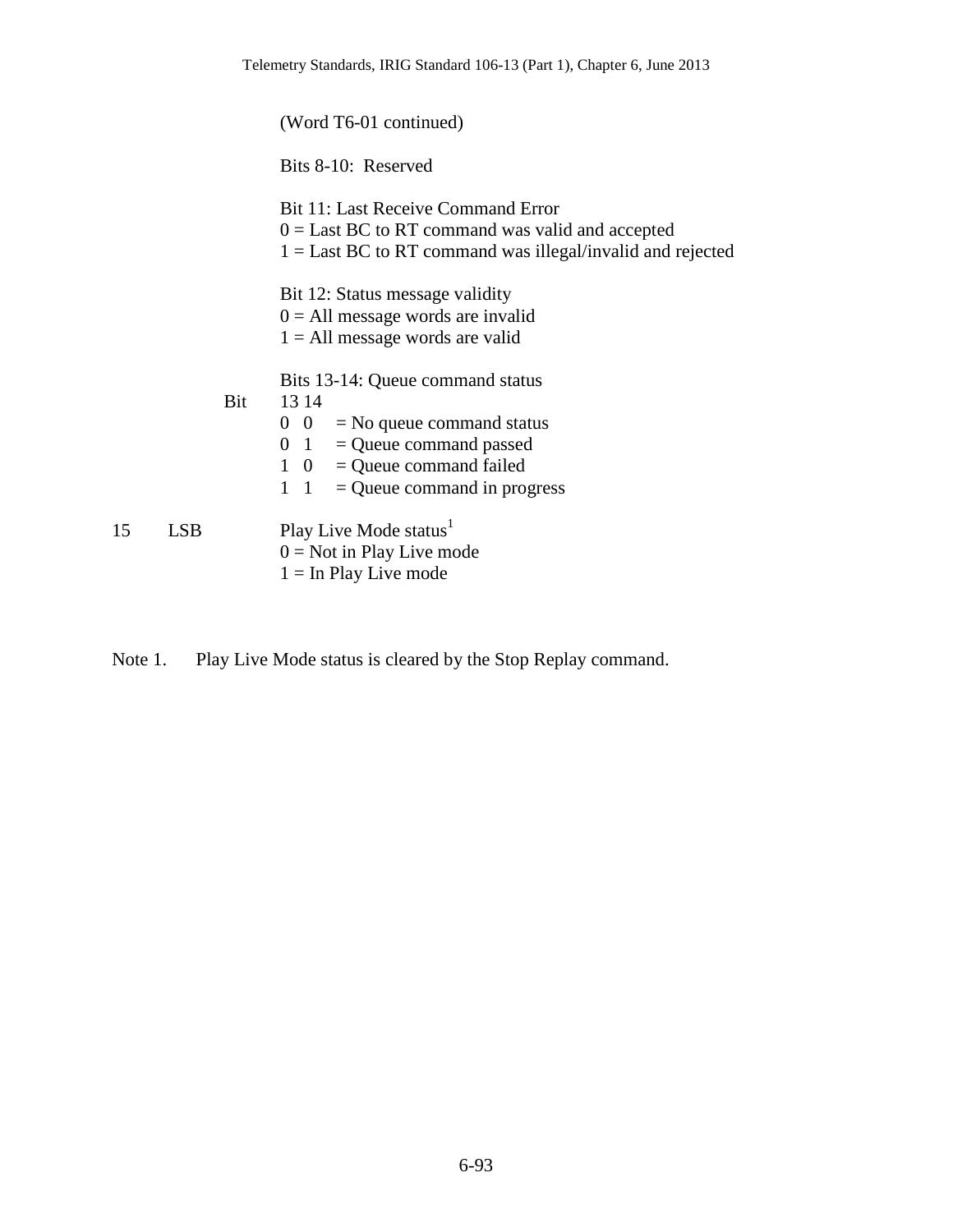WORD NAME: Command Percent Complete

| WORD ID:<br><b>SOURCE:</b><br><b>DESTINATION:</b><br><b>XMIT RATE</b><br><b>SIGNAL TYPE</b><br><b>UNITS</b>                                                                            | T <sub>6</sub> -02<br>R/R<br><b>BC</b><br>Periodic<br>Discrete<br>N/A                                                                                                                                                                                                                                   | RANGE:<br><b>ACCURACY:</b><br>LSB: | $0 - 100$<br>N/A<br>N/A |
|----------------------------------------------------------------------------------------------------------------------------------------------------------------------------------------|---------------------------------------------------------------------------------------------------------------------------------------------------------------------------------------------------------------------------------------------------------------------------------------------------------|------------------------------------|-------------------------|
| BIT NO.                                                                                                                                                                                | <b>DESCRIPTION</b>                                                                                                                                                                                                                                                                                      |                                    |                         |
| <b>MSB</b><br>$\overline{0}$<br>$\mathbf{1}$<br>$\overline{2}$<br>$\mathfrak{Z}$<br>$\overline{4}$<br>5<br>6<br>$\tau$<br>$8\,$<br>9<br>10<br>11<br>12<br>13<br>14<br><b>LSB</b><br>15 | Bit 0 - 15 is the unsigned integer percent complete for the Record,<br>Record & Play, BIT, Erase, or Sanitize command when the<br>$R/R$ is in the corresponding state as specified<br>by data word 1 (T6-01) bits 0-3. In the Record $\&$ Play state, the<br>percent complete applies to the recording. |                                    |                         |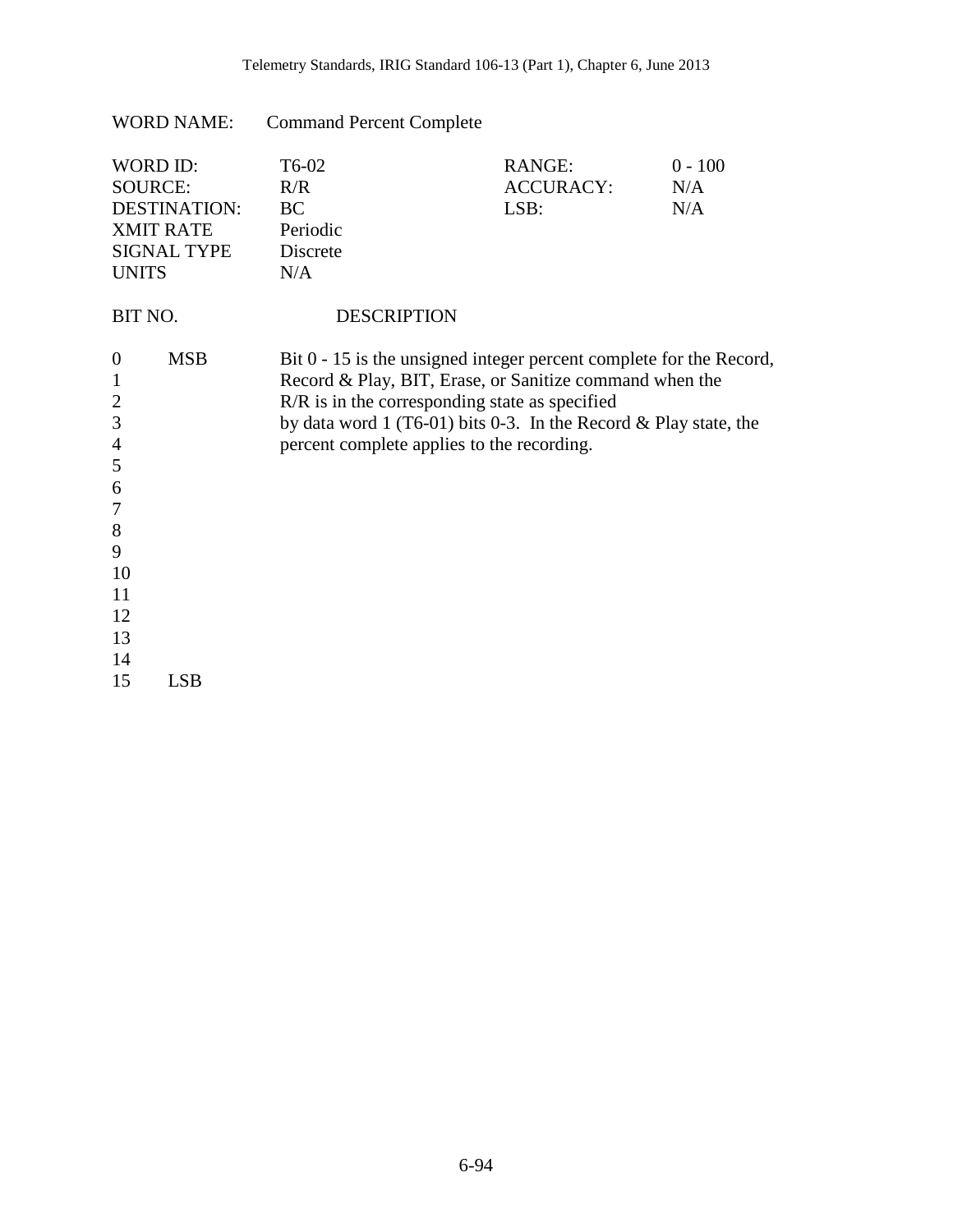# WORD NAME: Internal Memory/RMM Size

| WORD ID:<br><b>SOURCE:</b><br><b>DESTINATION:</b><br><b>XMIT RATE</b><br><b>SIGNAL TYPE</b><br><b>UNITS</b>                                                                     | T6-03<br>R/R<br><b>BC</b><br>Periodic<br>Discrete<br>N/A                                                                           | RANGE:<br><b>ACCURACY:</b><br>LSB: | N/A<br>N/A<br>N/A |
|---------------------------------------------------------------------------------------------------------------------------------------------------------------------------------|------------------------------------------------------------------------------------------------------------------------------------|------------------------------------|-------------------|
| BIT NO.                                                                                                                                                                         | <b>DESCRIPTION</b>                                                                                                                 |                                    |                   |
| <b>MSB</b><br>$\boldsymbol{0}$<br>$\mathbf{1}$<br>$\mathbf{2}$<br>3<br>$\overline{4}$<br>5<br>6<br>$\boldsymbol{7}$<br>8<br>9<br>10<br>11<br>12<br>13<br>14<br><b>LSB</b><br>15 | Bit $0 - 15$ is the unsigned integer capacity of the<br>Internal Memory/RMM in Gigabytes<br>(example: $64 = 64,000,000,000$ bytes) |                                    |                   |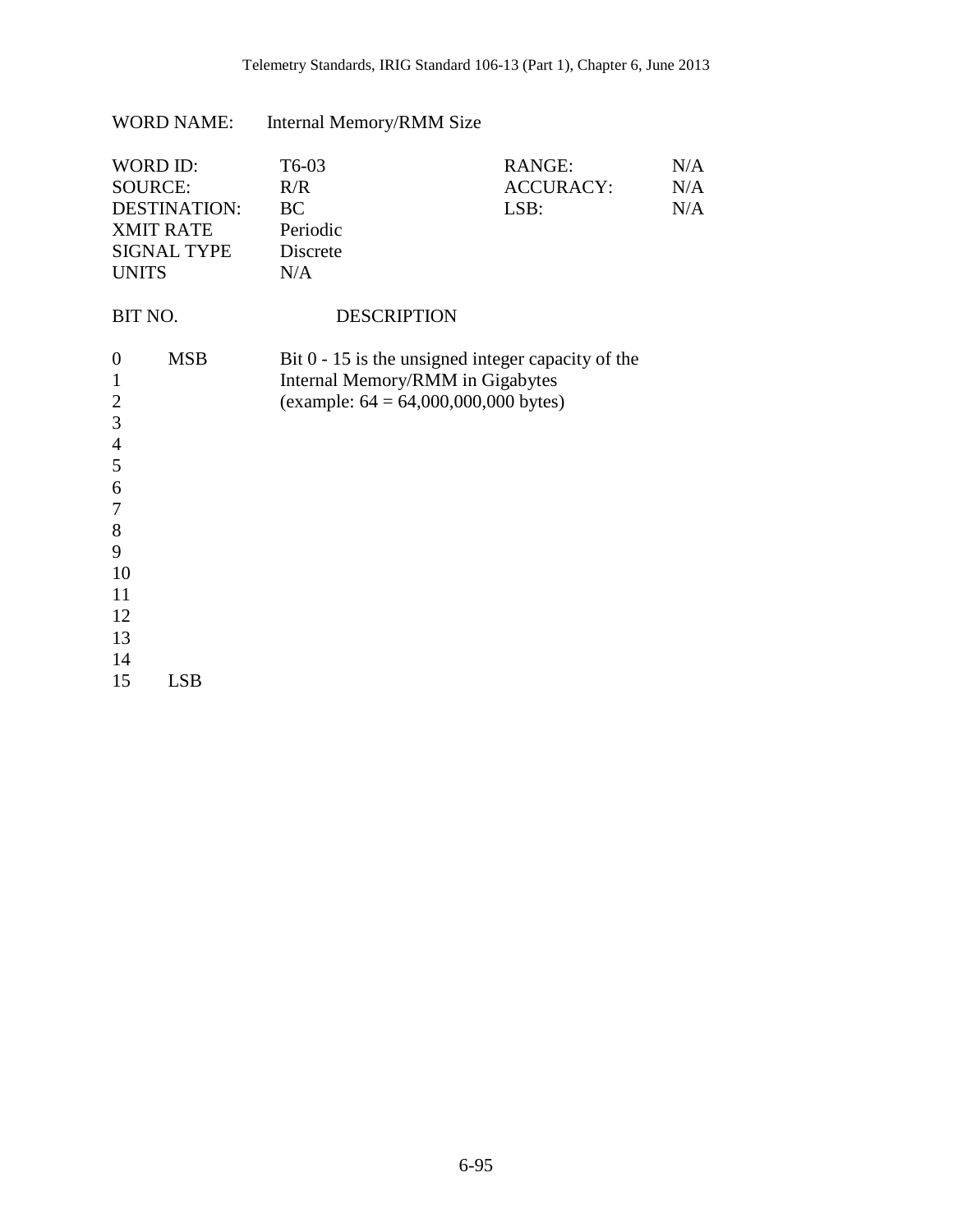WORD NAME: Memory Percent Available

| WORD ID:<br><b>SOURCE:</b><br><b>DESTINATION:</b><br><b>XMIT RATE</b><br><b>SIGNAL TYPE</b><br><b>UNITS</b>                                                                              | T6-04<br>R/R<br><b>BC</b><br>Periodic<br>Discrete<br>N/A                                                                                | RANGE:<br><b>ACCURACY:</b><br>LSB: | $0 - 100$<br>N/A<br>N/A |
|------------------------------------------------------------------------------------------------------------------------------------------------------------------------------------------|-----------------------------------------------------------------------------------------------------------------------------------------|------------------------------------|-------------------------|
| BIT NO.                                                                                                                                                                                  | <b>DESCRIPTION</b>                                                                                                                      |                                    |                         |
| <b>MSB</b><br>$\boldsymbol{0}$<br>$\mathbf{1}$<br>$\mathfrak{2}$<br>$\mathfrak{Z}$<br>$\overline{4}$<br>5<br>6<br>$\tau$<br>$8\,$<br>9<br>10<br>11<br>12<br>13<br>14<br>15<br><b>LSB</b> | Bit $0 - 15$ is the unsigned integer percent of unused (available)<br>storage capacity from 0 to 100 ( $0 = \text{full}$ , 100 = empty) |                                    |                         |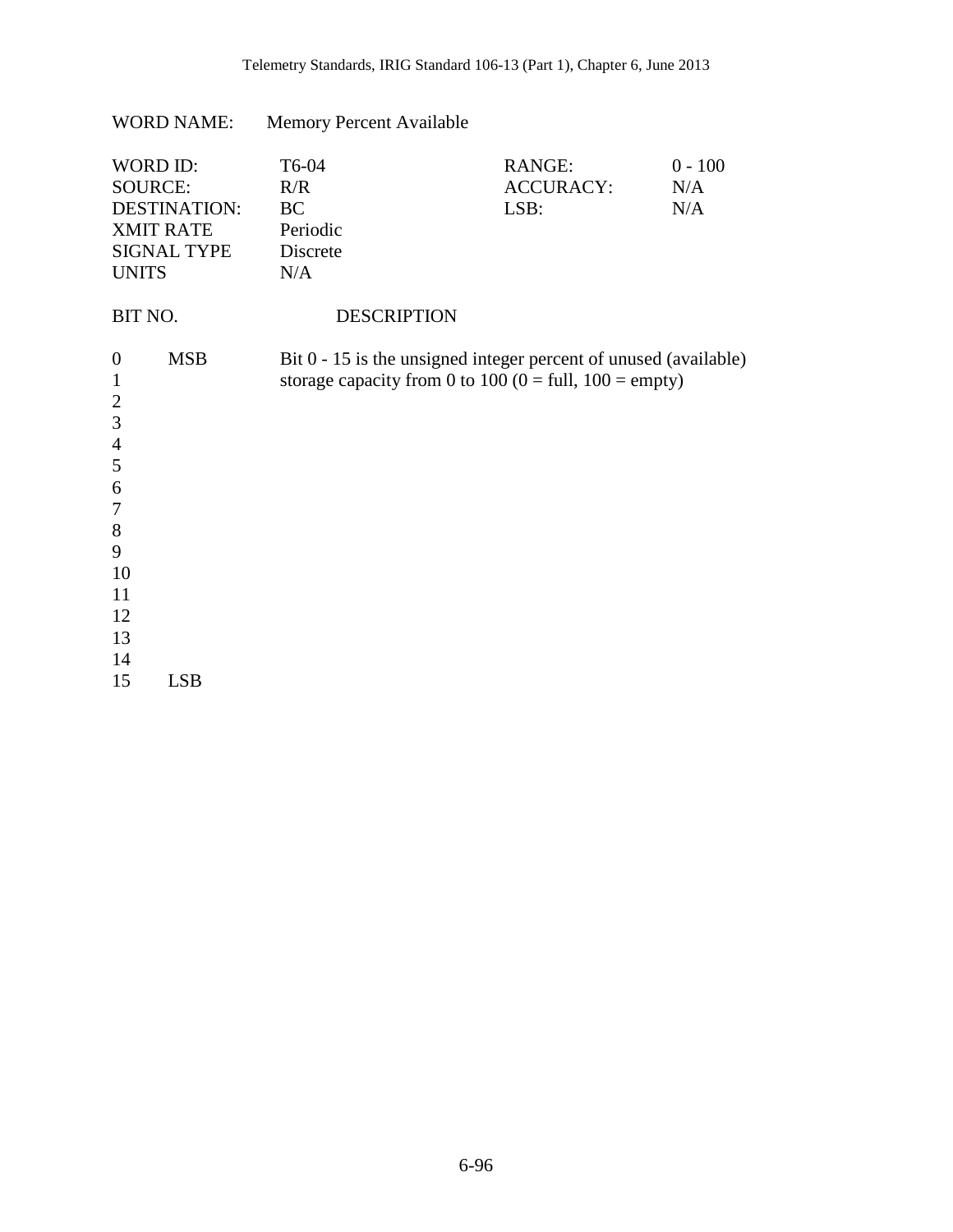| <b>WORD NAME:</b> | Number of Files |
|-------------------|-----------------|
|-------------------|-----------------|

| WORD ID:<br><b>SOURCE:</b><br><b>UNITS</b>                                                                                                    | <b>DESTINATION:</b><br><b>XMIT RATE</b><br><b>SIGNAL TYPE</b> | T6-05<br>R/R<br><b>BC</b><br>Periodic<br>Discrete<br>N/A | <b>RANGE:</b><br><b>ACCURACY:</b><br>LSB:            | $0 - 512$<br>N/A<br>N/A |
|-----------------------------------------------------------------------------------------------------------------------------------------------|---------------------------------------------------------------|----------------------------------------------------------|------------------------------------------------------|-------------------------|
| BIT NO.                                                                                                                                       |                                                               | <b>DESCRIPTION</b>                                       |                                                      |                         |
| $\theta$<br>$\mathbf{1}$<br>$\mathfrak{2}$<br>3<br>$\overline{4}$<br>5<br>6<br>$\boldsymbol{7}$<br>8<br>9<br>10<br>11<br>12<br>13<br>14<br>15 | <b>MSB</b><br><b>LSB</b>                                      | or zero if no RMM is mounted in the R/R                  | Bit $0 - 15$ is the unsigned integer number of files |                         |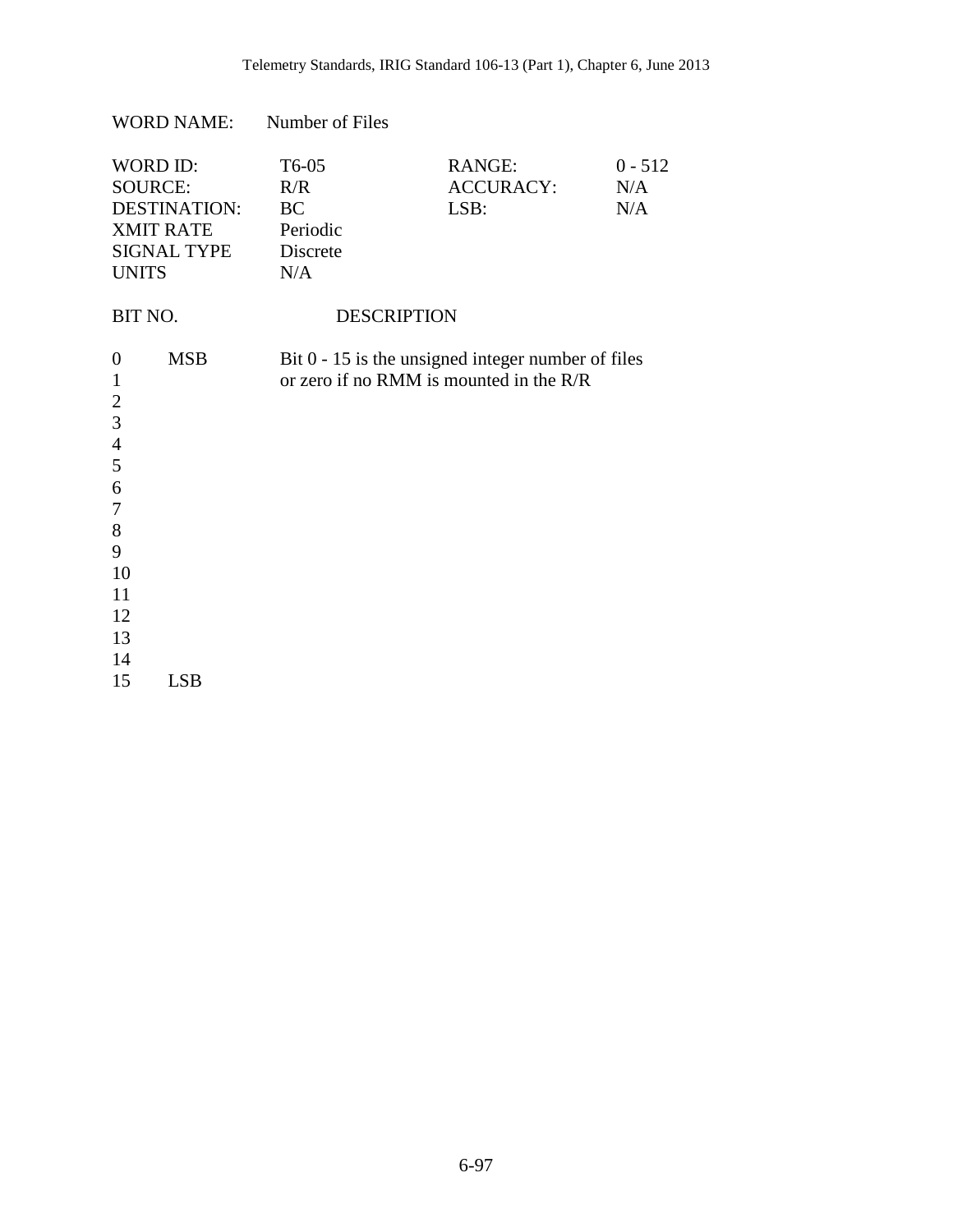|                     | <b>WORD NAME</b> | System or Replay Time Word 1    |                                                          |     |
|---------------------|------------------|---------------------------------|----------------------------------------------------------|-----|
|                     | WORD ID:         | T6-06 or T6-10                  | <b>RANGE:</b>                                            | N/A |
| <b>SOURCE:</b>      |                  | R/R                             | <b>ACCURACY:</b>                                         | N/A |
| <b>DESTINATION:</b> |                  | <b>BC</b>                       | LSB:                                                     | N/A |
| <b>XMIT RATE</b>    |                  | Periodic                        |                                                          |     |
| <b>SIGNAL TYPE</b>  |                  | Discrete                        |                                                          |     |
| <b>UNITS</b>        |                  | N/A                             |                                                          |     |
| BIT NO.             |                  | <b>DESCRIPTION</b>              |                                                          |     |
| $\theta$            | <b>MSB</b>       |                                 |                                                          |     |
| $\mathbf{1}$        |                  |                                 | Hex Digit #1 = Tens of seconds, binary 0 to 5            |     |
| 2                   |                  |                                 |                                                          |     |
| 3                   | <b>LSB</b>       | ------------------------------  |                                                          |     |
| $\overline{4}$      | <b>MSB</b>       |                                 |                                                          |     |
| 5                   |                  |                                 | Hex Digit #2 = Units of seconds, binary 0 to 9           |     |
| 6                   |                  |                                 |                                                          |     |
| 7                   | <b>LSB</b>       |                                 |                                                          |     |
| 8                   | <b>MSB</b>       |                                 |                                                          |     |
| 9                   |                  |                                 | Hex Digit $#3$ = Hundreds of milliseconds, binary 0 to 9 |     |
| 10                  |                  |                                 |                                                          |     |
| 11                  | <b>LSB</b>       | ------------------------------- |                                                          |     |
| 12                  | <b>MSB</b>       | ------------------------------  |                                                          |     |
| 13                  |                  |                                 | Hex Digit #4 = Tens of milliseconds, binary 0 to 9       |     |
| 14                  |                  |                                 |                                                          |     |
| 15                  | <b>LSB</b>       | ------------------------------- |                                                          |     |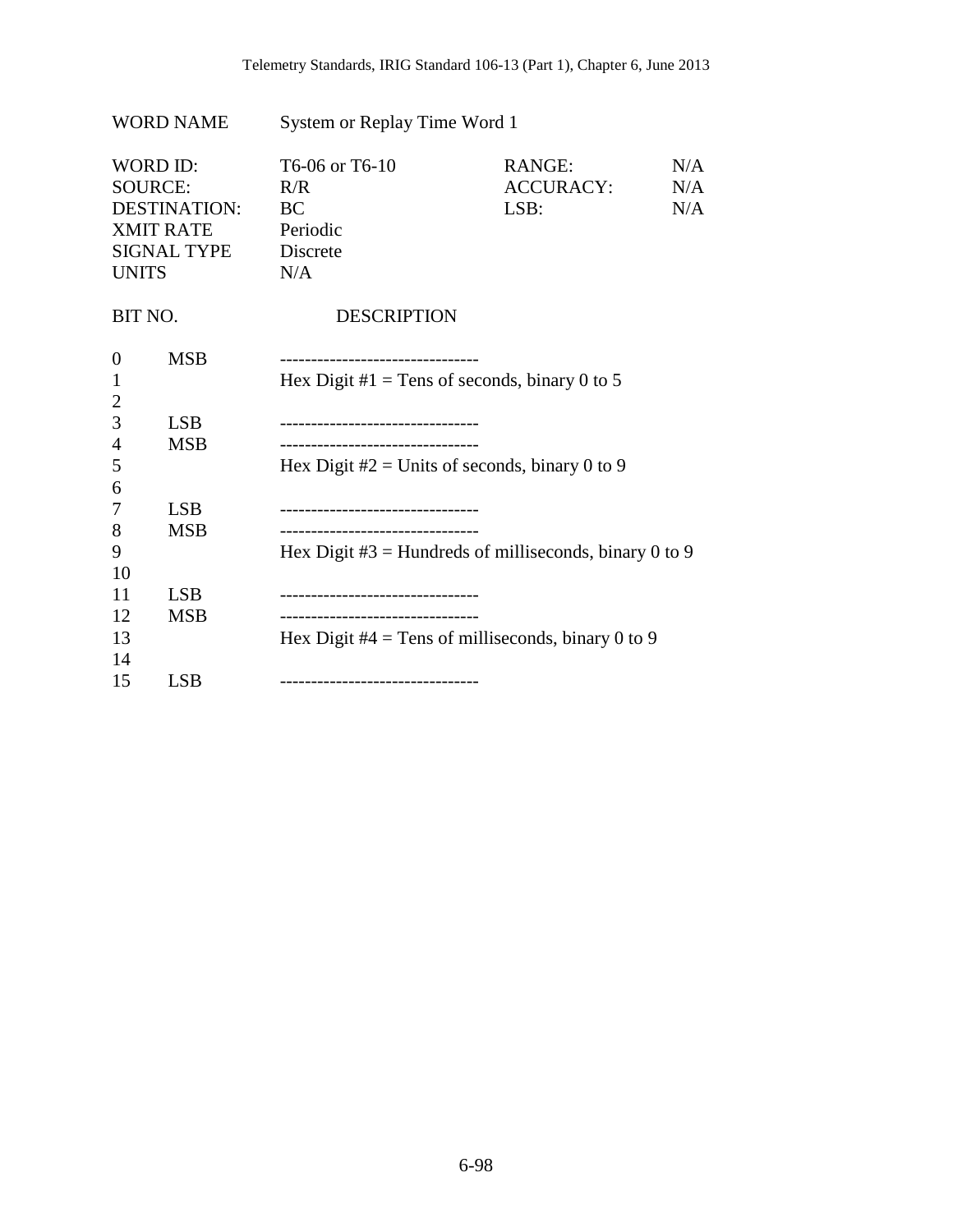|                                                                                                             | <b>WORD NAME</b>         | System or Replay Time Word 2                                      |                                                  |                   |
|-------------------------------------------------------------------------------------------------------------|--------------------------|-------------------------------------------------------------------|--------------------------------------------------|-------------------|
| WORD ID:<br><b>SOURCE:</b><br><b>DESTINATION:</b><br><b>XMIT RATE</b><br><b>SIGNAL TYPE</b><br><b>UNITS</b> |                          | T6-07 or T6-11<br>R/R<br><b>BC</b><br>Periodic<br>Discrete<br>N/A | <b>RANGE:</b><br><b>ACCURACY:</b><br>LSB:        | N/A<br>N/A<br>N/A |
| BIT NO.                                                                                                     |                          | <b>DESCRIPTION</b>                                                |                                                  |                   |
| $\theta$<br>1<br>2                                                                                          | <b>MSB</b>               |                                                                   | Hex Digit #1 = Tens of hours, binary 0 to $2^1$  |                   |
| 3<br>4                                                                                                      | <b>LSB</b><br><b>MSB</b> | ------------------------------                                    |                                                  |                   |
| 5<br>6                                                                                                      |                          |                                                                   | Hex Digit #2 = Units of hours, binary 0 to $9^1$ |                   |
| 7                                                                                                           | <b>LSB</b>               |                                                                   |                                                  |                   |
| 8<br>9<br>10                                                                                                | <b>MSB</b>               | ---------------------------                                       | Hex Digit #3 = Tens of minutes, binary 0 to 5    |                   |
| 11                                                                                                          | <b>LSB</b>               |                                                                   |                                                  |                   |
| 12                                                                                                          | <b>MSB</b>               | -----------------------------                                     |                                                  |                   |
| 13                                                                                                          |                          |                                                                   | Hex Digit $#4 =$ Units of minutes, binary 0 to 9 |                   |
| 14                                                                                                          |                          |                                                                   |                                                  |                   |
| 15                                                                                                          | <b>LSB</b>               |                                                                   |                                                  |                   |

Note 1. Hex digit #1 and hex digit #2 (tens of hours and units of hours) must together be a decimal number from 00 to 23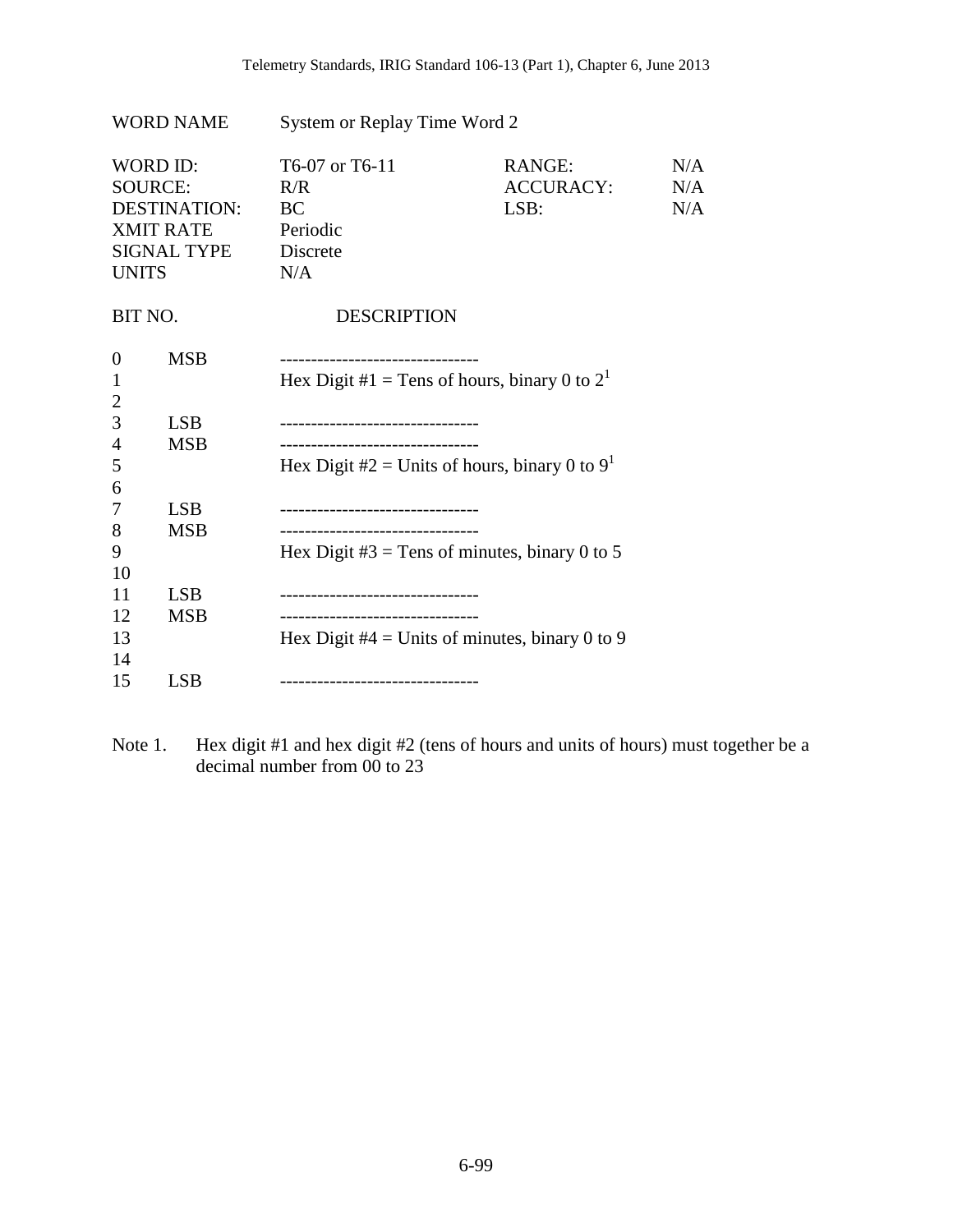|                                                                                                             | <b>WORD NAME</b>         | System or Replay Time Word 3                                                        |                                           |                   |
|-------------------------------------------------------------------------------------------------------------|--------------------------|-------------------------------------------------------------------------------------|-------------------------------------------|-------------------|
| WORD ID:<br><b>SOURCE:</b><br><b>DESTINATION:</b><br><b>XMIT RATE</b><br><b>SIGNAL TYPE</b><br><b>UNITS</b> |                          | T6-08 or T6-12<br>R/R<br><b>BC</b><br>Periodic<br>Discrete<br>N/A                   | <b>RANGE:</b><br><b>ACCURACY:</b><br>LSB: | N/A<br>N/A<br>N/A |
| BIT NO.                                                                                                     |                          | <b>DESCRIPTION</b>                                                                  |                                           |                   |
| $\overline{0}$<br>1<br>$\overline{2}$                                                                       | <b>MSB</b>               | Hex Digit #1 = Tens of months, binary 0 to $1^1$                                    |                                           |                   |
| 3<br>4<br>5<br>6                                                                                            | <b>LSB</b><br><b>MSB</b> | Hex Digit #2 = Units of months, binary 0 to $9^1$                                   |                                           |                   |
| 7<br>8<br>9<br>10                                                                                           | <b>LSB</b><br><b>MSB</b> | --------------------------<br>Hex Digit #3 = Tens of days, binary 0 to $3^{2,3}$    |                                           |                   |
| 11<br>12<br>13<br>14                                                                                        | <b>LSB</b><br><b>MSB</b> | ----------------------------<br>Hex Digit #4 = Units of days, binary 0 to $9^{2,3}$ |                                           |                   |
| 15                                                                                                          | <b>LSB</b>               | -------------------------------                                                     |                                           |                   |

- Note 1. Hex digit #1 and hex digit #2 (tens of months and units of months) must together be a decimal number from 01 to 12
- Note 2. Hex digit #3 and hex digit #4 (tens of days and units of days) must together be a decimal number from 01 to 31
- Note 3. Hex digit #3 and hex digit #4 (tens of days and units of days) must together be a valid number of days in the month identified by hex digit #1 and hex digit #2. For example, month 06 may only have a maximum of 30 days.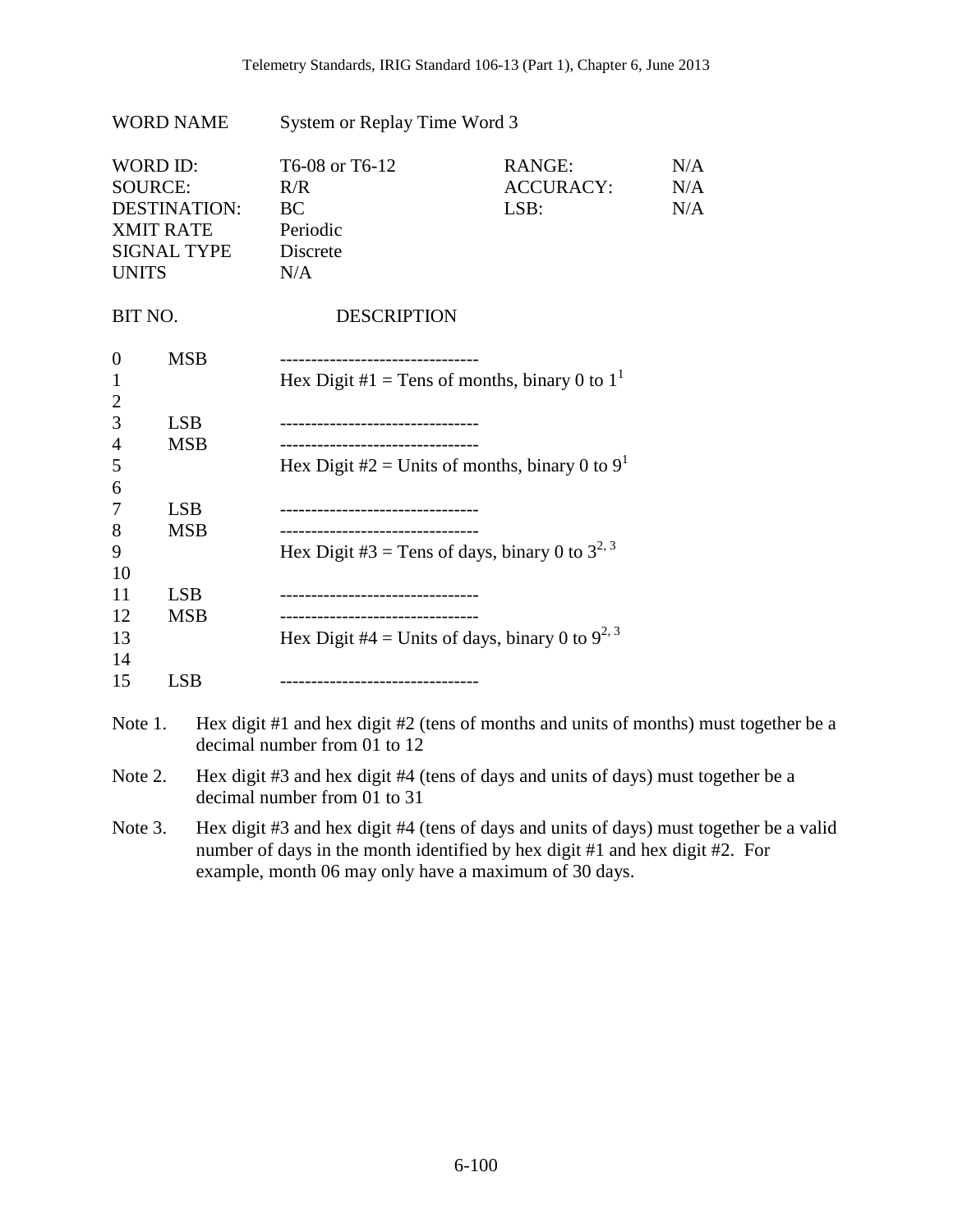WORD NAME System or Replay Time Word 4 WORD ID: T6-09 or T6-13 RANGE: N/A SOURCE: R/R ACCURACY: N/A DESTINATION: BC LSB: N/A XMIT RATE Periodic SIGNAL TYPE Discrete UNITS N/A BIT NO. DESCRIPTION 0 MSB --------------------------------1 Hex Digit #1 = Thousands of years, binary 0 to 2 2 3 LSB -------------------------------- 4 MSB -------------------------------- 5 Hex Digit  $\#2$  = Hundreds of years, binary 0 to 9 6 7 LSB ---------------------------------8 MSB ---------------------------------9 Hex Digit  $#3 =$ Tens of years, binary 0 to 9 10 11 LSB ---------------------------------12 MSB -------------------------------- 13 Hex Digit #4 = Units of years, binary 0 to 9 14 15 LSB ----------------------------------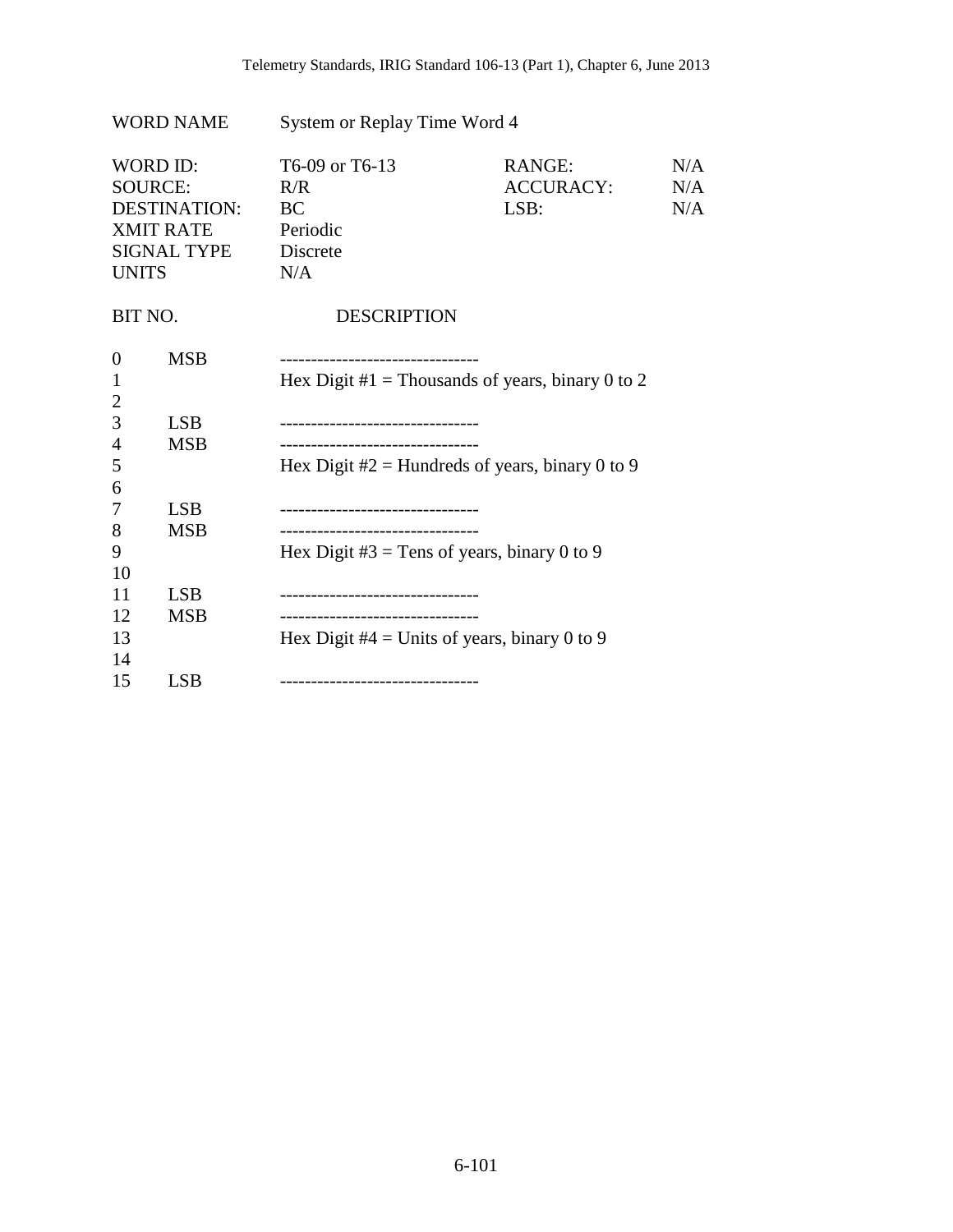| <b>WORD NAME:</b> | Number of BC Events |
|-------------------|---------------------|
|-------------------|---------------------|

| WORD ID:<br><b>SOURCE:</b><br><b>DESTINATION:</b><br><b>XMIT RATE</b><br><b>SIGNAL TYPE</b><br><b>UNITS</b>                                                                                      | T6-14<br>R/R<br><b>BC</b><br>Periodic<br>Discrete<br>N/A                             | RANGE:<br><b>ACCURACY:</b><br>LSB: | $0 - 31$<br>N/A<br>N/A |
|--------------------------------------------------------------------------------------------------------------------------------------------------------------------------------------------------|--------------------------------------------------------------------------------------|------------------------------------|------------------------|
| BIT NO.                                                                                                                                                                                          | <b>DESCRIPTION</b>                                                                   |                                    |                        |
| <b>MSB</b><br>$\boldsymbol{0}$<br>$\mathbf{1}$<br>$\mathbf{2}$<br>$\mathfrak{Z}$<br>$\overline{4}$<br>5<br>6<br>$\boldsymbol{7}$<br>$8\,$<br>9<br>10<br>11<br>12<br>13<br>14<br>15<br><b>LSB</b> | Bit $0 - 15$ is the unsigned integer number of defined BC events<br>from $0$ to $31$ |                                    |                        |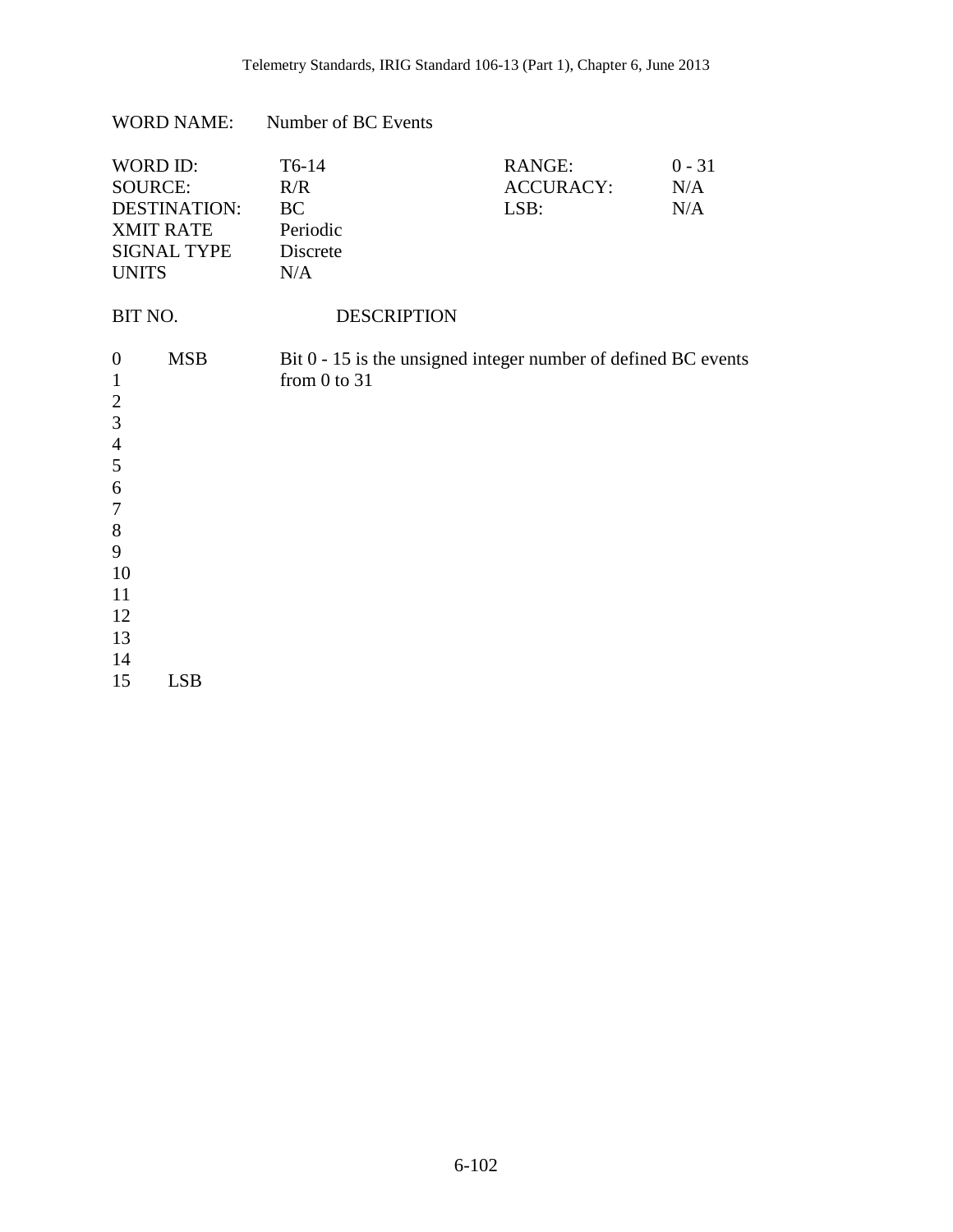| <b>WORD NAME:</b> | <b>Firmware Version</b> |
|-------------------|-------------------------|
|-------------------|-------------------------|

| WORD ID:<br><b>SOURCE:</b><br>DESTINATION:<br><b>XMIT RATE</b><br><b>SIGNAL TYPE</b><br><b>UNITS</b>       | $T6-15$<br>R/R<br><b>BC</b><br>Periodic<br>Discrete<br>N/A | <b>RANGE:</b><br><b>ACCURACY:</b><br>LSB:                               | N/A<br>N/A<br>N/A |
|------------------------------------------------------------------------------------------------------------|------------------------------------------------------------|-------------------------------------------------------------------------|-------------------|
| BIT NO.                                                                                                    | <b>DESCRIPTION</b>                                         |                                                                         |                   |
| $\boldsymbol{0}$<br>$\mathbf{1}$<br>$\overline{2}$<br>$\mathfrak{Z}$<br>$\overline{4}$<br>5<br>6<br>$\tau$ | Bit 0 is MSB, Bit 7 is LSB                                 | $MSB$ Bit 0 - 7 is the unsigned integer firmware version (major) number |                   |
| 8<br>9<br>10<br>11<br>12<br>13<br>14<br>15<br><b>LSB</b>                                                   | Bit 8 is MSB, Bit 15 is LSB                                | Bit 8 - 15 is the unsigned integer firmware revision (minor) number     |                   |
|                                                                                                            |                                                            |                                                                         |                   |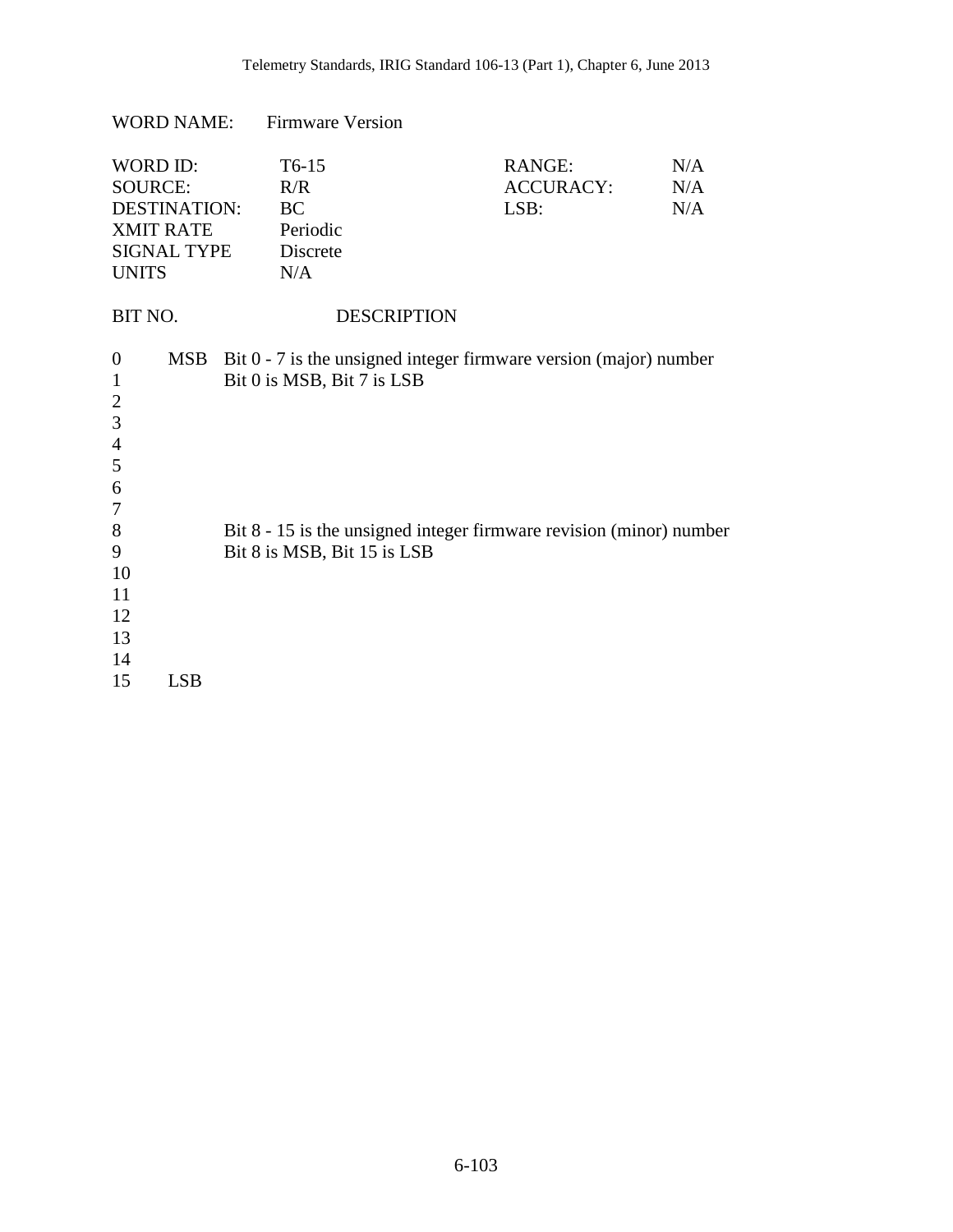| WORD NAME:                                                                                                                                                                      | <b>TMATS File Revision</b>                                 |                                                               |                   |
|---------------------------------------------------------------------------------------------------------------------------------------------------------------------------------|------------------------------------------------------------|---------------------------------------------------------------|-------------------|
| WORD ID:<br><b>SOURCE:</b><br><b>DESTINATION:</b><br><b>XMIT RATE</b><br><b>SIGNAL TYPE</b><br><b>UNITS</b>                                                                     | $T6-16$<br>R/R<br><b>BC</b><br>Periodic<br>Discrete<br>N/A | RANGE:<br><b>ACCURACY:</b><br>LSB:                            | N/A<br>N/A<br>N/A |
| BIT NO.                                                                                                                                                                         | <b>DESCRIPTION</b>                                         |                                                               |                   |
| <b>MSB</b><br>$\boldsymbol{0}$<br>$\mathbf{1}$<br>$\overline{c}$<br>3<br>$\overline{4}$<br>5<br>6<br>$\overline{7}$<br>8<br>9<br>10<br>11<br>12<br>13<br>14<br>15<br><b>LSB</b> |                                                            | Bit 0 - 15 is the unsigned integer TMATS file revision number |                   |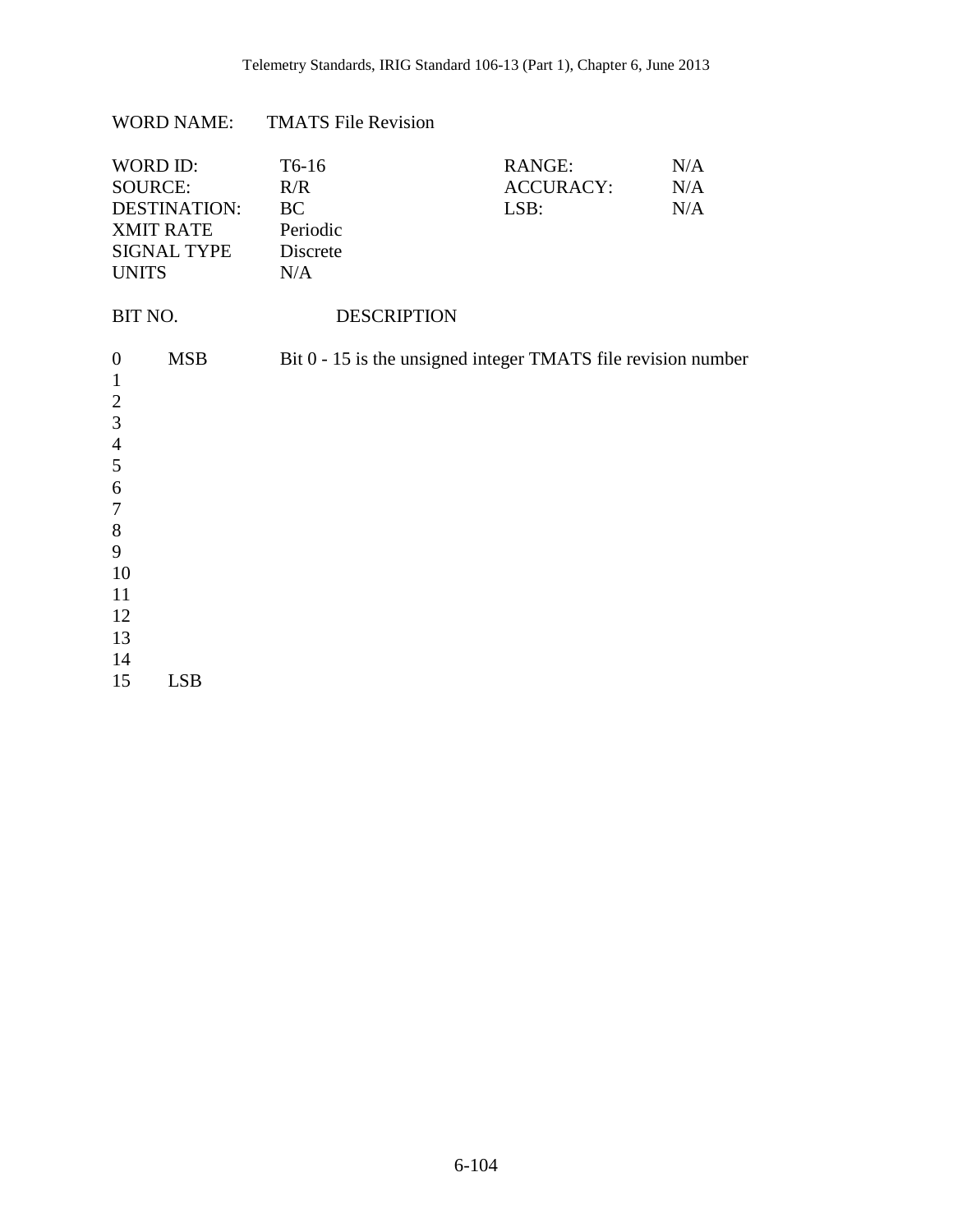#### 6.3.3 Command Acceptability and Validity

After boot-up, the R/R is always operating in one of the states defined herein. The current state of the R/R is returned in the STATUS transmit command. The acceptability (receive) and validity (transmit) of each of the commands are defined in [Table 6-10](#page-108-0) as follows.

- A Always acceptable (receive) or valid (transmit)
- 1 Only acceptable when an volume is mounted in the R/R
- 2 INFO (transmit) validity is identified by the validity bits in word 1 and word 10. STATUS validity is identified by the validity bit in word 1.
- 3 The R/R time will only be updated by the TIME command when the Time Channel synchronization status as indicated by the HEALTH command Time Channel status word (Health command data word 2 bit 11) is "synchronization failure."
- 4 Applies to Stop Command with Stop Replay option only when Play Live Data is active
- 5 Applies to Replay Command with Play Live option only when Play Live Data is not active
- N Never acceptable (receive) or valid (transmit)

When the R/R receives an invalid command, it will remain in its current state and only set the "Last Receive Command Error" bit in the STATUS command transmit message (T6-01 bit 11).

<span id="page-108-0"></span>

| Table 6-10. Military Standard 1553 Command Acceptability and Validity |                                   |                |                  |                |                            |                         |                |                |                |                |                 |                |                    |
|-----------------------------------------------------------------------|-----------------------------------|----------------|------------------|----------------|----------------------------|-------------------------|----------------|----------------|----------------|----------------|-----------------|----------------|--------------------|
|                                                                       | <b>State</b>                      |                |                  |                |                            |                         |                |                |                |                |                 |                |                    |
| <b>Command</b>                                                        | $\Box$<br>$\overline{\mathbf{c}}$ | <b>ASU8</b>    | COMMAND<br>ERROR | DECLASSIFY     | <b>DECLASSIFY</b><br>ERROR | ASSIFY<br>DECL/<br>PASS | ERASE          | <b>FAIL</b>    | IDLE           | PLAY           | (FIND)<br>QUEUE | RECORD         | $&$ PLAY<br>RECORD |
| <b>ASSIGN</b>                                                         | N                                 | A              | A                | A              | A                          | $\overline{A}$          | A              | $\overline{A}$ | $\overline{A}$ | A              | A               | A              | $\mathbf{A}$       |
| <b>BIT</b>                                                            | N                                 | N              | A                | N              | A                          | A                       | N              | $\overline{A}$ | A              | N              | N               | N              | N                  |
| <b>DECLASSIFY</b>                                                     | N                                 | N              | $\mathbf{1}$     | N              | 1                          | $\mathbf{1}$            | $\mathbf N$    | $\mathbf{1}$   | $\mathbf{1}$   | N              | N               | N              | $\mathbf N$        |
| <b>ERASE</b>                                                          | N                                 | N              | 1                | N              | 1                          | 1                       | N              | $\mathbf 1$    | 1              | N              | N               | N              | N                  |
| <b>EVENT (RECV)</b>                                                   | N                                 | A              | $\overline{A}$   | N              | A                          | A                       | N              | $\overline{A}$ | A              | A              | A               | $\overline{A}$ | $\overline{A}$     |
| <b>EVENTS (XMIT)</b>                                                  | A                                 | A              | A                | A              | A                          | A                       | $\overline{A}$ | $\overline{A}$ | $\mathbf{A}$   | A              | A               | A              | $\mathbf{A}$       |
| <b>HEALTH</b>                                                         | A                                 | A              | A                | A              | A                          | A                       | A              | A              | $\mathbf{A}$   | A              | A               | A              | $\mathbf{A}$       |
| <b>INFO (RECV)</b>                                                    | N                                 | $\overline{A}$ | $\overline{A}$   | $\mathbf{A}$   | $\mathbf{A}$               | $\mathbf{A}$            | $\mathbf{A}$   | $\mathbf{A}$   | $\mathbf{A}$   | A              | $\mathbf{A}$    | $\mathbf{A}$   | $\mathbf{A}$       |
| INFO (XMIT)                                                           | $\overline{2}$                    | $\overline{2}$ | $\overline{2}$   | $\overline{2}$ | $\overline{2}$             | $\overline{2}$          | $\overline{2}$ | $\overline{2}$ | $\overline{2}$ | $\overline{2}$ | $\overline{2}$  | $\overline{2}$ | $\overline{2}$     |
| <b>PAUSE</b>                                                          | N                                 | A              | $\mathbf{A}$     | $\mathbf{A}$   | A                          | A                       | $\mathbf{A}$   | $\overline{A}$ | $\mathbf{A}$   | A              | A               | $\overline{A}$ | $\mathbf{A}$       |
| <b>OUEUE</b>                                                          | N                                 |                | $\mathbf{1}$     | N              | $\mathbf{1}$               | $\mathbf{1}$            | N              | $\mathbf{1}$   | 1              | N              | N               |                | N                  |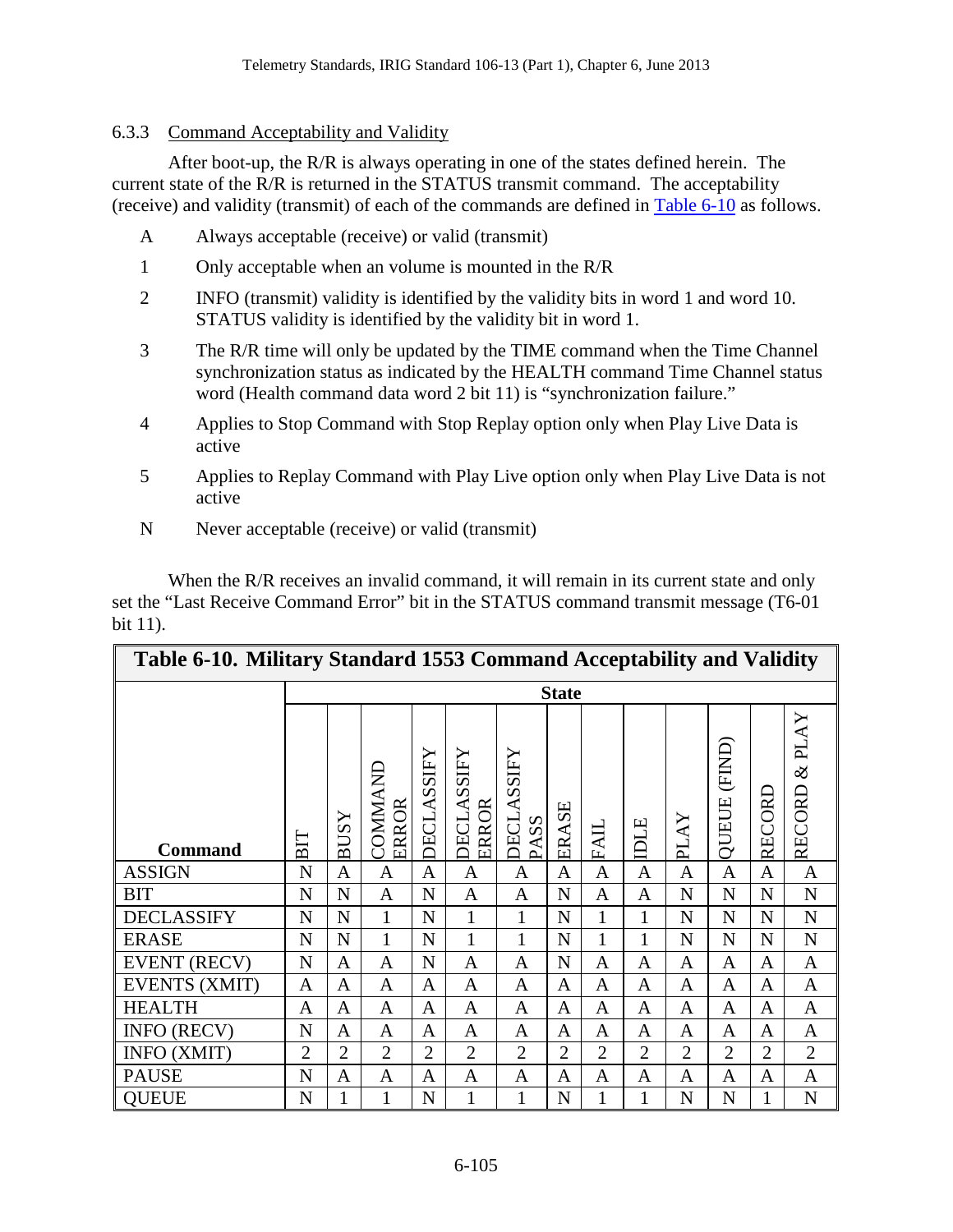| <b>RECORD</b> | * *      |        |                | N      |               |                               | N      |        |        |        |        | N      | T 4    |
|---------------|----------|--------|----------------|--------|---------------|-------------------------------|--------|--------|--------|--------|--------|--------|--------|
| <b>REPLAY</b> | N        |        |                | N      |               |                               | N      |        | ÷      |        | N      |        |        |
| <b>RESET</b>  | А        | A      | A              | A      | A             | A                             | A      | A      | A      | A      | A      | A      | A      |
| <b>RESUME</b> | N        | А      | A              | A      | A             | A                             | A      | A      | A      | A      | A      | A      | A      |
| <b>STATUS</b> | ◠<br>∠   | ി<br>∠ | $\bigcap$<br>∠ | ⌒<br>∠ | ◠             | ◠<br>$\overline{\phantom{0}}$ | ◠<br>∠ | ◠<br>∠ | ി<br>∠ | ◠<br>∠ | ◠<br>∠ | ◠<br>∠ | ◠<br>∠ |
| <b>STOP</b>   | N        | N      | N              | N      | N<br><b>T</b> | Ñ                             | N      | N      | 4      | A      | N      | A      | A      |
| <b>SYNC</b>   | A        | A      | A              | Α      | A             | A                             | A      | A      | A      | A      | А      | A      | A      |
| <b>TIME</b>   | N<br>* * | 3      | ⌒<br>┑         | 3      | $\bigcap$     | э                             | 3      | 3      | 2      |        | ◠      | ⌒      | 3      |

#### **6.4 Discrete Command and Control**

Any R/R that implements discrete C&C shall implement the functions described herein. Required discrete control functions are noted in [Figure 6-9.](#page-109-0)

| Description                                                                                                                           |                 |  |  |  |  |  |
|---------------------------------------------------------------------------------------------------------------------------------------|-----------------|--|--|--|--|--|
| <b>RECORD</b>                                                                                                                         |                 |  |  |  |  |  |
| ERASE                                                                                                                                 |                 |  |  |  |  |  |
| <b>DECLASSIFY</b>                                                                                                                     |                 |  |  |  |  |  |
| <b>ENABLE</b>                                                                                                                         |                 |  |  |  |  |  |
| BIT                                                                                                                                   |                 |  |  |  |  |  |
| $\overline{\phantom{a}}$<br>$\cdot$ $\sim$ $\cdot$<br>$\sim$ $\sim$ $\sim$ $\sim$ $\sim$<br>$\sim$ $\sim$<br>$\overline{\phantom{a}}$ | $\cdot$ $\cdot$ |  |  |  |  |  |

Figure 6-9. Required Discrete Control Functions

#### <span id="page-109-0"></span>6.4.1 Control and Status Lines

Five contacts for discrete control and five lines for indicating status shall be provided. Grounding a control line (or causing the indicator line to go to ground) referenced to the recorder's ground completes the circuit to activate a function as shown in [Figure 6-10.](#page-110-0) Although a ground is the mandatory default, circuitry required by the end user may opt for a different state to be provided.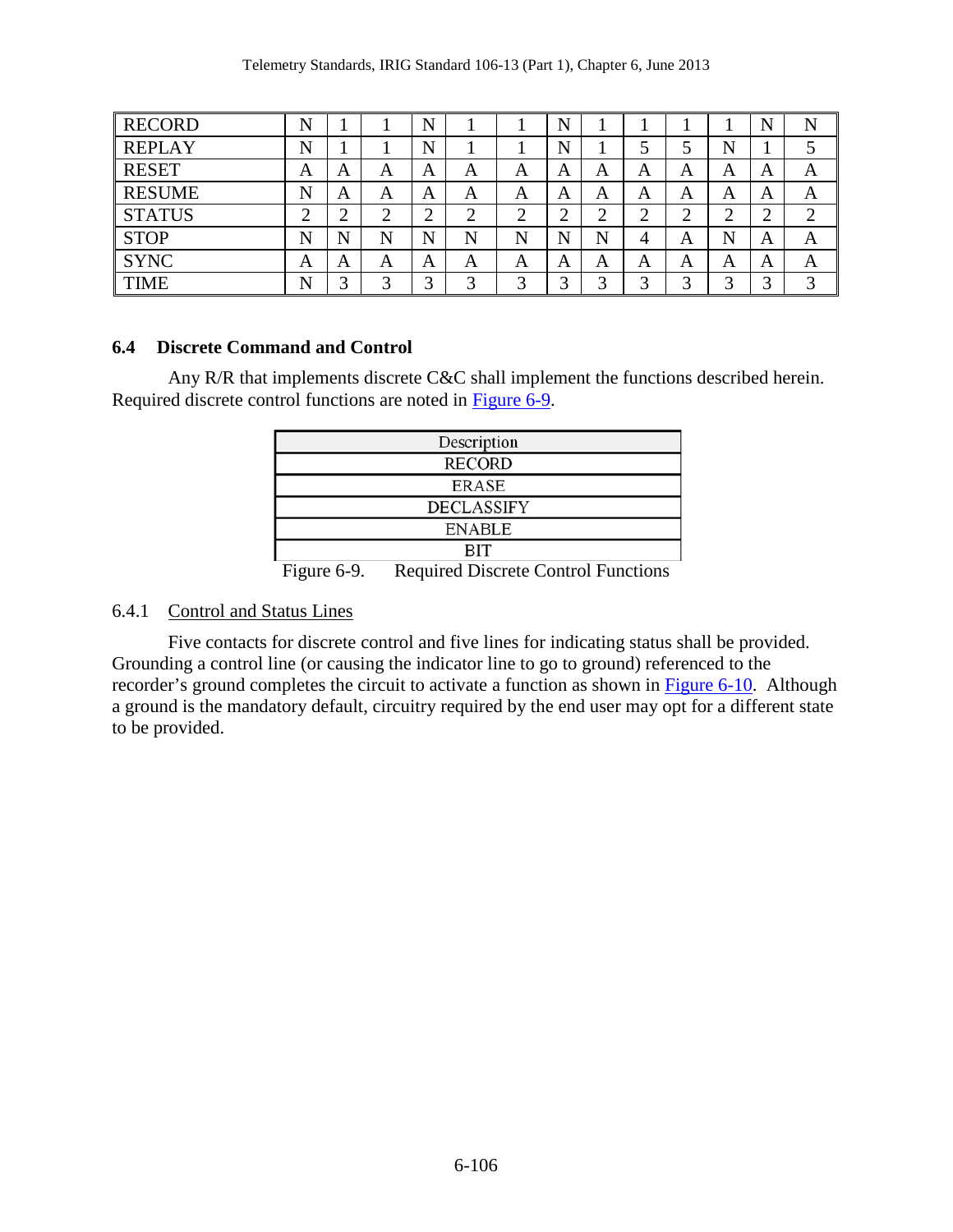

Figure 6-10. Discrete Control and Indicator Functional Diagram

- <span id="page-110-0"></span>**BIT Command:** Activated by momentary switch (0.55 volts [V] or less), this discrete control commands the recorder to start the BIT procedure.
- **Command Enable:** Activated by a momentary switch (0.55 V or less for minimum duration of 0.5 seconds), this discrete control must be asserted simultaneously for either the ERASE or DECLASSIFY discrete control to operate.
- **Erase Command:** Activated by momentary switch (0.55 V or less, minimum duration of 0.5 seconds), this discrete control commands the recorder to erase its user data and file directory memory provided the ENABLE switch is also activated simultaneously for 0.5 seconds.
- **Record Command:** Activated by toggle switch (normally closed position 0.55 V or less), this discrete control commands the recorder to start recording. Recorder will remain in this mode until such time as the switch is set to normally open position. The record command may also be utilized by employing 28 V direct current (VDC).
- **Declassify Command:** Activated by momentary switch (0.55 V or less, minimum duration of 0.5 seconds), this discrete control causes the recorder to start the Declassify procedure provided the ENABLE switch is also activated simultaneously for 0.5 seconds.
- **BIT Status:** A BIT indication (ON) shall be 0.55 V or less. A Non-BIT indication (OFF) will be an open circuit. Current limit of 60 milliamps (mA) required.
- **Erase Status:** An Erase indication (ON) shall be 0.55 V or less. A Non-Erase indication (OFF) will be an open circuit. Current limit of 60 mA required.
- **Fault Status:** A Fault indication (ON) shall be 0.55 V or less. A Non-Fault indication (OFF) will be an open circuit. Current limit of 60 mA required.
- **Record Status:** A Record indication (ON) shall be active low 0.55 V or less. A Non-Record indication (OFF) will be an open circuit. Current limit of 60 mA required.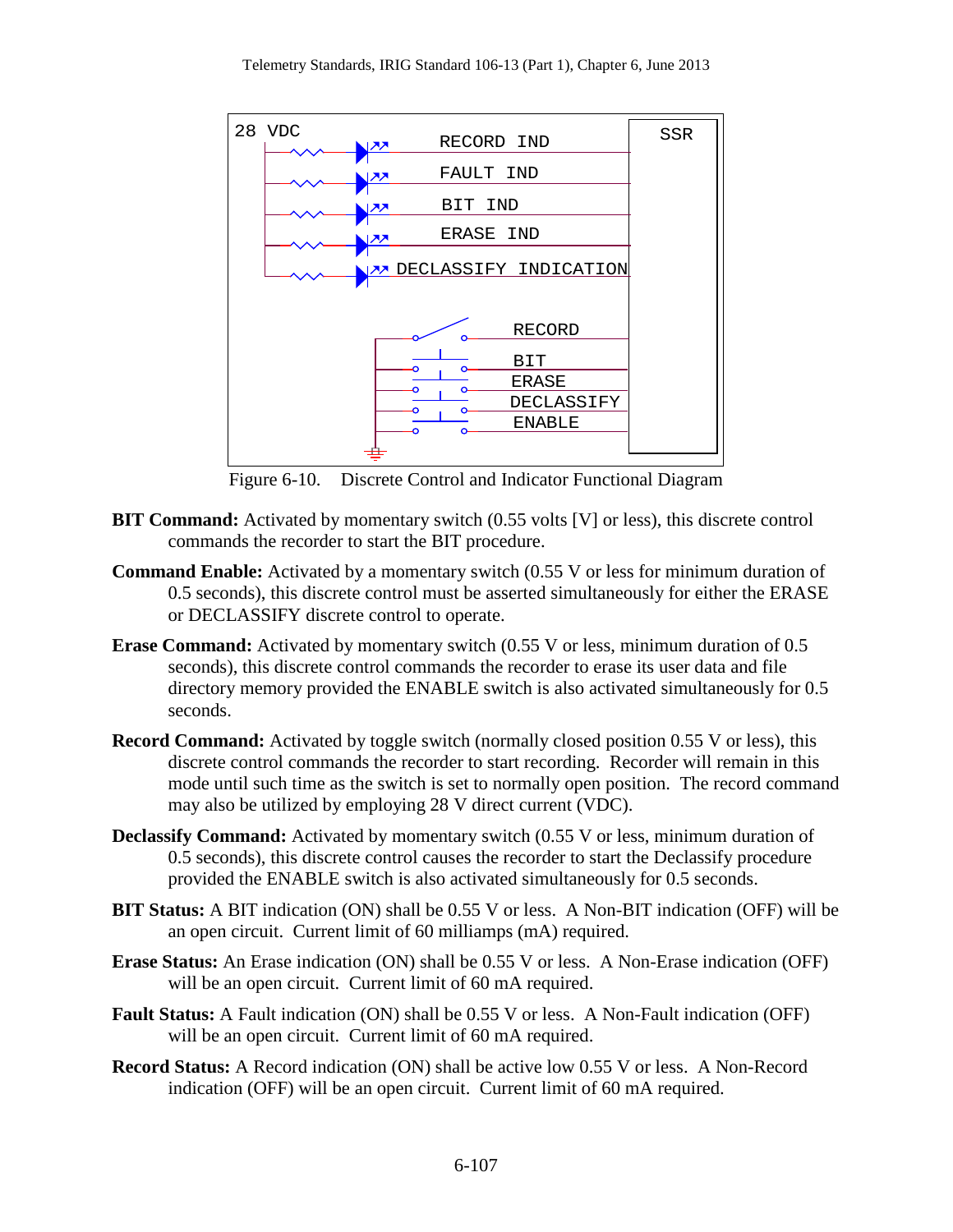**Declassify Status:** A Declassify indication (ON) shall be 0.55 V or less. A Non- Declassify indication (OFF) will be an open circuit. No discrete control line shall be available at the Download port. Current limit of 60 mA required.

# 6.4.2 Voltage

28-VDC auxiliary voltage output shall be provided from the discrete/control port (250 mA max, short circuit protection).

### 6.4.3 Light-Emitting Diode Status Updates

Status updates shall be limited to intervals not to exceed 2 seconds. Whenever a status light-emitting diode (LED) is lit, it shall remain lit for a minimum interval not less than one second. [Table 6-11](#page-111-0) describes the meanings associate with each LED.

<span id="page-111-0"></span>

| <b>Table 6-11. Recorder Light-Emitting Diode States</b> |                        |                        |                         |  |  |  |  |
|---------------------------------------------------------|------------------------|------------------------|-------------------------|--|--|--|--|
| <b>LED</b>                                              | On                     | <b>Flash</b>           | <b>Off</b>              |  |  |  |  |
|                                                         |                        | Drive erasing is in    |                         |  |  |  |  |
| <b>ERASE</b>                                            | Drive erased.          | progress.              | Not erased drive.       |  |  |  |  |
| <b>RECORD</b>                                           | In recording           |                        | Not in recording        |  |  |  |  |
|                                                         | Recorder is not ready, |                        | Recording is running    |  |  |  |  |
|                                                         | or any of the critical |                        | properly. No critical   |  |  |  |  |
| <b>FAULT</b>                                            | warning exists.        |                        | warning.                |  |  |  |  |
|                                                         |                        |                        | Built-in test is not    |  |  |  |  |
| <b>BIT</b>                                              | Built-in test running. |                        | running.                |  |  |  |  |
|                                                         |                        | Drive declassification |                         |  |  |  |  |
| <b>DECLASSIFY</b>                                       | Drive declassified.    | is in progress.        | Not declassified drive. |  |  |  |  |

Flashing is defined as On: 500 ms, Off: 500 ms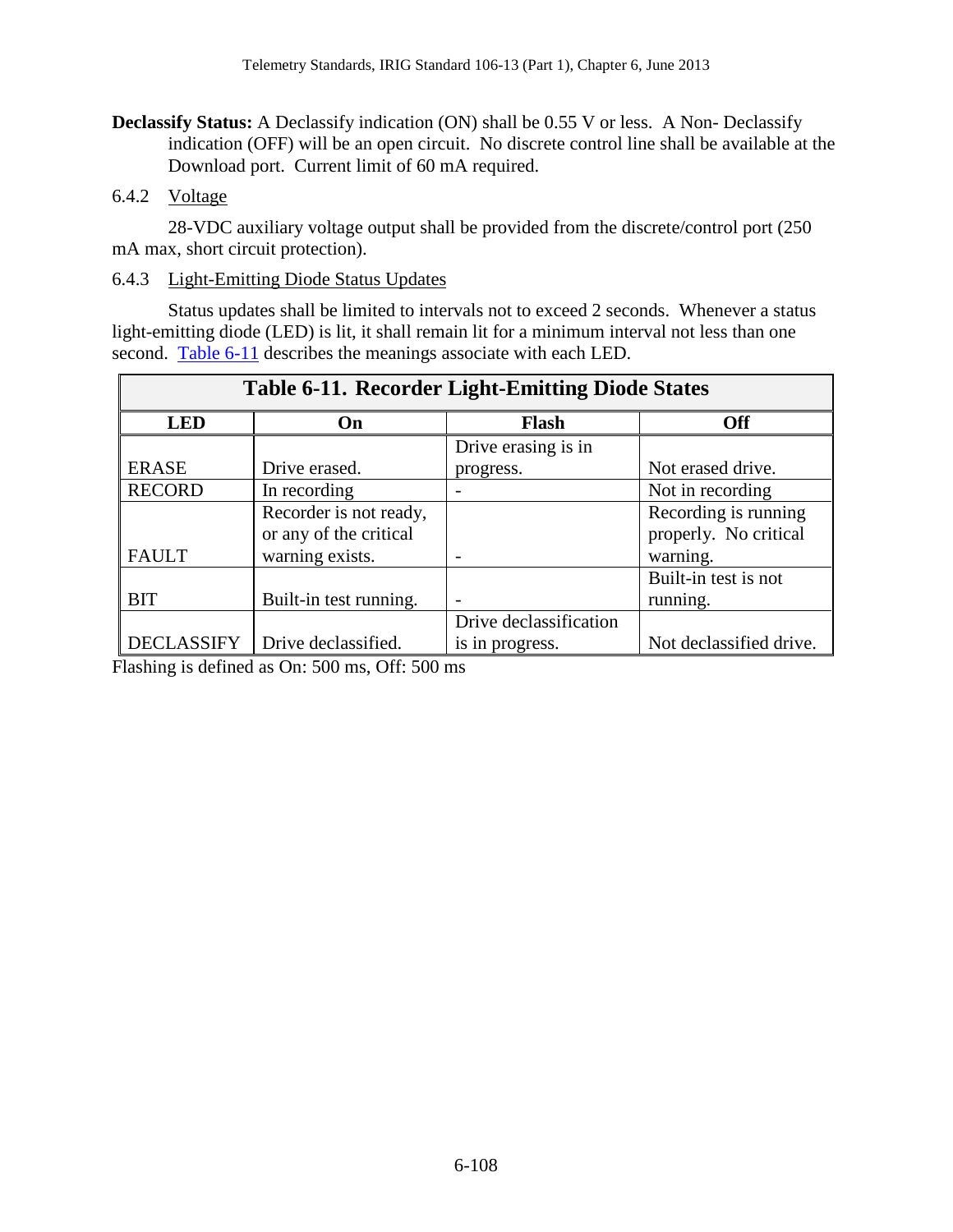# **Appendix 6-A. Definitions**

- **Broadcasting:** Transmits live or recorded Chapter 10 data packets over an Ethernet interface using UDP as specified by Section 10.3 of [Chapter 10.](http://www.wsmr.army.mil/RCCsite/Documents/106-13_Telemetry_Standards/chapter%2010.pdf)
- **Channel:** A path for an electrical signal interface to or from an R/R. Data transported into or out of an R/R on a channel are not in Chapter 10 packets.
- **Command processor:** The functional part of an R/R that accepts operational commands into its single command sequence.
- **Command sequence:** A single sequence of Chapter 6 commands as defined in this standard.
- **C&C:** Abbreviation for command and control of an R/R and includes status reporting and monitoring of the R/R.
- **Downloading:** Transfers data from the drive attached to and controlled by an R/R to a host computer system.
- **Drive:** An electronic or electro-mechanical drive interface used to transfer data to or from a single data storage device, such as a flash disk, rotating disk, CD, or DVD. Supports a single fixed or removable recording medium.
- Feature: A data input or output channel, a packet input or output port, a drive, or the R/R itself. The Chapter 6 health monitoring system described below reports information about each feature.
- File: A sequence of Chapter 10 packets stored on a storage device IAW the requirements of [Chapter 10.](http://www.wsmr.army.mil/RCCsite/Documents/106-13_Telemetry_Standards/chapter%2010.pdf)
- Looping: An operation in which the signals connected to the input channels are reproduced on the output channels of the R/R. During looping the same time base is used to receive and subsequently transmit one or more data streams.
	- **Circuit-looping:** Mode of operation where data is moved from the input channels directly to the output channels with minimum latency between data reception and data transmission.
	- **Drive-looping:** Mode of operation where received data is first written to one or more drives and subsequently read back from the drive. Drive-looping may or may not include a fixed or programmable delay between the time data is written to and read from drive.
- **Health attribute:** Each feature of an R/R has one or more status words that are monitored through the health reporting system described in this standard.
- **Recording drive:** A recording medium is a physical unit of data storage, such as a flash disk, card, DVD, or CD. Recording drives may or may not be removable from the support electronics that connect them to an R/R. A removable drive is referred to as RMM in [Chapter 10.](http://www.wsmr.army.mil/RCCsite/Documents/106-13_Telemetry_Standards/chapter%2010.pdf)
- **Optional (O):** Optional requirements are not mandated by the standard and are not necessary for Major Range and Test Facility Base (MRTFB) interoperability.
- **Port:** A control and/or data electrical interface to an R/R. Data transported into or out of an R/R on a port is wrapped in Chapter 10 packets.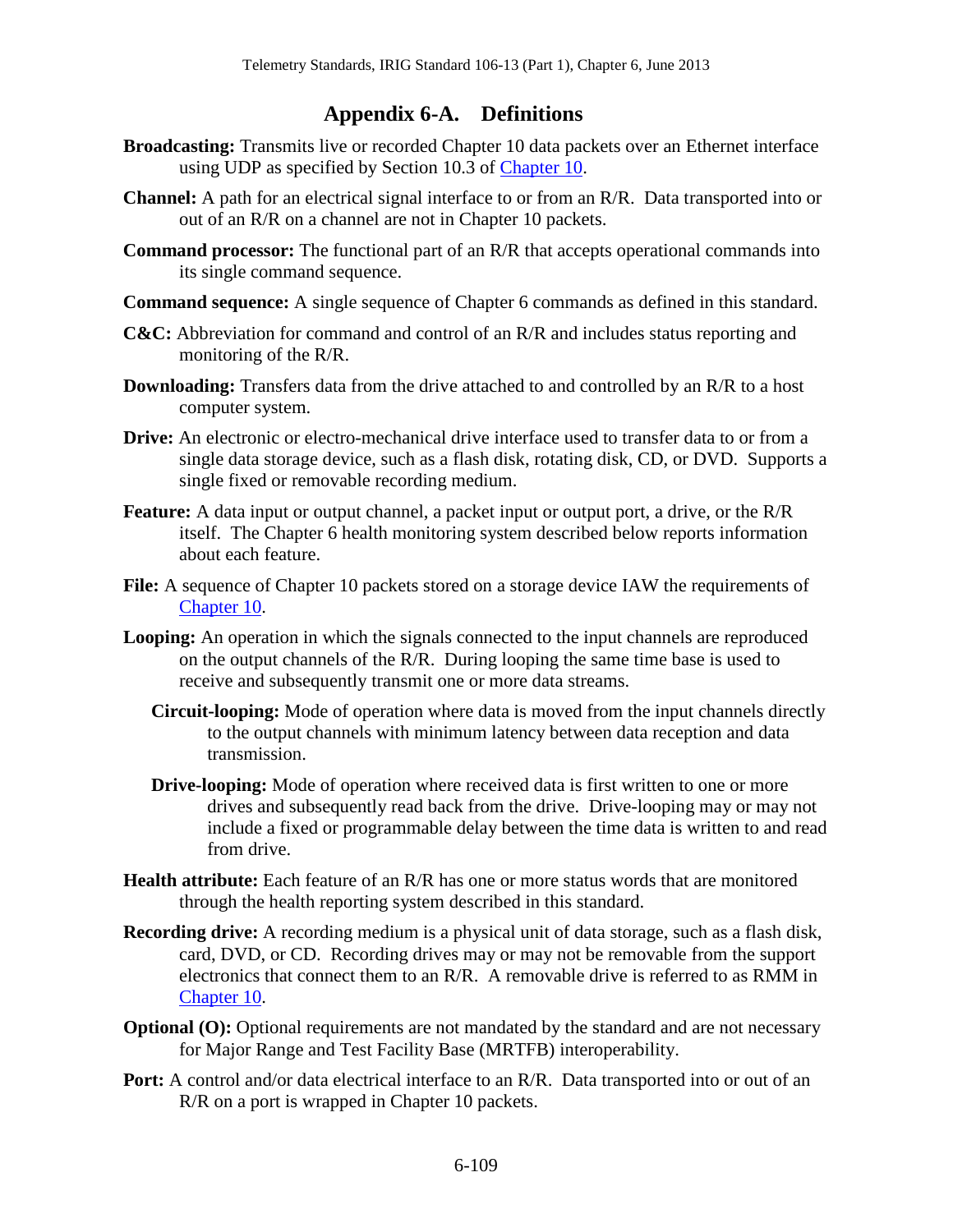- **Pull-mode:** An operational mode where the rate at which data is received and processed is determined and controlled by the processing algorithm. A pull-mode operation typically reads previously recorded data from a drive device at the rate it establishes and can support.
- **Push-mode:** An operational mode where the rate at which the data, usually live, is received and processed is not determined or controllable by the processing algorithm. A pushmode algorithm must "keep up" with the data or drop-outs will occur.
- **R/R:** Recorder and/or reproducer that supports a single command sequence.
- **Recorder Configuration File:** Defines the structures and their relationships within the R/R and to configure the R/R for a specific operational scenario. The recorder configuration file contains the payload of the Chapter 10 computer-generated data packet, Format 1 setup record that is recorded as the first packet of each compliant Chapter 10 data file.
- **Read-after-write:** An operation in which the same time base is used to write data to one or more drives while simultaneously reading all or a subset of the written data from the same drives. Read-after-write is synonymous with drive-looping. Read-after-write can be used to verify accuracy of the stored data. Data recorded erroneously can then be rewritten at another location.
- **Read-while-write:** An operation in which separate time bases are used to write data to one or more drives while simultaneously reading all or a subset of the written data from the same drives from random locations.
- **Recording:** Writes live push-mode data to one or more recording drives.
- **Reproducing:** Retrieves previously recorded data from one or more drives and outputs the data in its original or modified format.
- **Required (R):** Required capability is the minimum necessary for MRTFB interoperability. Units that do not meet required capability are not compliant.
- **Stream (or Channel ID Group):** The set or a named subset of compliant Chapter 10 packets produced within an R/R. A single stream may contain either live or recorded packets, but not both. The default stream is the set of packets produced by any enabled data input channel in the applicable recorder configuration file. A named stream may be the packets from any or a defined subset of enabled input channels in the applicable configuration.
- **Uploading:** Transfers data from a host computer system into the drive controlled by an R/R.
- **Volume:** A logical unit of data storage IAW [Chapter 10.](http://www.wsmr.army.mil/RCCsite/Documents/106-13_Telemetry_Standards/chapter%2010.pdf) Each volume must have at least one compliant directory block and zero or more compliant data files. A single drive may contain one or more volumes (see *Chapter 10*, Subsection 10.5.1.1).